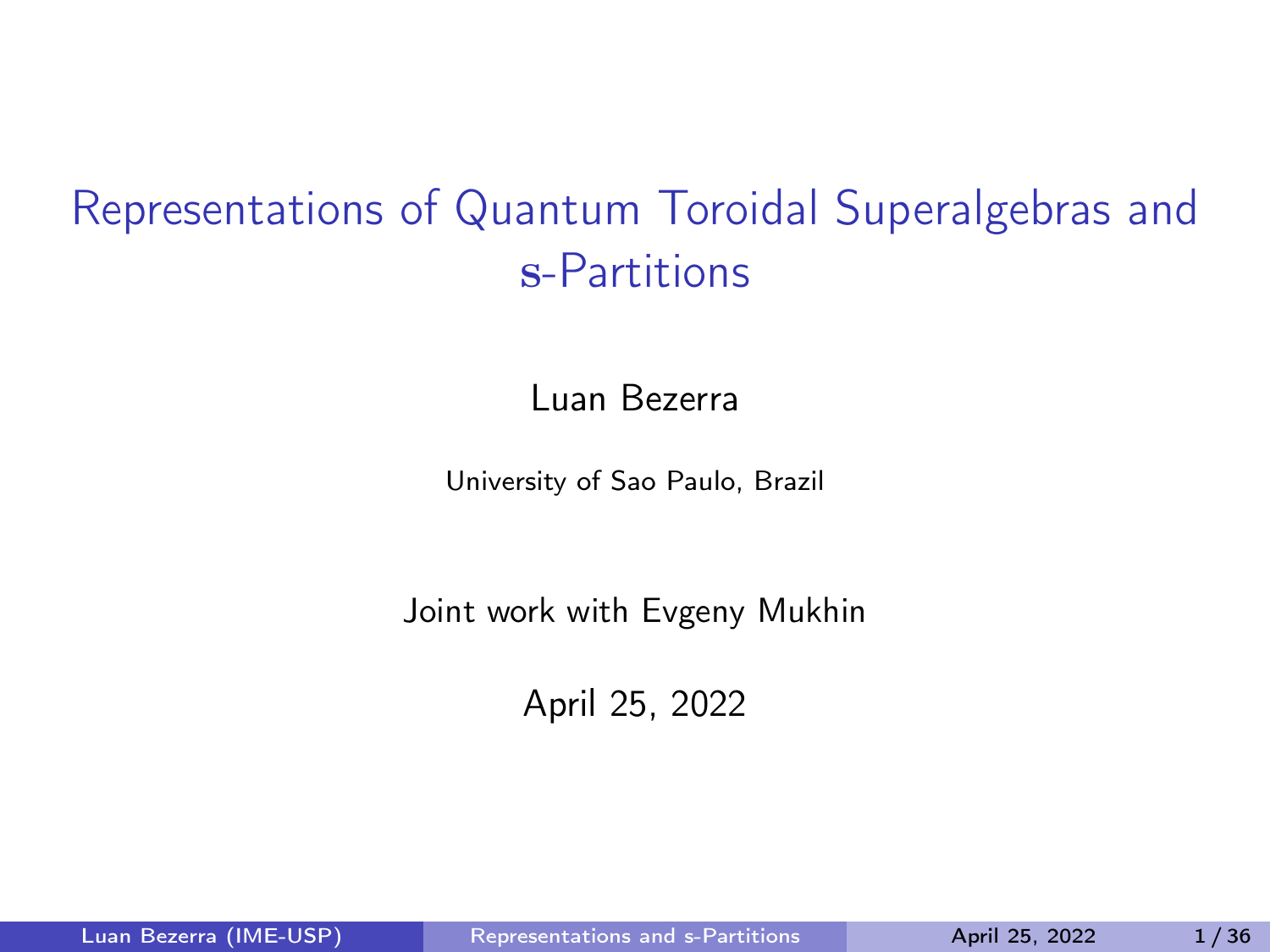Quantum toroidal (super)algebra is a quantization of a toroidal Lie (super)algebra.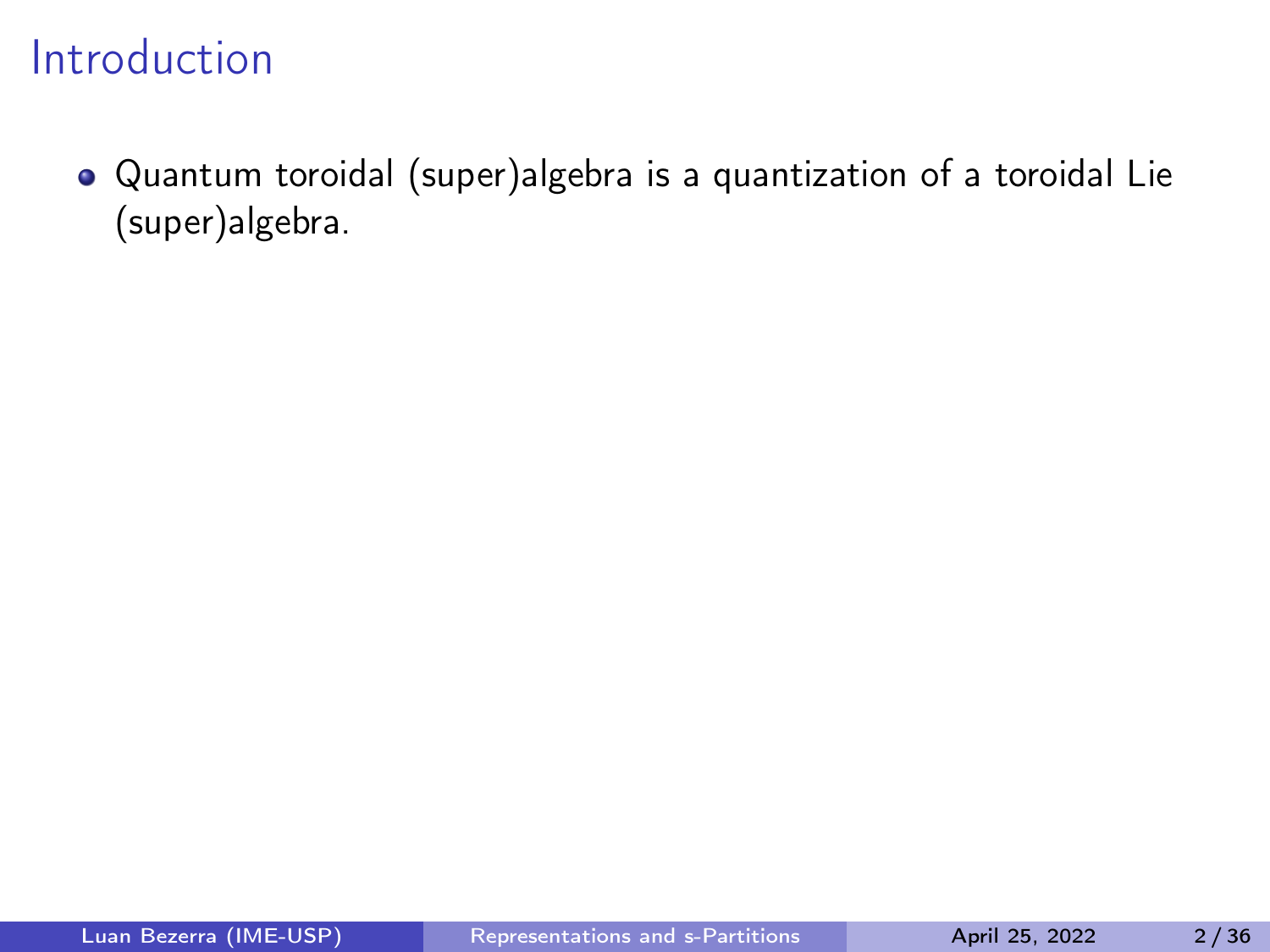- Quantum toroidal (super)algebra is a quantization of a toroidal Lie (super)algebra.
- Or a affinization of a quantum affine (super)algebra.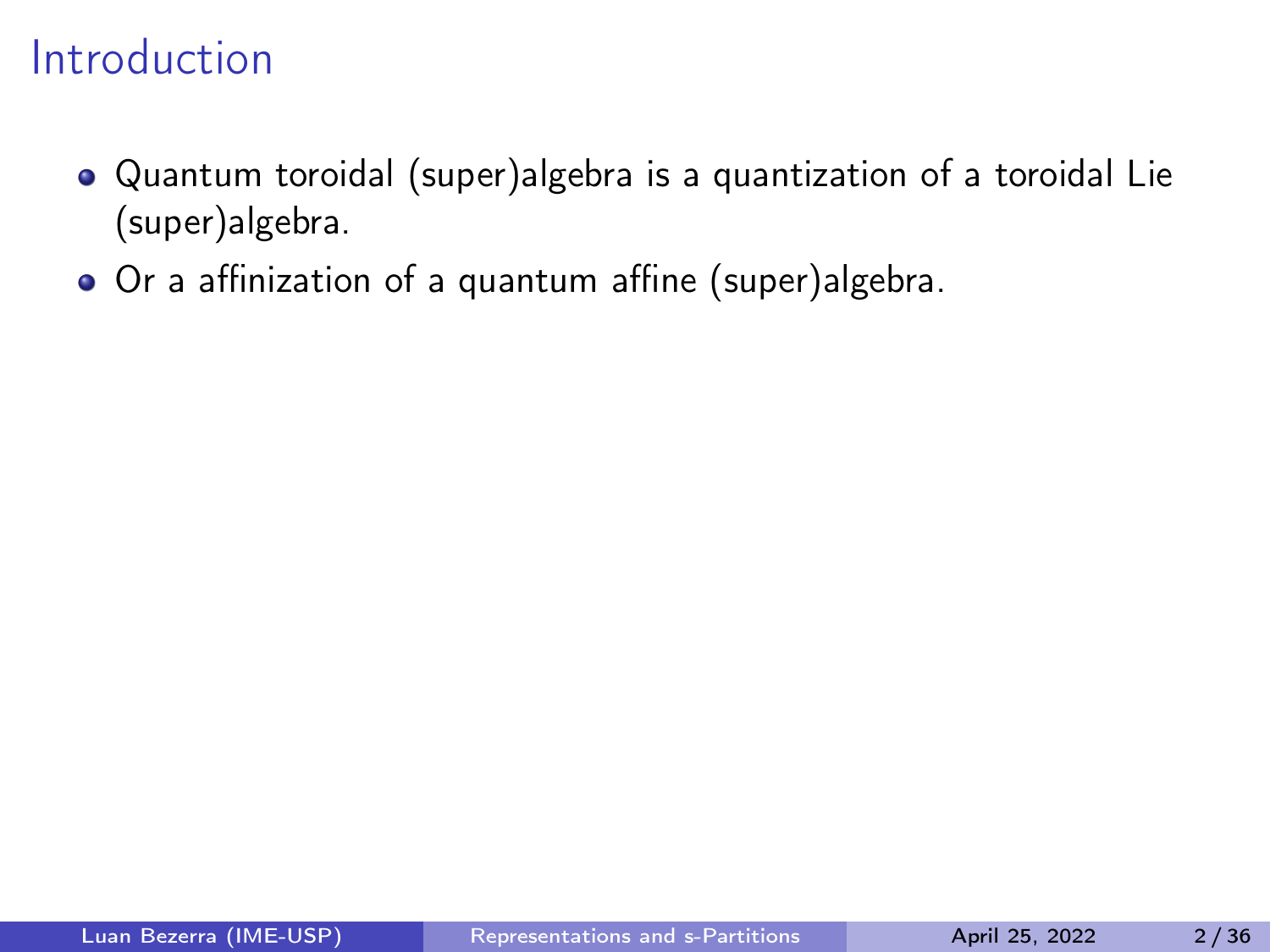- Quantum toroidal (super)algebra is a quantization of a toroidal Lie (super)algebra.
- Or a affinization of a quantum affine (super)algebra.
	- ▶ Even case:

V.Ginzburg, M.Kapranov and E.Vasserot in 1995 (Geometric methods).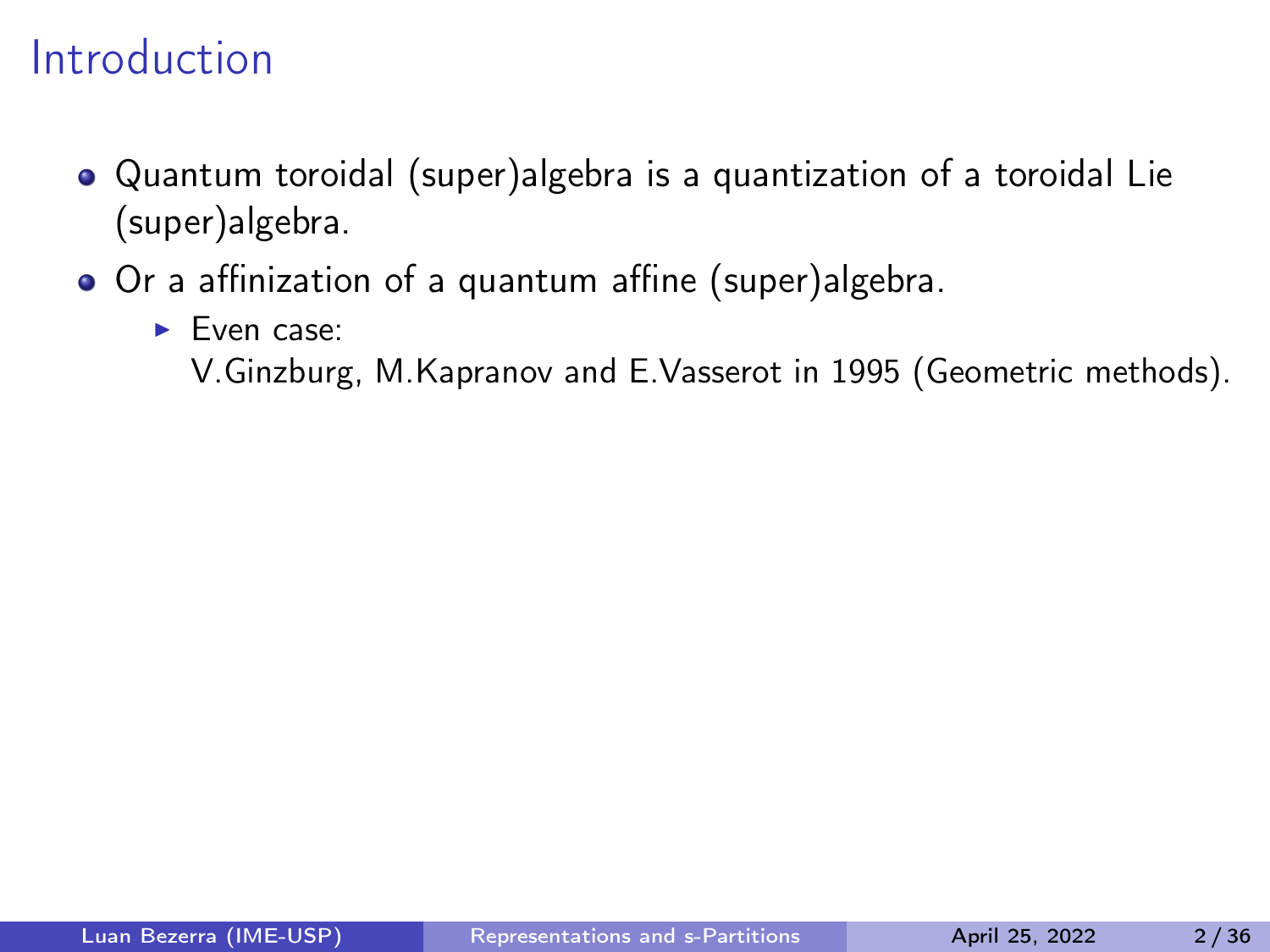- Quantum toroidal (super)algebra is a quantization of a toroidal Lie (super)algebra.
- Or a affinization of a quantum affine (super)algebra.
	- ▶ Even case:
		- V.Ginzburg, M.Kapranov and E.Vasserot in 1995 (Geometric methods).
	- ▶ Super case: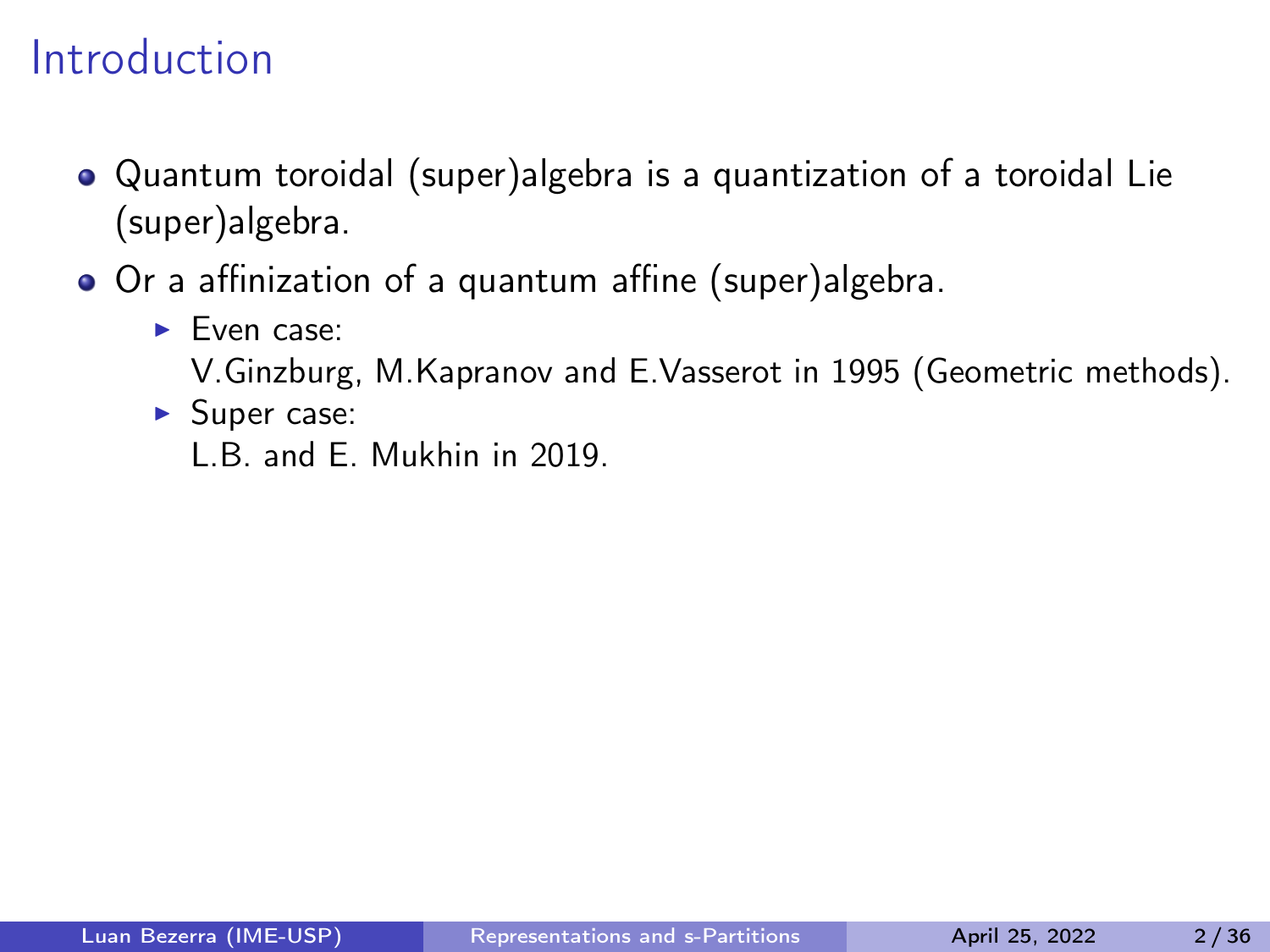- Quantum toroidal (super)algebra is a quantization of a toroidal Lie (super)algebra.
- Or a affinization of a quantum affine (super)algebra.
	- ▶ Even case:
		- V.Ginzburg, M.Kapranov and E.Vasserot in 1995 (Geometric methods).
	- ▶ Super case:

L.B. and E. Mukhin in 2019.

• They appear in many places: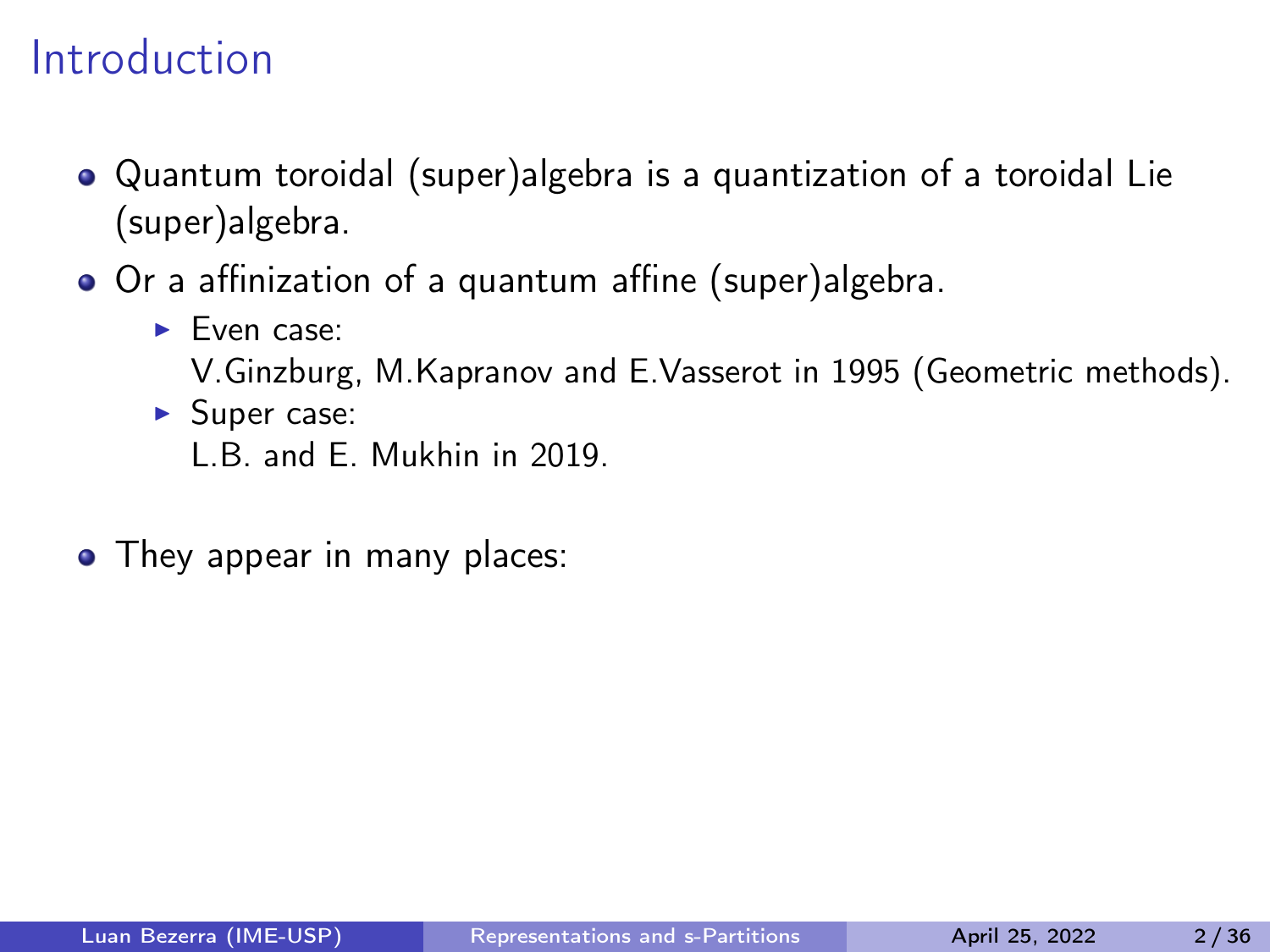- Quantum toroidal (super)algebra is a quantization of a toroidal Lie (super)algebra.
- Or a affinization of a quantum affine (super)algebra.
	- ▶ Even case:
		- V.Ginzburg, M.Kapranov and E.Vasserot in 1995 (Geometric methods).
	- ▶ Super case:

- They appear in many places:
	- $\triangleright$  Cohomology of instanton moduli spaces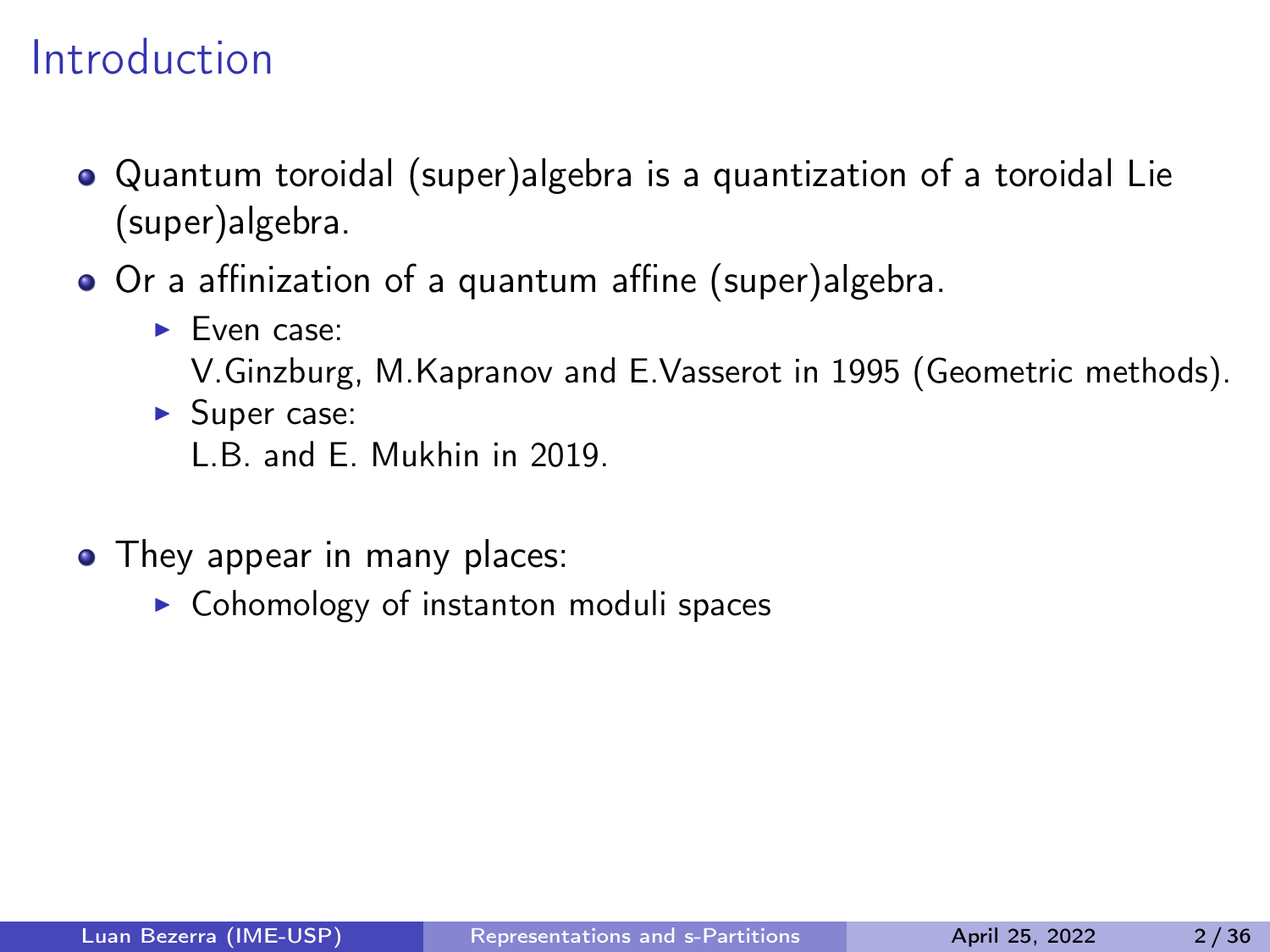- Quantum toroidal (super)algebra is a quantization of a toroidal Lie (super)algebra.
- Or a affinization of a quantum affine (super)algebra.
	- ▶ Even case:
		- V.Ginzburg, M.Kapranov and E.Vasserot in 1995 (Geometric methods).
	- ▶ Super case:

- They appear in many places:
	- ▶ Cohomology of instanton moduli spaces
	- ▶ M-branes in 6d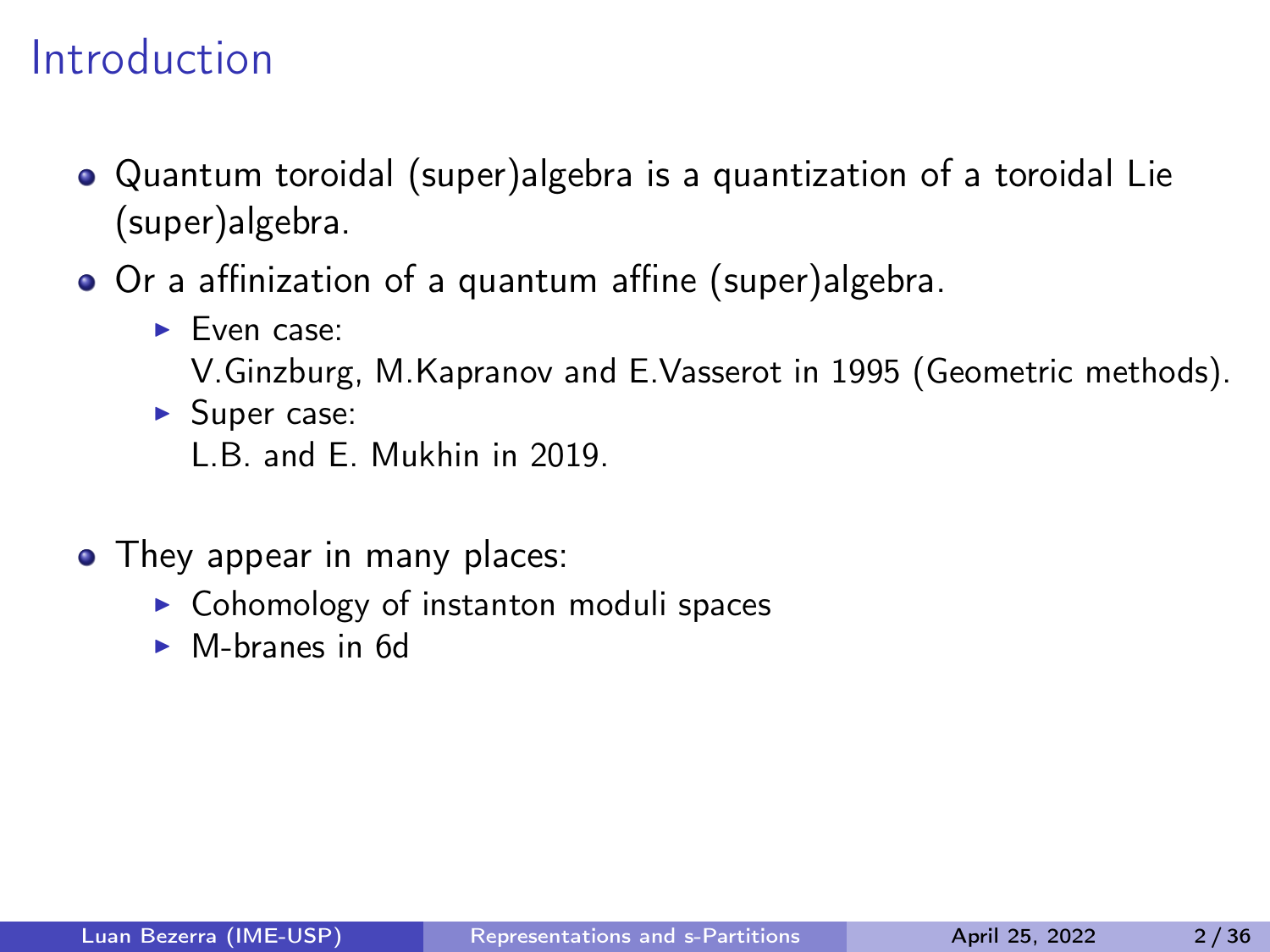- Quantum toroidal (super)algebra is a quantization of a toroidal Lie (super)algebra.
- Or a affinization of a quantum affine (super)algebra.
	- ▶ Even case:
		- V.Ginzburg, M.Kapranov and E.Vasserot in 1995 (Geometric methods).
	- ▶ Super case:

- They appear in many places:
	- ▶ Cohomology of instanton moduli spaces
	- ▶ M-branes in 6d
	- ▶ Toric diagrams of Calabi-Yau threefolds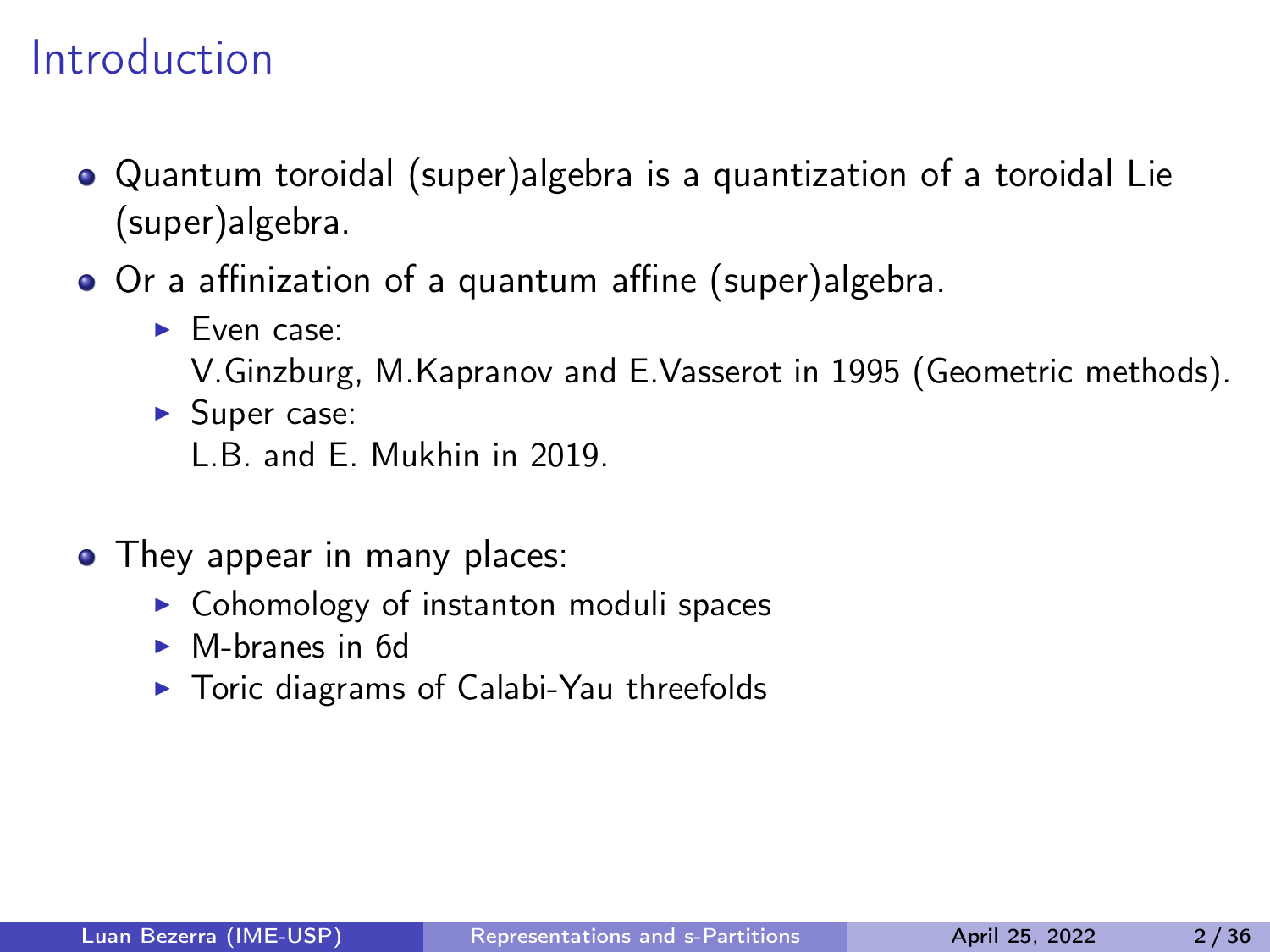- Quantum toroidal (super)algebra is a quantization of a toroidal Lie (super)algebra.
- Or a affinization of a quantum affine (super)algebra.
	- ▶ Even case:
		- V.Ginzburg, M.Kapranov and E.Vasserot in 1995 (Geometric methods).
	- ▶ Super case:

- They appear in many places:
	- ▶ Cohomology of instanton moduli spaces
	- ▶ M-branes in 6d
	- ▶ Toric diagrams of Calabi-Yau threefolds
	- ▶ BPS states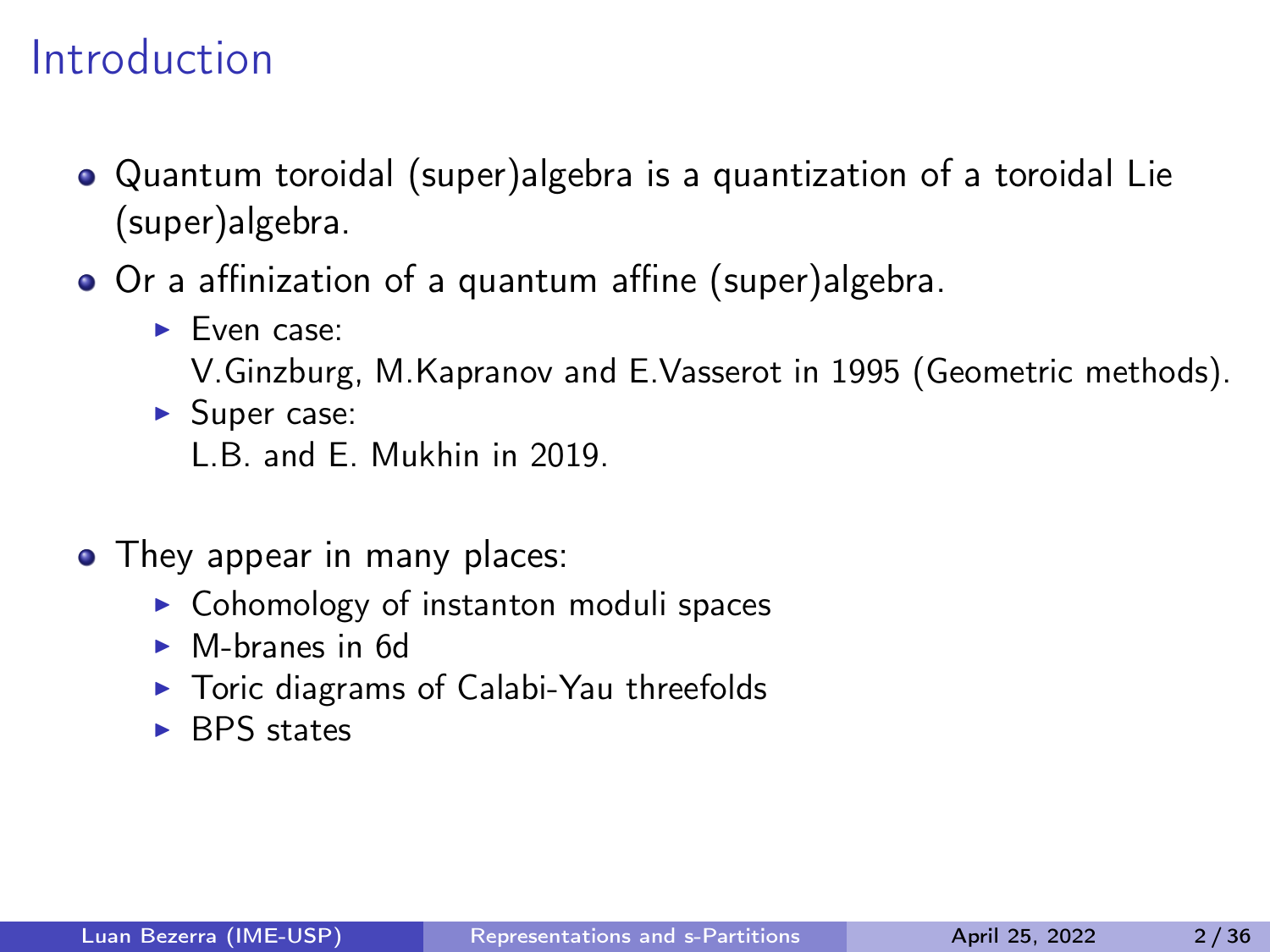- Quantum toroidal (super)algebra is a quantization of a toroidal Lie (super)algebra.
- Or a affinization of a quantum affine (super)algebra.
	- ▶ Even case:
		- V.Ginzburg, M.Kapranov and E.Vasserot in 1995 (Geometric methods).
	- ▶ Super case:

- They appear in many places:
	- ▶ Cohomology of instanton moduli spaces
	- ▶ M-branes in 6d
	- ▶ Toric diagrams of Calabi-Yau threefolds
	- ▶ BPS states
	- $\triangleright$  Donaldson-Thomas invariants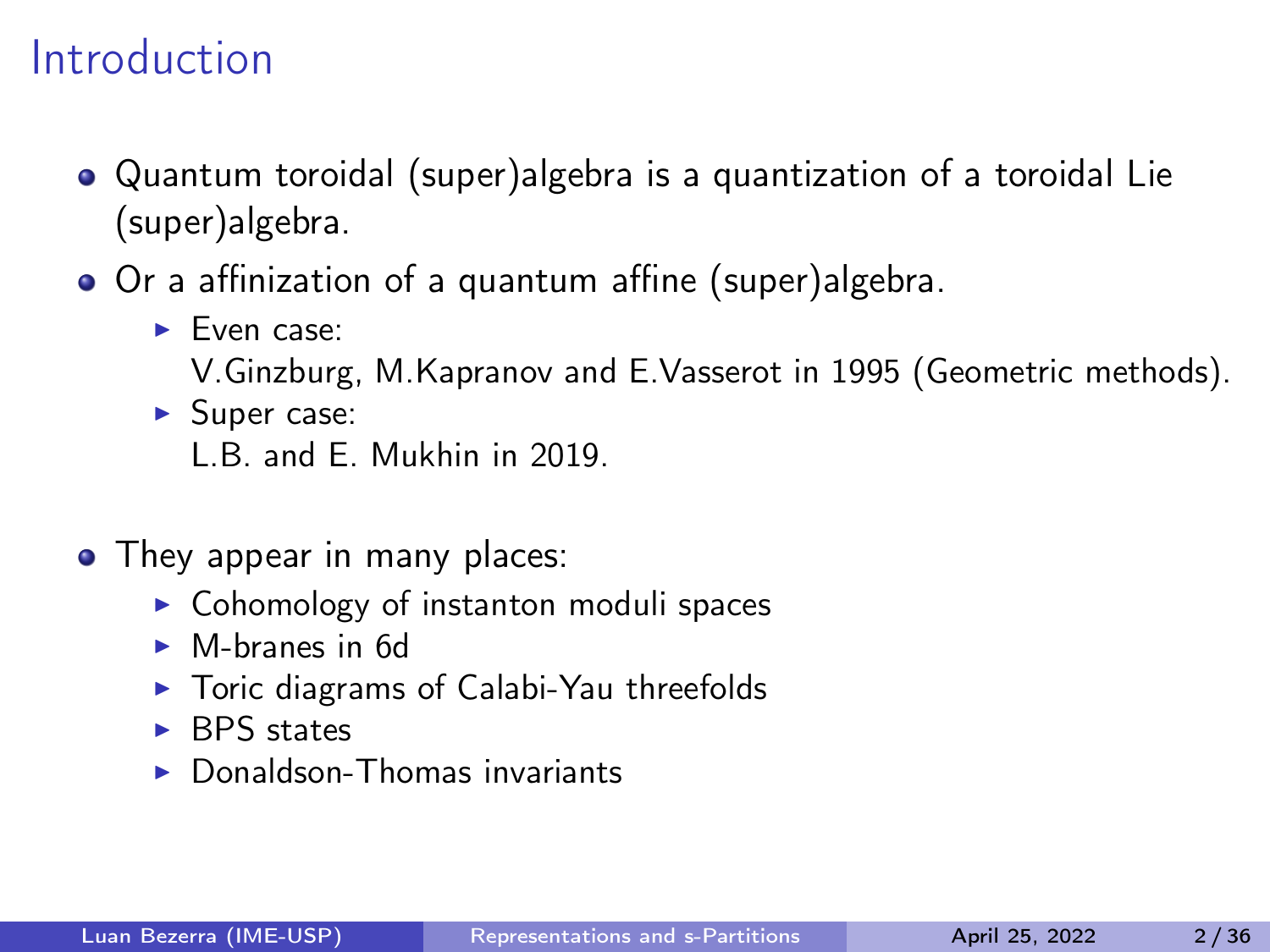- Quantum toroidal (super)algebra is a quantization of a toroidal Lie (super)algebra.
- Or a affinization of a quantum affine (super)algebra.
	- ▶ Even case:
		- V.Ginzburg, M.Kapranov and E.Vasserot in 1995 (Geometric methods).
	- ▶ Super case:

L.B. and E. Mukhin in 2019.

- They appear in many places:
	- ▶ Cohomology of instanton moduli spaces
	- ▶ M-branes in 6d
	- ▶ Toric diagrams of Calabi-Yau threefolds
	- ▶ BPS states
	- $\triangleright$  Donaldson-Thomas invariants

▶ ...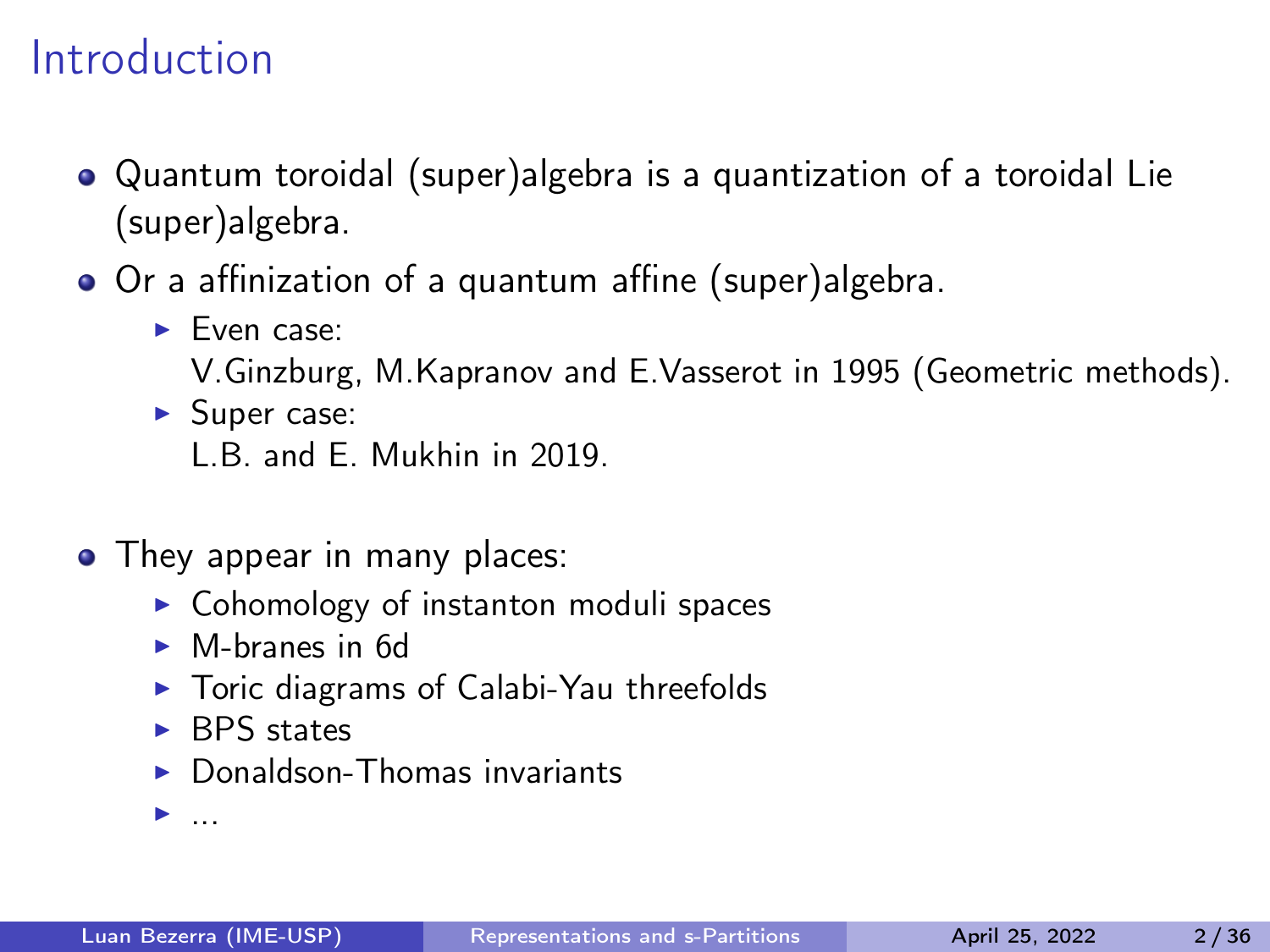• Fix 
$$
N = m + n
$$
,  $m \neq n$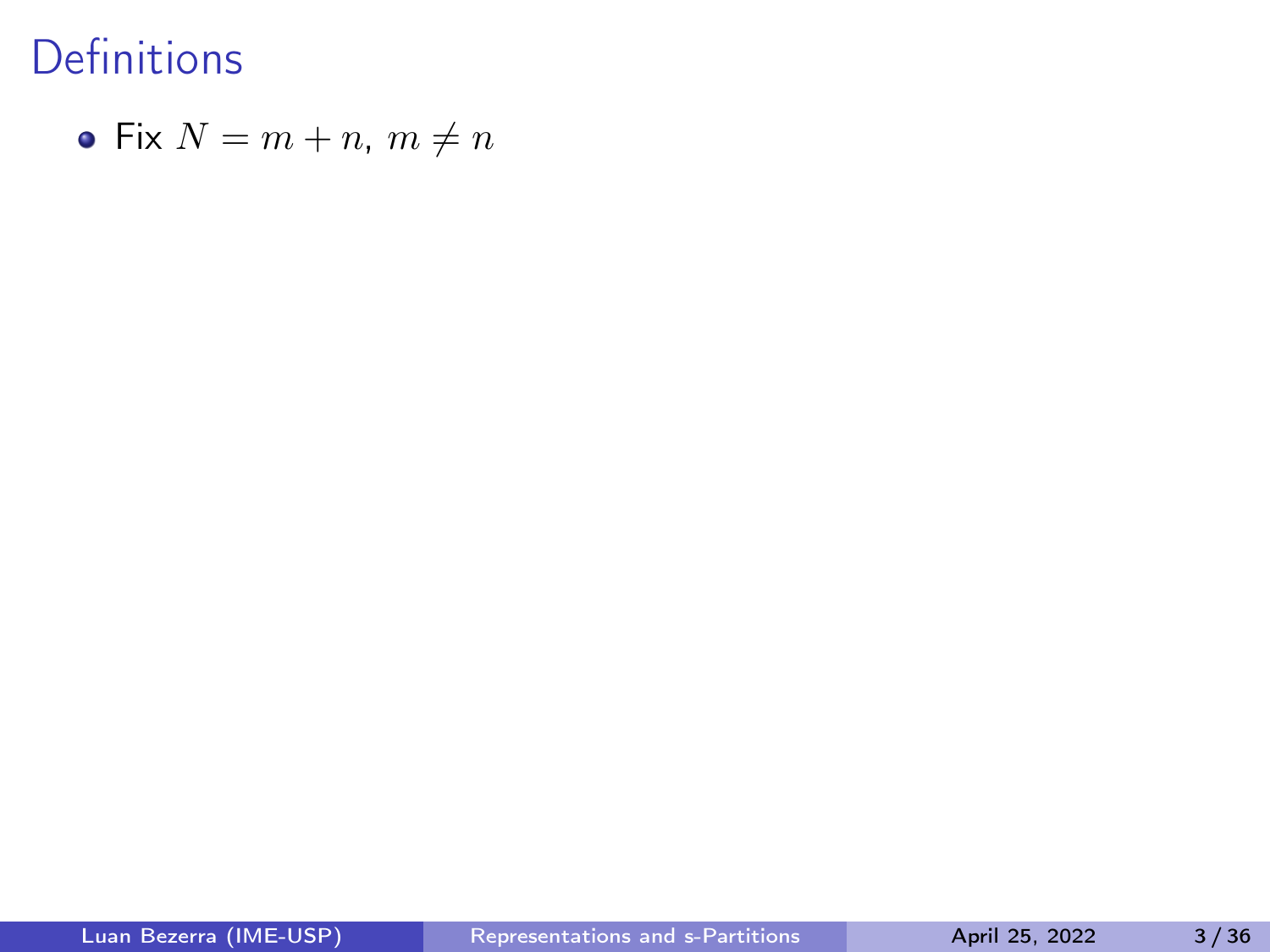• Fix 
$$
N = m + n
$$
,  $m \neq n$ 

• 
$$
I := \{1, 2, ..., N - 1\}, \quad \hat{I} := \{0, 1, 2, ..., N - 1\}
$$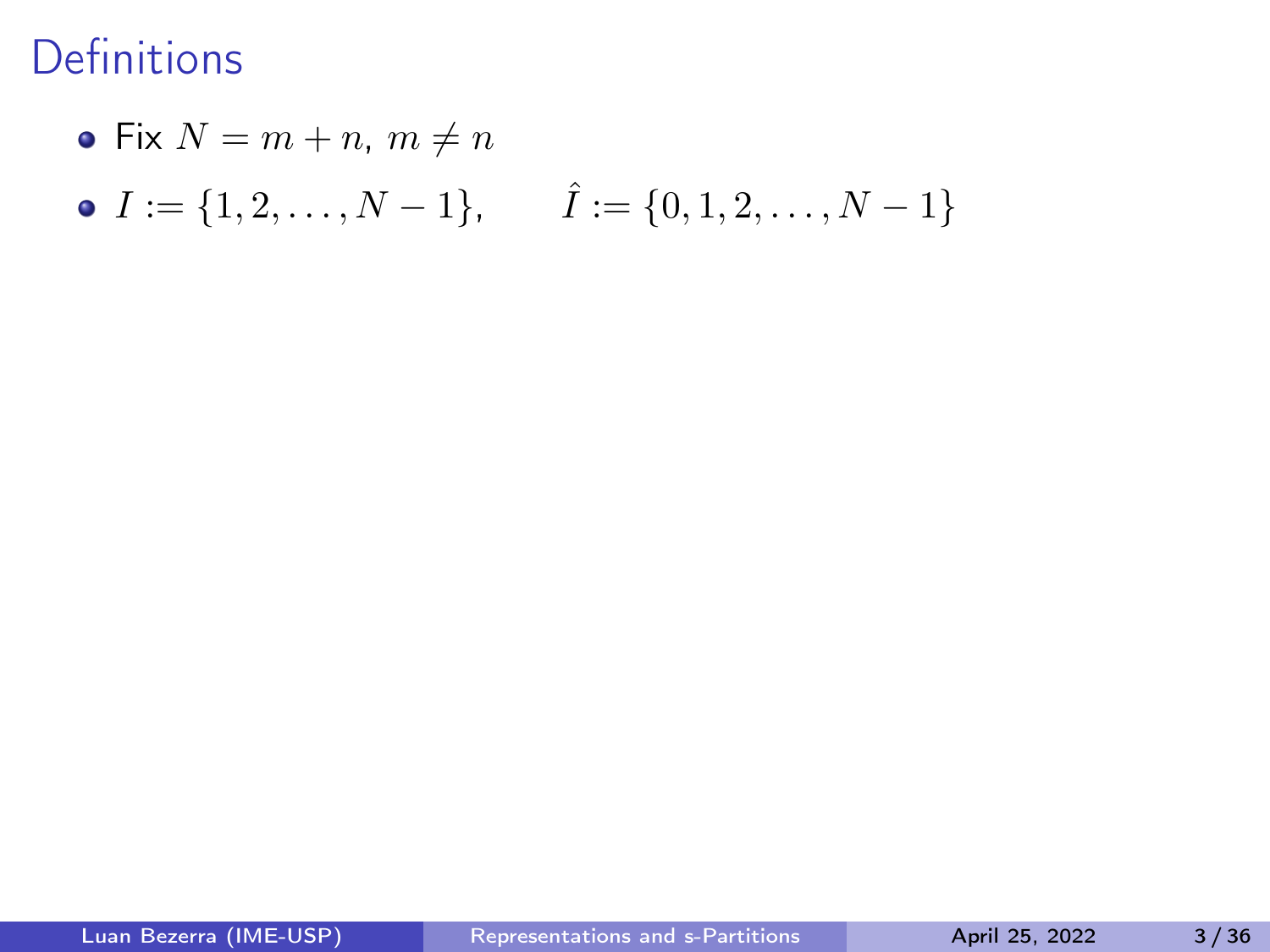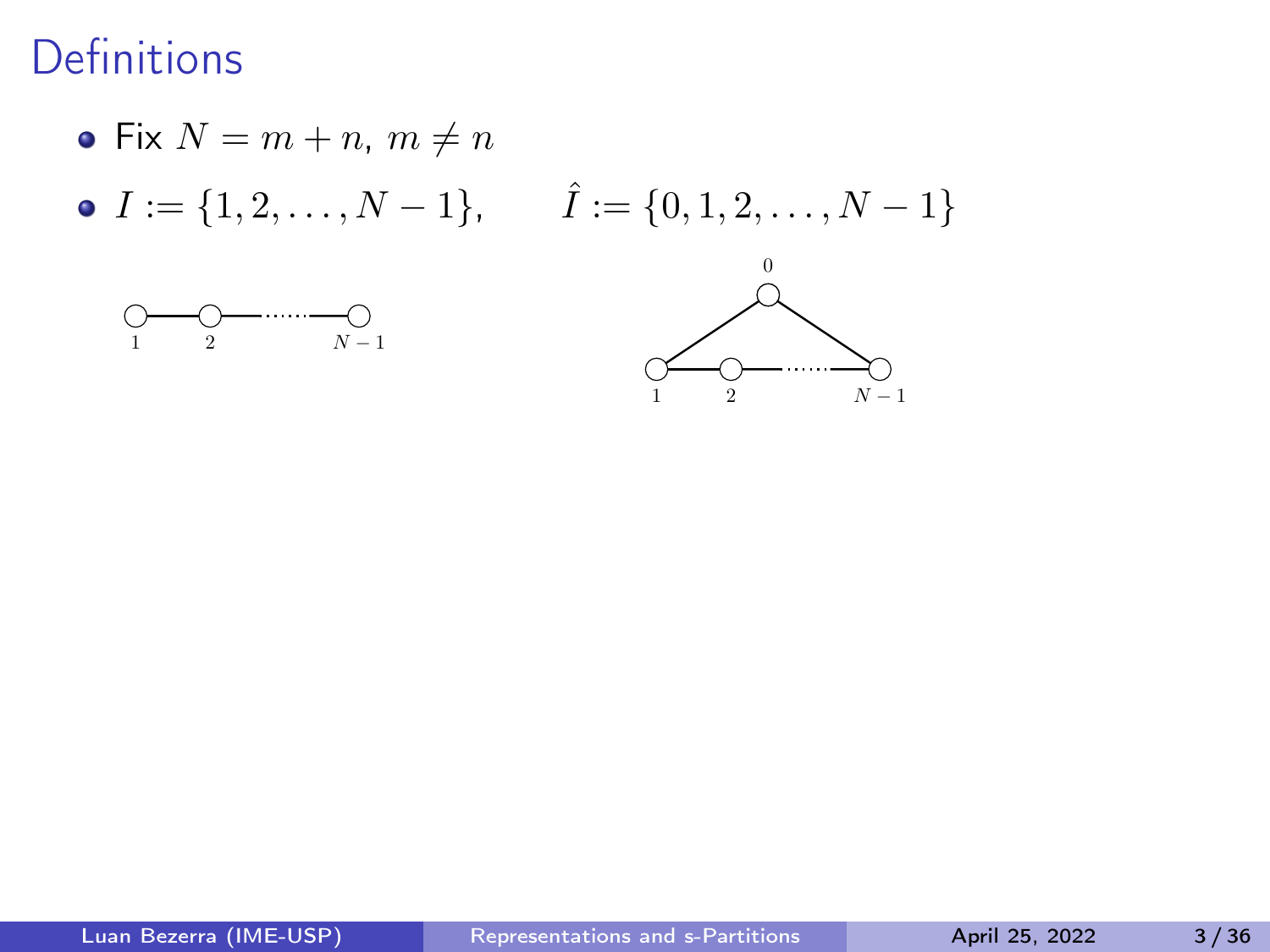

• 
$$
S_{m|n} = \{ \mathbf{s} = (s_1, \dots, s_N) | s_i \in \{-1, 1\}, \# \{i | s_i = 1\} = m \}
$$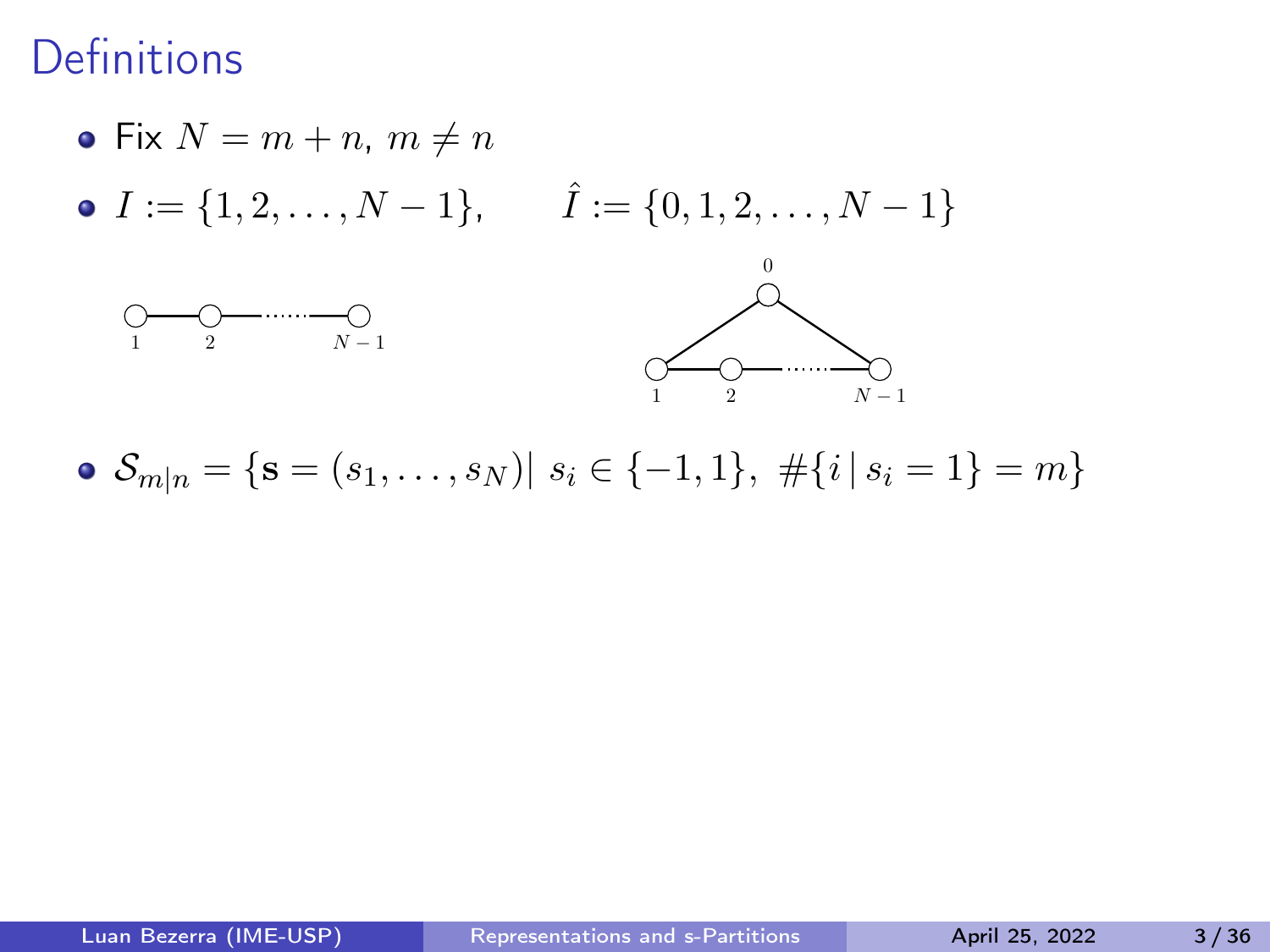

- $\bullet$   $\mathcal{S}_{m|n} = \{ \mathbf{s} = (s_1, \ldots, s_N) | s_i \in \{-1, 1\}, \# \{i | s_i = 1\} = m \}$
- $\mathbf{s} \in \mathcal{S}_{m|n} \leadsto [A^{\mathbf{s}}]$ , Cartan matrix of  $\widehat{\mathfrak{sl}}_{\bf s}\cong \widehat{\mathfrak{sl}}_{m|n}={\mathfrak{sl}}_{m|n}\otimes \mathbb{C}[t,t^{-1}]\oplus \mathbb{C}c$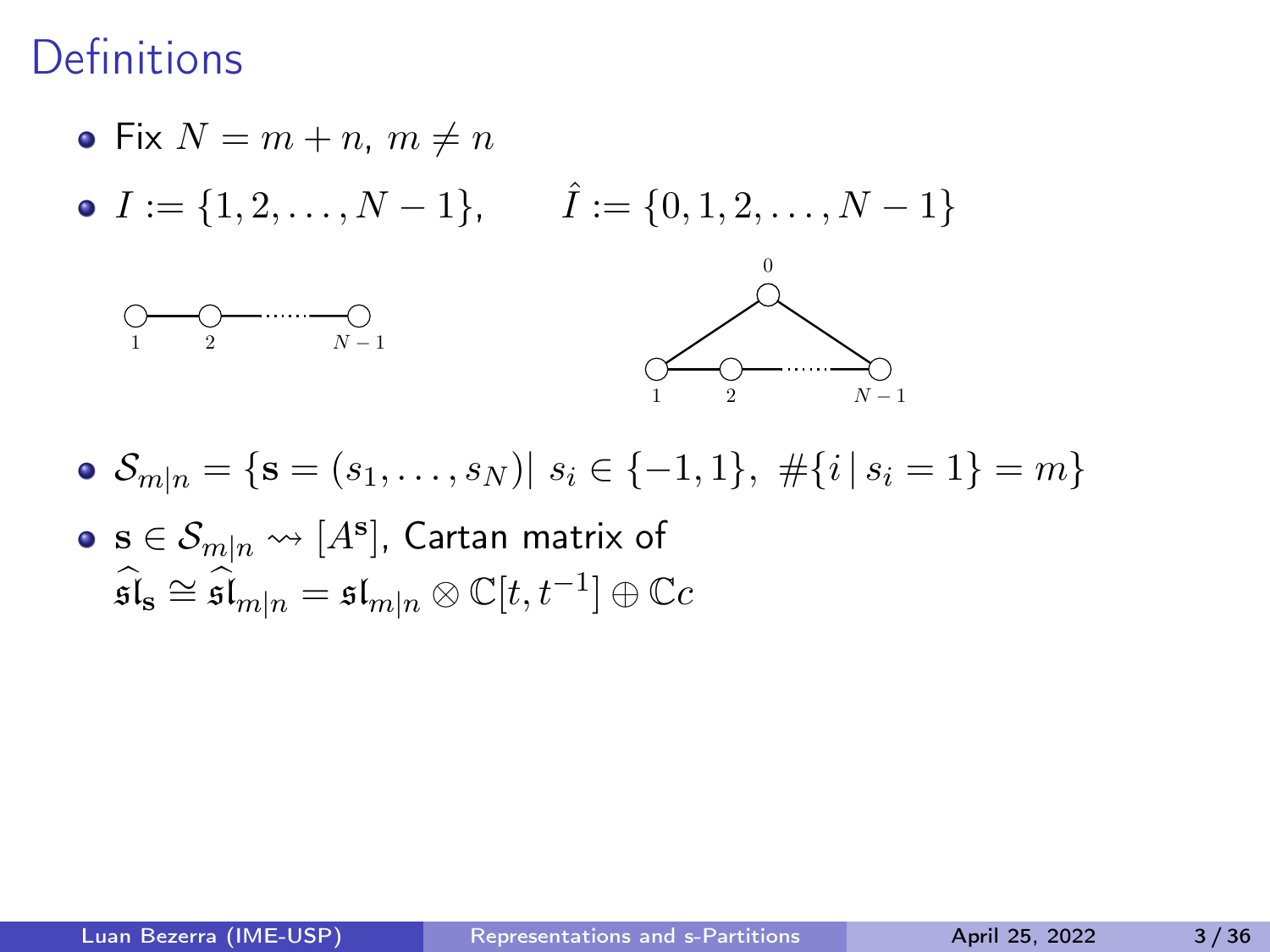

- $\bullet$   $\mathcal{S}_{m|n} = \{ \mathbf{s} = (s_1, \ldots, s_N) | s_i \in \{-1, 1\}, \# \{i | s_i = 1\} = m \}$
- $\mathbf{s} \in \mathcal{S}_{m|n} \leadsto [A^{\mathbf{s}}]$ , Cartan matrix of  $\widehat{\mathfrak{sl}}_{\bf s}\cong \widehat{\mathfrak{sl}}_{m|n}={\mathfrak{sl}}_{m|n}\otimes \mathbb{C}[t,t^{-1}]\oplus \mathbb{C}c$

$$
A_{i,j}^{\mathbf{s}} = (s_i + s_{i+1})\delta_{i,j} - s_i \delta_{i,j+1} - s_j \delta_{i+1,j}
$$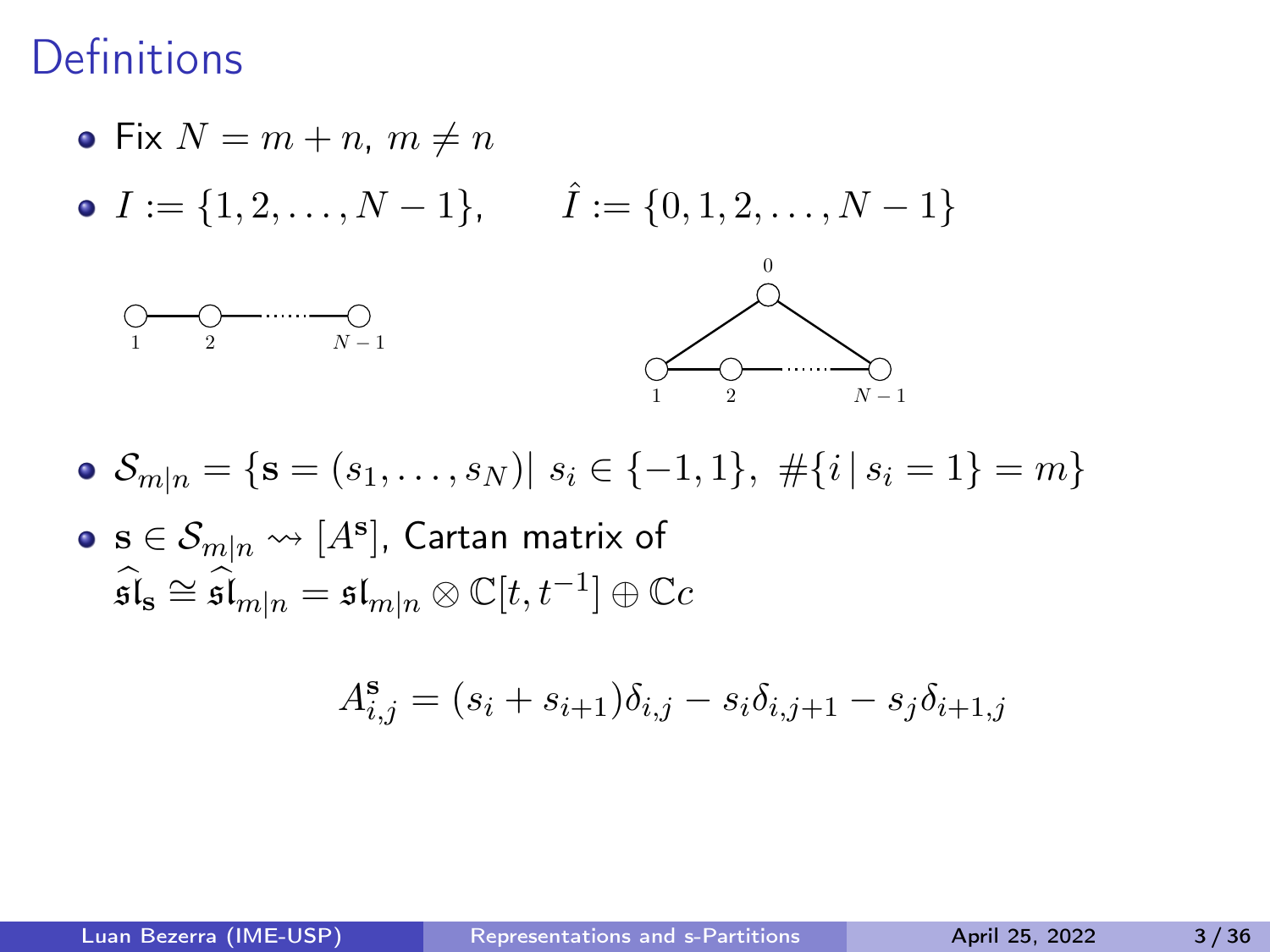

- $\bullet$   $\mathcal{S}_{m|n} = \{ \mathbf{s} = (s_1, \ldots, s_N) | s_i \in \{-1, 1\}, \# \{i | s_i = 1\} = m \}$
- $\mathbf{s} \in \mathcal{S}_{m|n} \leadsto [A^{\mathbf{s}}]$ , Cartan matrix of  $\widehat{\mathfrak{sl}}_{\bf s}\cong \widehat{\mathfrak{sl}}_{m|n}={\mathfrak{sl}}_{m|n}\otimes \mathbb{C}[t,t^{-1}]\oplus \mathbb{C}c$

$$
A_{i,j}^s = (s_i + s_{i+1})\delta_{i,j} - s_i \delta_{i,j+1} - s_j \delta_{i+1,j}
$$

$$
|i| = |\alpha_i| = (1 - s_i s_{i+1})/2
$$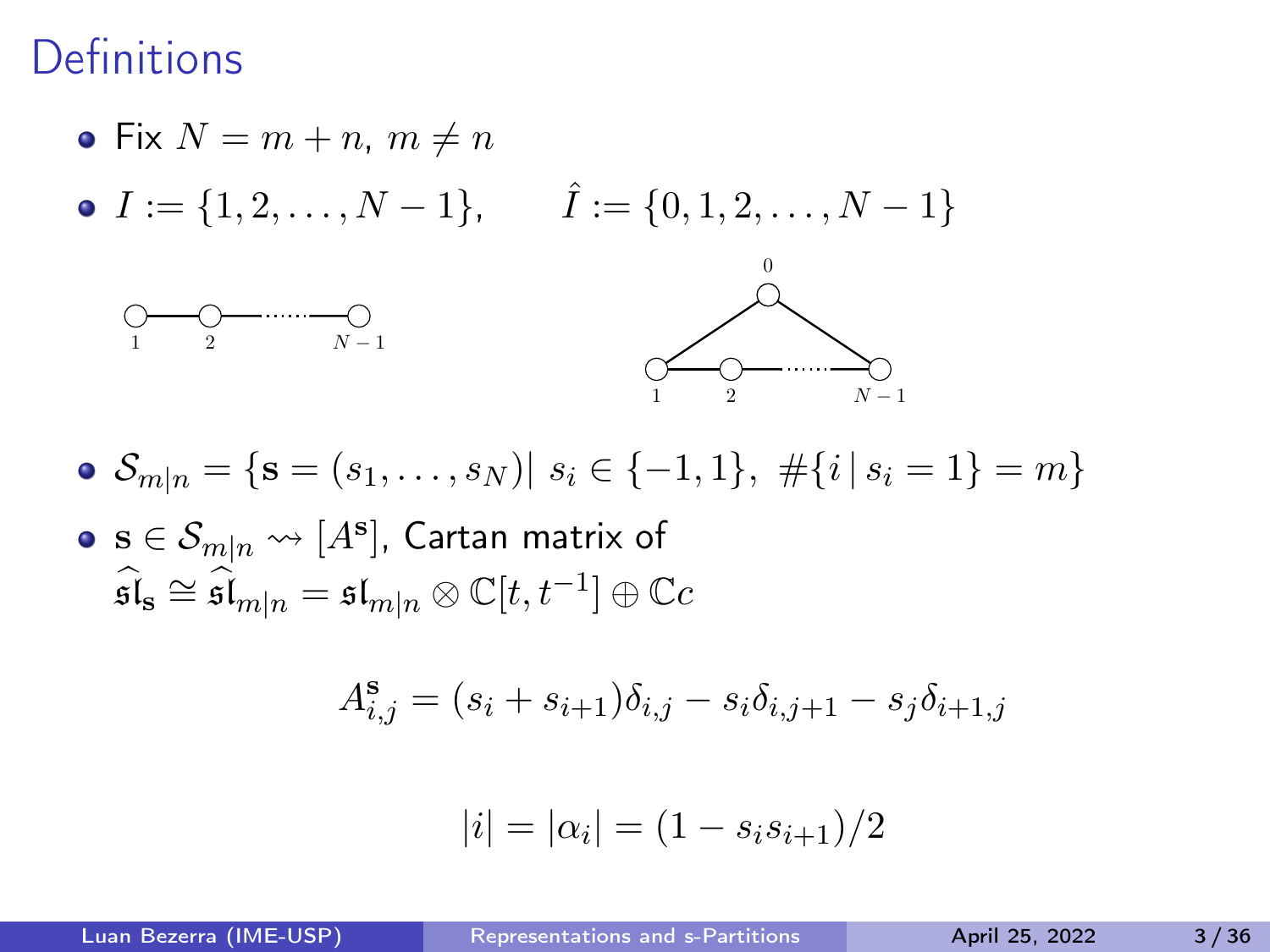• 
$$
U_q \mathfrak{sl}_s = \langle e_i, f_i, t_i^{\pm 1} | i \in I \rangle / Rel.
$$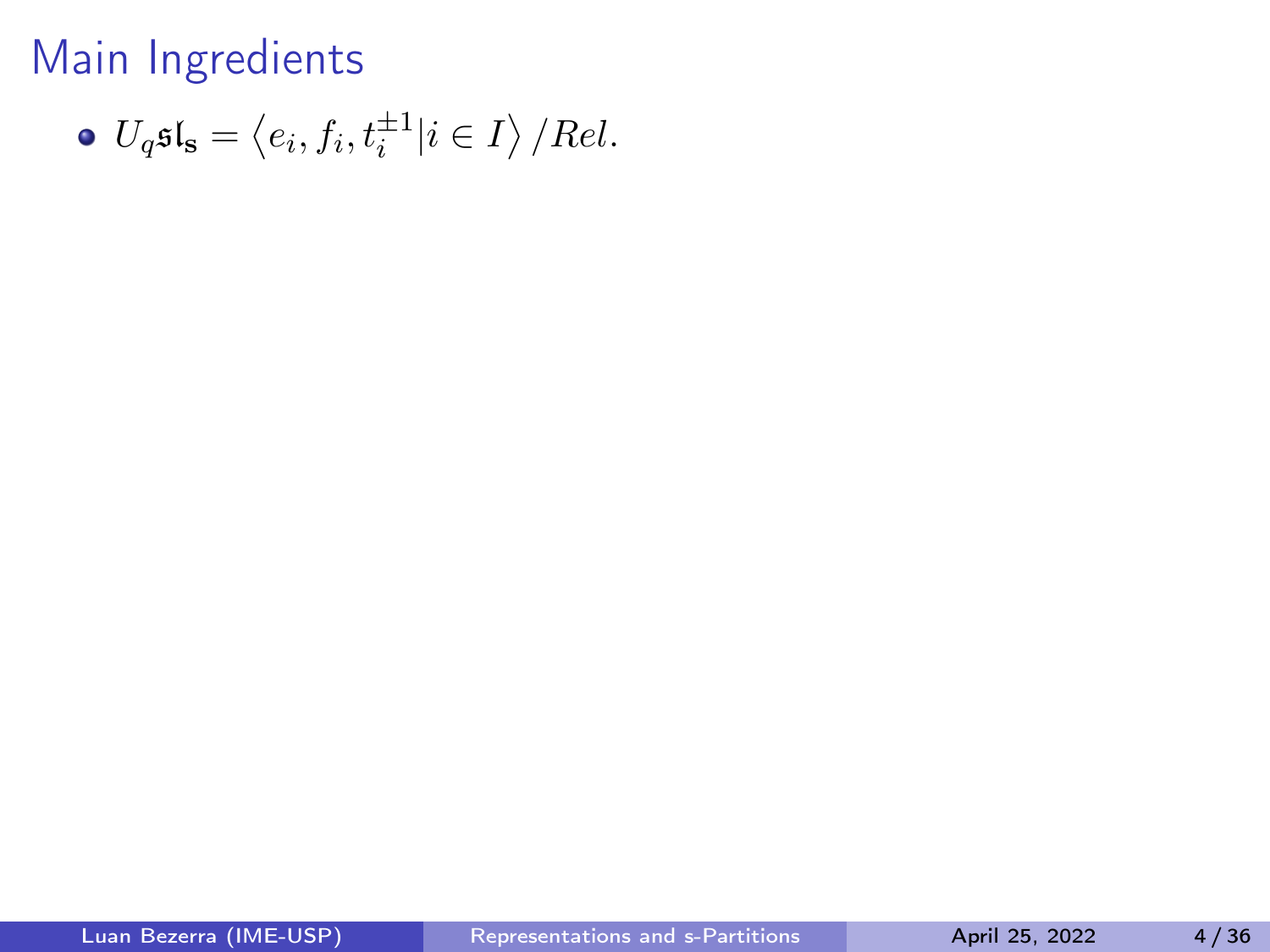• 
$$
U_q \mathfrak{sl}_s = \langle e_i, f_i, t_i^{\pm 1} | i \in I \rangle / Rel.
$$

$$
\bullet \ U_q^{DJ}\widehat{\mathfrak{sl}}_{\bf s}=\left\langle e_i,f_i,t_i^{\pm 1}|i\in \widehat{I}\right\rangle/Rel.
$$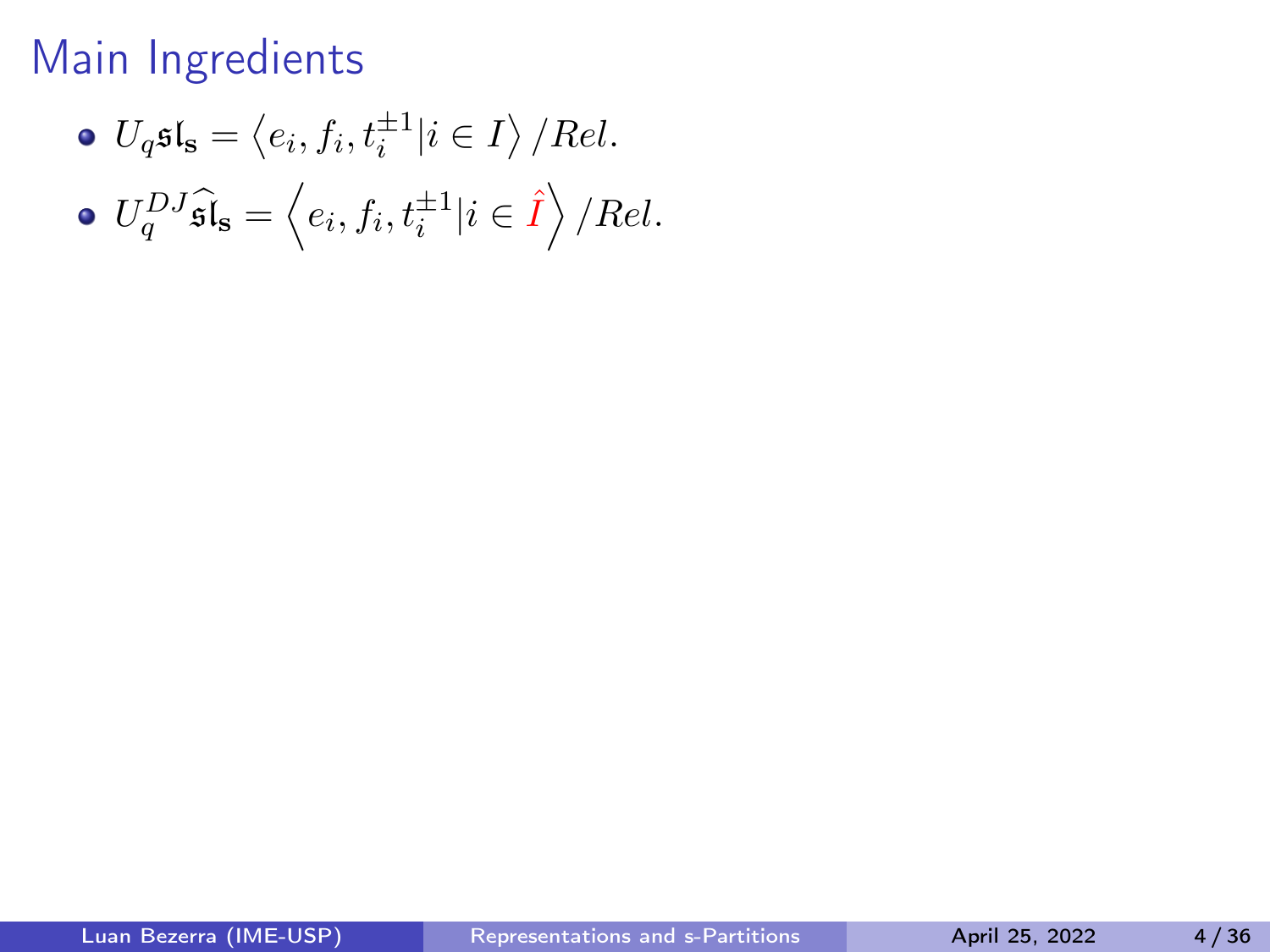\n- $$
U_q \mathfrak{sl}_s = \langle e_i, f_i, t_i^{\pm 1} | i \in I \rangle / Rel.
$$
\n- $U_q^{DJ} \widehat{\mathfrak{sl}}_s = \langle e_i, f_i, t_i^{\pm 1} | i \in \widehat{I} \rangle / Rel.$
\n

• 
$$
U_q^D \widehat{\mathfrak{sl}}_s = \langle E_i(z), F_i(z), K_i^{\pm}(z), C | i \in I \rangle / Rel.
$$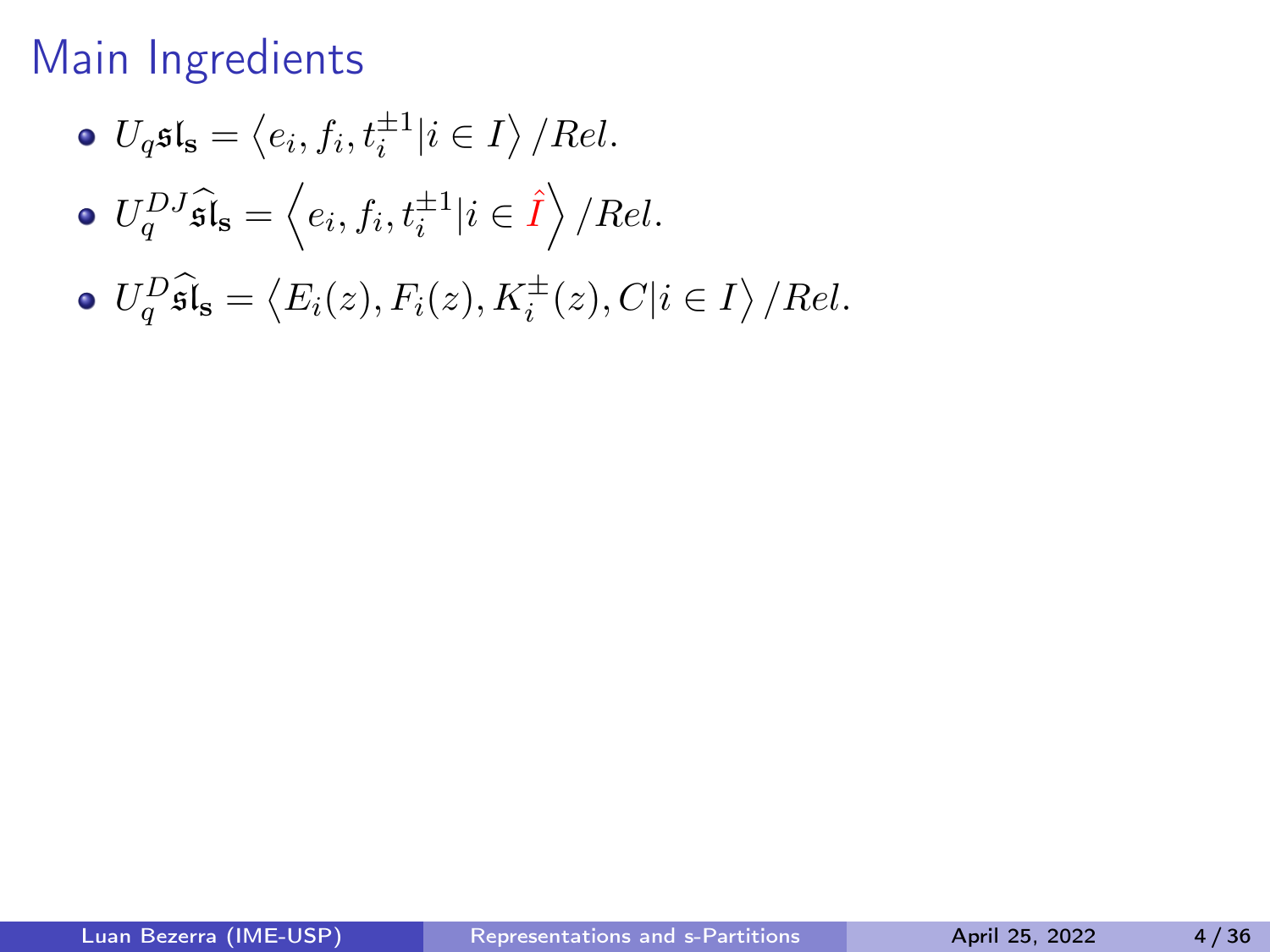\n- \n
$$
U_q \mathfrak{sl}_s = \langle e_i, f_i, t_i^{\pm 1} | i \in I \rangle / Rel.
$$
\n
\n- \n $U_q^{DJ} \mathfrak{sl}_s = \langle e_i, f_i, t_i^{\pm 1} | i \in \hat{I} \rangle / Rel.$ \n
\n- \n $U_q^{D} \mathfrak{sl}_s = \langle E_i(z), F_i(z), K_i^{\pm}(z), C | i \in I \rangle / Rel.$ \n
\n- \n $\mathcal{E}_s = \langle E_i(z), F_i(z), K_i^{\pm}(z), C | i \in \hat{I} \rangle / Rel.$ \n
\n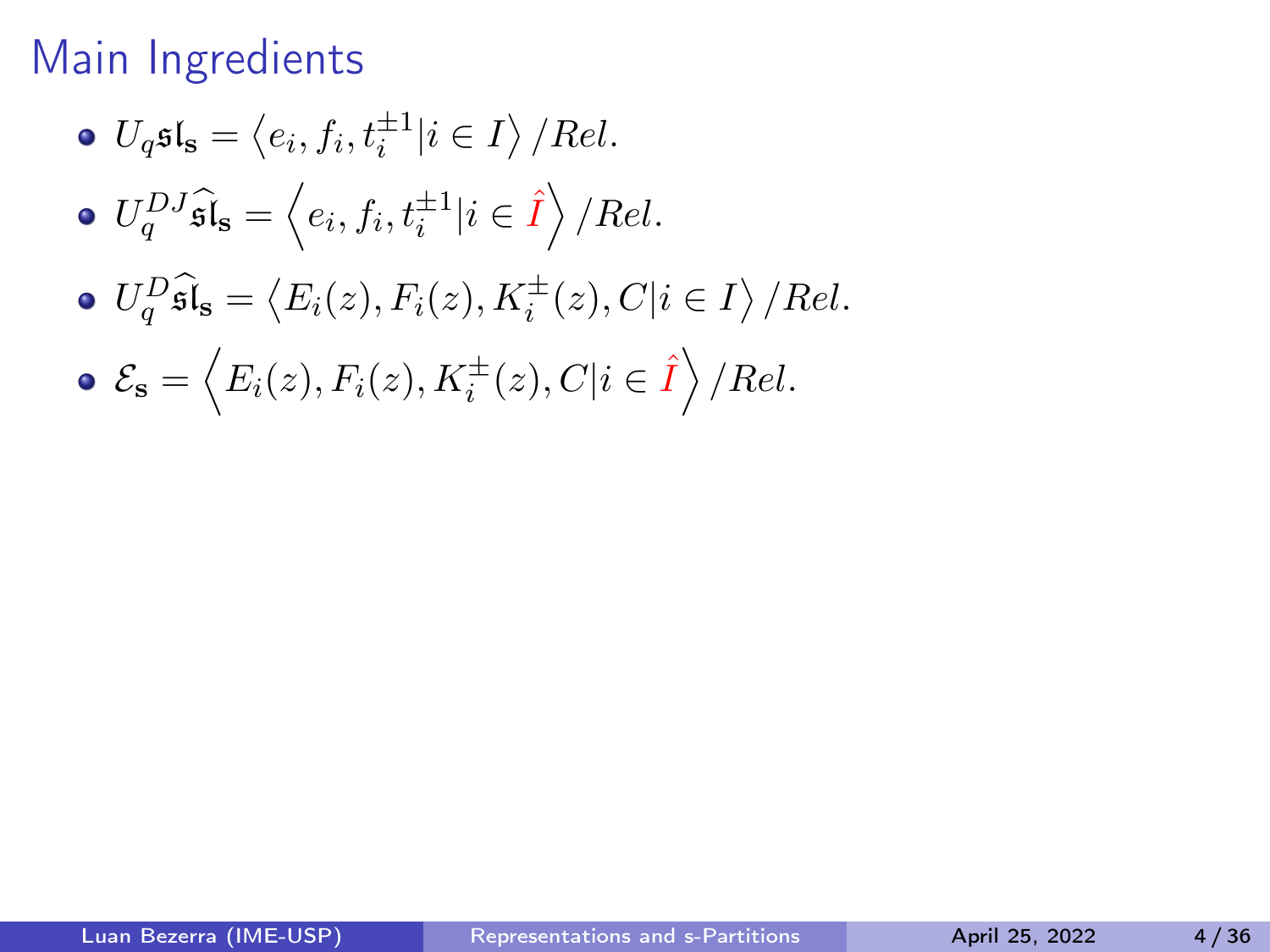\n- \n
$$
U_q \mathfrak{sl}_s = \langle e_i, f_i, t_i^{\pm 1} | i \in I \rangle / Rel.
$$
\n
\n- \n $U_q^{DJ} \mathfrak{sl}_s = \langle e_i, f_i, t_i^{\pm 1} | i \in \hat{I} \rangle / Rel.$ \n
\n- \n $U_q^{D} \mathfrak{sl}_s = \langle E_i(z), F_i(z), K_i^{\pm}(z), C | i \in I \rangle / Rel.$ \n
\n- \n $\mathcal{E}_s = \langle E_i(z), F_i(z), K_i^{\pm}(z), C | i \in \hat{I} \rangle / Rel.$ \n
\n

$$
E_i(z) = \sum_{k \in \mathbb{Z}} E_{i,k} z^{-k}, \quad F_i(z) = \sum_{k \in \mathbb{Z}} F_{i,k} z^{-k},
$$
  

$$
K_i^{\pm}(z) = K_i^{\pm 1} \exp\left(\pm (q - q^{-1}) \sum_{r > 0} H_{i, \pm r} z^{\mp r}\right).
$$

$$
\delta(z) = \sum_{r \in \mathbb{Z}} z^r, \qquad (z - w)\delta\left(\frac{z}{w}\right) = 0.
$$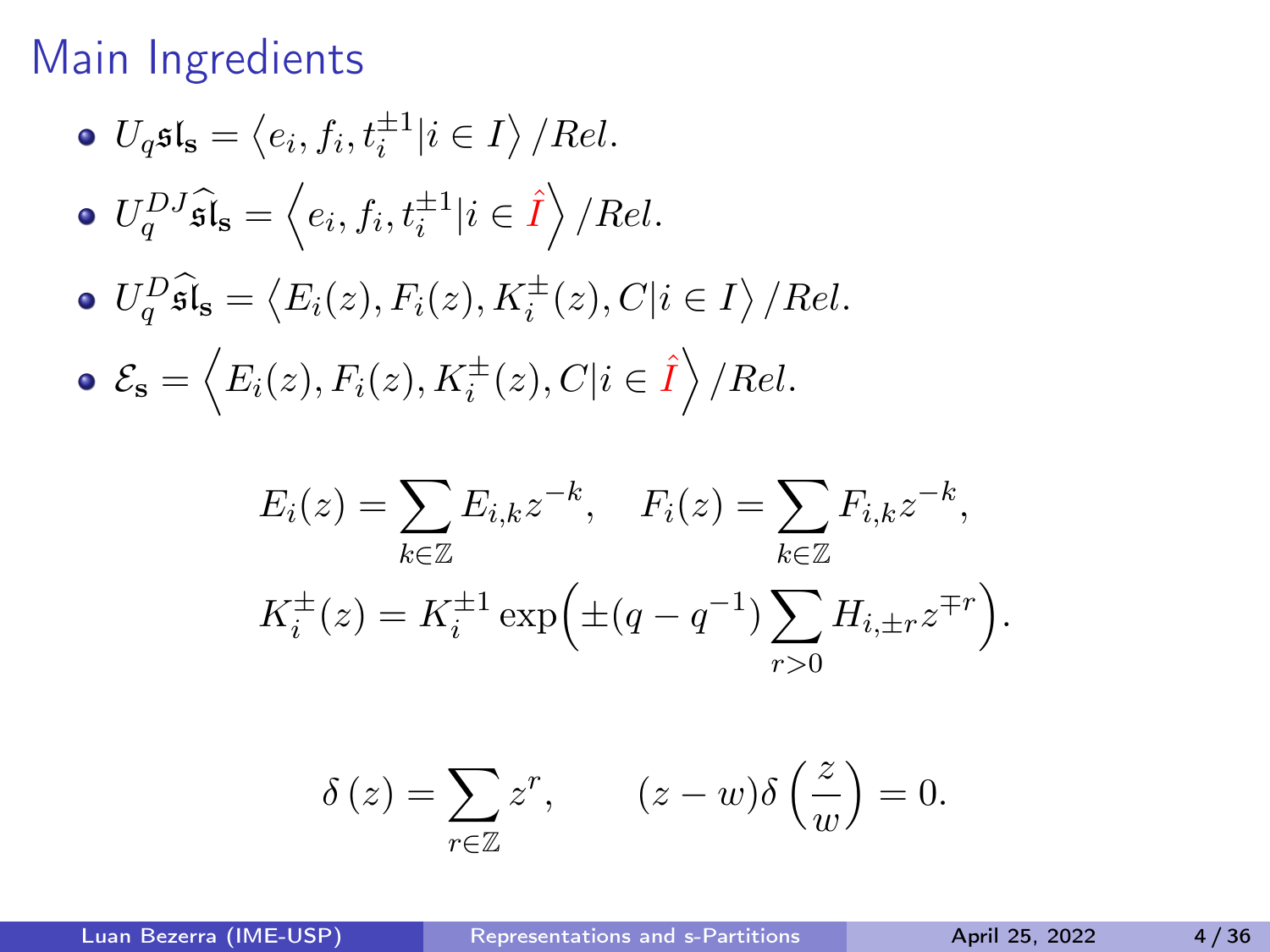$U_q\mathfrak{sl}_\mathbf{s}$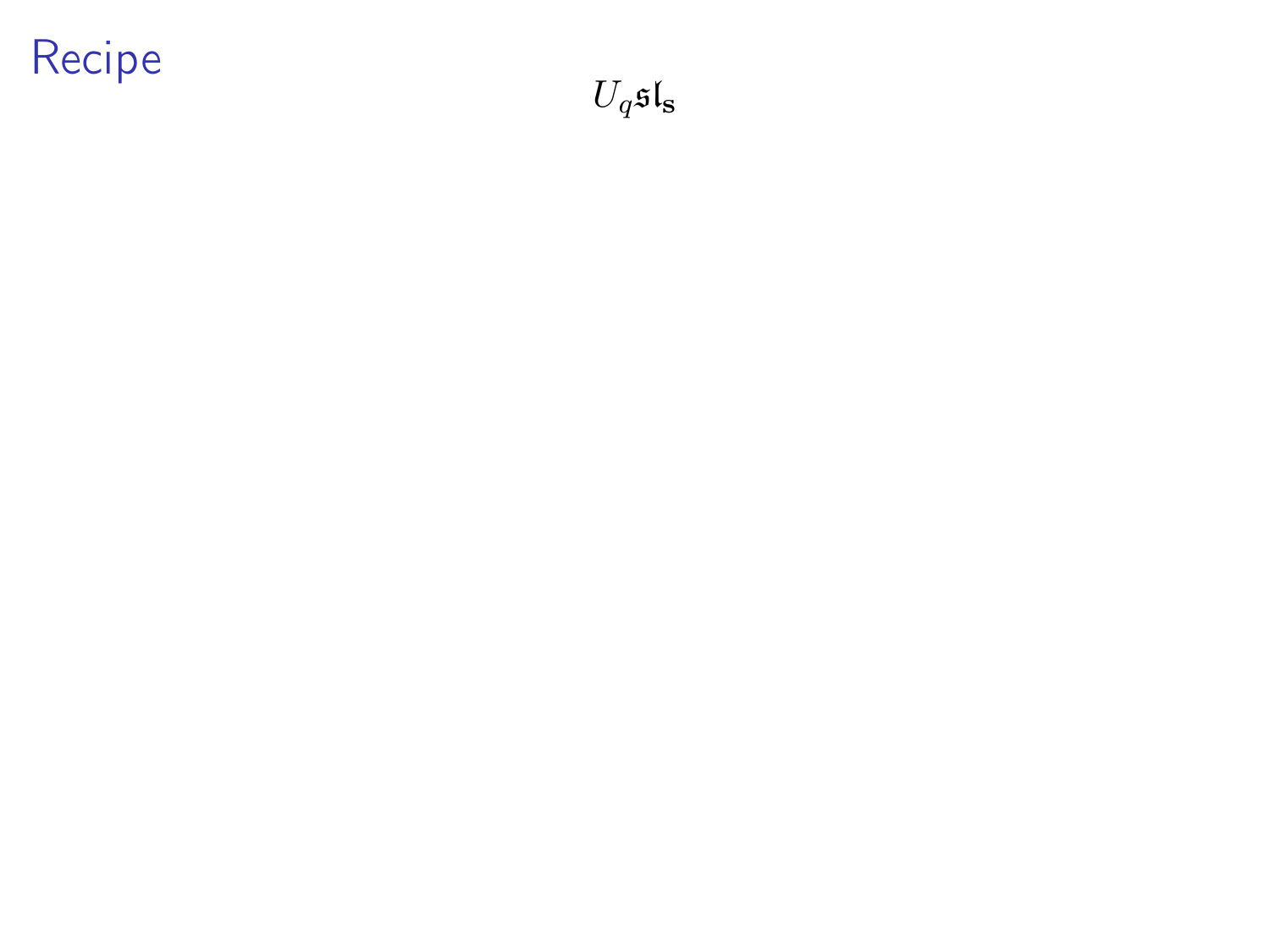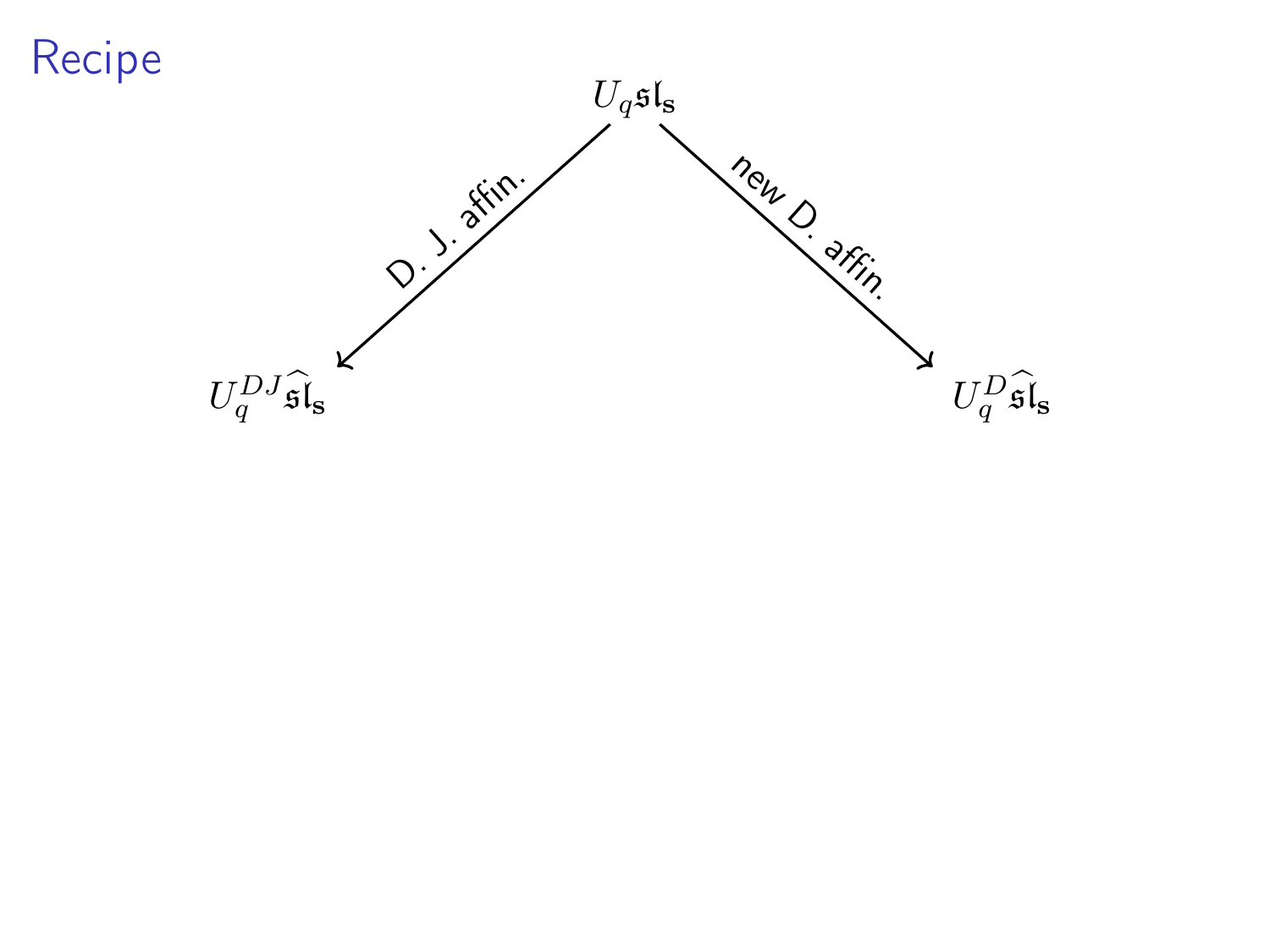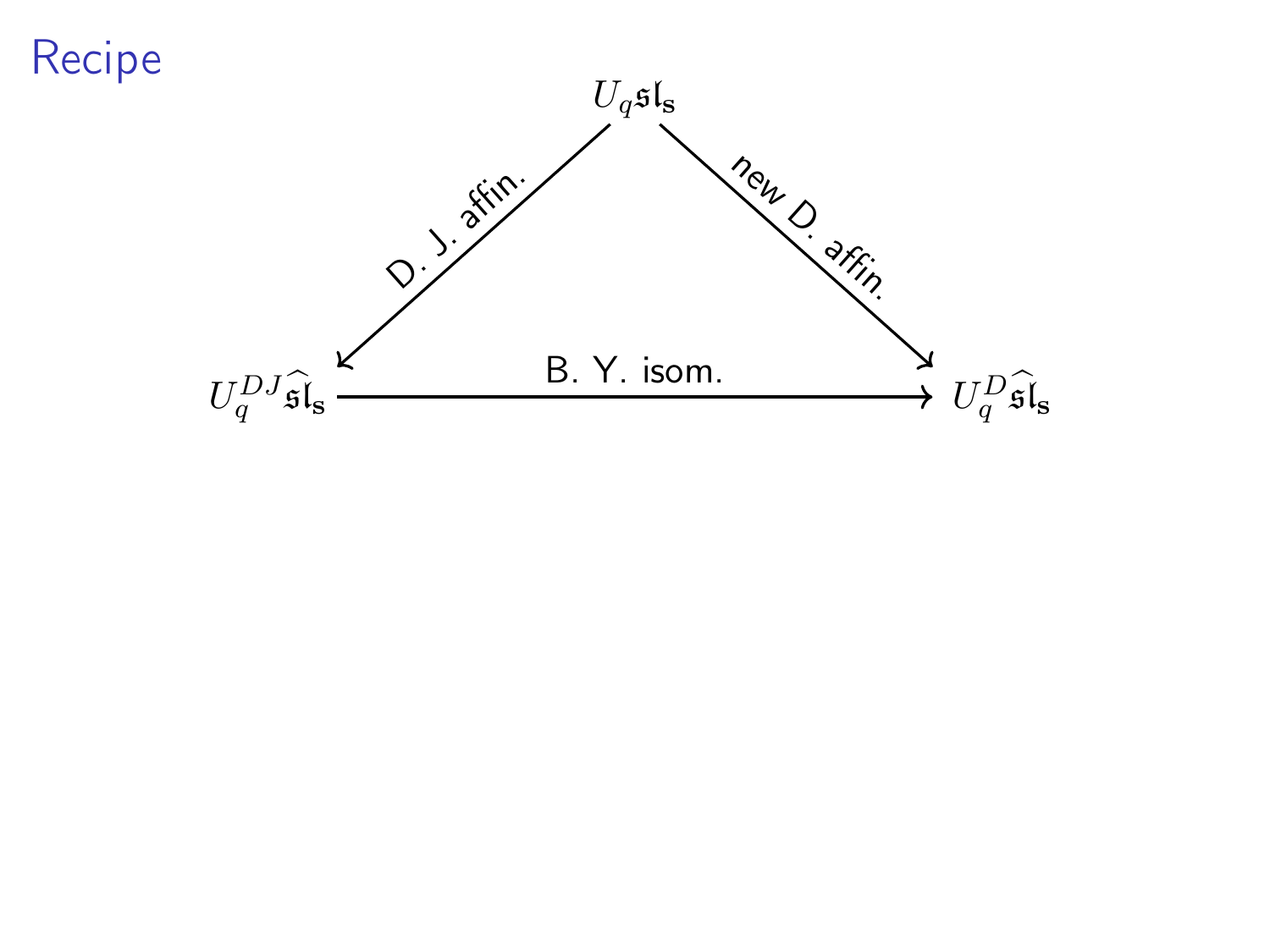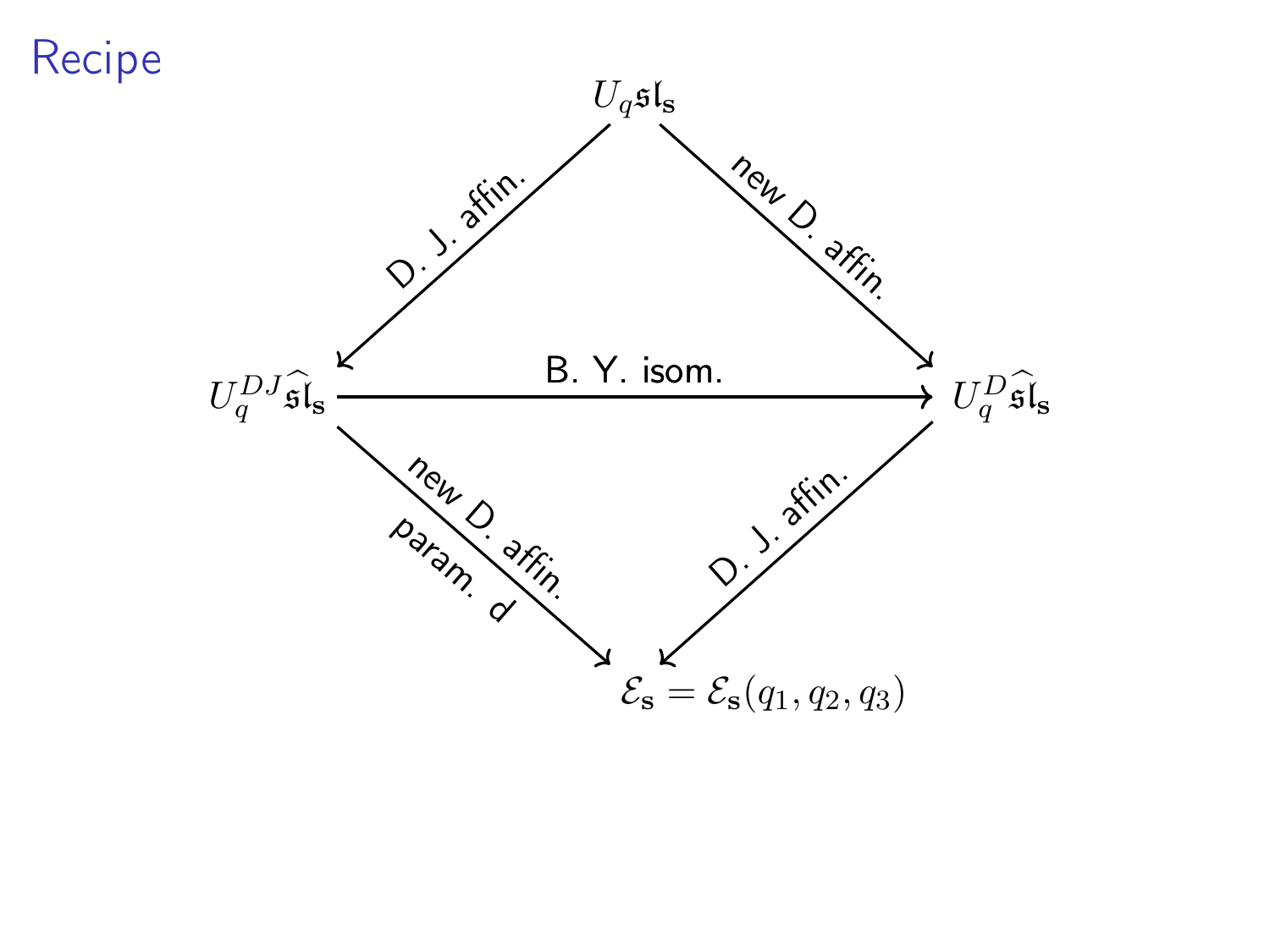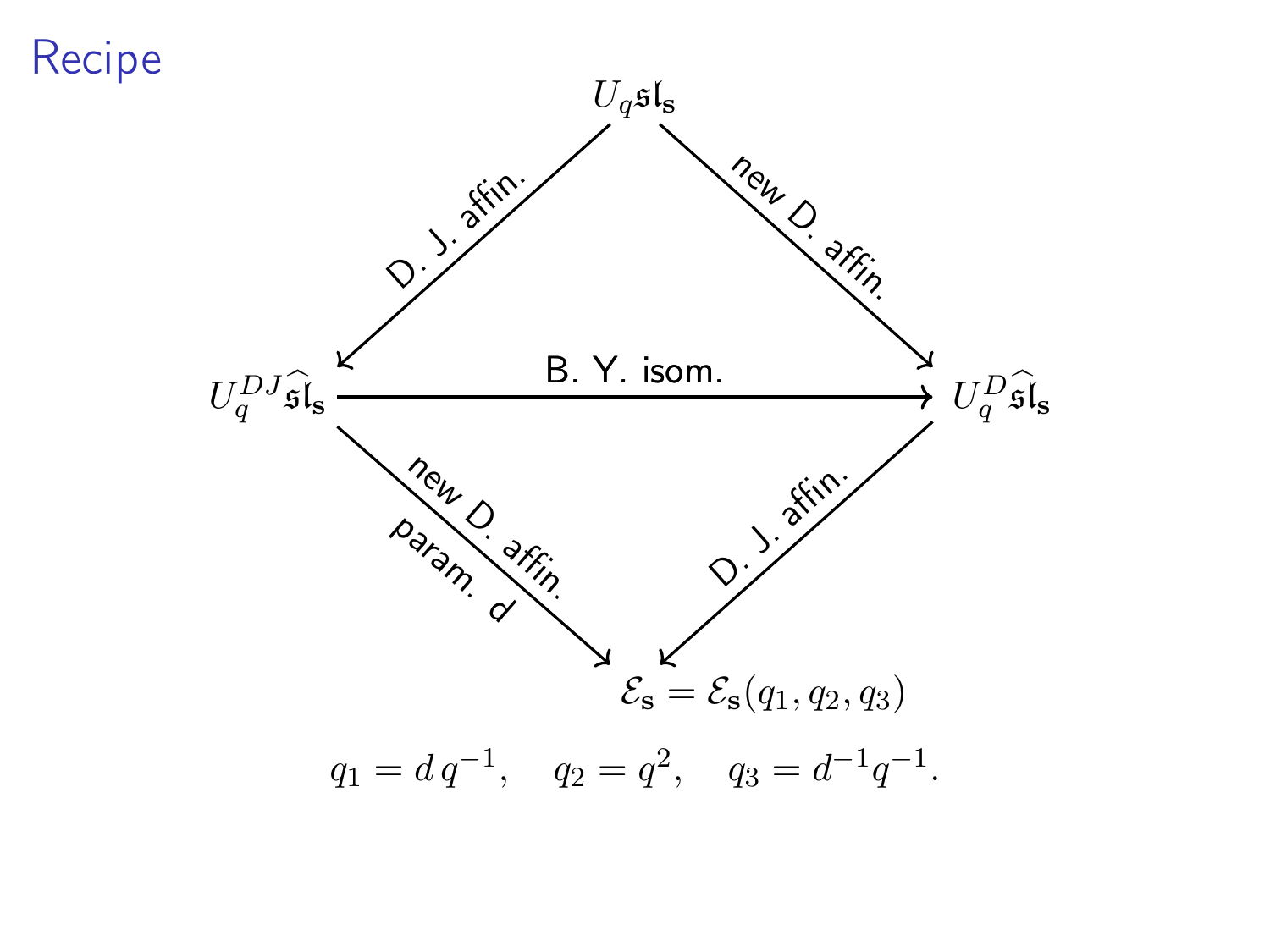

We always assume that  $q_1, q_2$  are generic. Note that  $q_1q_2q_3 = 1$ .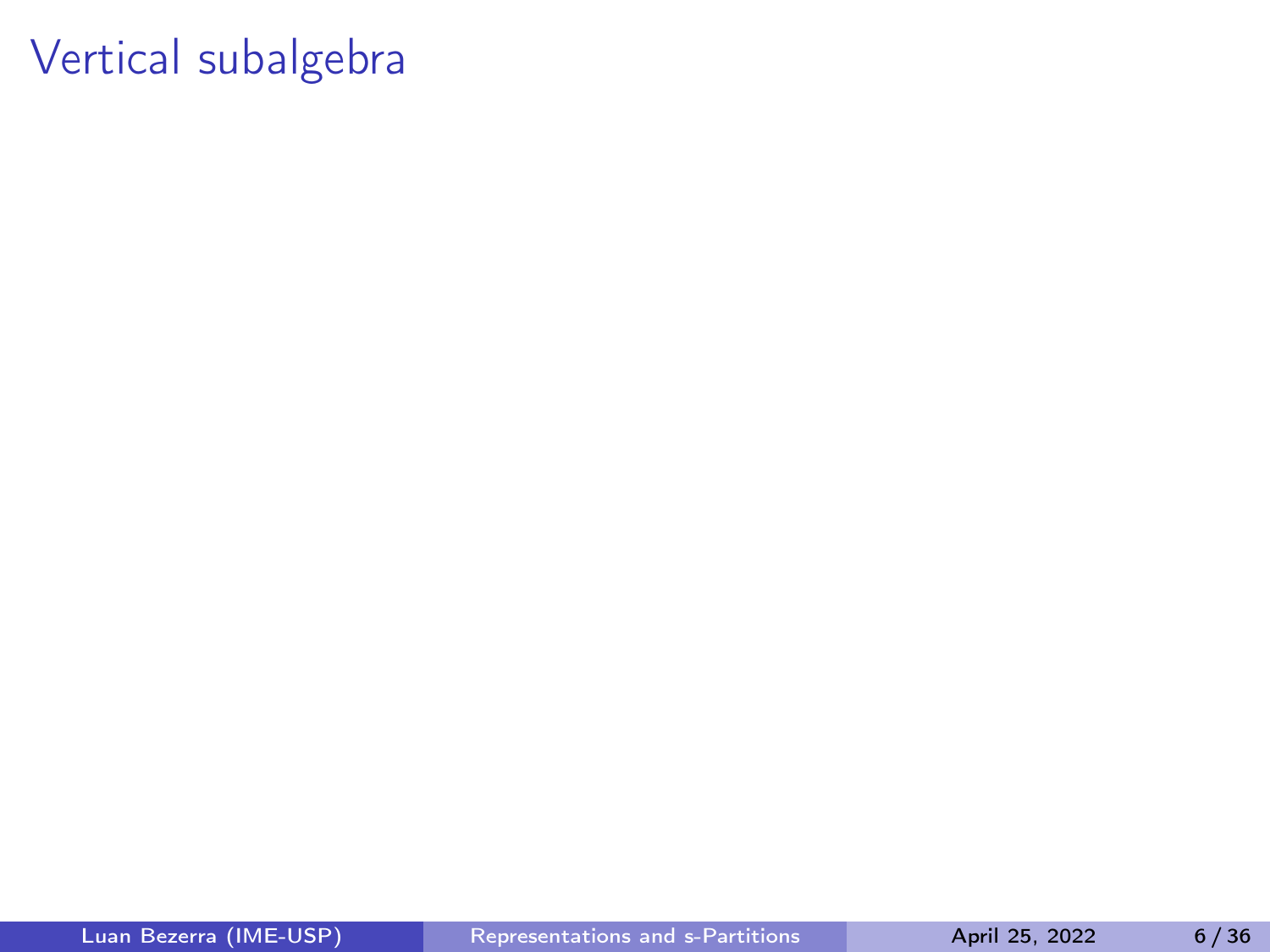For  $i\in\mathbb{Z}$ , define  $\bar{i}=\sum_{j=1}^i s_j$  if  $i\geq 0$ , and  $\overline{i+m+n}=\overline{i}+m-n$ .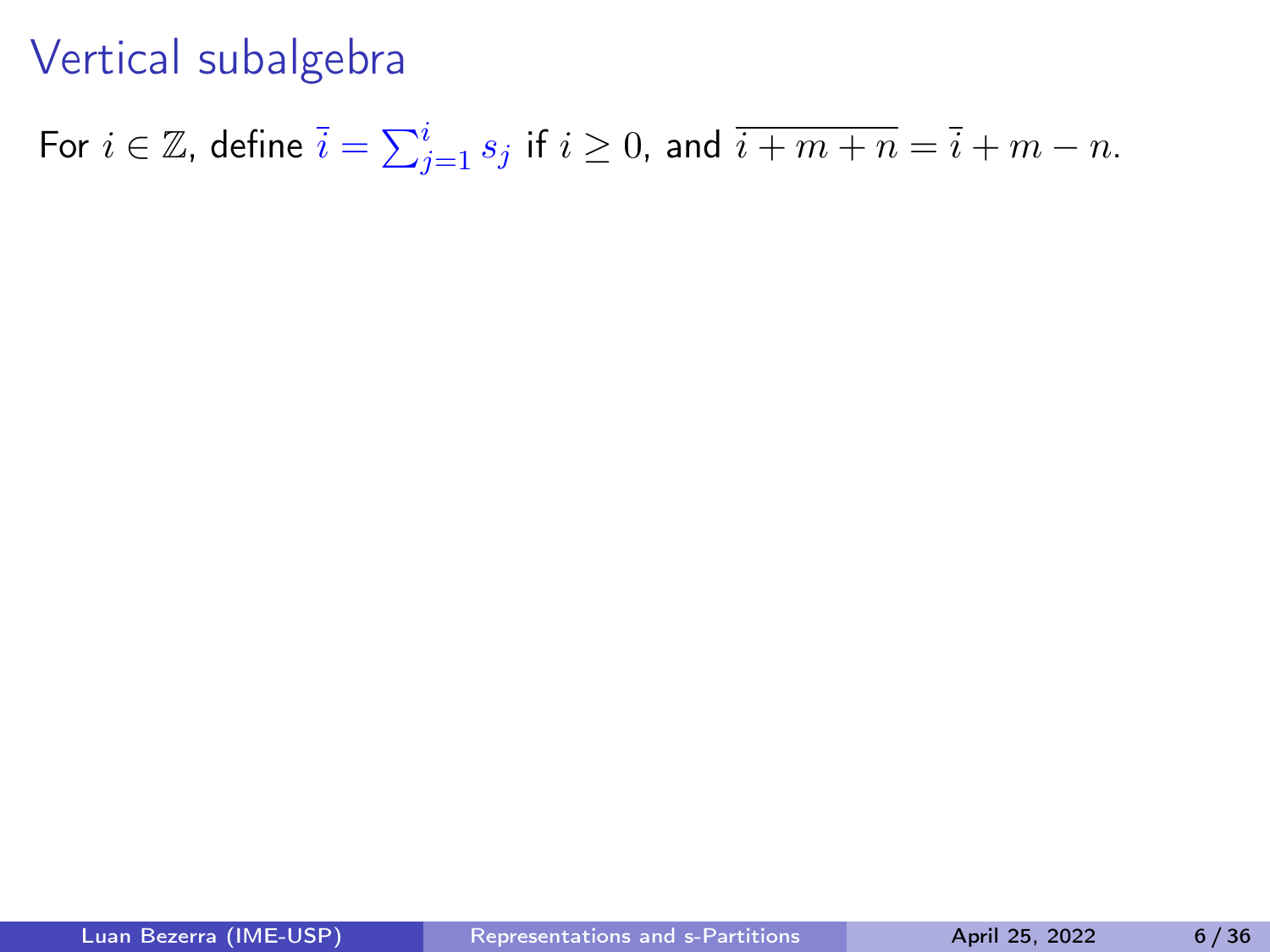For 
$$
i \in \mathbb{Z}
$$
, define  $\overline{i} = \sum_{j=1}^{i} s_j$  if  $i \ge 0$ , and  $\overline{i+m+n} = \overline{i} + m - n$ .

#### Proposition

There is an injective homomorphism of superalgebras  $v_s: U_q\widehat{\mathfrak{sl}}_s \to \mathcal{E}_s$  given by

$$
v_{s}(E_{i}(z)) = E_{i}(d^{-i}z), \quad v_{s}(F_{i}(z)) = F_{i}(d^{-i}z),
$$
  

$$
v_{s}(K_{i}^{\pm}(z)) = K_{i}^{\pm}(d^{-i}z), \quad v_{s}(C) = C \qquad (i \in I).
$$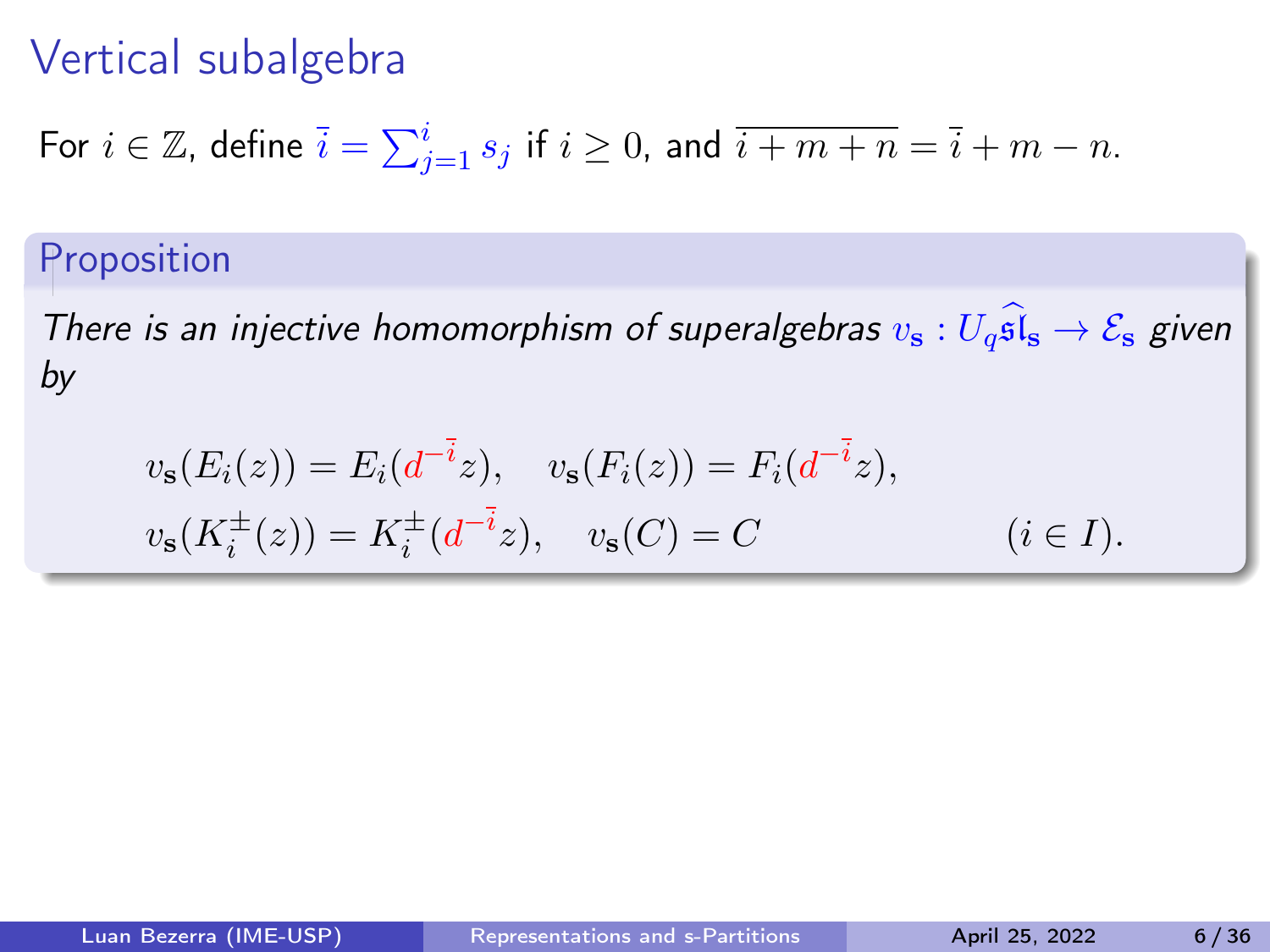For 
$$
i \in \mathbb{Z}
$$
, define  $\overline{i} = \sum_{j=1}^{i} s_j$  if  $i \ge 0$ , and  $\overline{i+m+n} = \overline{i} + m - n$ .

#### Proposition

There is an injective homomorphism of superalgebras  $v_s: U_a\widehat{\mathfrak{sl}}_s \to \mathcal{E}_s$  given by

$$
v_{s}(E_{i}(z)) = E_{i}(d^{-i}z), \quad v_{s}(F_{i}(z)) = F_{i}(d^{-i}z),
$$
  

$$
v_{s}(K_{i}^{\pm}(z)) = K_{i}^{\pm}(d^{-i}z), \quad v_{s}(C) = C \qquad (i \in I).
$$

We denote the image of this homomorphism  $U_q^{ver} \widehat{\mathfrak{sl}}_{\bf s}$  and call it the vertical quantum affine  $\mathfrak{sl}_{m|n}$ .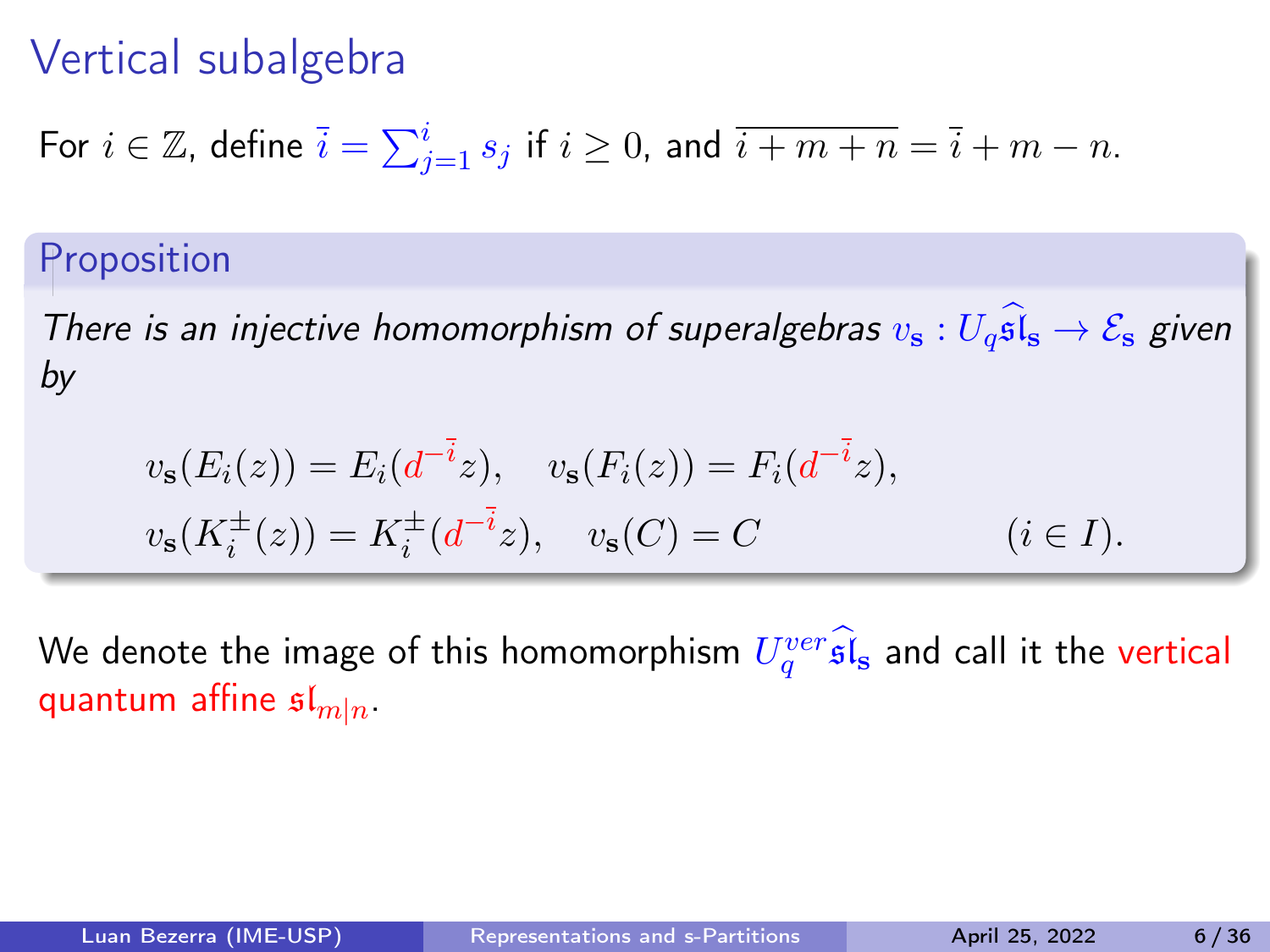For 
$$
i \in \mathbb{Z}
$$
, define  $\overline{i} = \sum_{j=1}^{i} s_j$  if  $i \ge 0$ , and  $\overline{i+m+n} = \overline{i} + m - n$ .

#### Proposition

There is an injective homomorphism of superalgebras  $v_s: U_a\widehat{\mathfrak{sl}}_s \to \mathcal{E}_s$  given by

$$
v_{s}(E_{i}(z)) = E_{i}(d^{-i}z), \quad v_{s}(F_{i}(z)) = F_{i}(d^{-i}z),
$$
  

$$
v_{s}(K_{i}^{\pm}(z)) = K_{i}^{\pm}(d^{-i}z), \quad v_{s}(C) = C \qquad (i \in I).
$$

We denote the image of this homomorphism  $U_q^{ver} \widehat{\mathfrak{sl}}_{\bf s}$  and call it the vertical quantum affine  $\mathfrak{sl}_{m|n}$ .

• 
$$
U_q^{ver} \widehat{\mathfrak{sl}}_{\mathbf{s}}
$$
 is given in new Drinfeld realization.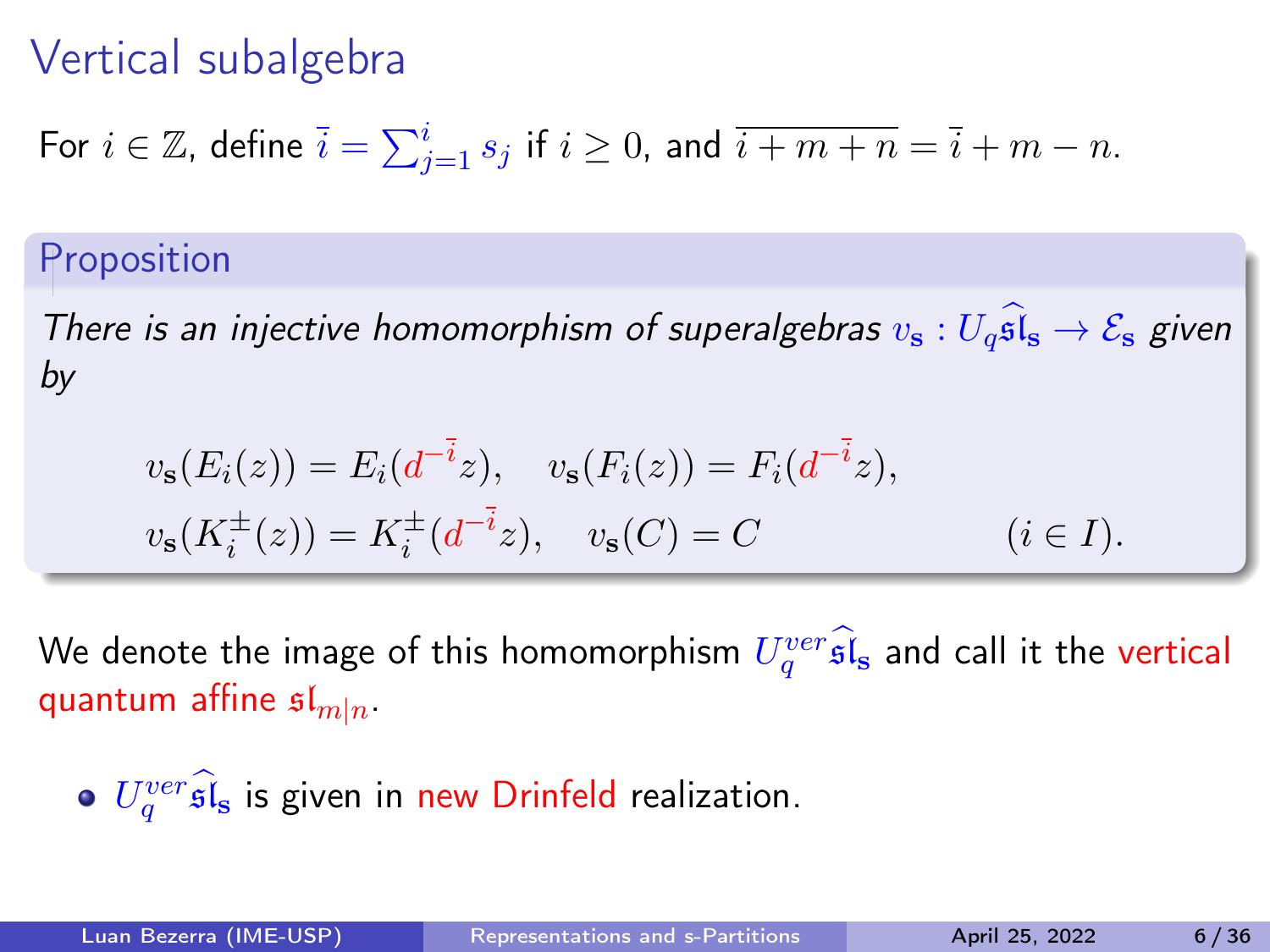## Horizontal subalgebra

#### Proposition

There is an injective homomorphism of superalgebras  $h_s: U_g \widehat{\mathfrak{sl}}_s \to \mathcal{E}_s$  given by

$$
e_i \mapsto E_{i,0} \,, \quad f_i \mapsto F_{i,0} \,, \quad t_i \mapsto K_i \qquad (i \in \hat{I}).
$$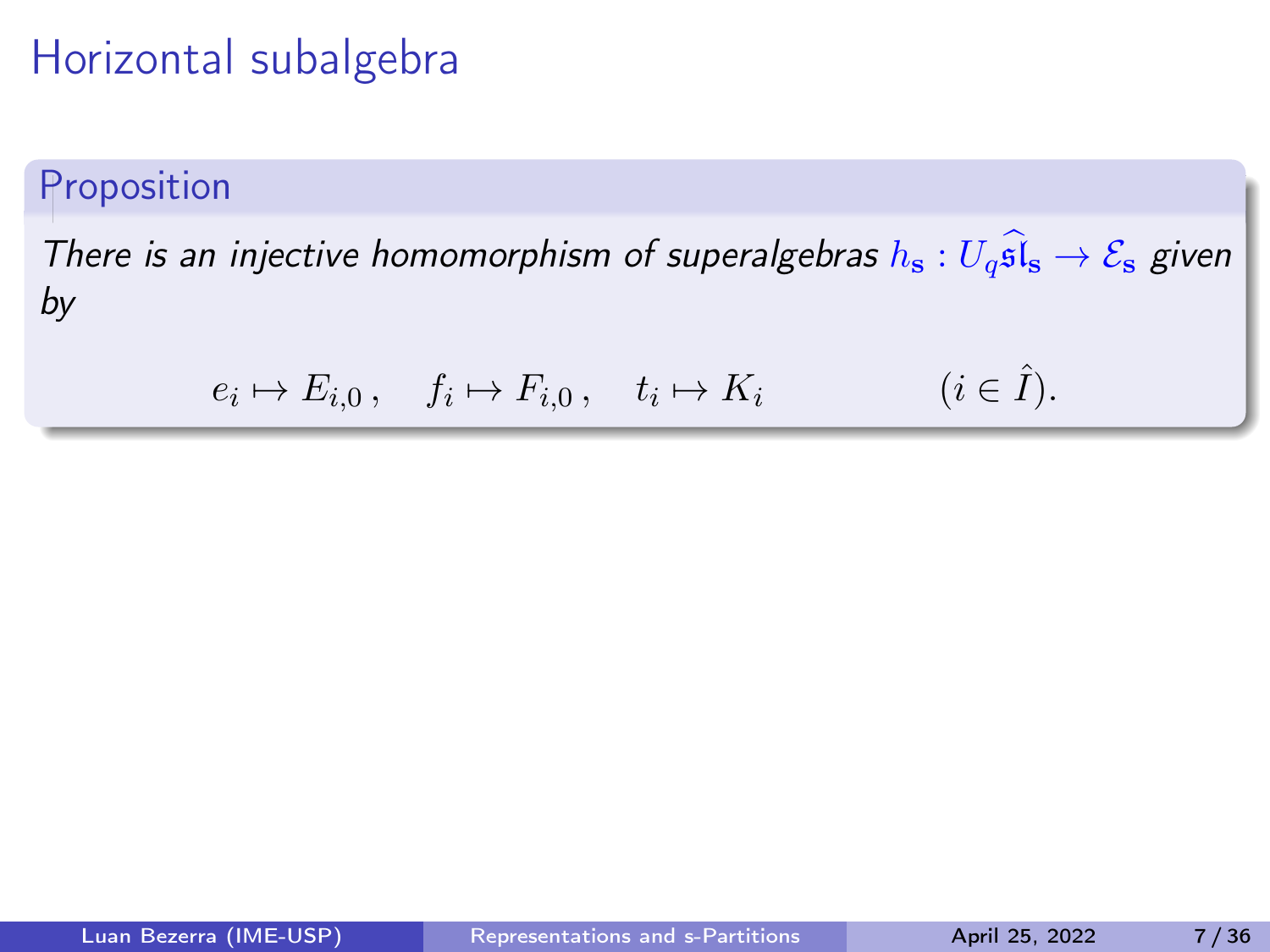# Horizontal subalgebra

#### Proposition

There is an injective homomorphism of superalgebras  $h_s: U_q\widehat{\mathfrak{sl}}_s \to \mathcal{E}_s$  given by

$$
e_i \mapsto E_{i,0} \,, \quad f_i \mapsto F_{i,0} \,, \quad t_i \mapsto K_i \qquad (i \in \hat{I}).
$$

We denote the image of this homomorphism  $U_q^{hor} \widehat{\mathfrak{sl}}_{\bf s}$  and call it the horizontal quantum affine  $\mathfrak{sl}_{m|n}$ .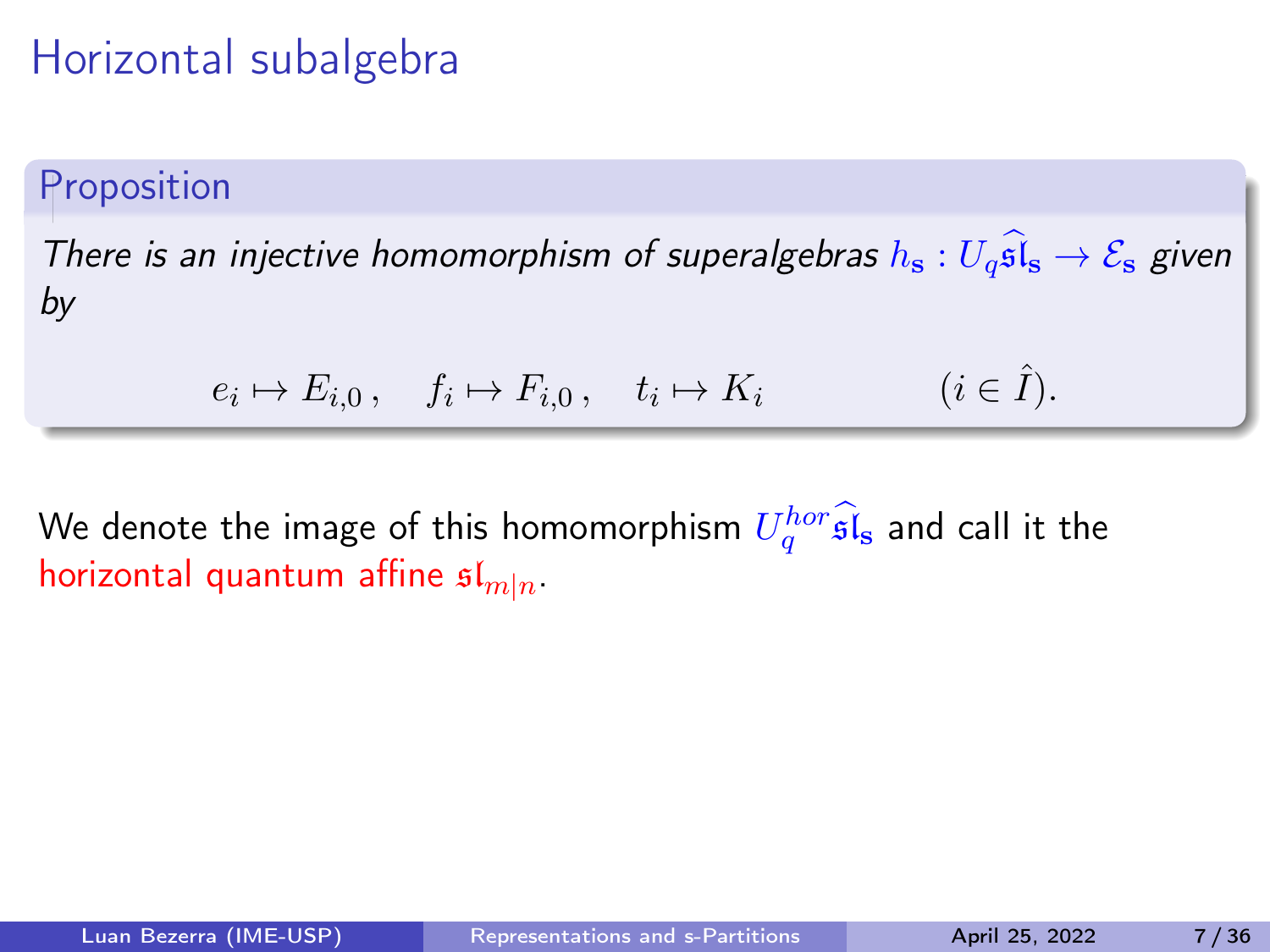# Horizontal subalgebra

#### Proposition

There is an injective homomorphism of superalgebras  $h_s: U_q\widehat{\mathfrak{sl}}_s \to \mathcal{E}_s$  given by

$$
e_i \mapsto E_{i,0} \,, \quad f_i \mapsto F_{i,0} \,, \quad t_i \mapsto K_i \qquad (i \in \hat{I}).
$$

We denote the image of this homomorphism  $U_q^{hor} \widehat{\mathfrak{sl}}_{\bf s}$  and call it the horizontal quantum affine  $\mathfrak{sl}_{m|n}$ .

 $U_q^{hor}$ s $\hat{\bf l}_{{\bf s}}$  is given in Drinfeld–Jimbo realization.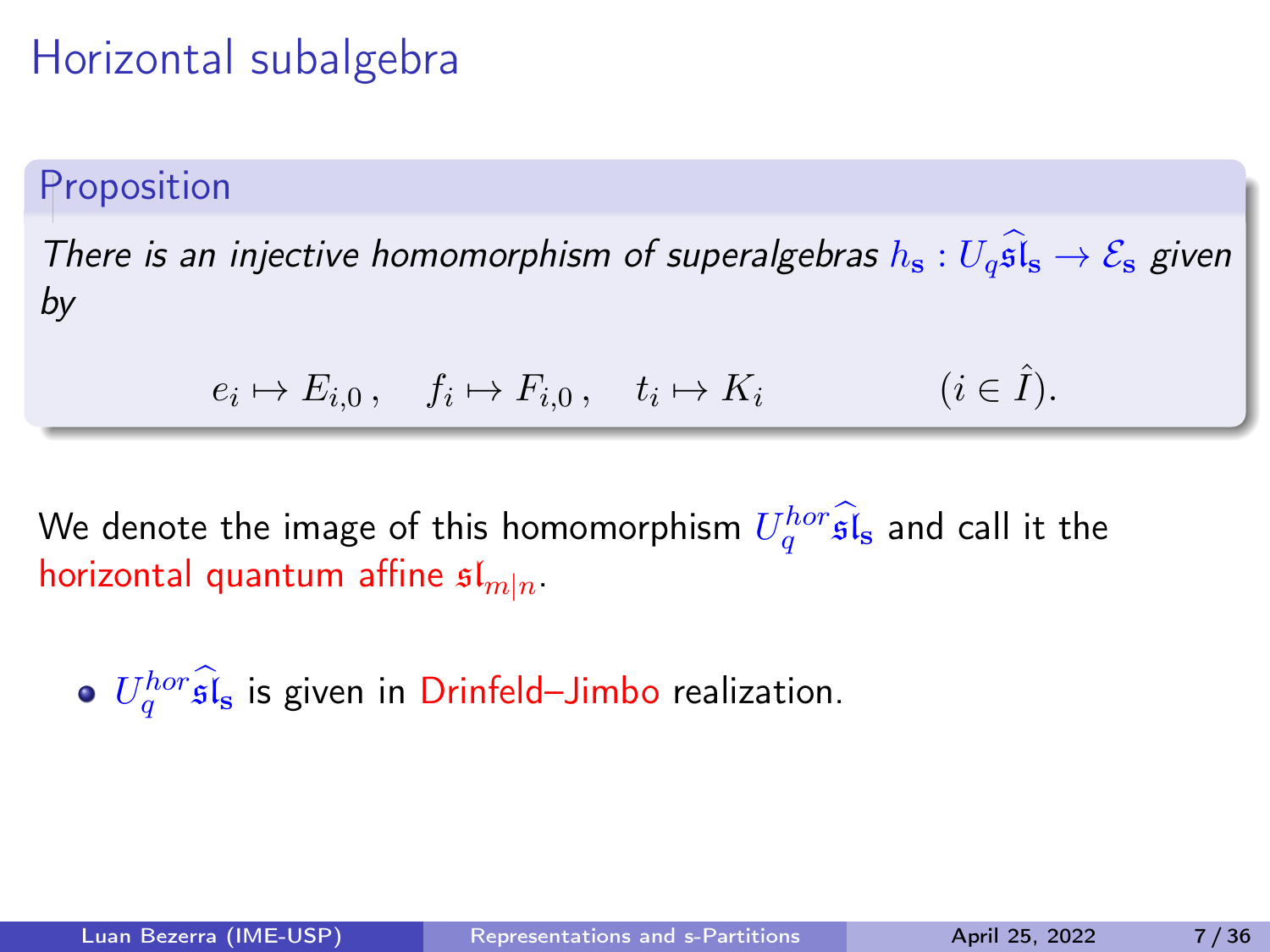## Horizontal subalgebra

#### Proposition

There is an injective homomorphism of superalgebras  $h_s: U_q\widehat{\mathfrak{sl}}_s \to \mathcal{E}_s$  given by

$$
e_i \mapsto E_{i,0} \,, \quad f_i \mapsto F_{i,0} \,, \quad t_i \mapsto K_i \qquad (i \in \hat{I}).
$$

We denote the image of this homomorphism  $U_q^{hor} \widehat{\mathfrak{sl}}_{\bf s}$  and call it the horizontal quantum affine  $\mathfrak{sl}_{m|n}$ .

\n- $$
U_q^{hor} \widehat{\mathfrak{sl}}_s
$$
 is given in Drinfeld–Jimbo realization.
\n- $t = t_0 t_1 \cdots t_{N-1} \mapsto K = K_0 K_1 \cdots K_{N-1}$  are central.
\n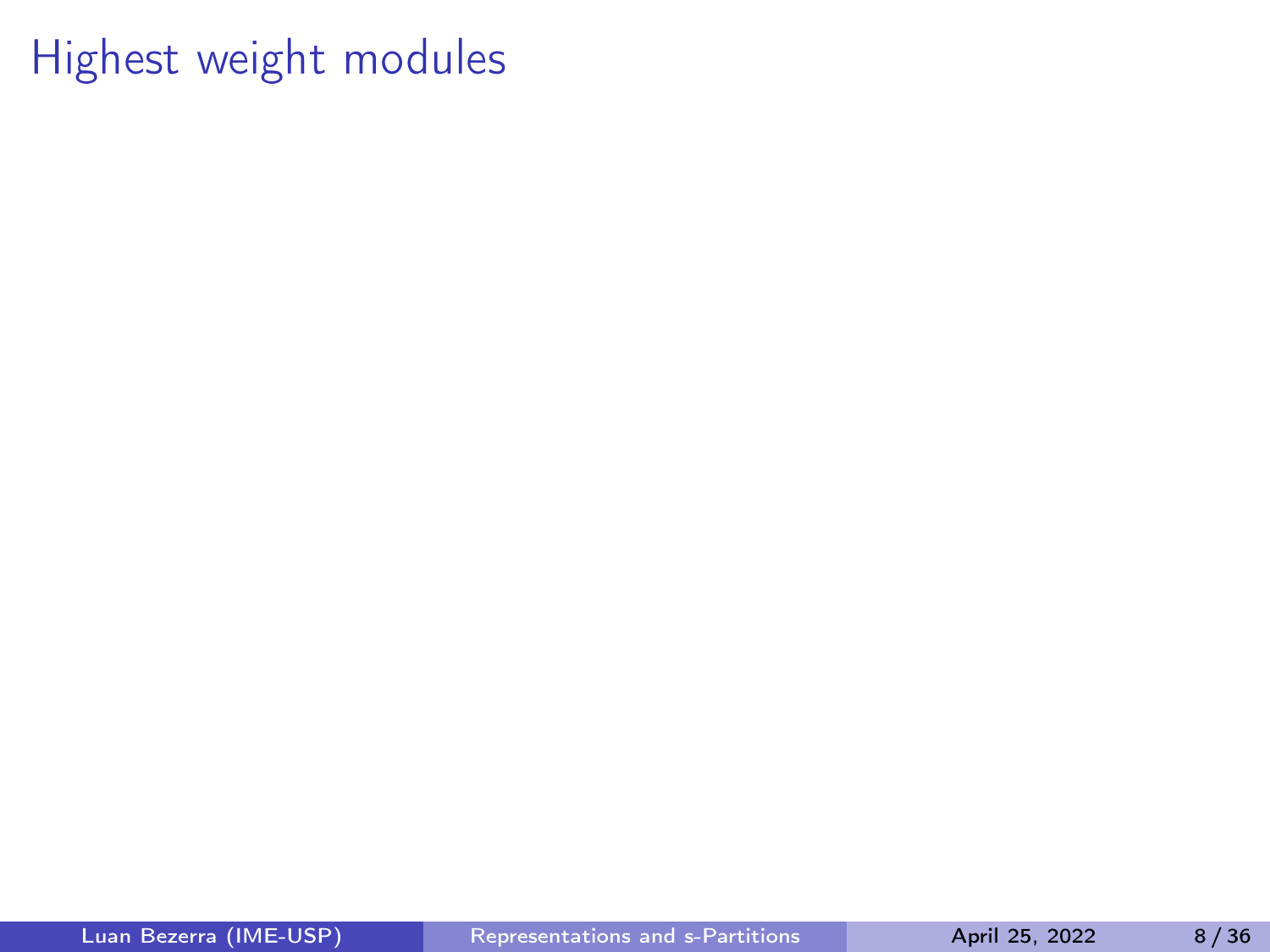A  $U_q^{DJ}$ s $\mathfrak{l}_s$ -module  $V$  is a highest weight module of highest weight  $\Lambda=\left(\Lambda_{i}\right)_{i\in\hat{I}}$  if it is generated by a vector  $v$  such that

$$
e_i v = 0, \quad t_i v = q^{\Lambda_i} v, \qquad i \in \hat{I}
$$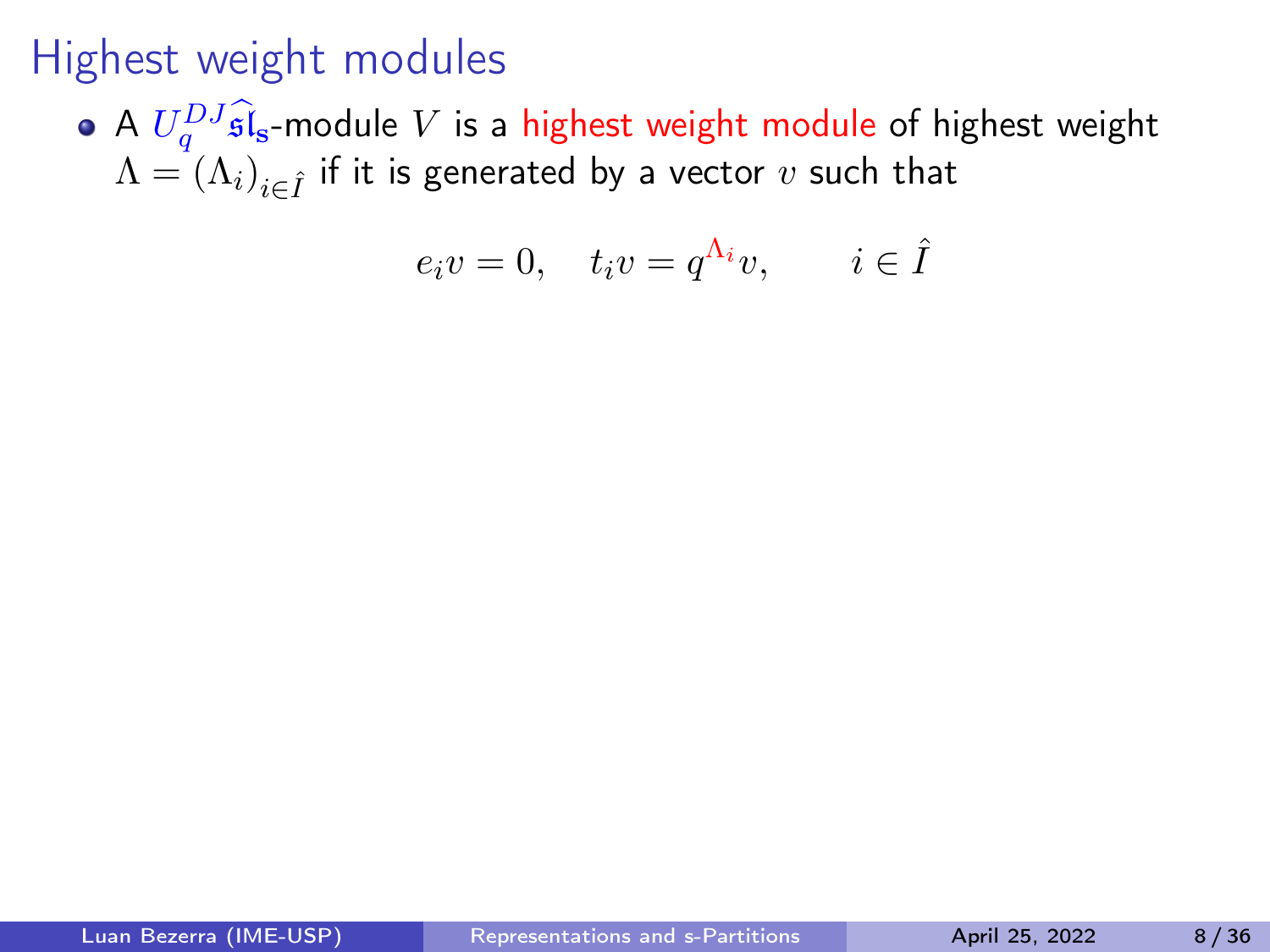A  $U_q^{DJ}$ s $\mathfrak{l}_s$ -module  $V$  is a highest weight module of highest weight  $\Lambda=\left(\Lambda_{i}\right)_{i\in\hat{I}}$  if it is generated by a vector  $v$  such that

$$
e_i v = 0, \quad t_i v = q^{\Lambda_i} v, \qquad i \in \hat{I}
$$

▶  $t = t_0 t_1 \cdots t_{N-1}$  is central. The module V has level c if  $tv = q^c v$ .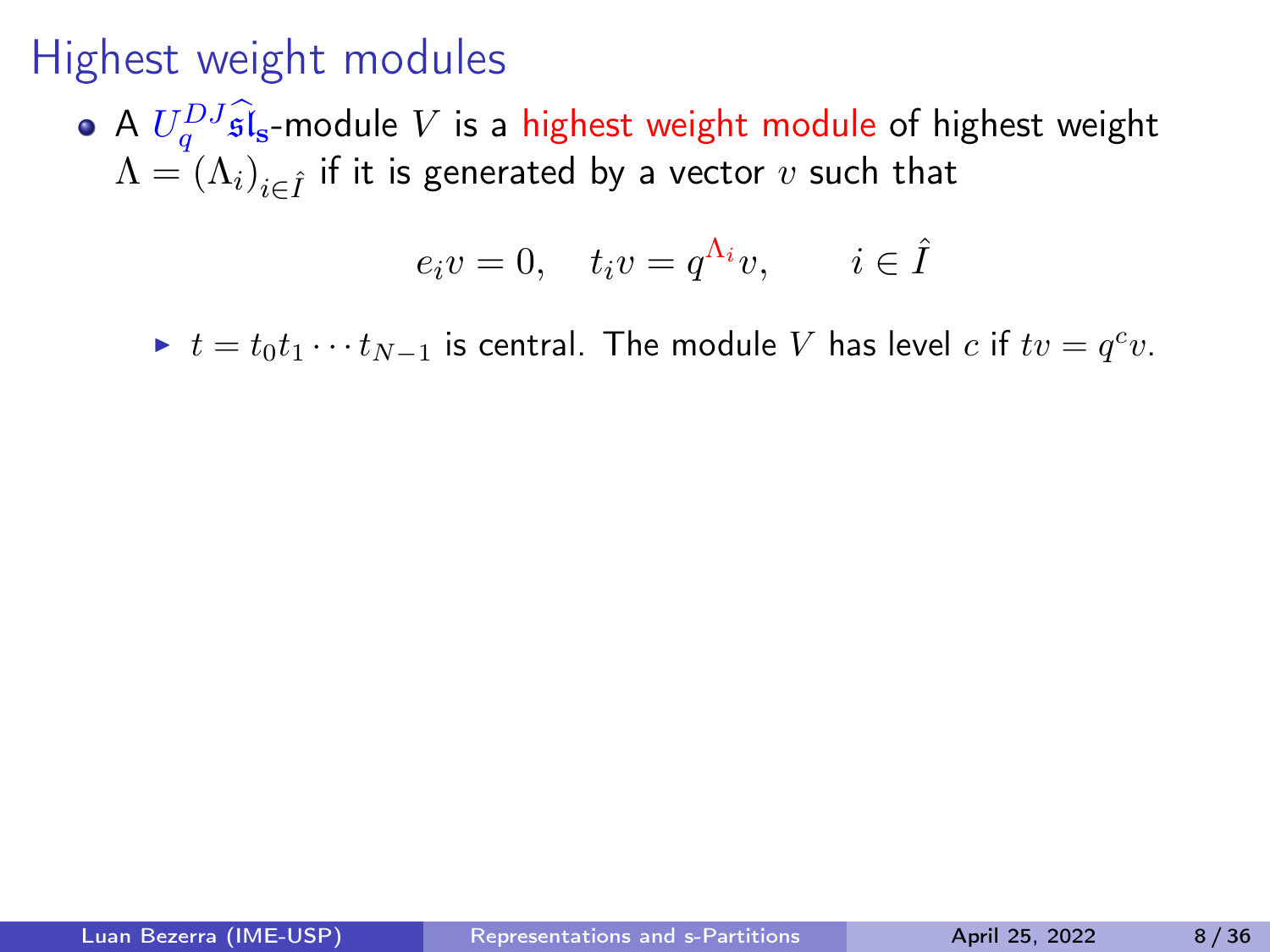A  $U_q^{DJ}$ s $\mathfrak{l}_s$ -module  $V$  is a highest weight module of highest weight  $\Lambda=\left(\Lambda_{i}\right)_{i\in\hat{I}}$  if it is generated by a vector  $v$  such that

$$
e_i v = 0, \quad t_i v = q^{\Lambda_i} v, \qquad i \in \hat{I}
$$

▶  $t = t_0 t_1 \cdots t_{N-1}$  is central. The module V has level c if  $tv = q^c v$ . A  $U_q^D \hat{\mathfrak{sl}}_s$ -module V is a highest (loop)-weight module of highest weight  $\Lambda(z) = (\Lambda(z)_i)_{i \in I}$  and level c if it is generated by a vector v such that

$$
Cv = q^c v, \quad E_i(z)v = 0, \quad K_i^{\pm}(z)v = \Lambda(z)_i v, \qquad i \in I
$$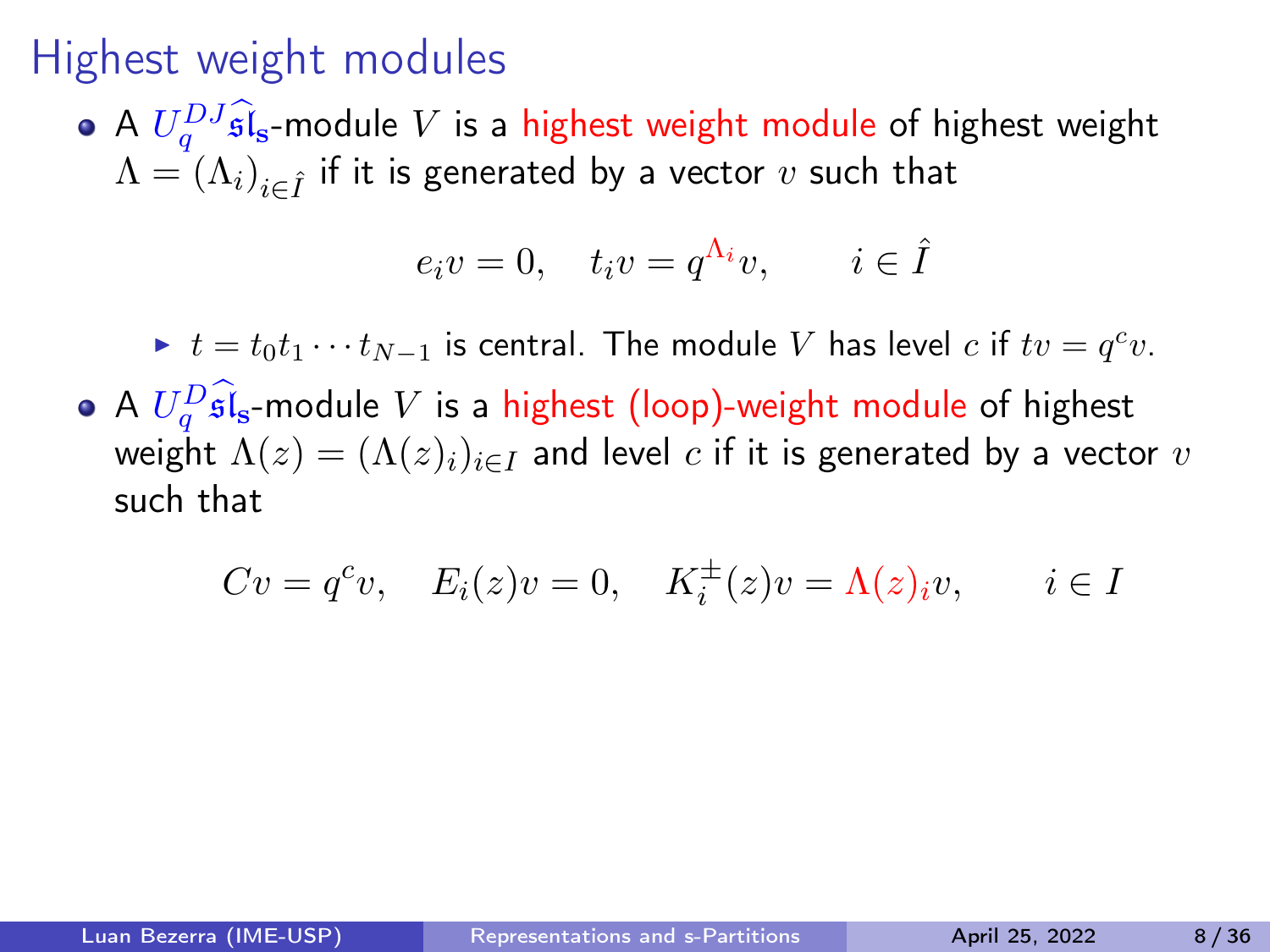A  $U_q^{DJ}$ s $\mathfrak{l}_s$ -module  $V$  is a highest weight module of highest weight  $\Lambda=\left(\Lambda_{i}\right)_{i\in\hat{I}}$  if it is generated by a vector  $v$  such that

$$
e_i v = 0, \quad t_i v = q^{\Lambda_i} v, \qquad i \in \hat{I}
$$

▶  $t = t_0 t_1 \cdots t_{N-1}$  is central. The module V has level c if  $tv = q^c v$ . A  $U_q^D \hat{\mathfrak{sl}}_s$ -module V is a highest (loop)-weight module of highest weight  $\Lambda(z) = (\Lambda(z)_i)_{i \in I}$  and level c if it is generated by a vector v such that

$$
Cv = q^c v, \quad E_i(z)v = 0, \quad K_i^{\pm}(z)v = \Lambda(z)_i v, \qquad i \in I
$$

• A  $\mathcal{E}_s$ -module V is a highest (loop)-weight module of highest weight  $\Lambda(z) = \left(\Lambda(z)_i\right)_{i \in \hat{I}}$  and level  $(k,c)$  if it is generated by a vector  $v$  such that

$$
Cv = q^c v
$$
,  $Kv = q^k v$ ,  $E_i(z)v = 0$ ,  $K_i^{\pm}(z)v = \Lambda(z)_i v$ ,  $i \in \hat{I}$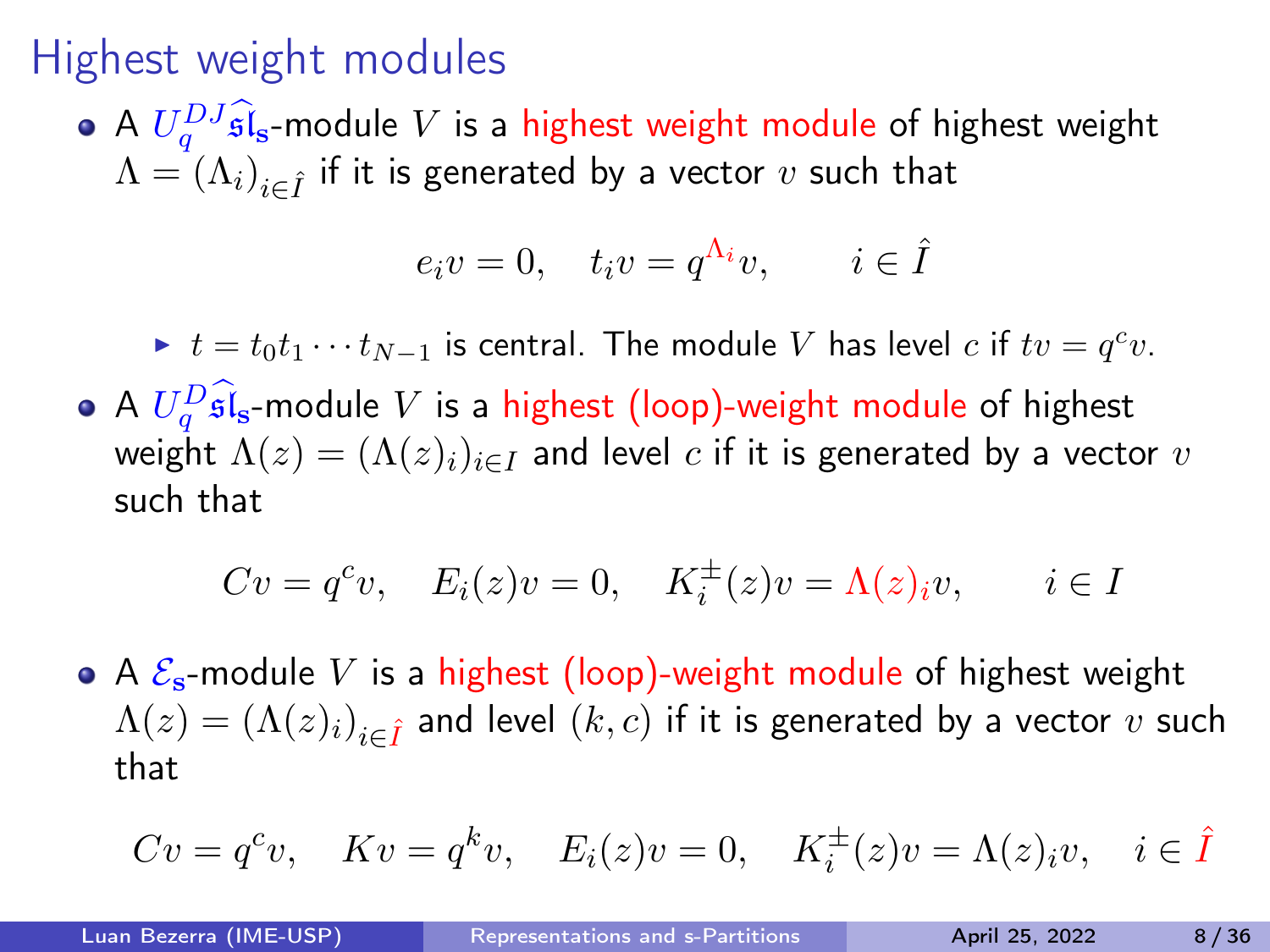# Coproduct

 $\circ$   $\mathcal{E}_s$  is a (topological) Hopf superalgebra with coproduct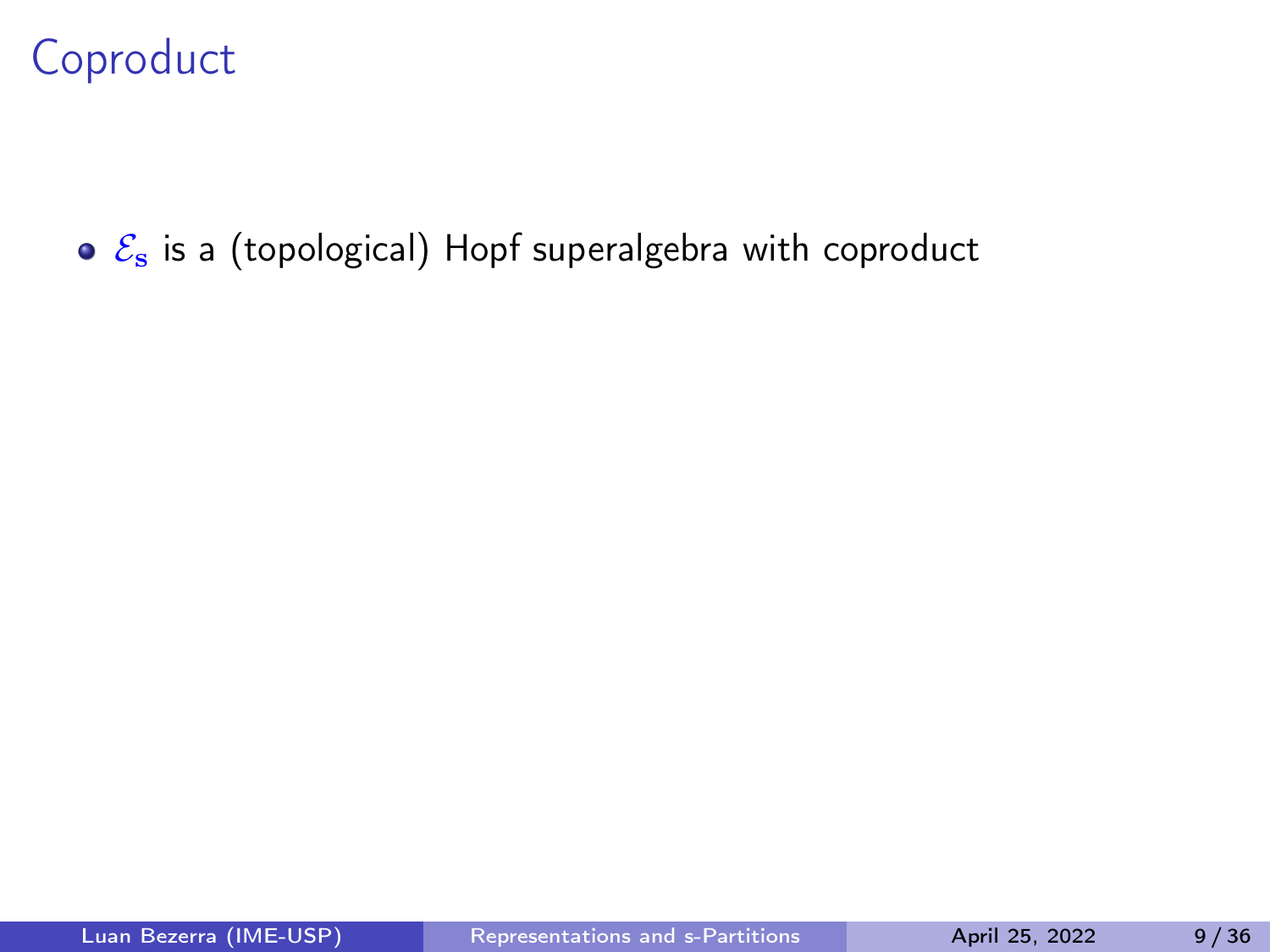# Coproduct

 $\circ$   $\mathcal{E}_s$  is a (topological) Hopf superalgebra with coproduct

$$
\Delta(E_i(z)) = E_i(z) \otimes K_i^-(z) + 1 \otimes E_i(z),
$$
  
\n
$$
\Delta(F_i(z)) = F_i(z) \otimes 1 + K_i^+(z) \otimes F_i(z),
$$
  
\n
$$
\Delta(K_i^{\pm}(z)) = K_i^{\pm}(z) \otimes K_i^{\pm}(z).
$$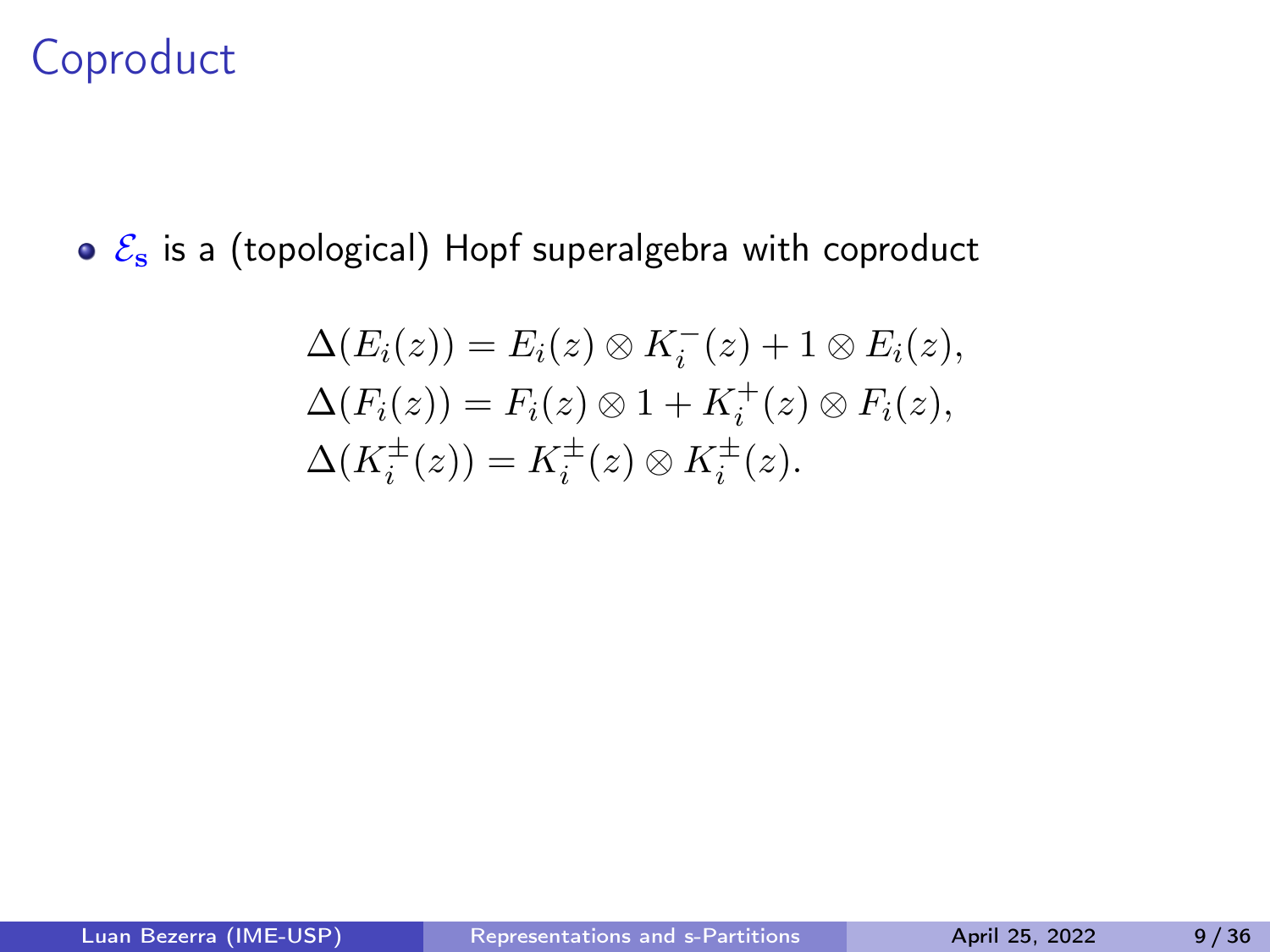# Coproduct

 $\circ$   $\mathcal{E}_s$  is a (topological) Hopf superalgebra with coproduct

$$
\Delta(E_i(z)) = E_i(z) \otimes K_i^-(z) + 1 \otimes E_i(z),
$$
  
\n
$$
\Delta(F_i(z)) = F_i(z) \otimes 1 + K_i^+(z) \otimes F_i(z),
$$
  
\n
$$
\Delta(K_i^{\pm}(z)) = K_i^{\pm}(z) \otimes K_i^{\pm}(z).
$$

 $U_q^{ver} \widehat{\mathfrak{sl}}_{\bf s}$  is a Hopf subalgebra.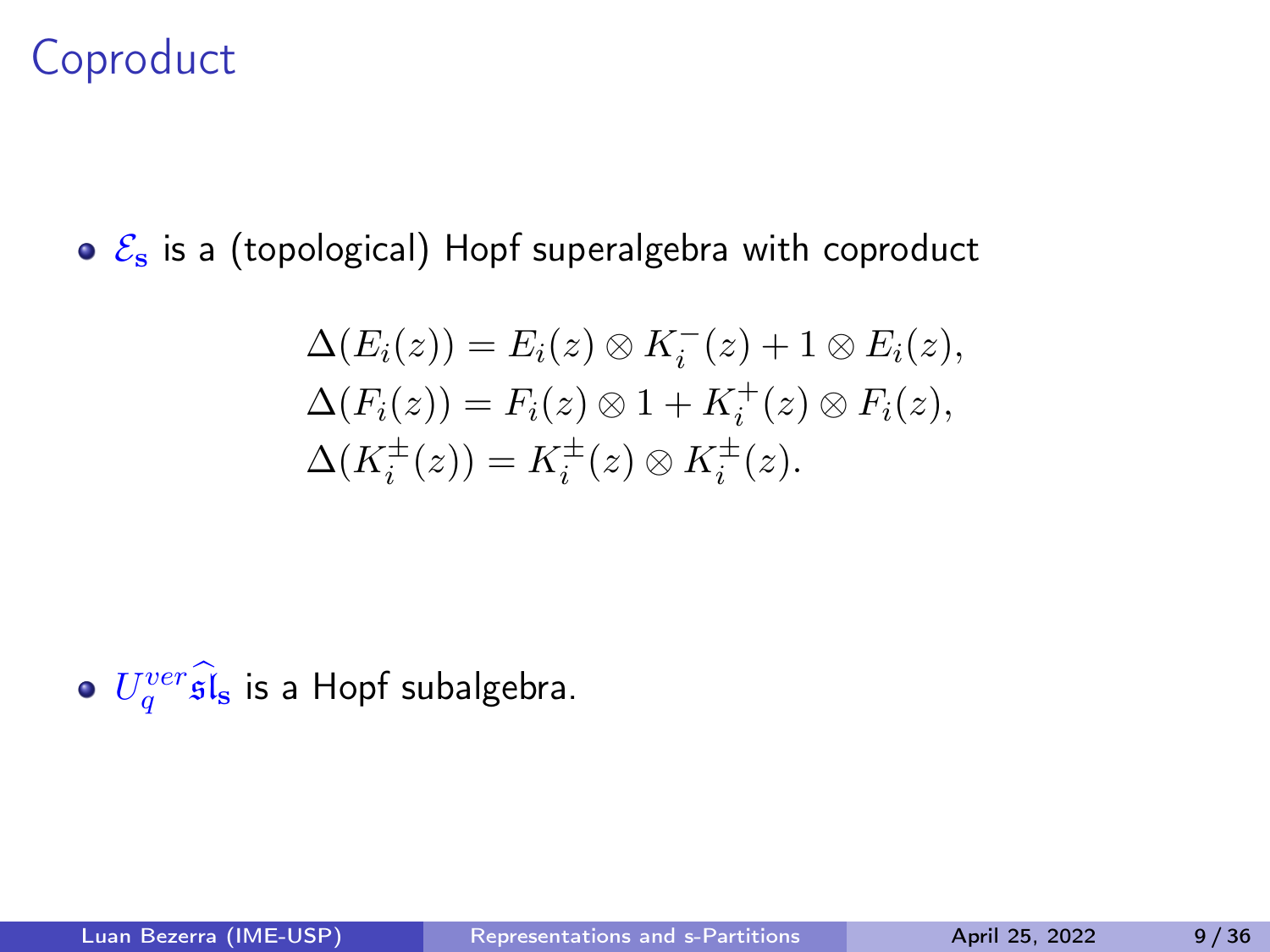$V$  - vector superspace with basis  $v_i, i \in \mathbb{Z}$ .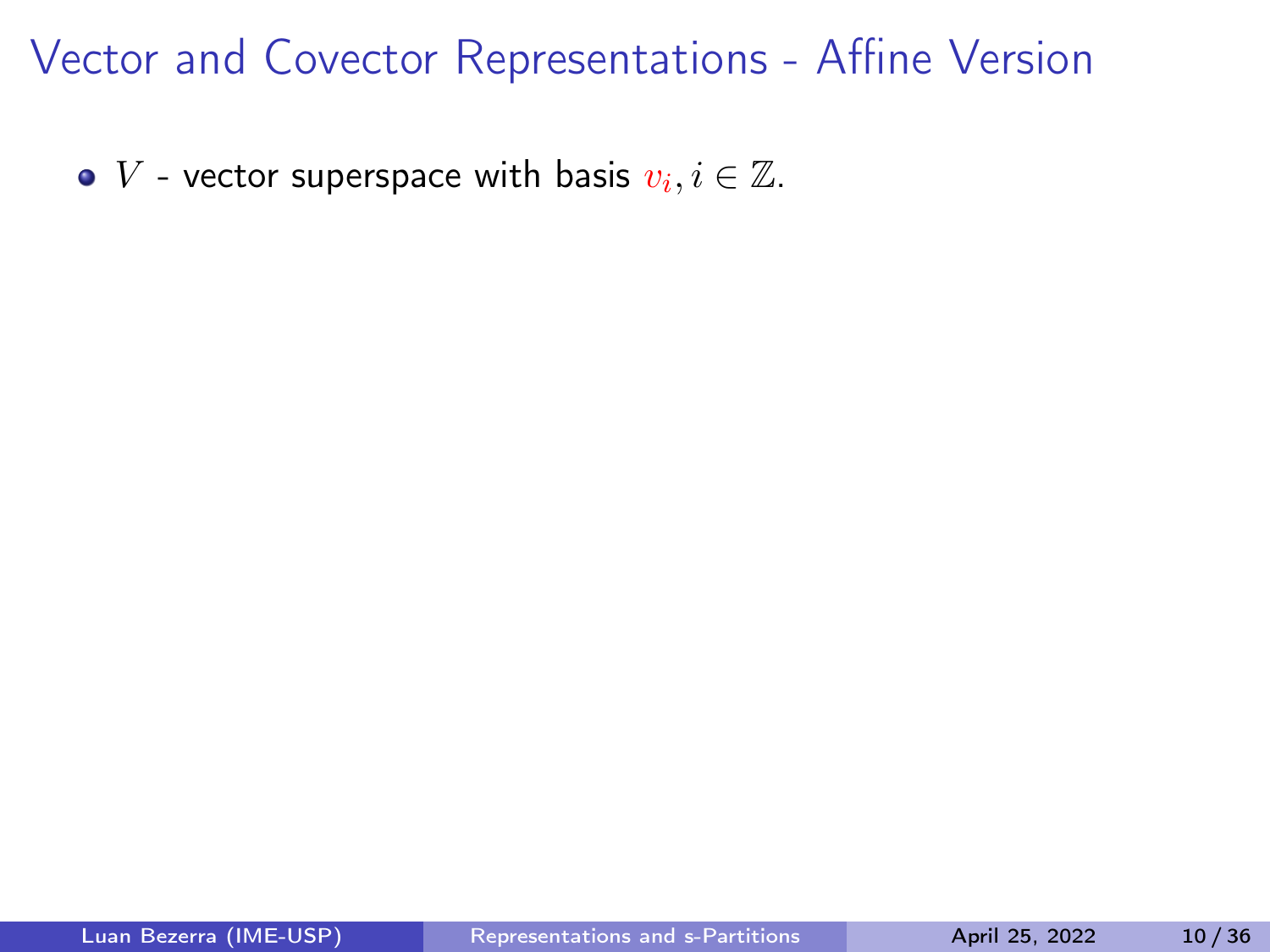V - vector superspace with basis  $v_i, i \in \mathbb{Z}$ .  $|v_i| = (1 - s_{i+1})/2$ .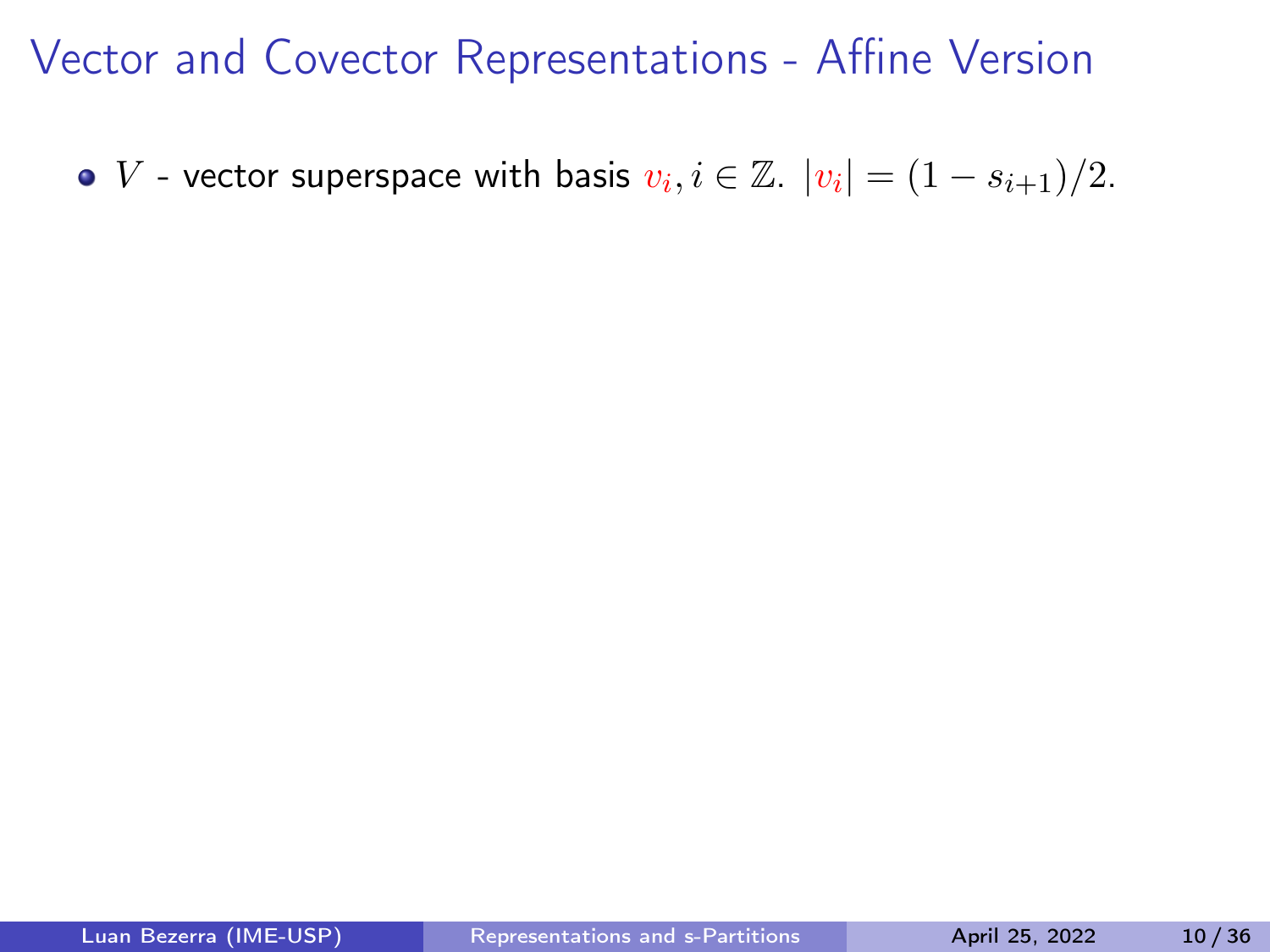- V vector superspace with basis  $v_i, i \in \mathbb{Z}$ .  $|v_i| = (1 s_{i+1})/2$ .
- $U_q^{DJ}(\widehat{\mathfrak{sl}}_{m|n})$  acts on  $V$  by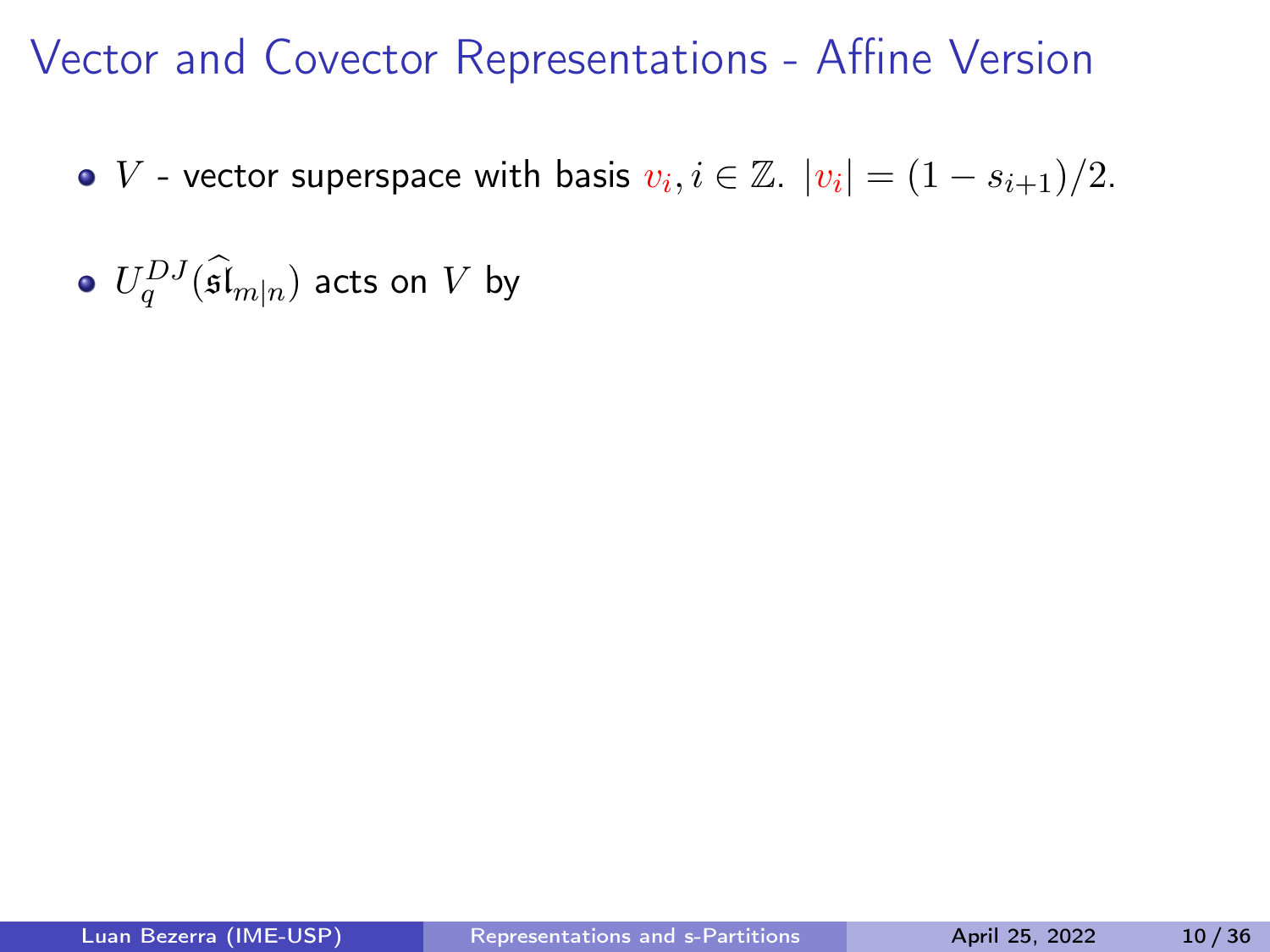- V vector superspace with basis  $v_i, i \in \mathbb{Z}$ .  $|v_i| = (1 s_{i+1})/2$ .
- $U_q^{DJ}(\widehat{\mathfrak{sl}}_{m|n})$  acts on  $V$  by  $e_i v_j = v_{j-1}, \quad i \equiv j \pmod{N}$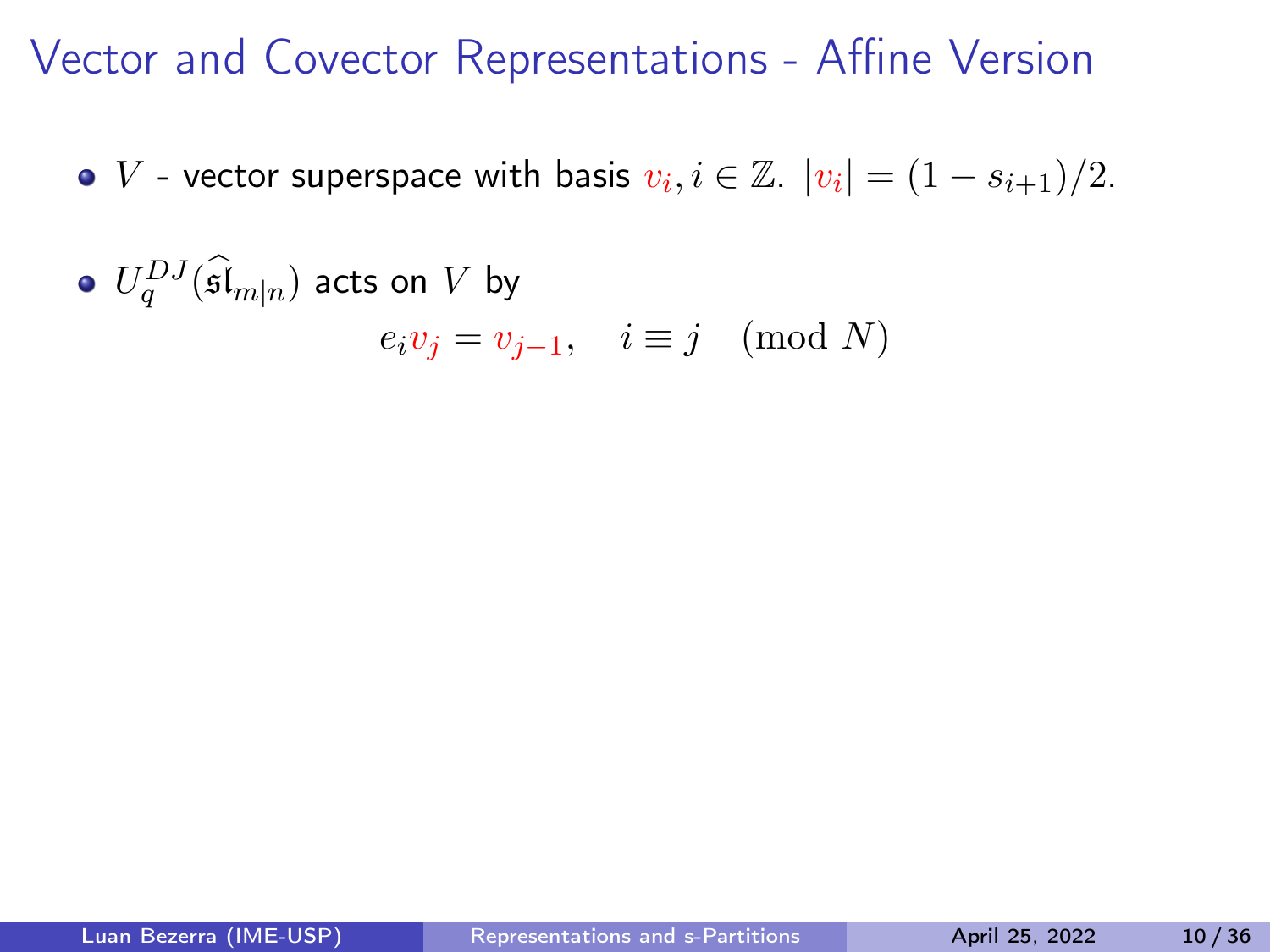- V vector superspace with basis  $v_i, i \in \mathbb{Z}$ .  $|v_i| = (1 s_{i+1})/2$ .
- $U_q^{DJ}(\widehat{\mathfrak{sl}}_{m|n})$  acts on  $V$  by  $e_i v_j = v_{j-1}, \quad i \equiv j \pmod{N}$  $f_i v_{i-1} = s_i v_i$ ,  $i \equiv j \pmod{N}$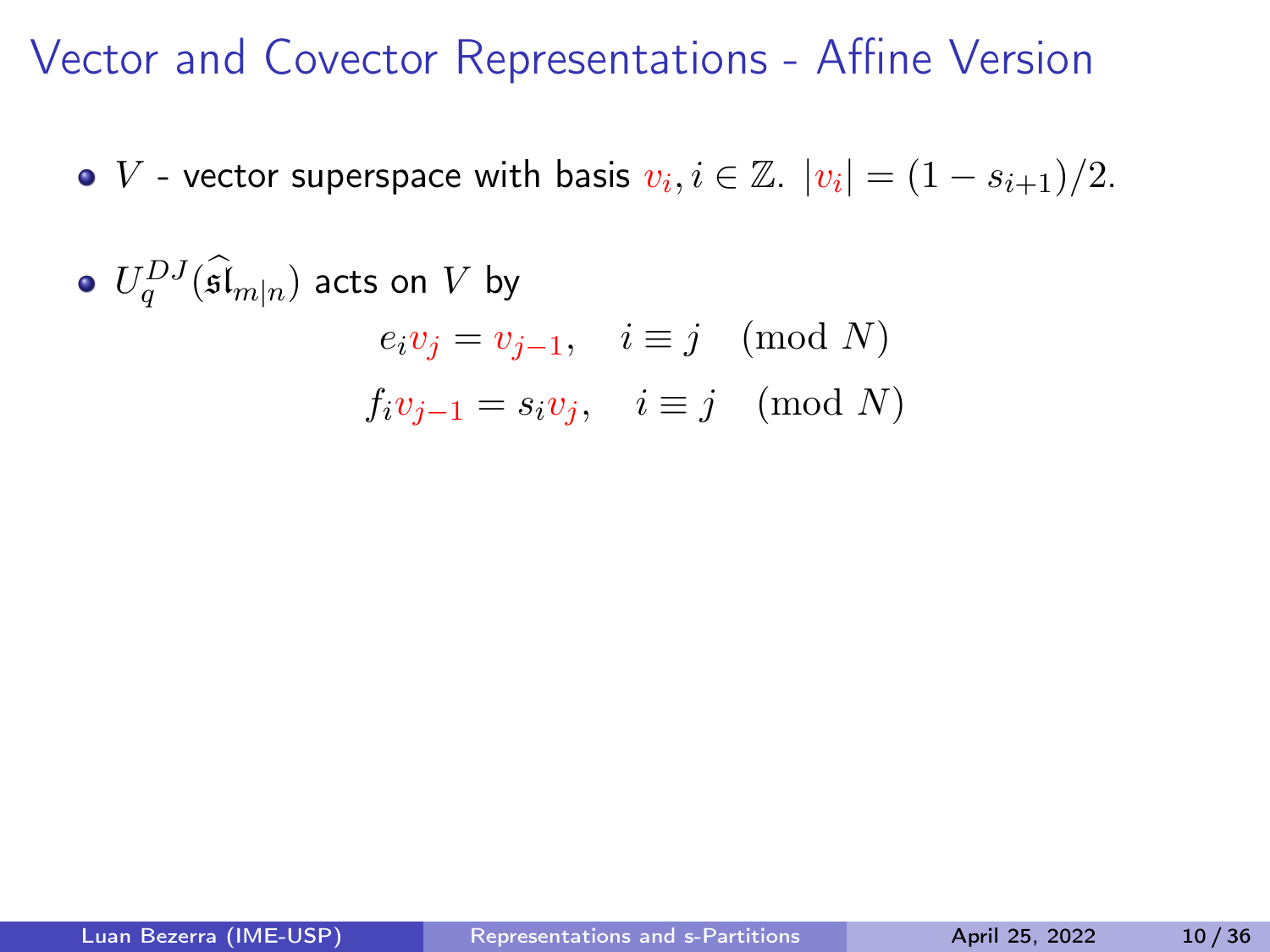V - vector superspace with basis  $v_i, i \in \mathbb{Z}$ .  $|v_i| = (1 - s_{i+1})/2$ .

 $U_q^{DJ}(\widehat{\mathfrak{sl}}_{m|n})$  acts on  $V$  by  $e_i v_j = v_{j-1}, \quad i \equiv j \pmod{N}$  $f_i v_{i-1} = s_i v_i$ ,  $i \equiv j \pmod{N}$  $K_i v_j = q^{-s_{i+1}} v_j, \quad i \equiv j \pmod{N}$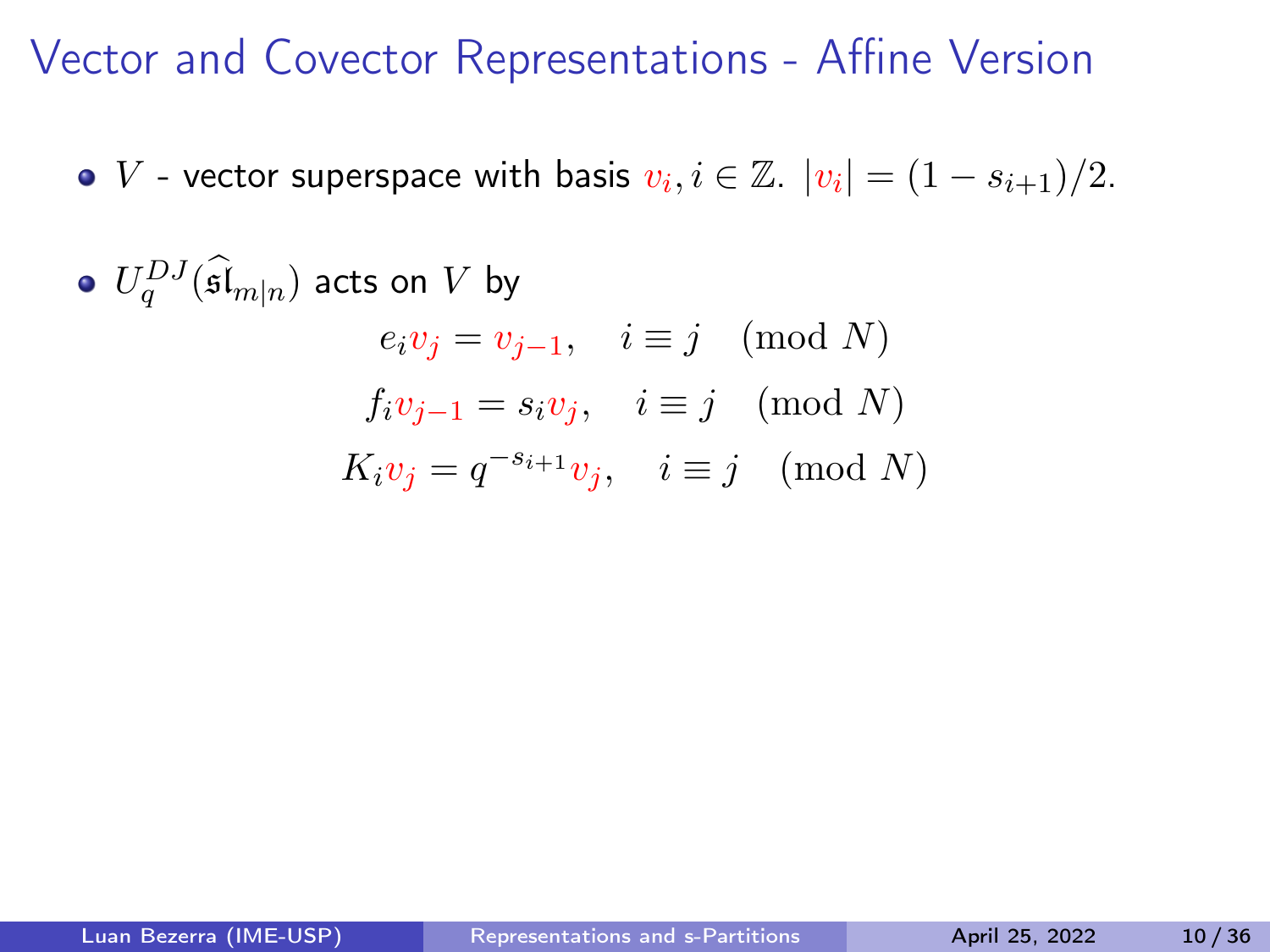V - vector superspace with basis  $v_i, i \in \mathbb{Z}$ .  $|v_i| = (1 - s_{i+1})/2$ .

 $U_q^{DJ}(\widehat{\mathfrak{sl}}_{m|n})$  acts on  $V$  by  $e_i v_j = v_{j-1}, \quad i \equiv j \pmod{N}$  $f_i v_{i-1} = s_i v_i$ ,  $i \equiv j \pmod{N}$  $K_i v_j = q^{-s_{i+1}} v_j, \quad i \equiv j \pmod{N}$  $K_i v_{j-1} = q^{s_i} v_{j-1}, \quad i \equiv j \pmod{N}$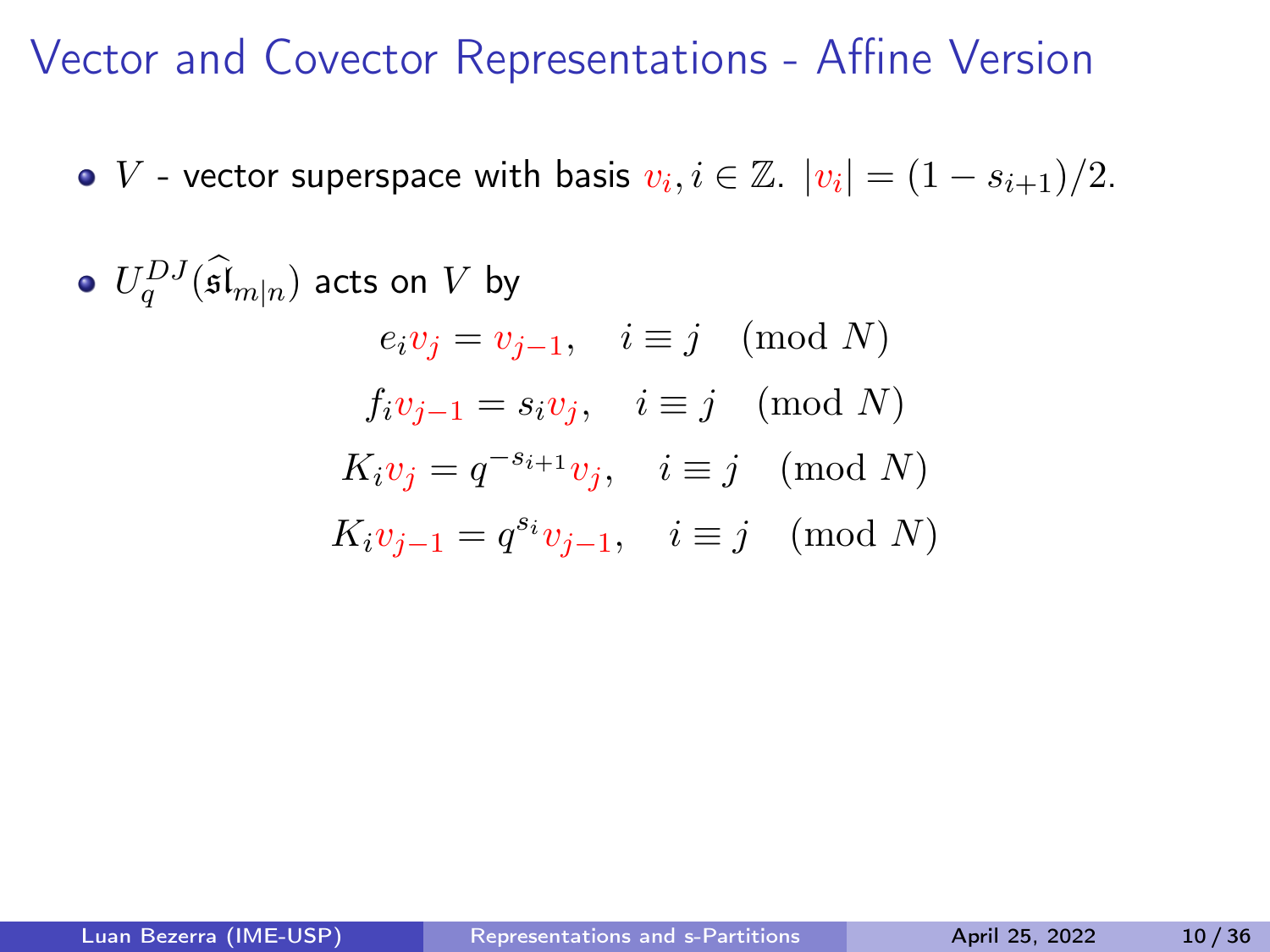V - vector superspace with basis  $v_i, i \in \mathbb{Z}$ .  $|v_i| = (1 - s_{i+1})/2$ .

\n- $$
U_q^{DJ}(\widehat{\mathfrak{sl}}_{m|n})
$$
 acts on  $V$  by\n  $e_i v_j = v_{j-1}, \quad i \equiv j \pmod{N}$ \n $f_i v_{j-1} = s_i v_j, \quad i \equiv j \pmod{N}$ \n $K_i v_j = q^{-s_{i+1}} v_j, \quad i \equiv j \pmod{N}$ \n $K_i v_{j-1} = q^{s_i} v_{j-1}, \quad i \equiv j \pmod{N}$ \n
\n

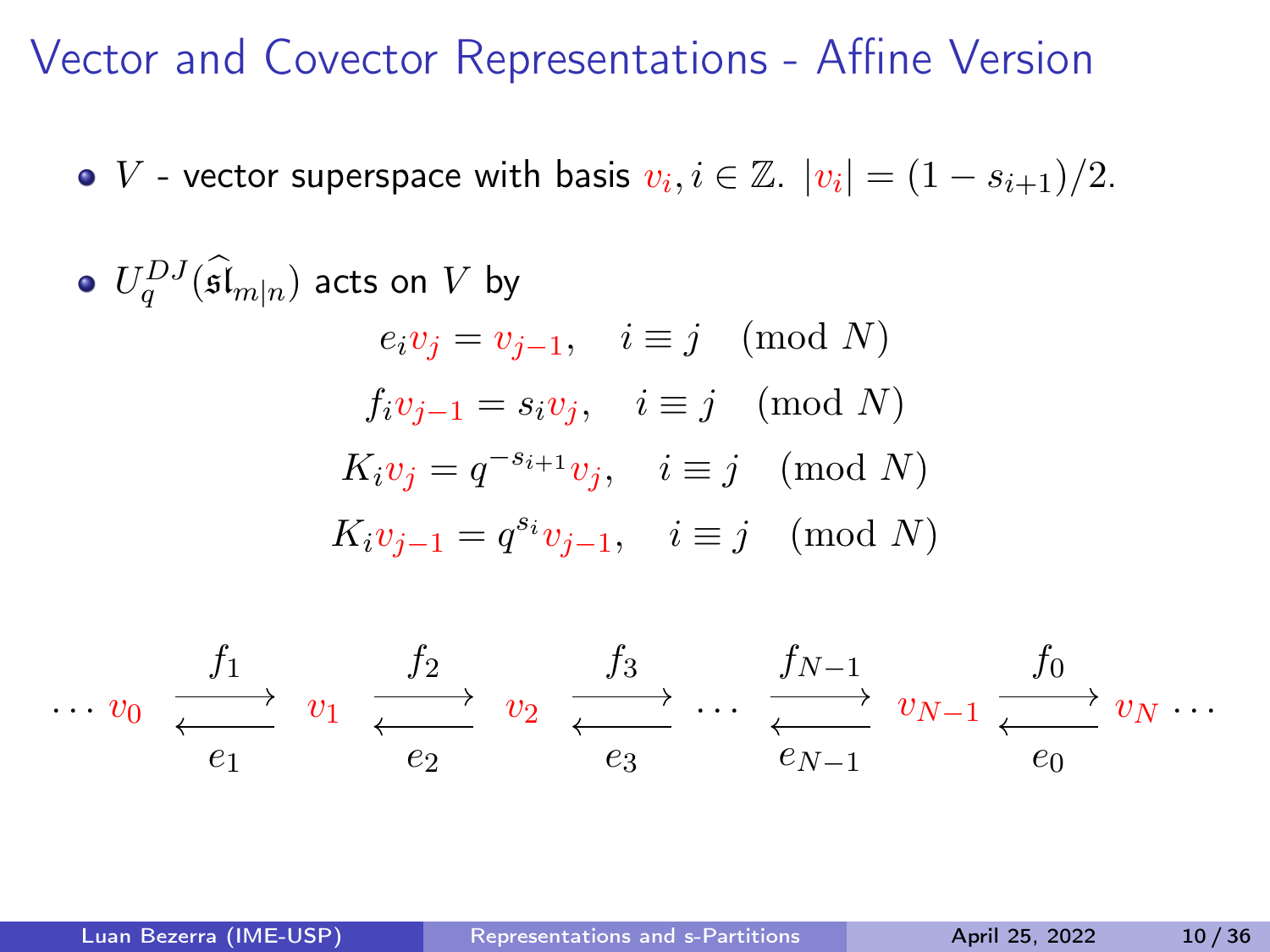$W$  - vector superspace with basis  $w^i, i \in \mathbb{Z}.$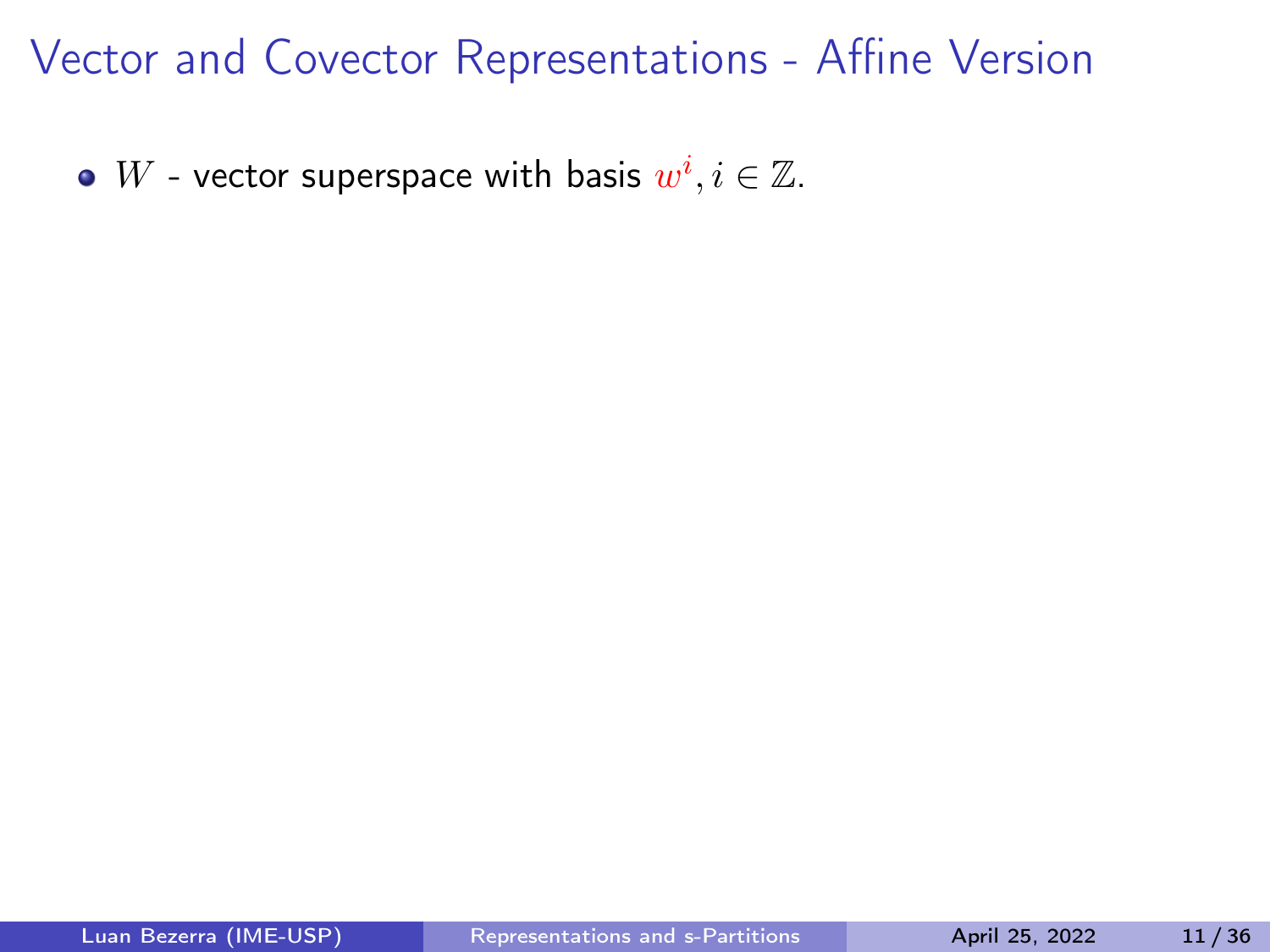$W$  - vector superspace with basis  $w^i, i \in \mathbb{Z}$ .  $|w^i| = (1-s_i)/2$ .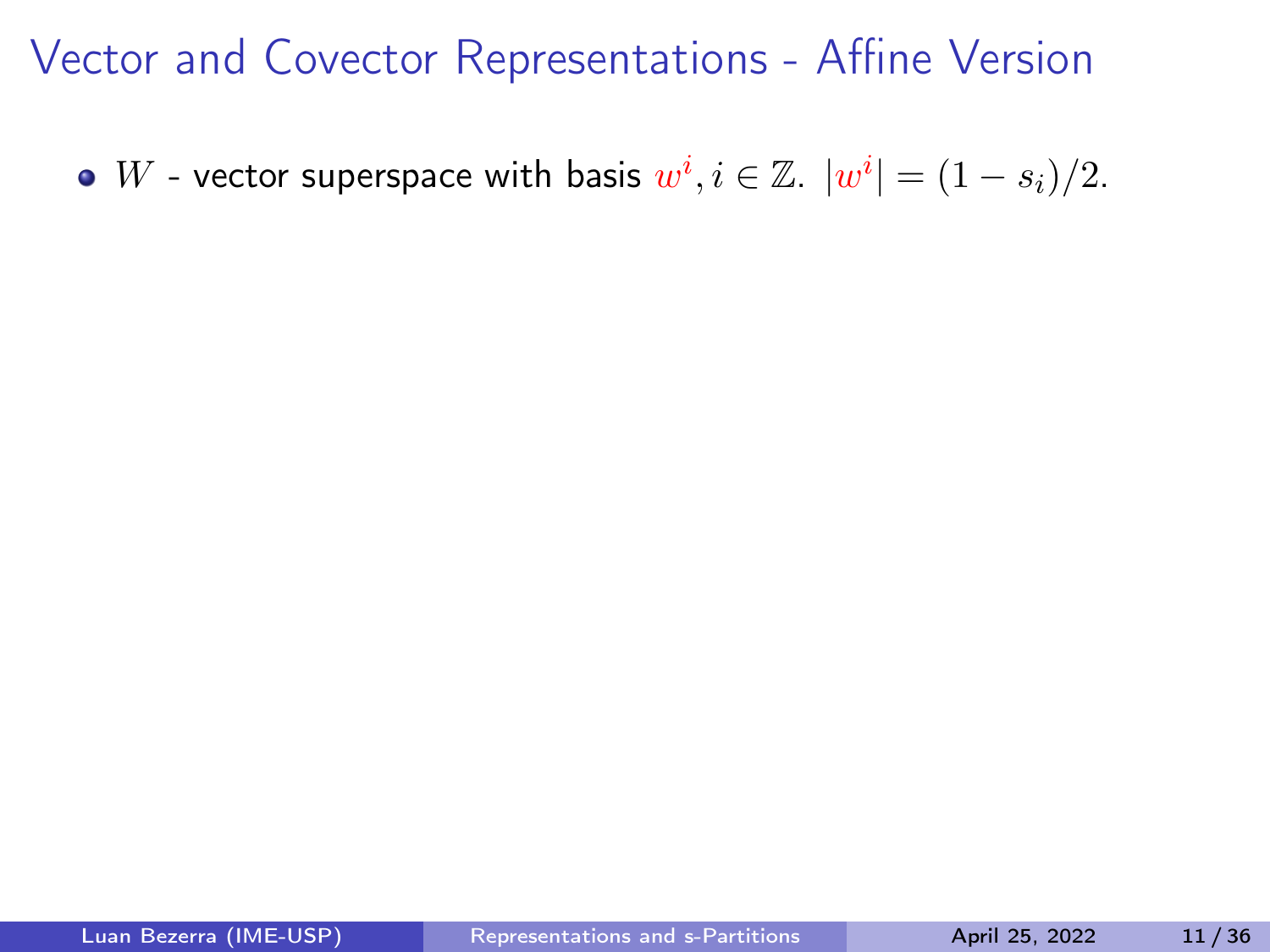- $W$  vector superspace with basis  $w^i, i \in \mathbb{Z}$ .  $|w^i| = (1-s_i)/2$ .
- $U_q^{DJ}(\widehat{\mathfrak{sl}}_{m|n})$  acts on  $W$  by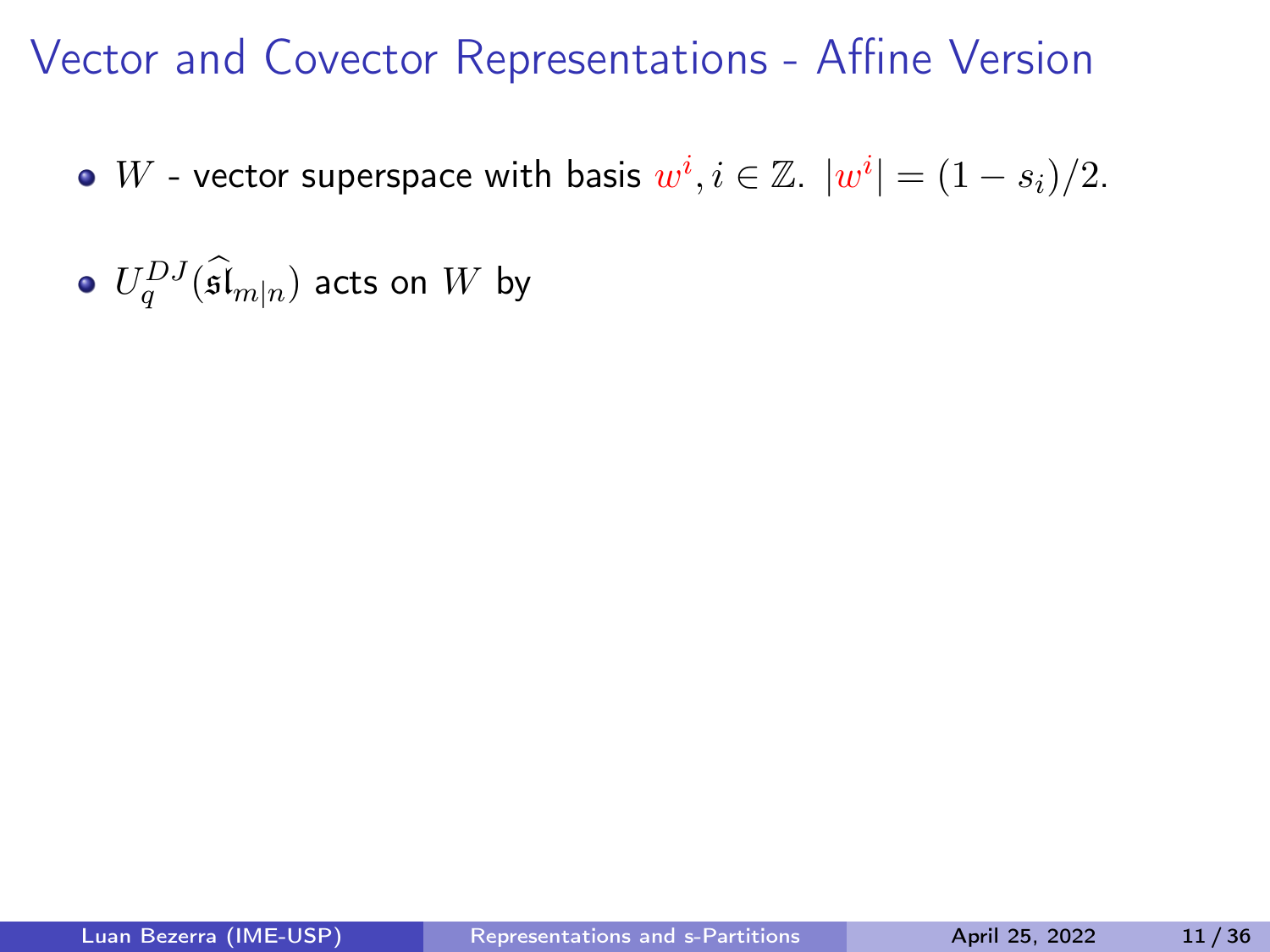- $W$  vector superspace with basis  $w^i, i \in \mathbb{Z}$ .  $|w^i| = (1-s_i)/2$ .
- $U_q^{DJ}(\widehat{\mathfrak{sl}}_{m|n})$  acts on  $W$  by  $e_i w^j = w^{j+1}, \quad i \equiv j \pmod{N}$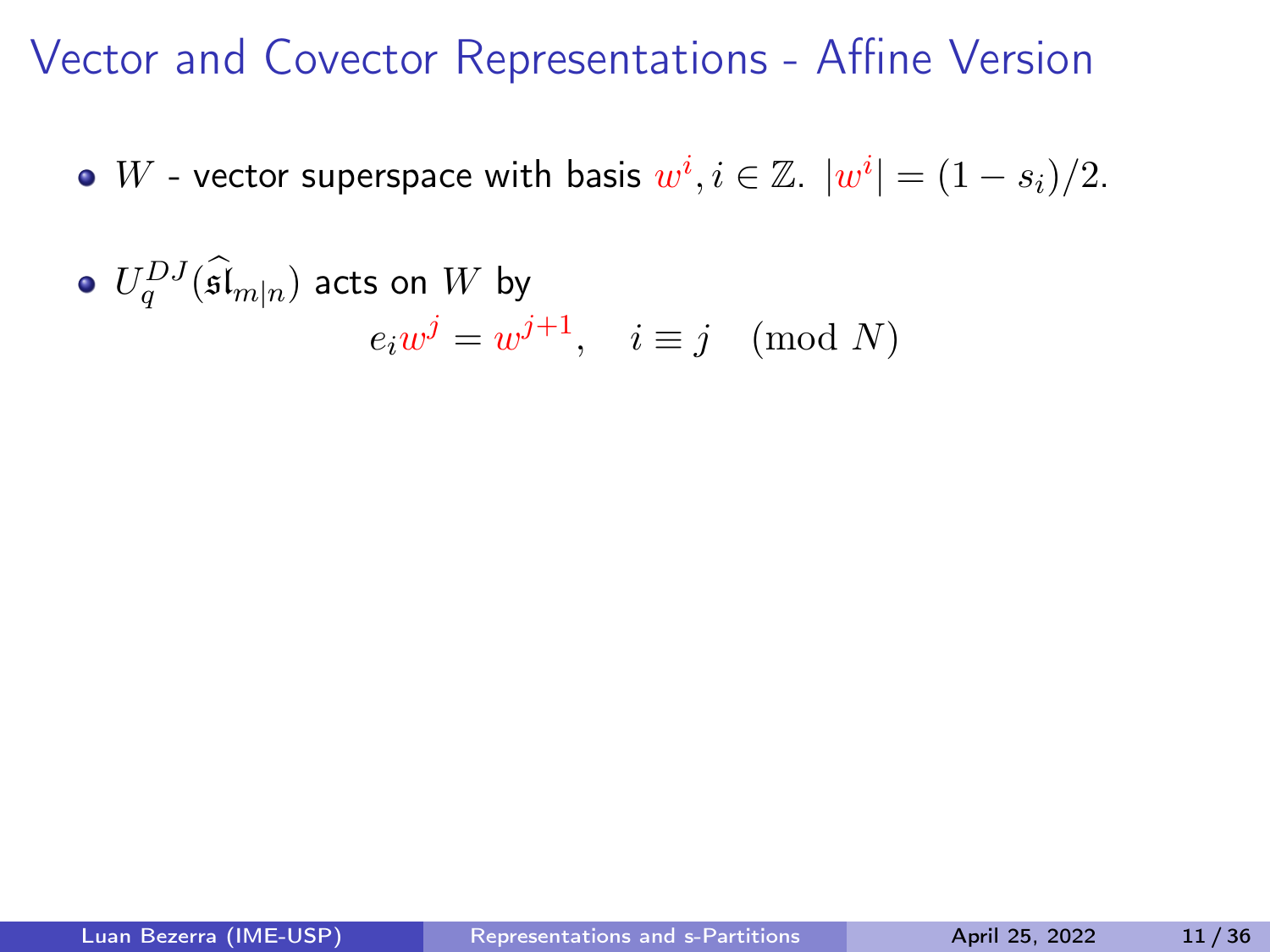- $W$  vector superspace with basis  $w^i, i \in \mathbb{Z}$ .  $|w^i| = (1-s_i)/2$ .
- $U_q^{DJ}(\widehat{\mathfrak{sl}}_{m|n})$  acts on  $W$  by  $e_i w^j = w^{j+1}, \quad i \equiv j \pmod{N}$  $f_i w^{j+1} = s_{i+1} w^j$ ,  $i \equiv j \pmod{N}$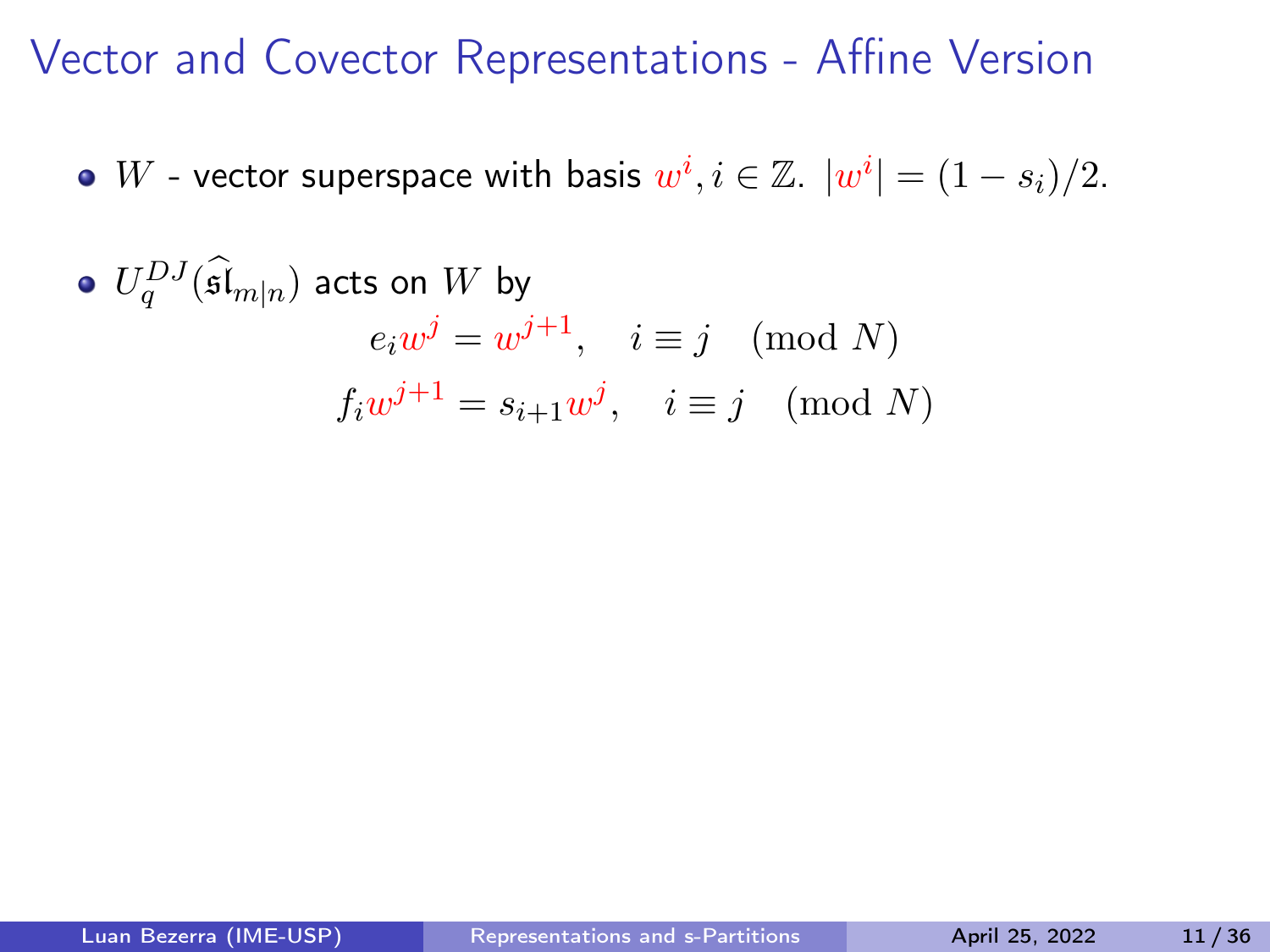- $W$  vector superspace with basis  $w^i, i \in \mathbb{Z}$ .  $|w^i| = (1-s_i)/2$ .
- $U_q^{DJ}(\widehat{\mathfrak{sl}}_{m|n})$  acts on  $W$  by  $e_i w^j = w^{j+1}, \quad i \equiv j \pmod{N}$  $f_i w^{j+1} = s_{i+1} w^j$ ,  $i \equiv j \pmod{N}$  $K_iw^j = q^{-s_{i+1}}w^j$ ,  $i \equiv j \pmod{N}$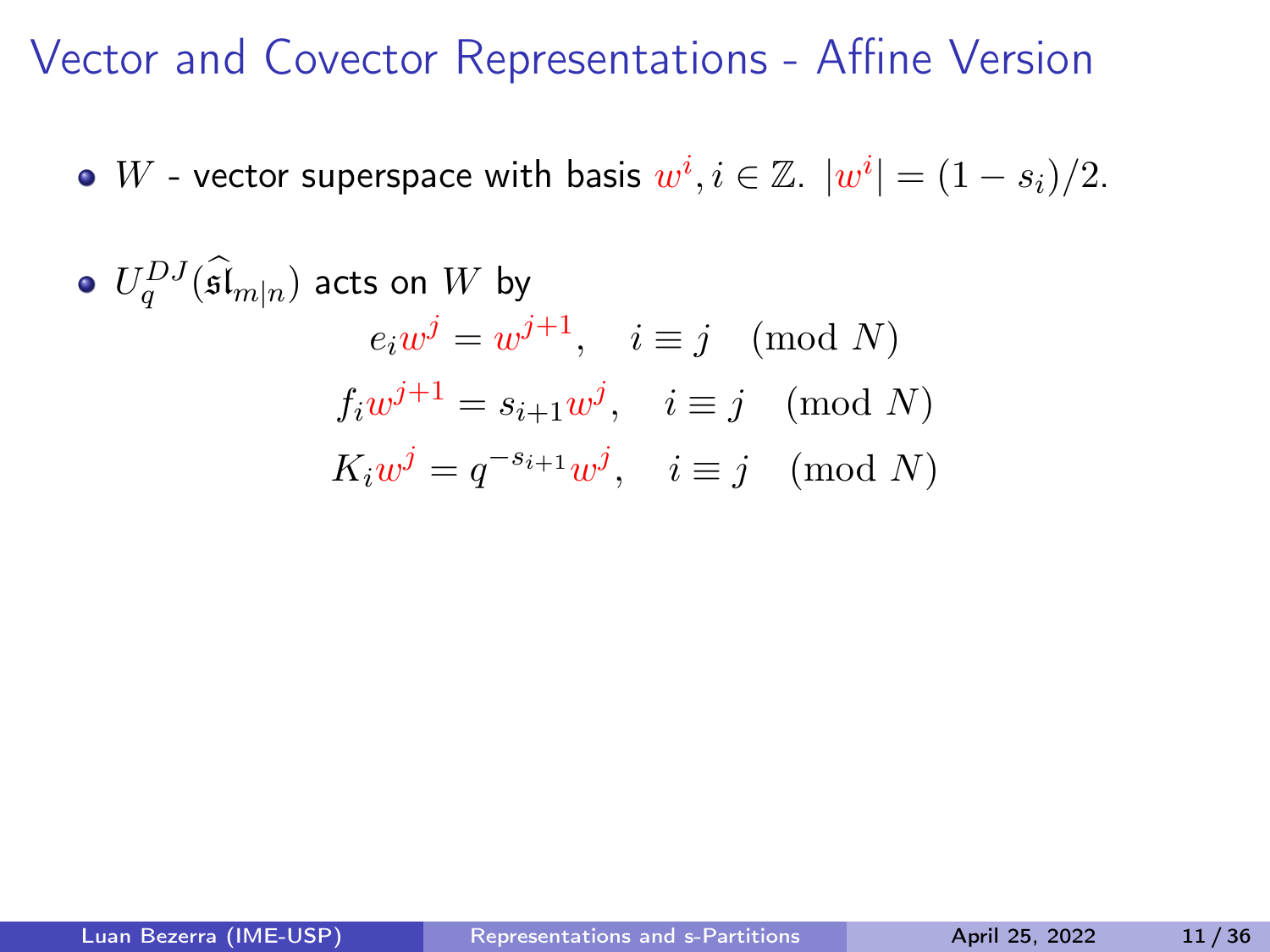$W$  - vector superspace with basis  $w^i, i \in \mathbb{Z}$ .  $|w^i| = (1-s_i)/2$ .

 $U_q^{DJ}(\widehat{\mathfrak{sl}}_{m|n})$  acts on  $W$  by  $e_i w^j = w^{j+1}, \quad i \equiv j \pmod{N}$  $f_i w^{j+1} = s_{i+1} w^j$ ,  $i \equiv j \pmod{N}$  $K_iw^j = q^{-s_{i+1}}w^j$ ,  $i \equiv j \pmod{N}$  $K_i w^{j-1} = q^{s_i} w^{j-1}, \quad i \equiv j \pmod{N}$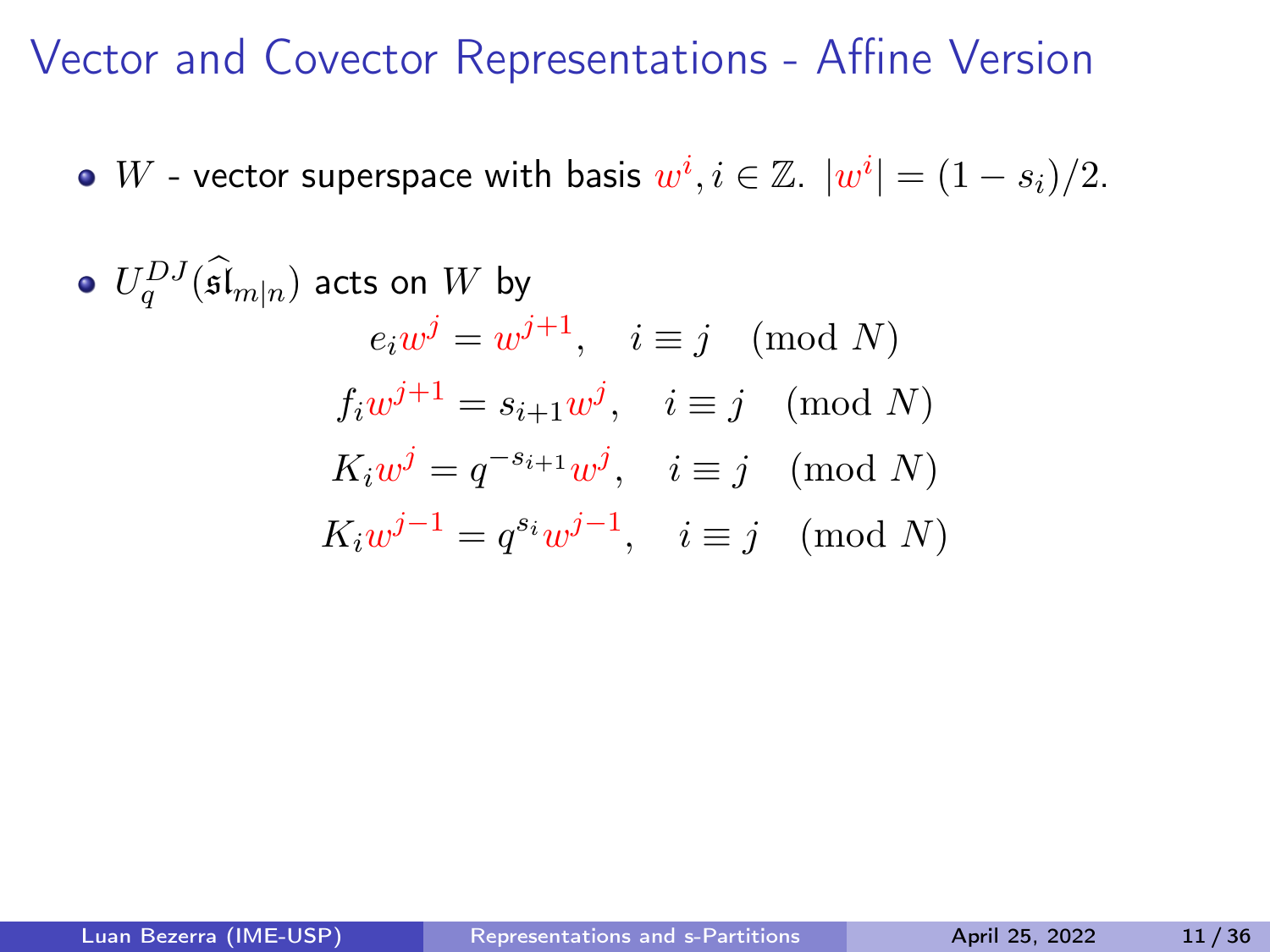$W$  - vector superspace with basis  $w^i, i \in \mathbb{Z}$ .  $|w^i| = (1-s_i)/2$ .

 $U_q^{DJ}(\widehat{\mathfrak{sl}}_{m|n})$  acts on  $W$  by  $e_i w^j = w^{j+1}, \quad i \equiv j \pmod{N}$  $f_i w^{j+1} = s_{i+1} w^j$ ,  $i \equiv j \pmod{N}$  $K_iw^j = q^{-s_{i+1}}w^j$ ,  $i \equiv j \pmod{N}$  $K_i w^{j-1} = q^{s_i} w^{j-1}, \quad i \equiv j \pmod{N}$ 

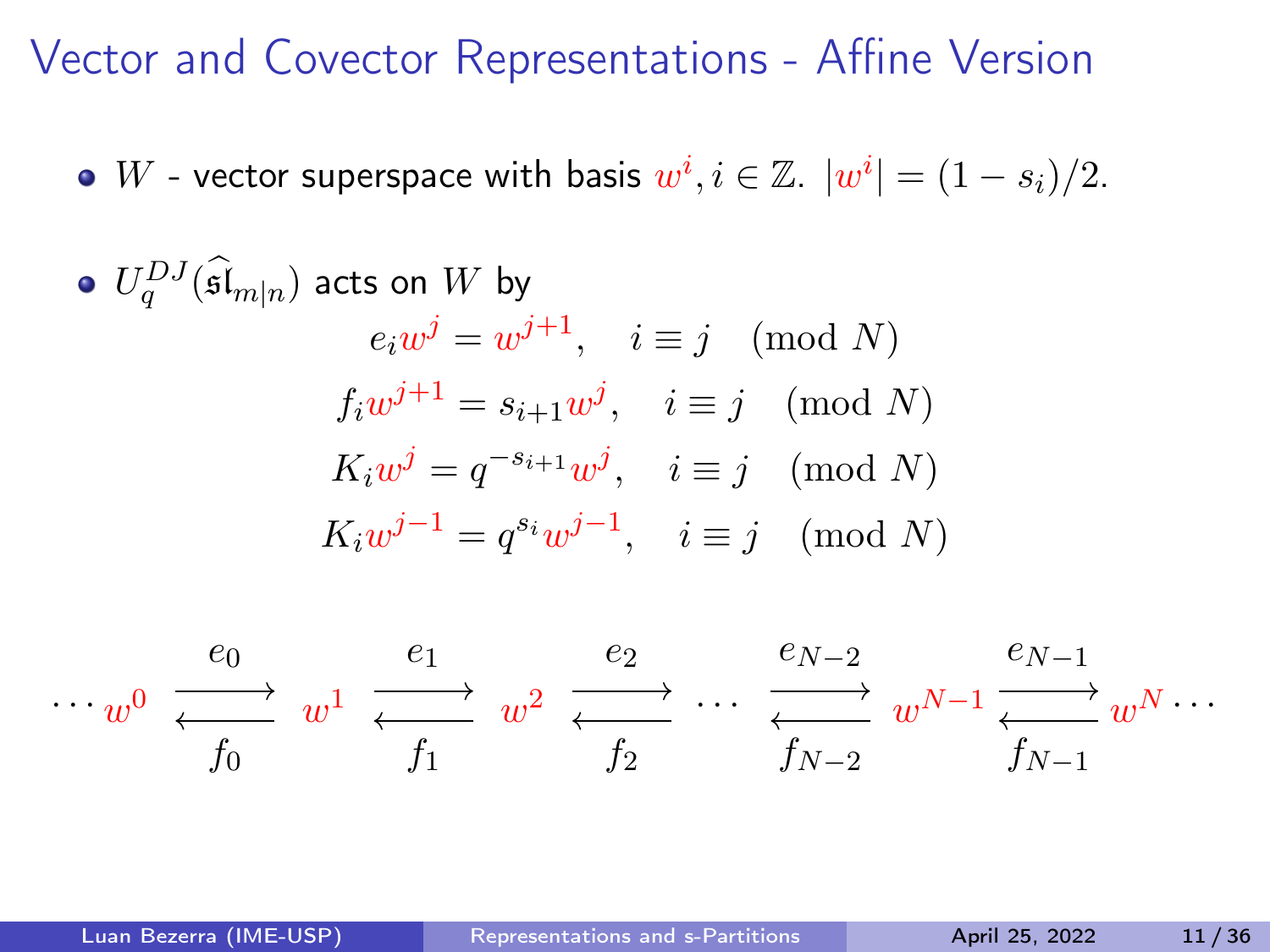• Fix 
$$
u \in \mathbb{C} \setminus \{0\}
$$
. Let  $[u]_j = v_j$ ,  $j \in \mathbb{Z}$ .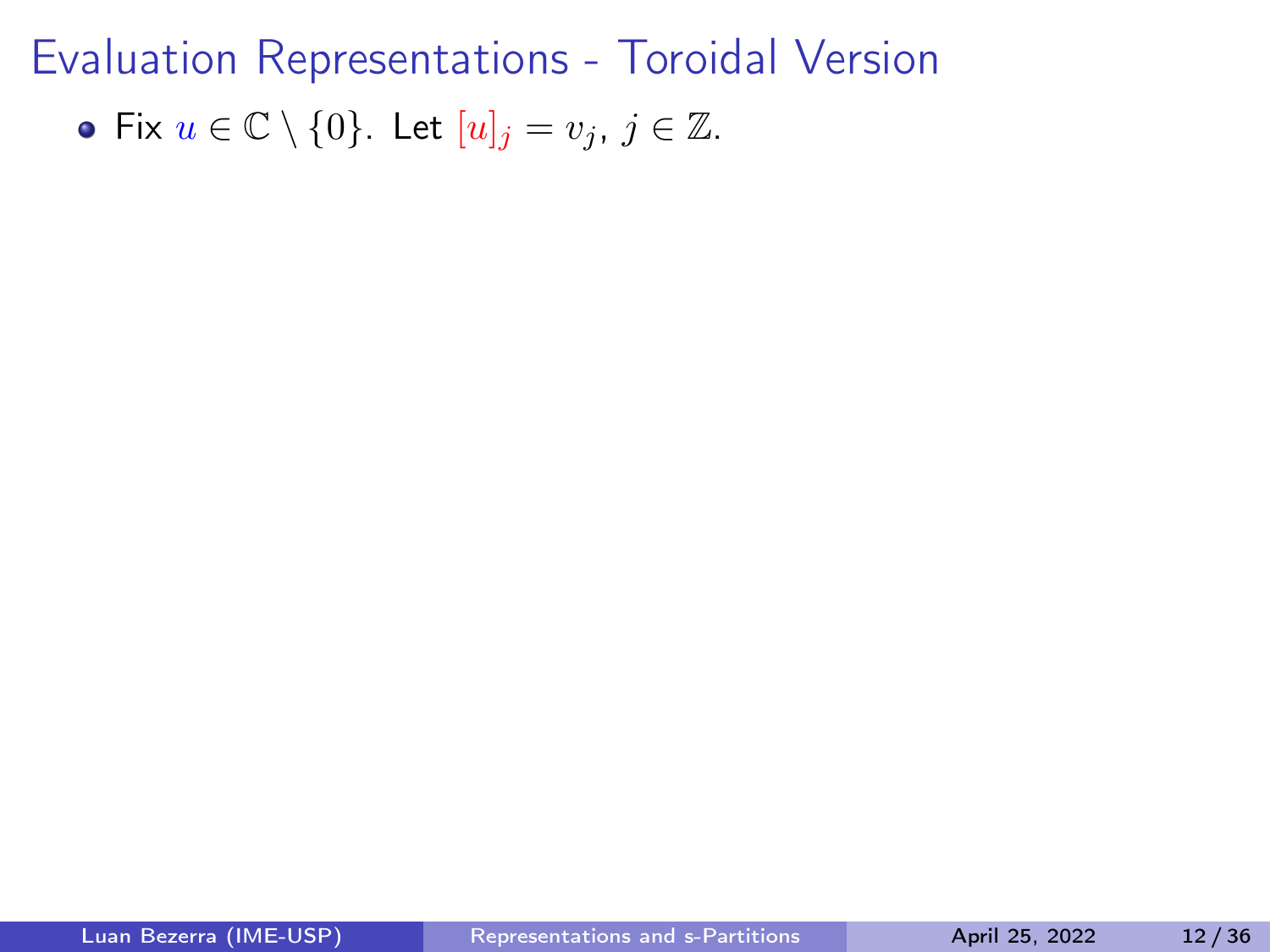• Fix 
$$
u \in \mathbb{C} \setminus \{0\}
$$
. Let  $[u]_j = v_j$ ,  $j \in \mathbb{Z}$ .

• Let 
$$
\psi_r(z) = \frac{q^r - q^{-r}z}{1 - z}
$$
.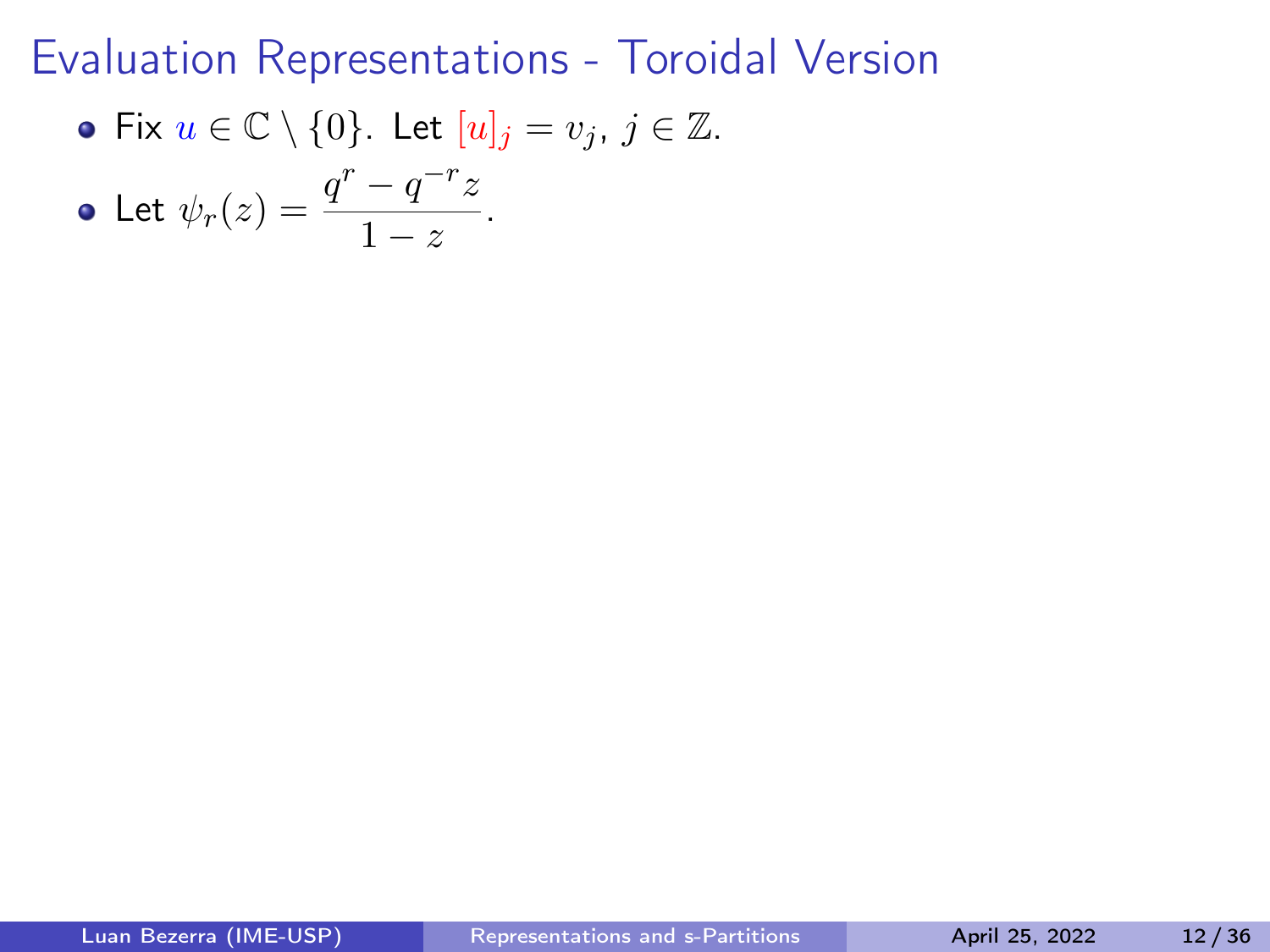• Fix  $u \in \mathbb{C} \setminus \{0\}$ . Let  $[u]_i = v_i$ ,  $j \in \mathbb{Z}$ .

• Let 
$$
\psi_r(z) = \frac{q^r - q^{-r}z}{1 - z}
$$
.

 $\bullet \mathcal{E}_s$  acts on  $V(u) = V$  by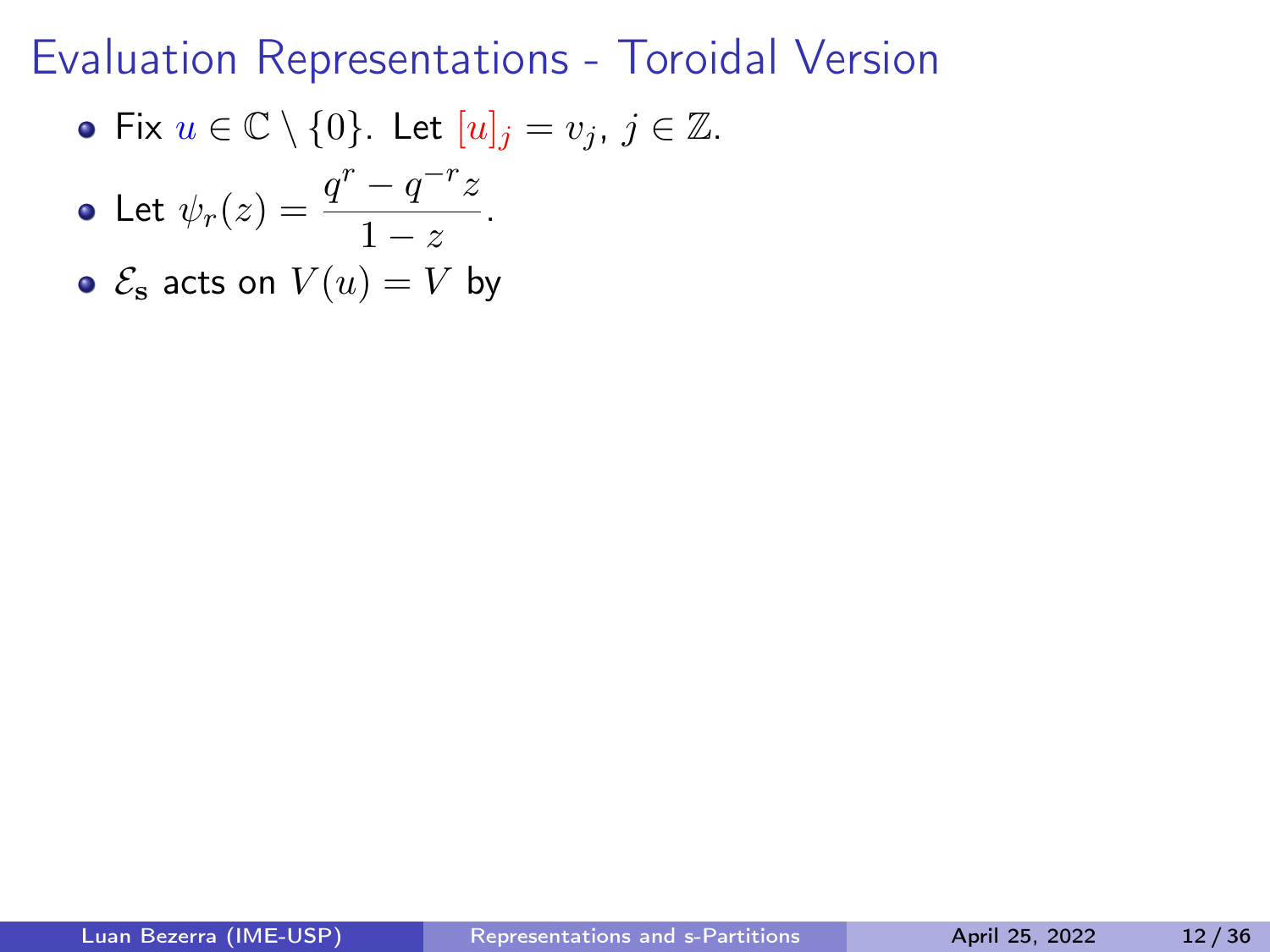• Fix  $u \in \mathbb{C} \setminus \{0\}$ . Let  $[u]_i = v_i, j \in \mathbb{Z}$ .

• Let 
$$
\psi_r(z) = \frac{q^r - q^{-r}z}{1 - z}
$$
.

 $\bullet \mathcal{E}_s$  acts on  $V(u) = V$  by  $E_i(z)[u]_j = \delta\left(q_1^{-\overline{j}}\right)$  $\left(\begin{matrix} -\bar{j} & i \end{matrix}\right) [u]_{j-1}, \quad i \equiv j \pmod{N}$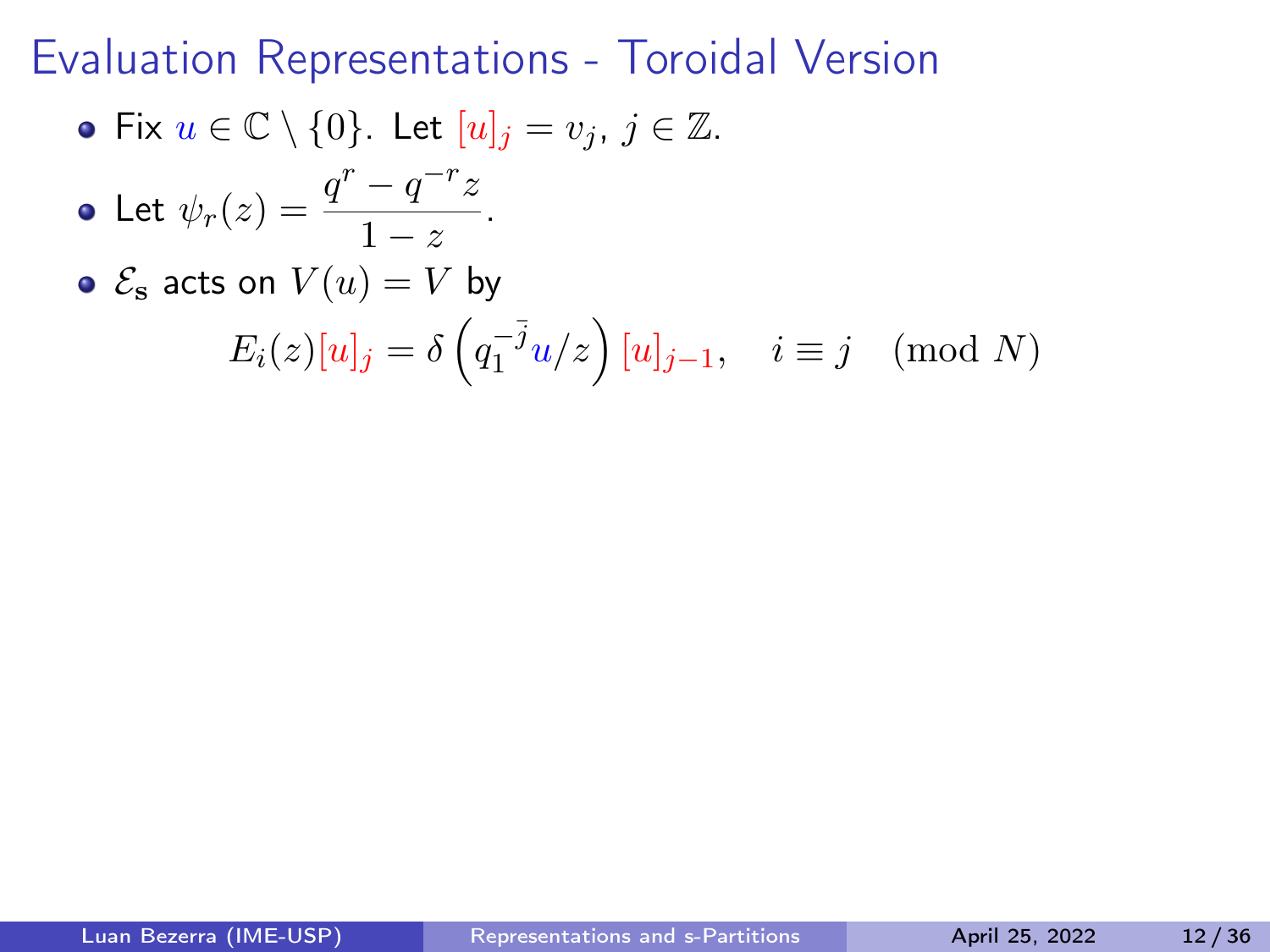• Fix  $u \in \mathbb{C} \setminus \{0\}$ . Let  $[u]_i = v_i$ ,  $j \in \mathbb{Z}$ .

• Let 
$$
\psi_r(z) = \frac{q^r - q^{-r}z}{1 - z}
$$
.

• 
$$
\mathcal{E}_{\mathbf{s}}
$$
 acts on  $V(u) = V$  by  
\n
$$
E_i(z)[u]_j = \delta\left(q_1^{-\bar{j}}u/z\right)[u]_{j-1}, \quad i \equiv j \pmod{N}
$$

$$
F_i(z)[u]_{j-1} = s_i \delta\left(q_1^{-\bar{j}} u/z\right)[u]_j, \quad i \equiv j \pmod{N}
$$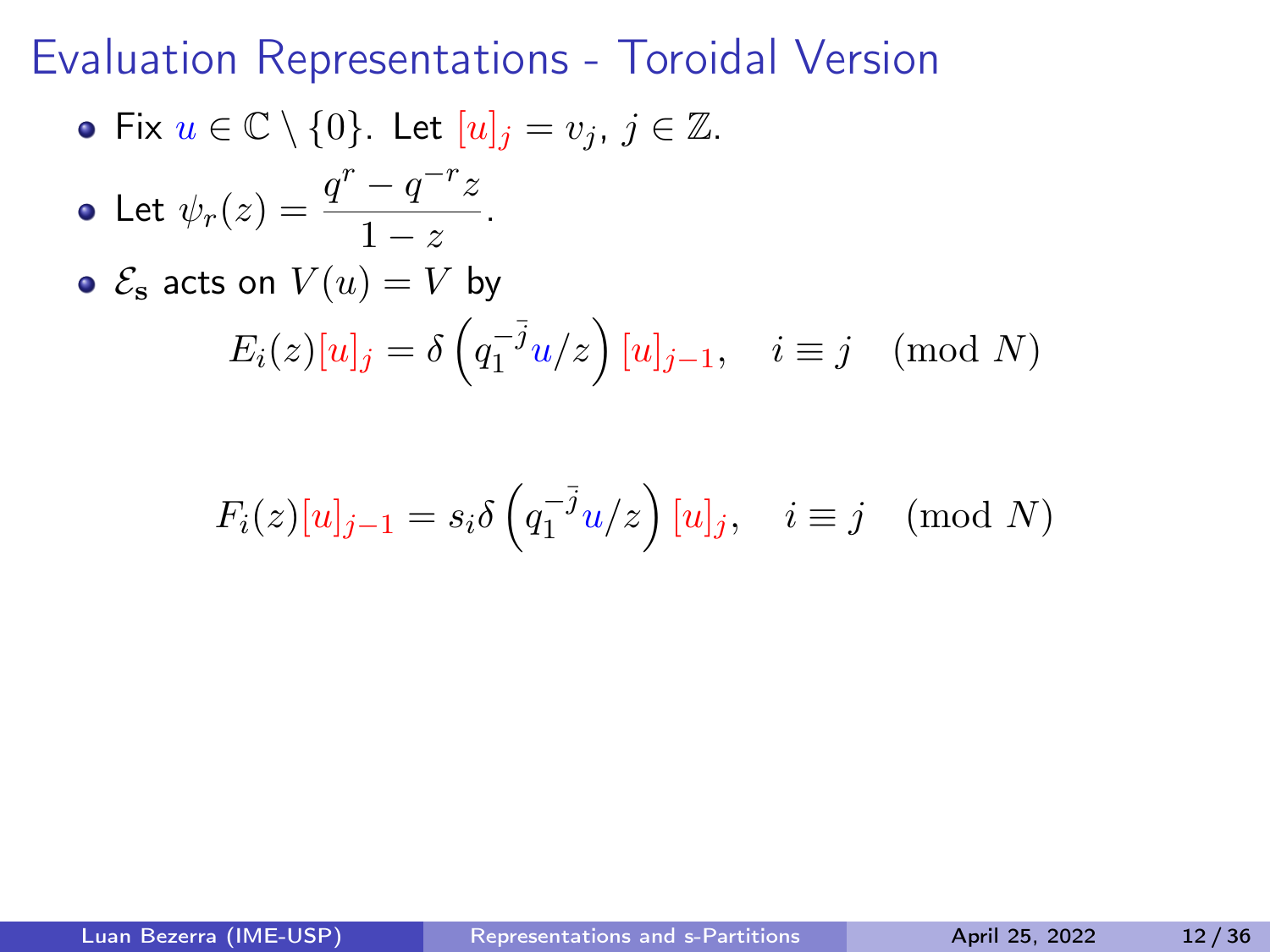• Fix  $u \in \mathbb{C} \setminus \{0\}$ . Let  $[u]_i = v_i$ ,  $j \in \mathbb{Z}$ .

• Let 
$$
\psi_r(z) = \frac{q^r - q^{-r}z}{1 - z}
$$
.

• 
$$
\mathcal{E}_{\mathbf{s}}
$$
 acts on  $V(u) = V$  by  
\n
$$
E_i(z)[u]_j = \delta\left(q_1^{-\bar{j}}u/z\right)[u]_{j-1}, \quad i \equiv j \pmod{N}
$$

$$
F_i(z)[u]_{j-1} = s_i \delta\left(q_1^{-\bar{j}} u/z\right)[u]_j, \quad i \equiv j \pmod{N}
$$

$$
K_i^{\pm}(z)[u]_j = \psi_{-s_{i+1}}\left(q_1^{-\overline{j}}u/z\right)[u]_j, \quad i \equiv j \pmod{N}
$$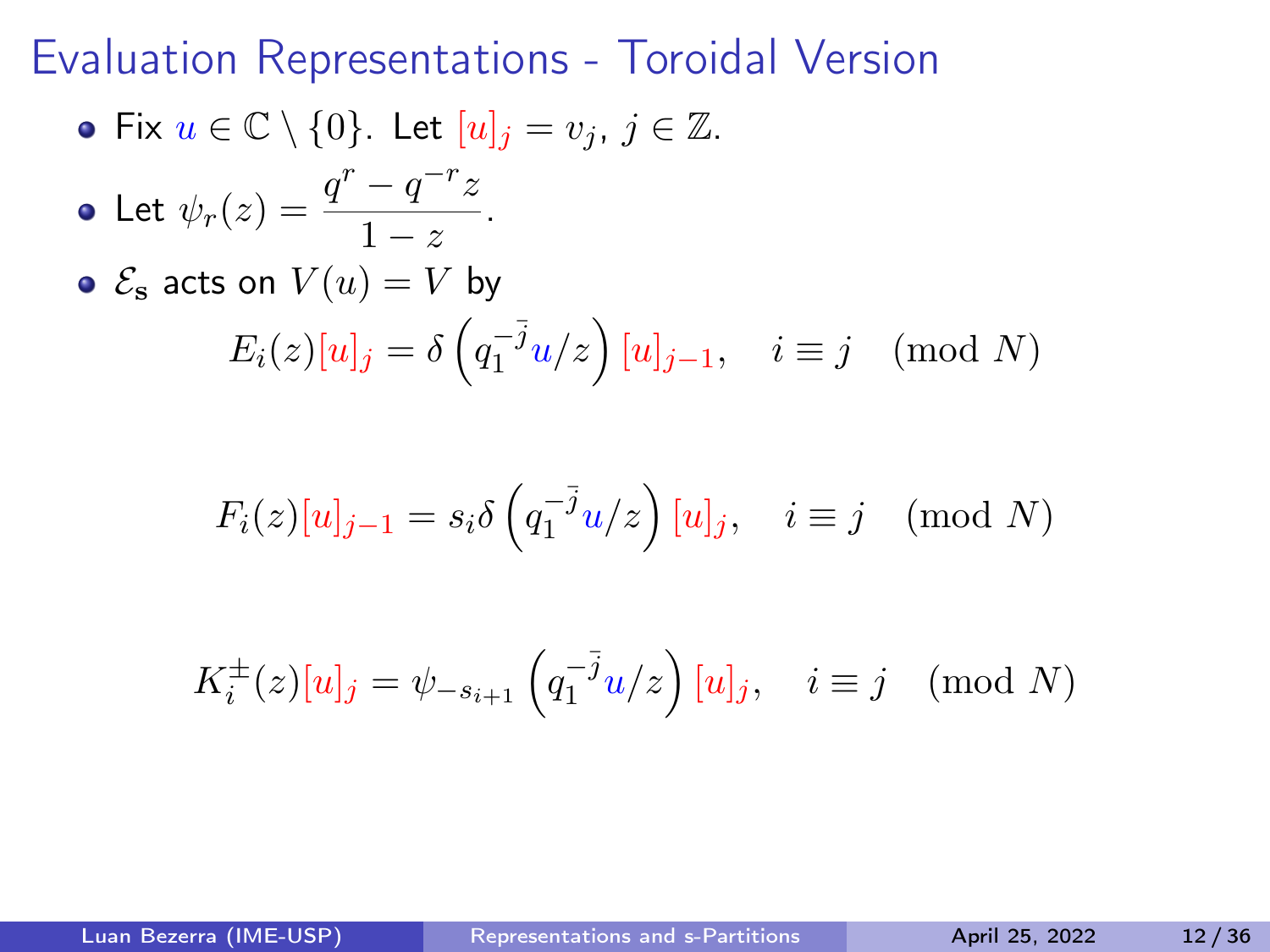• Fix 
$$
u \in \mathbb{C} \setminus \{0\}
$$
. Let  $[u]_j = v_j$ ,  $j \in \mathbb{Z}$ .

• Let 
$$
\psi_r(z) = \frac{q^r - q^{-r}z}{1 - z}
$$
.

• 
$$
\mathcal{E}_{\mathbf{s}}
$$
 acts on  $V(u) = V$  by  
\n
$$
E_i(z)[u]_j = \delta\left(q_1^{-\bar{j}}u/z\right)[u]_{j-1}, \quad i \equiv j \pmod{N}
$$

$$
F_i(z)[u]_{j-1} = s_i \delta\left(q_1^{-\bar{j}} u/z\right)[u]_j, \quad i \equiv j \pmod{N}
$$

$$
K_i^{\pm}(z)[u]_j = \psi_{-s_{i+1}}\left(q_1^{-\overline{j}}u/z\right)[u]_j, \quad i \equiv j \pmod{N}
$$

$$
K_i^{\pm}(z)[u]_{j-1} = \psi_{s_i}\left(q_1^{-\overline{j}}u/z\right)[u]_{j-1}, \quad i \equiv j \pmod{N}
$$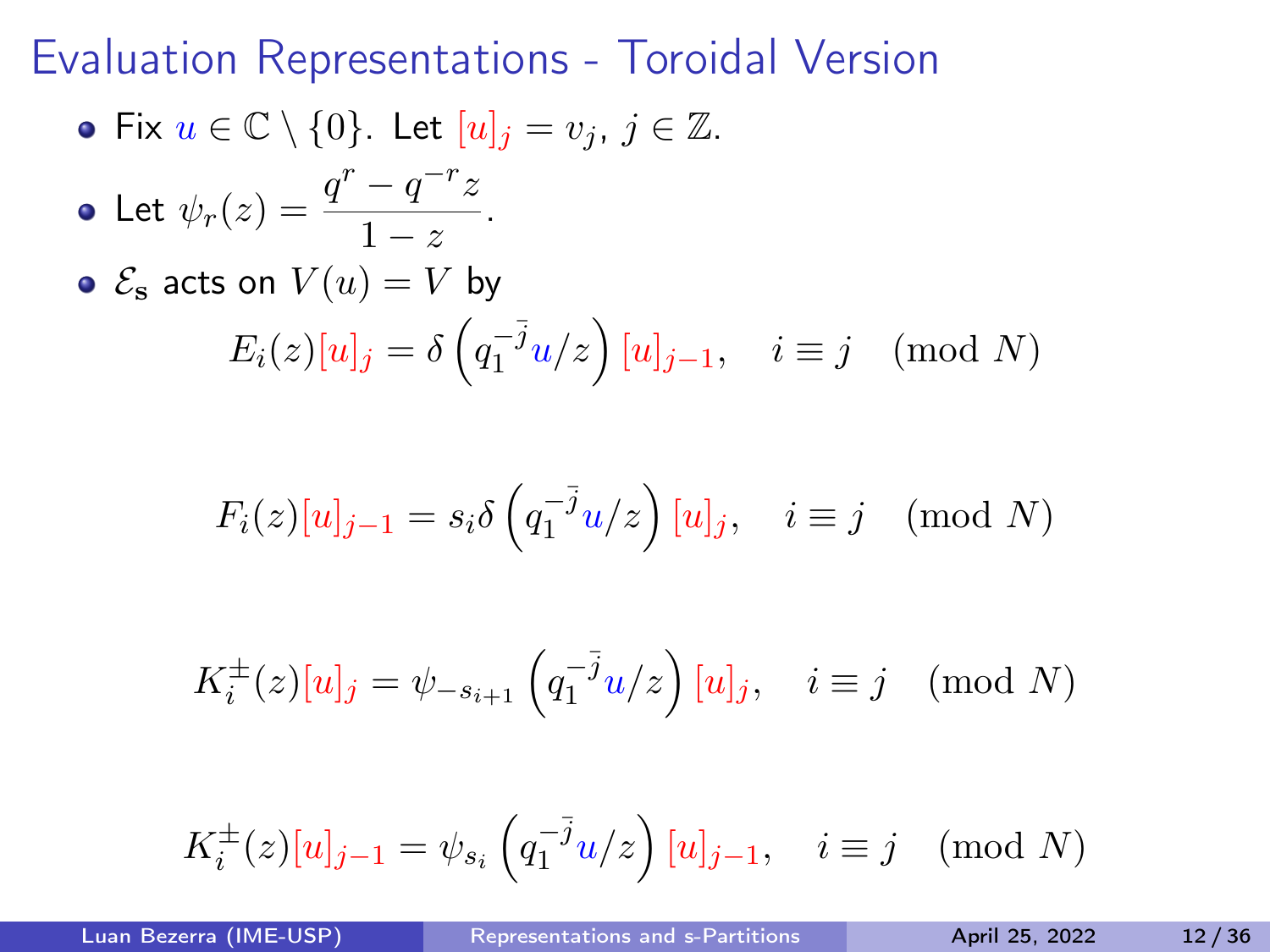• Let 
$$
[u]^j = w^j
$$
,  $j \in \mathbb{Z}$ .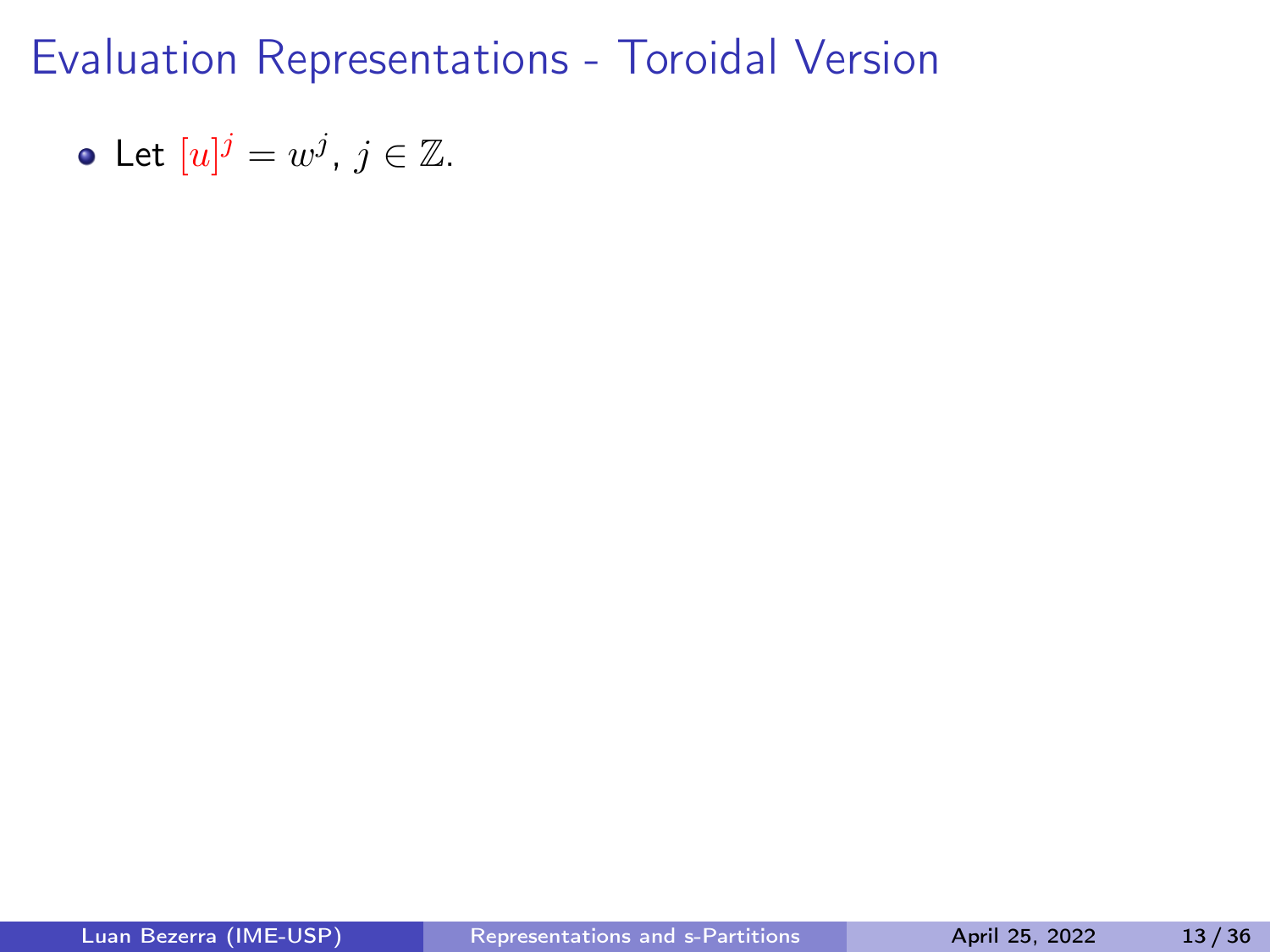- Let  $[u]^j = w^j$ ,  $j \in \mathbb{Z}$ .
- $\bullet \ \mathcal{E}_s$  acts on  $W(u) = W$  by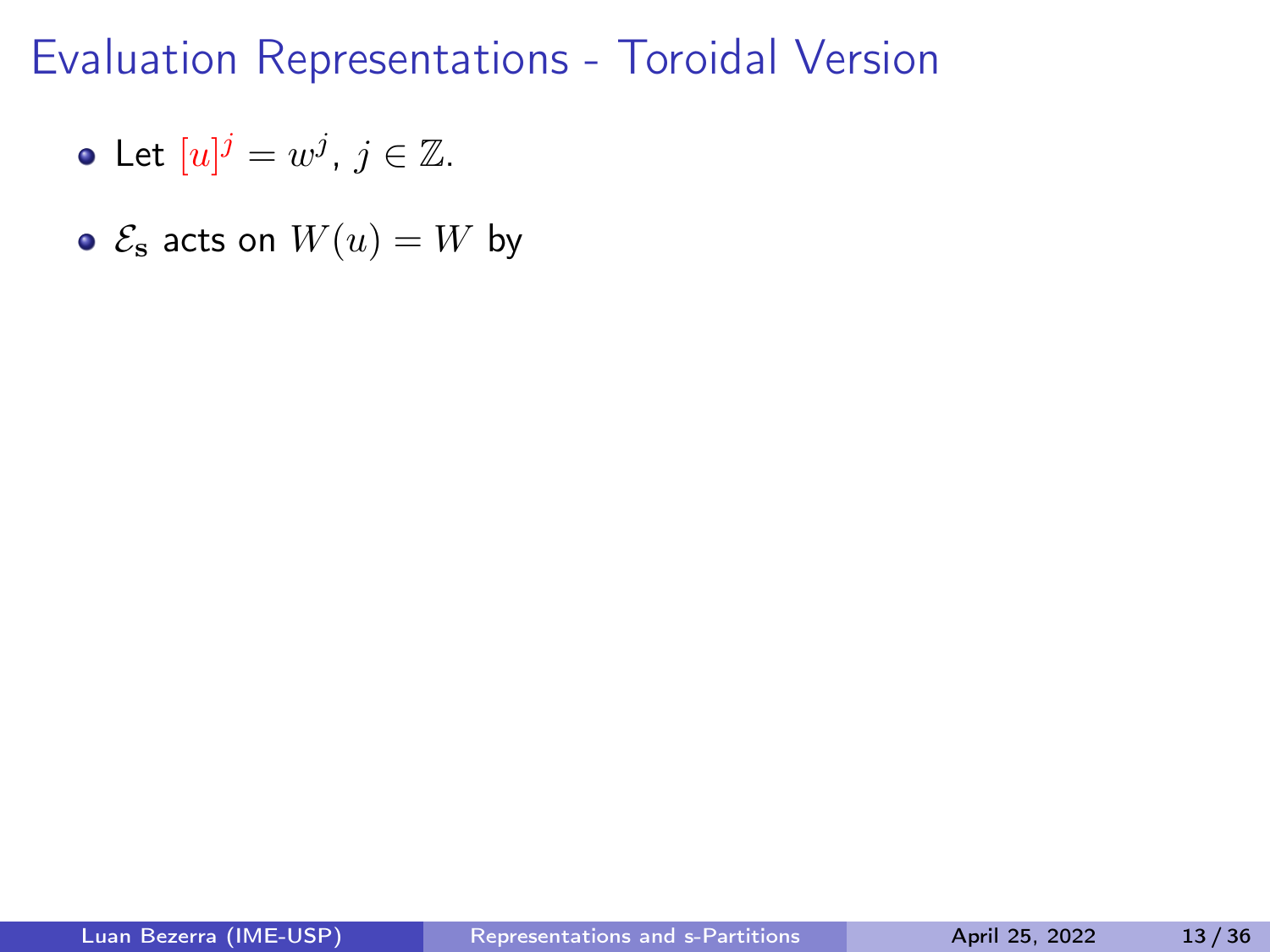#### Evaluation Representations - Toroidal Version

- Let  $[u]^j = w^j$ ,  $j \in \mathbb{Z}$ .
- $\bullet \ \mathcal{E}_s$  acts on  $W(u) = W$  by

$$
E_i(z)[u]^j = \delta\left(q_3^{\bar{j}}u/z\right)[u]^{j+1}, \quad i \equiv j \pmod{N}
$$

$$
F_i(z)[u]^{j+1} = s_{i+1}\delta\left(q_3^{\bar{j}}u/z\right)[u]^j, \quad i \equiv j \pmod{N}
$$

$$
K_i^{\pm}(z)[u]^j = \psi_{-s_i}\left(q_3^{\overline{j}}u/z\right)[u]^j, \quad i \equiv j \pmod{N}
$$

$$
K_i^{\pm}(z)[u]^{j+1} = \psi_{s_{i+1}}\left(q_3^{\overline{j}}u/z\right)[u]^{j+1}, \quad i \equiv j \pmod{N}
$$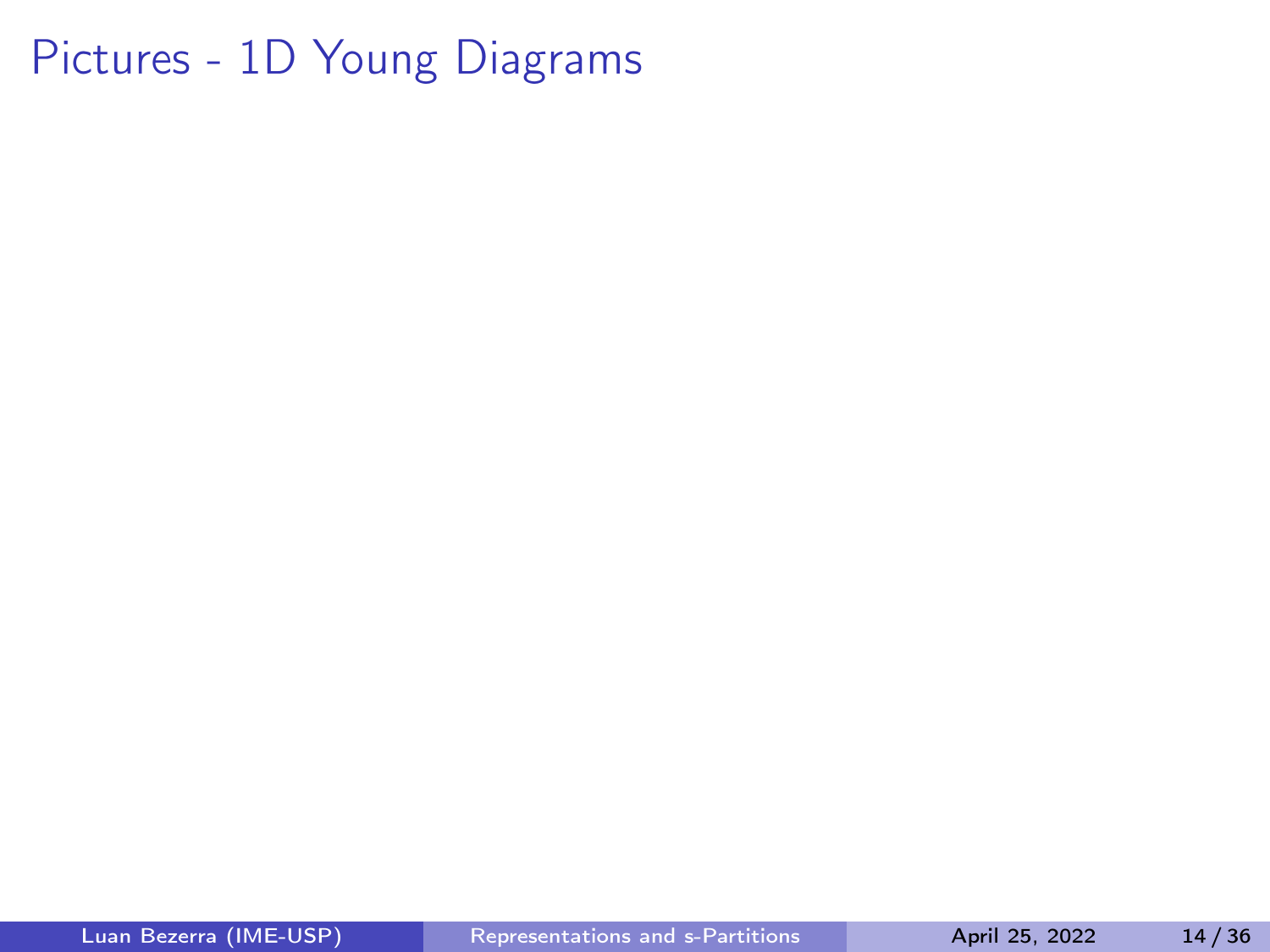$\bullet$  [u]<sub>j</sub> is a semi-infinite row of boxes ending at the coordinate j. The box with coordinate k has color  $k \equiv i \in \hat{I}$ .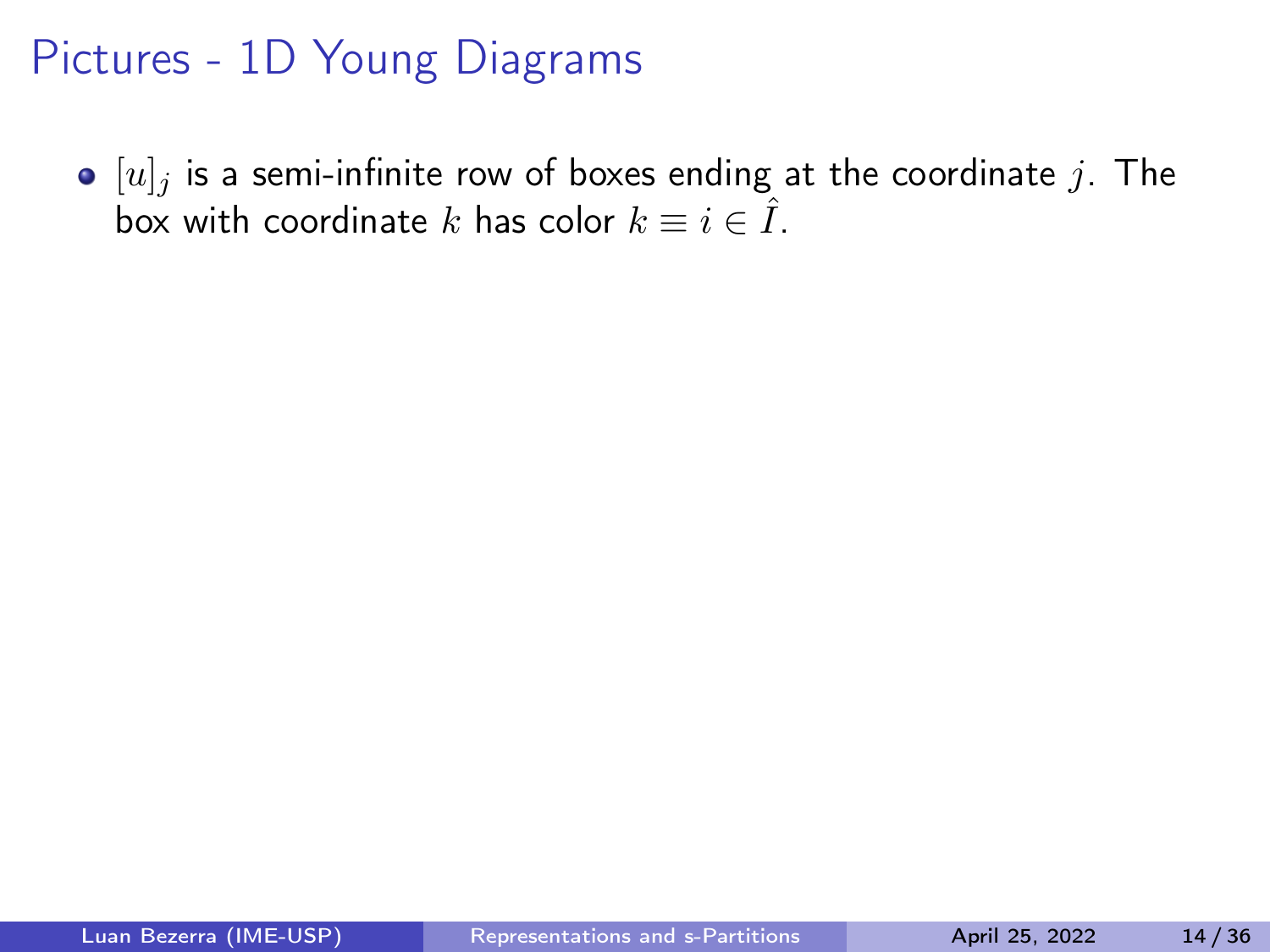$\bullet$  [u]<sub>j</sub> is a semi-infinite row of boxes ending at the coordinate j. The box with coordinate k has color  $k \equiv i \in \hat{I}$ .

$$
N = 5, \quad [u]_4: \quad \cdots \underbrace{4 \mid 0 \mid 1 \mid 2 \mid 3 \mid 4}_{-1 \quad 0 \quad 1 \quad 2 \quad 3 \quad 4}
$$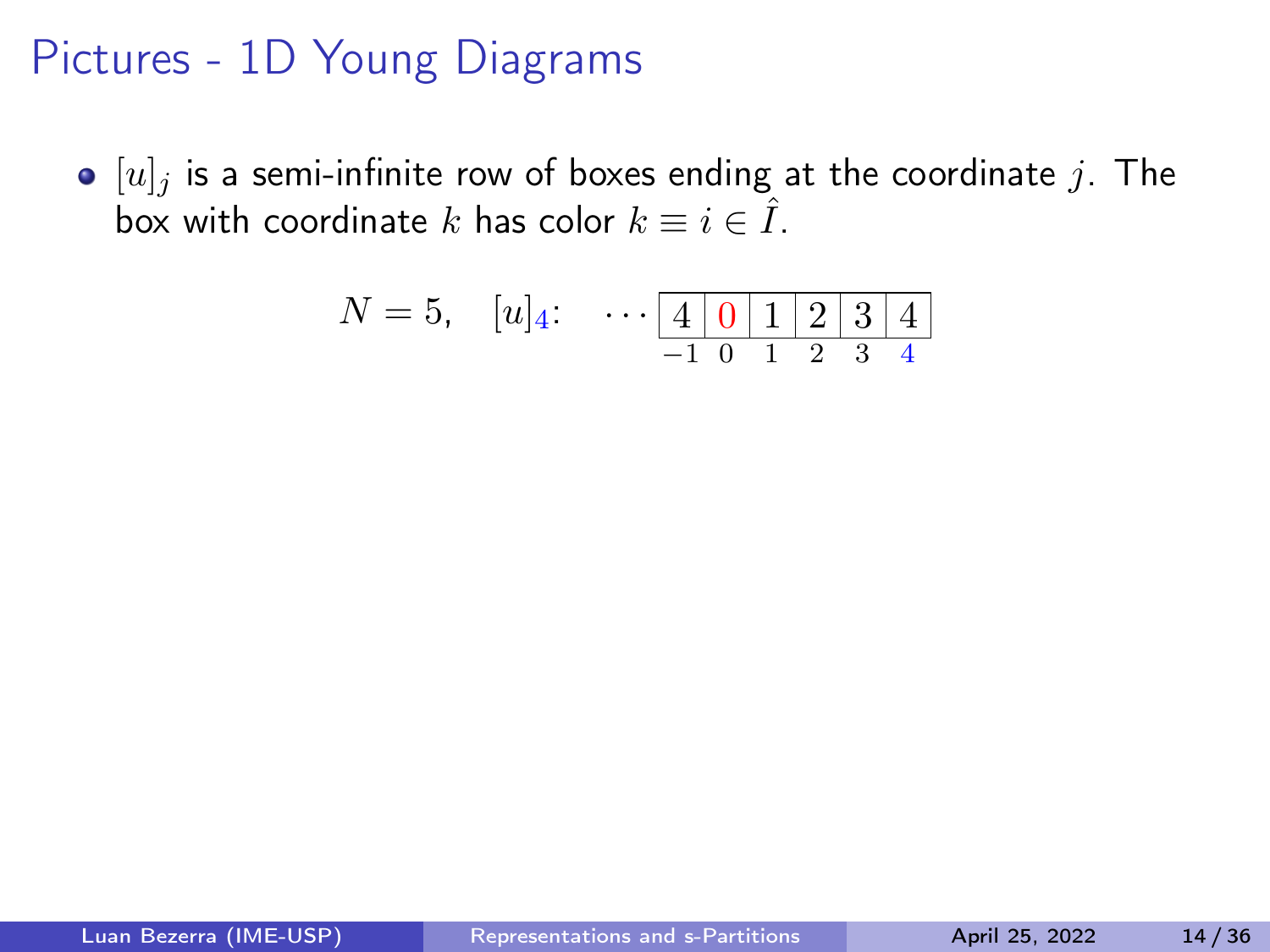$\bullet$  [u]<sub>j</sub> is a semi-infinite row of boxes ending at the coordinate j. The box with coordinate k has color  $k \equiv i \in \hat{I}$ .

$$
N = 5, \quad [u]_4: \quad \cdots \underbrace{4 \mid 0 \mid 1 \mid 2 \mid 3 \mid 4}_{-1 \quad 0 \quad 1 \quad 2 \quad 3 \quad 4}
$$

 $[u]^{-j}$  is a semi-infinite column of boxes ending at the coordinate  $j.$ The box with coordinate k has color  $-k \equiv i \in \hat{I}$ .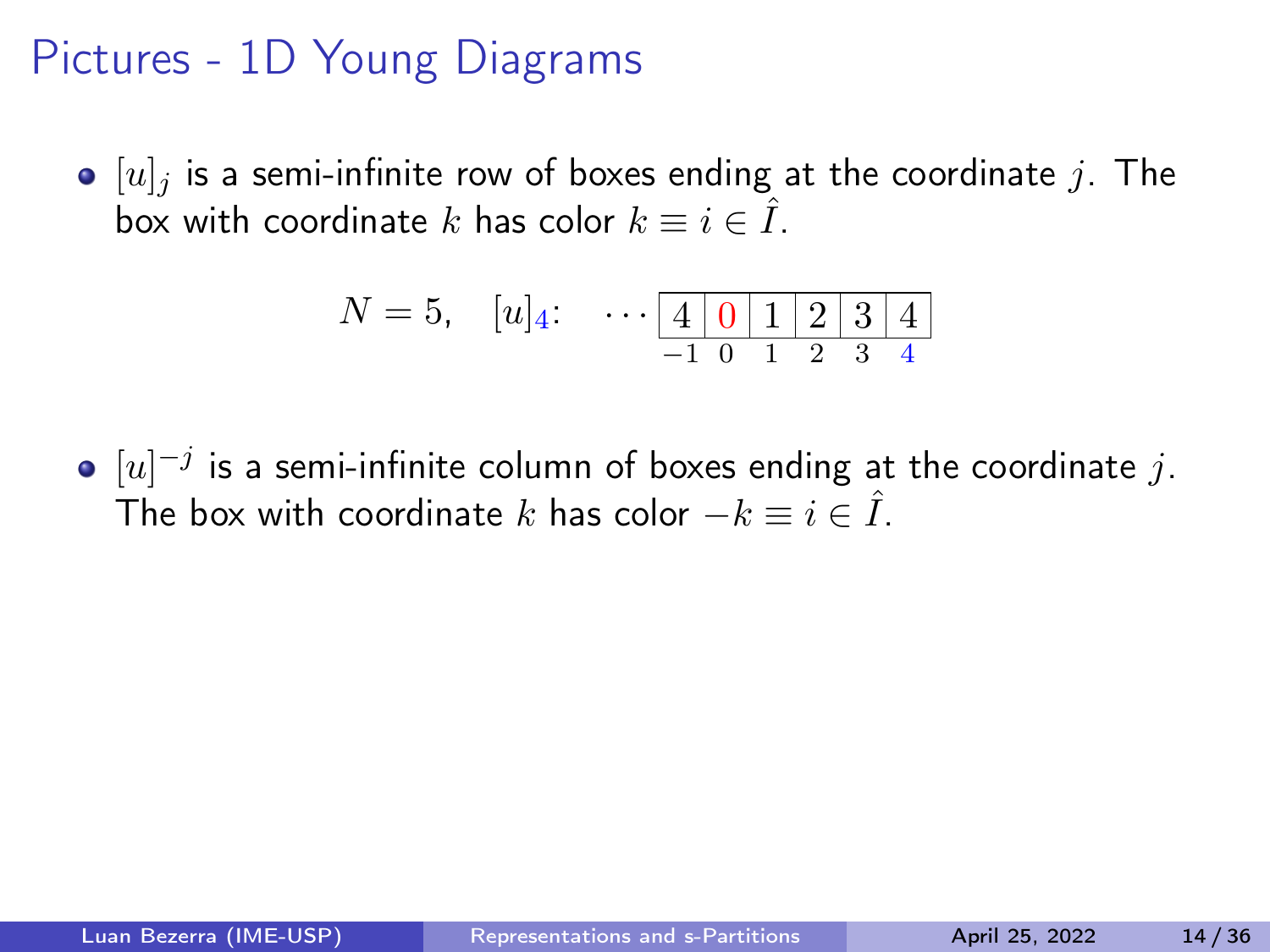$\bullet$  [u]<sub>j</sub> is a semi-infinite row of boxes ending at the coordinate j. The box with coordinate k has color  $k \equiv i \in \hat{I}$ .

$$
N = 5, \quad [u]_4: \quad \cdots \underbrace{4 \mid 0 \mid 1 \mid 2 \mid 3 \mid 4}_{-1 \quad 0 \quad 1 \quad 2 \quad 3 \quad 4}
$$

 $[u]^{-j}$  is a semi-infinite column of boxes ending at the coordinate  $j.$ The box with coordinate k has color  $-k \equiv i \in \hat{I}$ .

$$
N = 5, \quad [u]^{-2}: \begin{array}{c} \vdots \\ \boxed{1} \\ \boxed{0} \\ \boxed{4} \\ 3 \end{array} \bigg| \begin{array}{c} \vdots \\ 1 \\ 0 \\ 1 \\ 2 \end{array}
$$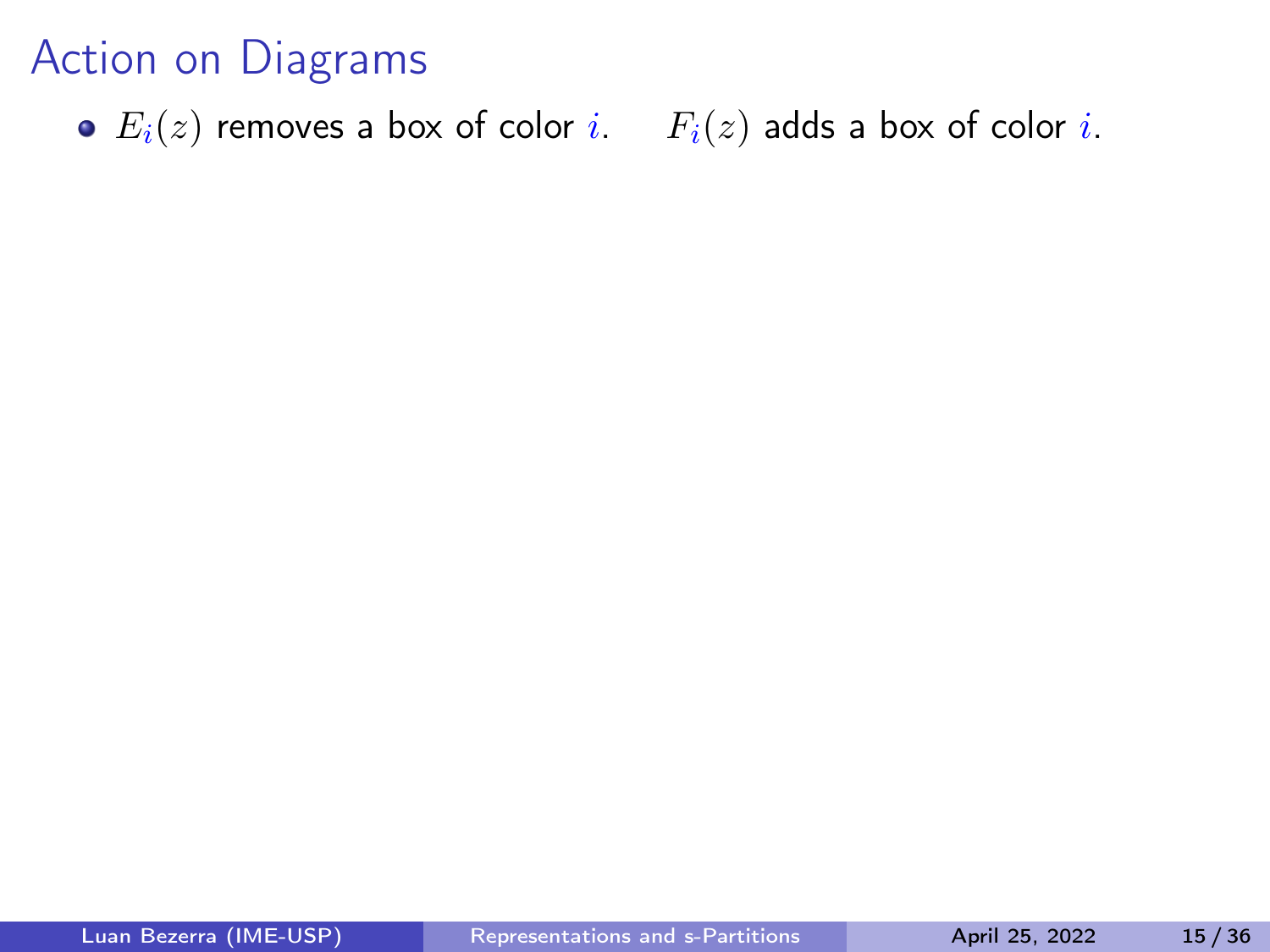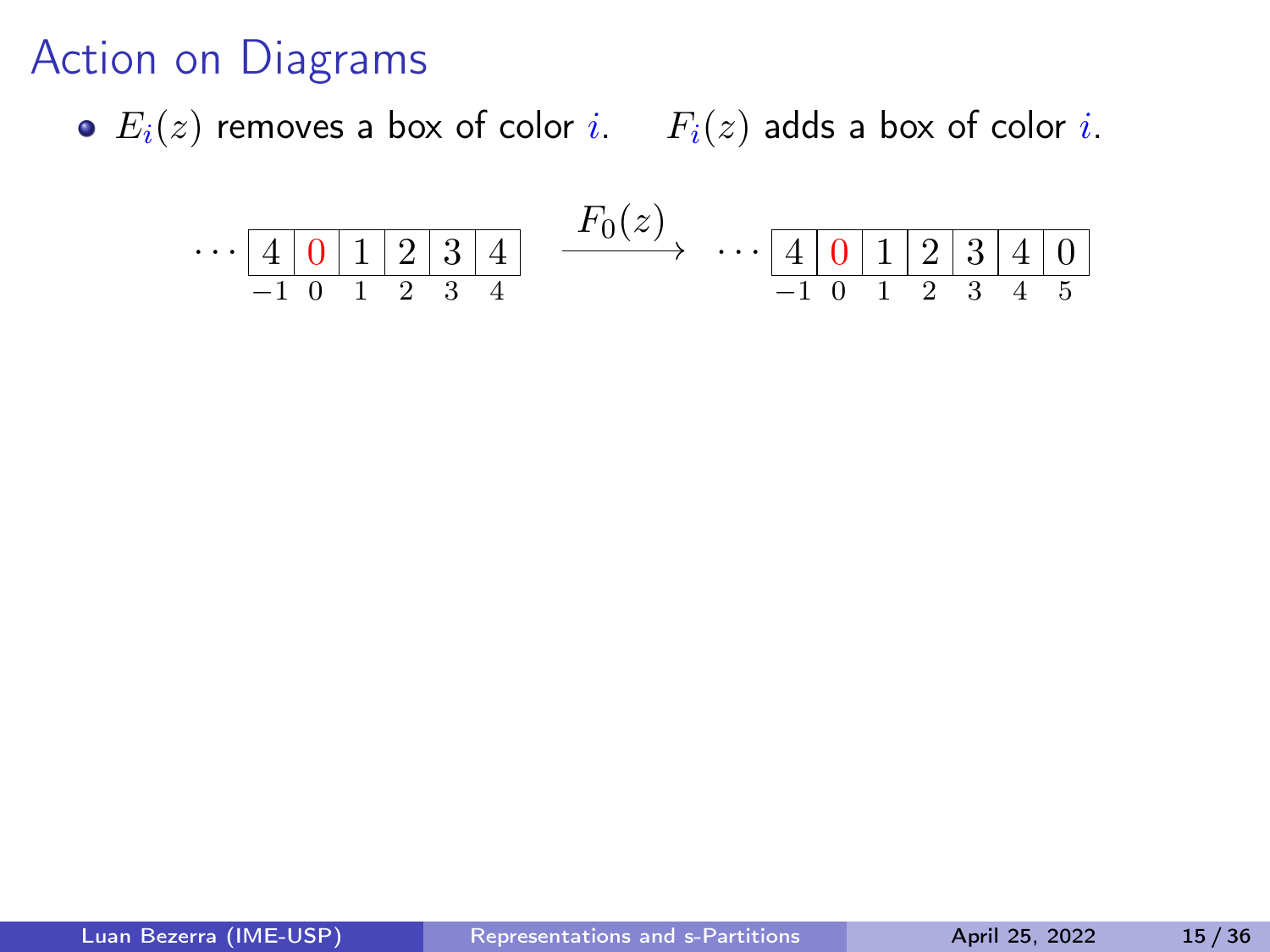$$
\cdots \underbrace{4 \mid 0 \mid 1 \mid 2 \mid 3 \mid 4}_{-1 \mid 0 \mid 1 \mid 2 \mid 3 \mid 4} \xrightarrow{F_0(z)} \cdots \underbrace{4 \mid 0 \mid 1 \mid 2 \mid 3 \mid 4 \mid 0}_{-1 \mid 0 \mid 1 \mid 2 \mid 3 \mid 4 \mid 5}
$$

$$
F_0(z)[u]_4 = s_0 \delta \left( q_1^{-5} u/z \right) [u]_5
$$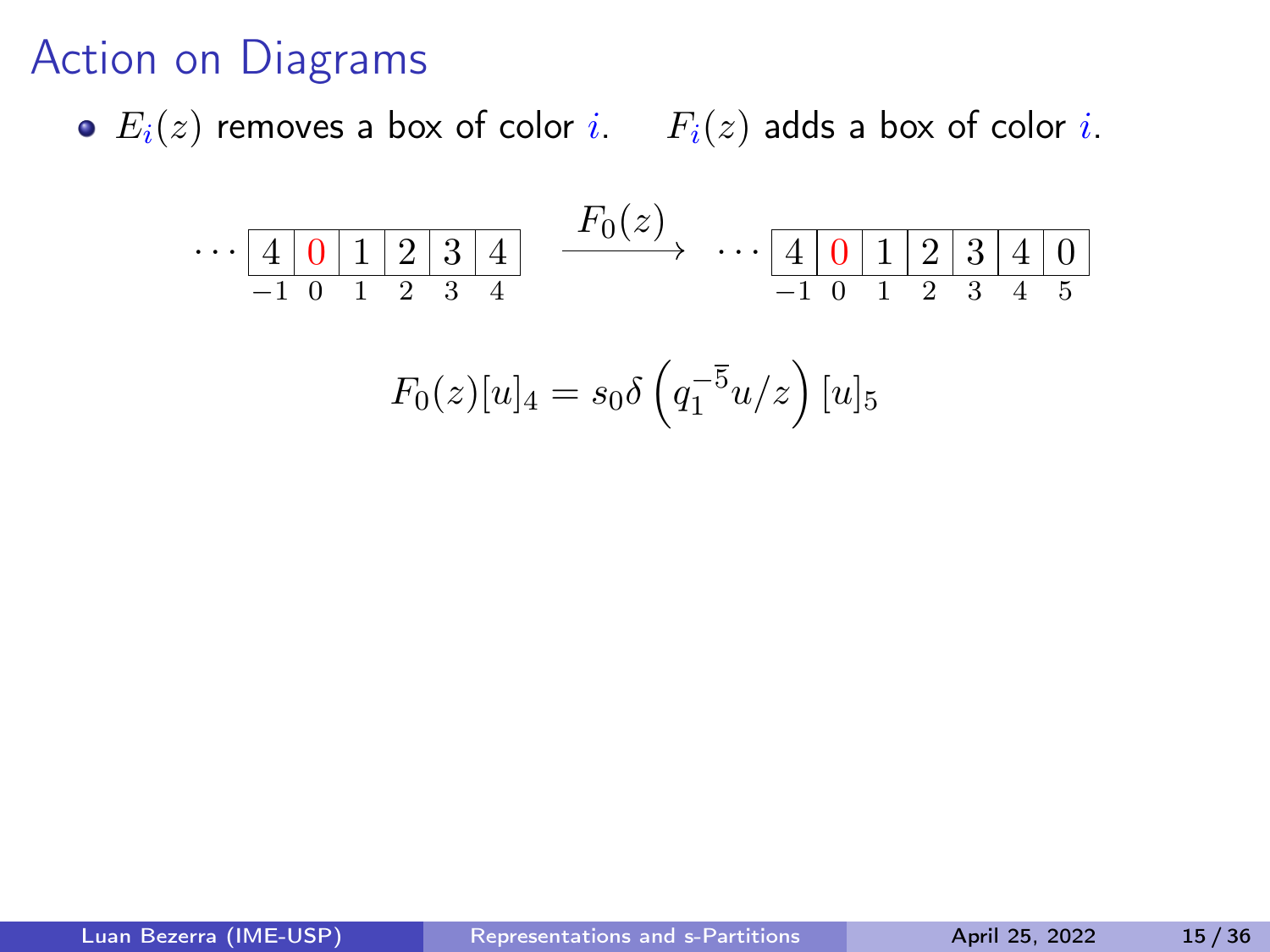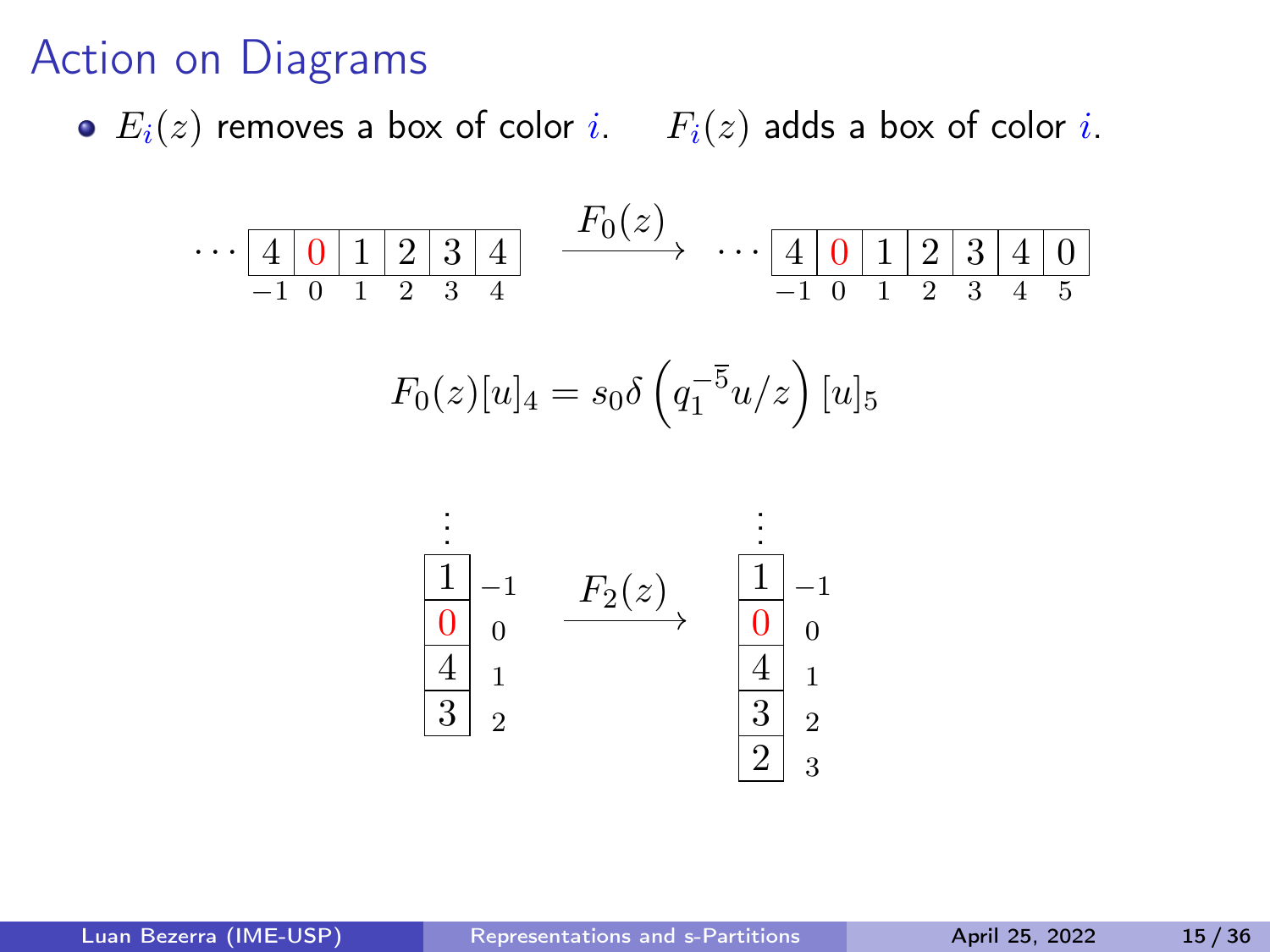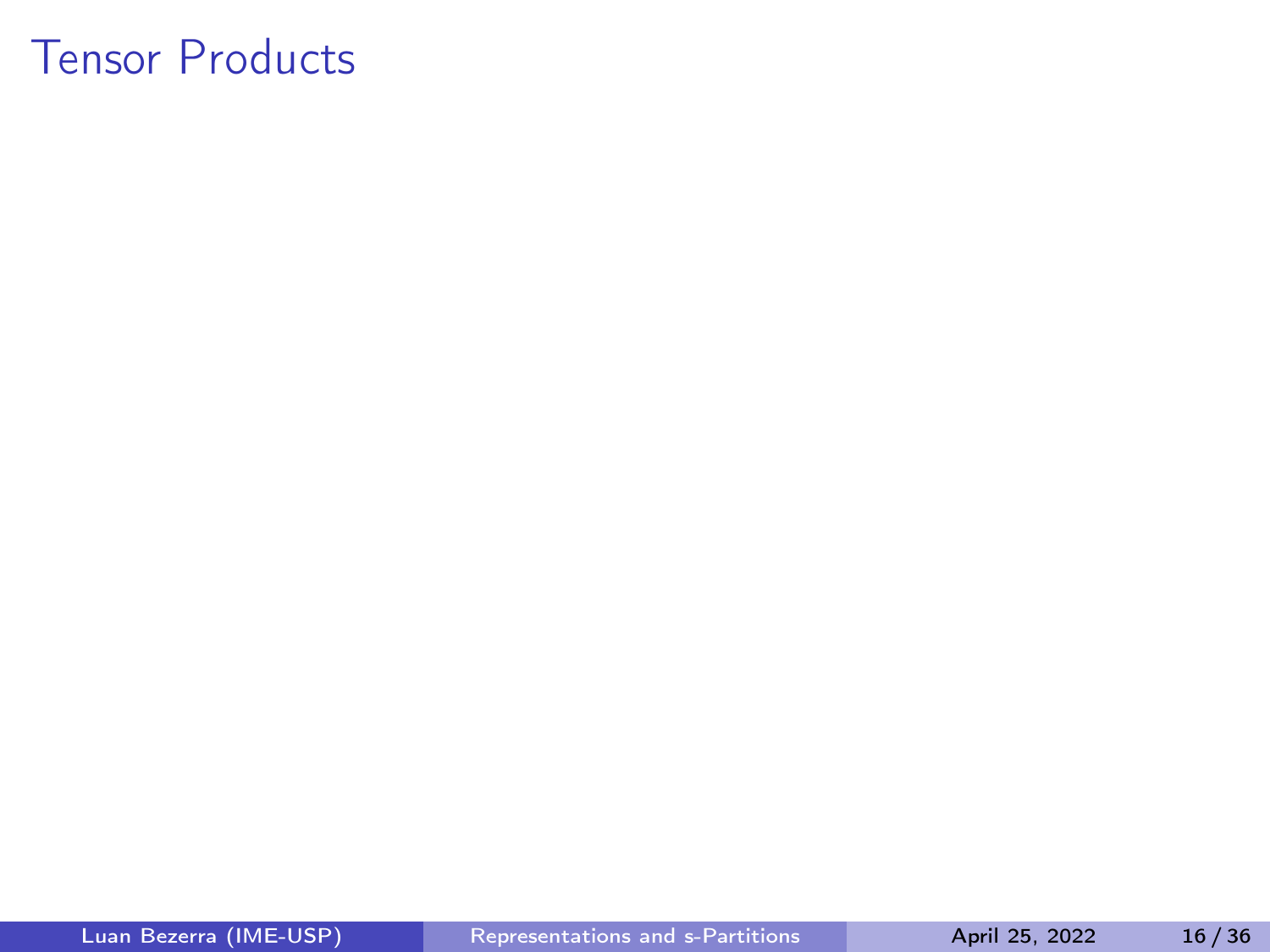#### **•** Coproduct

$$
\Delta(E_i(z)) = E_i(z) \otimes K_i^-(z) + 1 \otimes E_i(z),
$$
  
\n
$$
\Delta(F_i(z)) = F_i(z) \otimes 1 + K_i^+(z) \otimes F_i(z),
$$
  
\n
$$
\Delta(K_i^{\pm}(z)) = K_i^{\pm}(z) \otimes K_i^{\pm}(z).
$$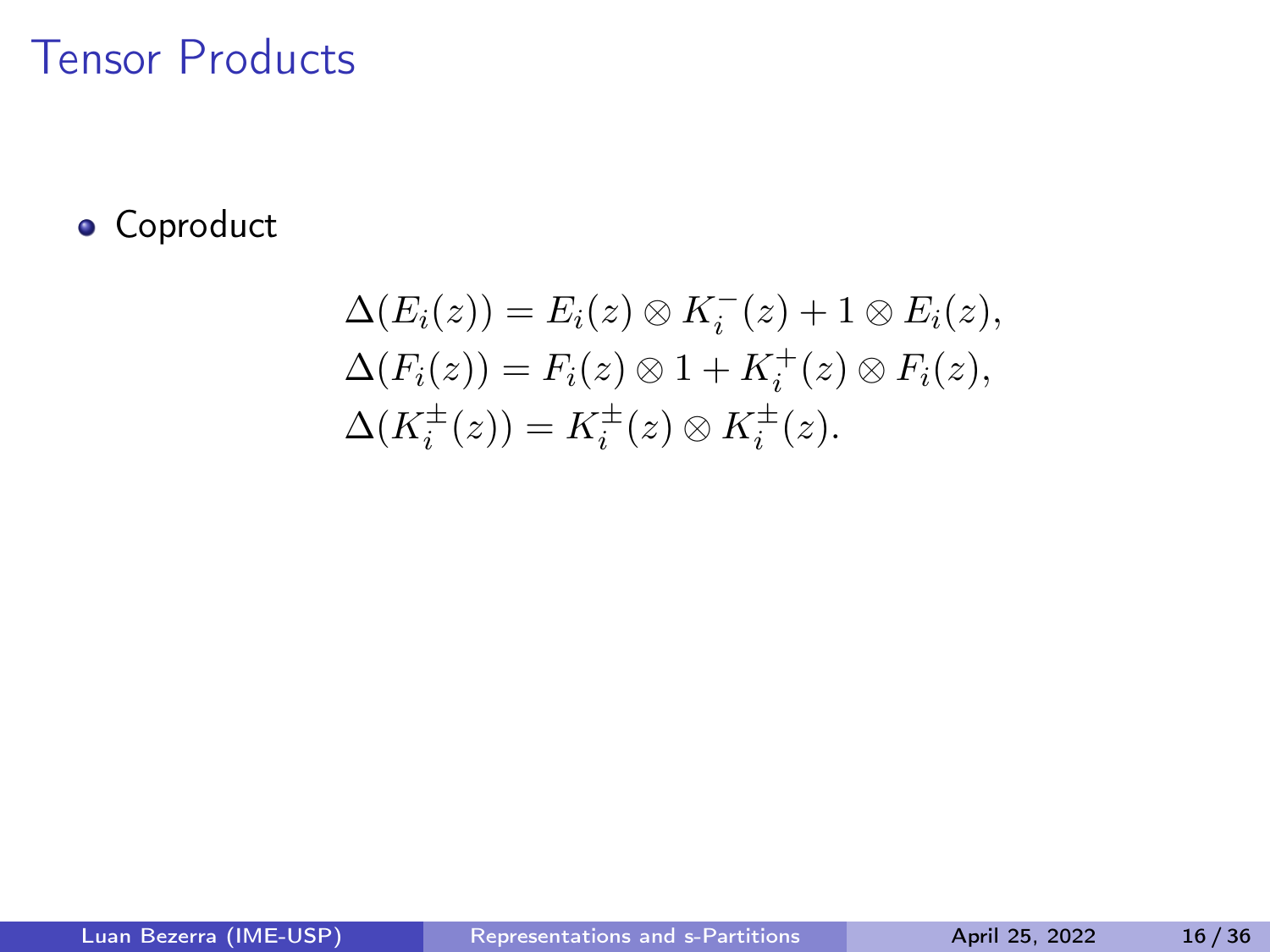#### **•** Coproduct

$$
\Delta(E_i(z)) = E_i(z) \otimes K_i^-(z) + 1 \otimes E_i(z),
$$
  
\n
$$
\Delta(F_i(z)) = F_i(z) \otimes 1 + K_i^+(z) \otimes F_i(z),
$$
  
\n
$$
\Delta(K_i^{\pm}(z)) = K_i^{\pm}(z) \otimes K_i^{\pm}(z).
$$

• Is  $V(u) \otimes V(v)$  well-defined?.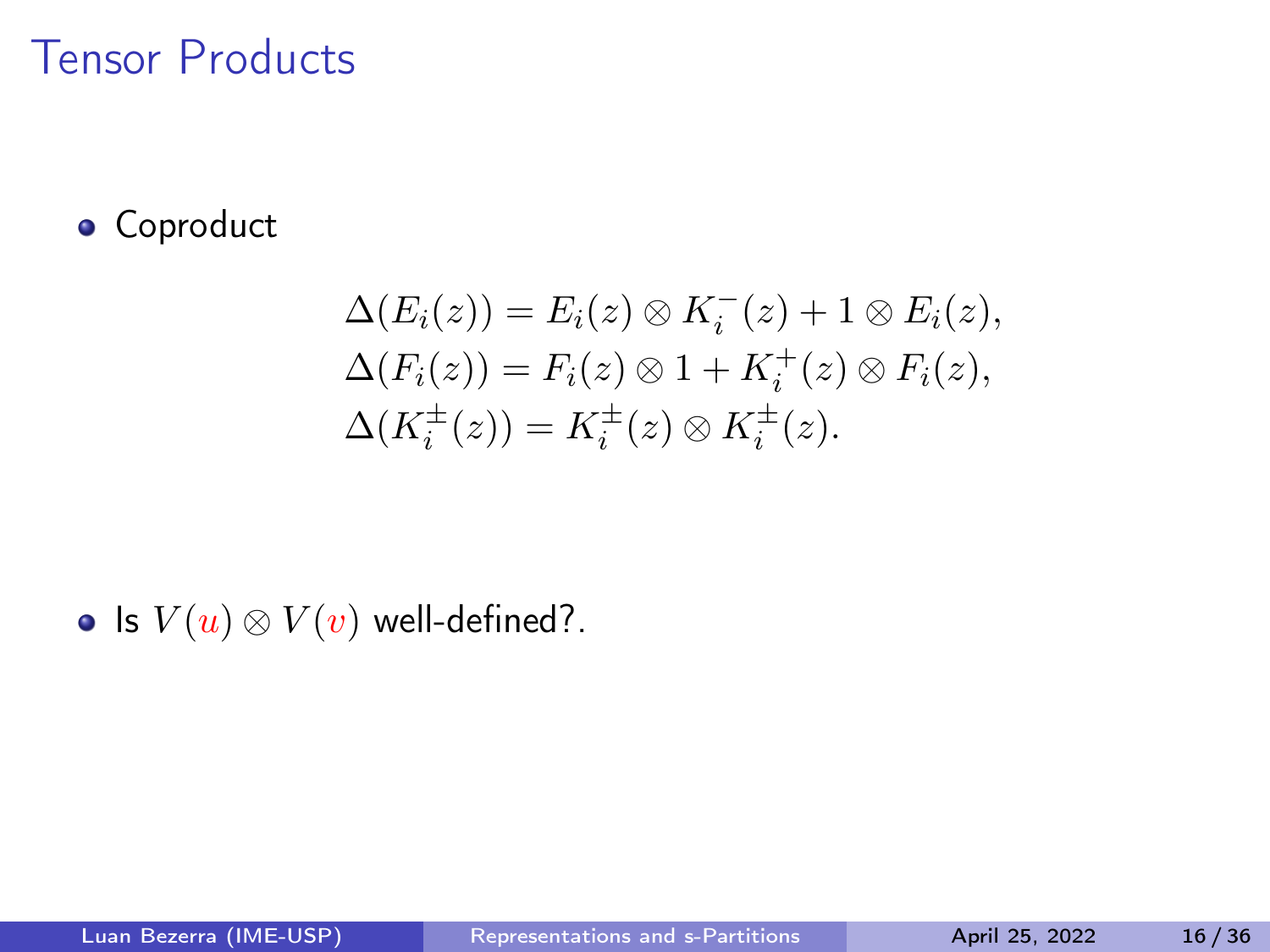#### **•** Coproduct

$$
\Delta(E_i(z)) = E_i(z) \otimes K_i^-(z) + 1 \otimes E_i(z),
$$
  
\n
$$
\Delta(F_i(z)) = F_i(z) \otimes 1 + K_i^+(z) \otimes F_i(z),
$$
  
\n
$$
\Delta(K_i^{\pm}(z)) = K_i^{\pm}(z) \otimes K_i^{\pm}(z).
$$

#### • Is  $V(u) \otimes V(v)$  well-defined?.

►  $(E_i(z) \otimes K_i^-(z))([u]_i \otimes [v]_i) = \delta(q_1^{-i}u/z)\psi_{-s_{i+1}}(q_1^{-i}v/z)[u]_{i-1} \otimes [v]_i$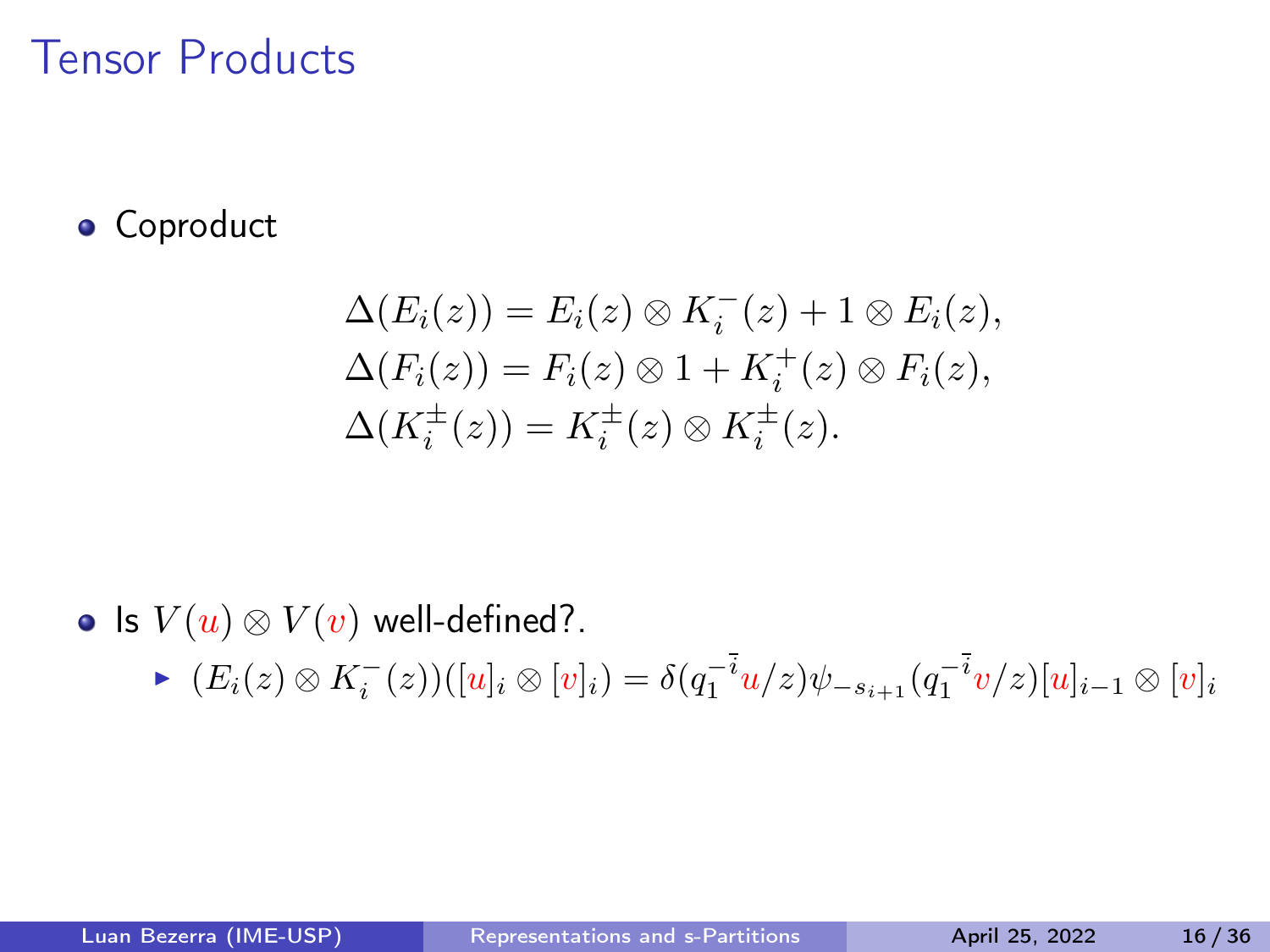#### **•** Coproduct

$$
\Delta(E_i(z)) = E_i(z) \otimes K_i^-(z) + 1 \otimes E_i(z),
$$
  
\n
$$
\Delta(F_i(z)) = F_i(z) \otimes 1 + K_i^+(z) \otimes F_i(z),
$$
  
\n
$$
\Delta(K_i^{\pm}(z)) = K_i^{\pm}(z) \otimes K_i^{\pm}(z).
$$

#### • Is  $V(u) \otimes V(v)$  well-defined?.

- ►  $(E_i(z) \otimes K_i^-(z))([u]_i \otimes [v]_i) = \delta(q_1^{-i}u/z)\psi_{-s_{i+1}}(q_1^{-i}v/z)[u]_{i-1} \otimes [v]_i$
- ►  $\psi_{-s_{i+1}}(v/u)$  has a pole at  $v=u$  and a zero at  $v=q_2^{-s_{i+1}}u$ .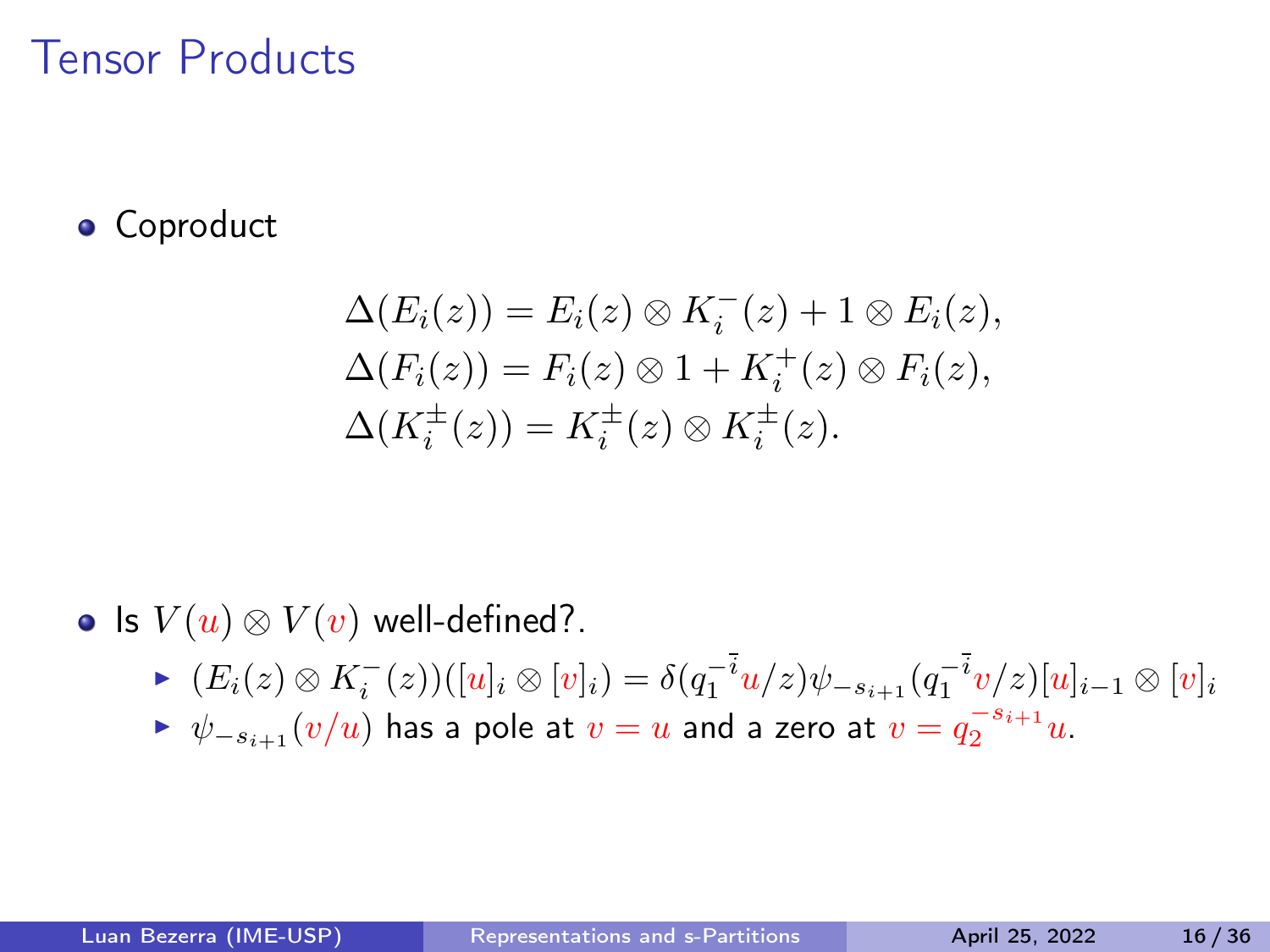- Let  $u, v \in \mathbb{C} \setminus \{0\}$ .
	- **■** The coproduct defines an action of  $\mathcal{E}_s$  on  $V(u) \otimes V(v)$  if and only if  $u \neq q_1^{(m-n)r}$  $i^{(m-n)r}_{1}$ v,  $r \in \mathbb{Z}$ .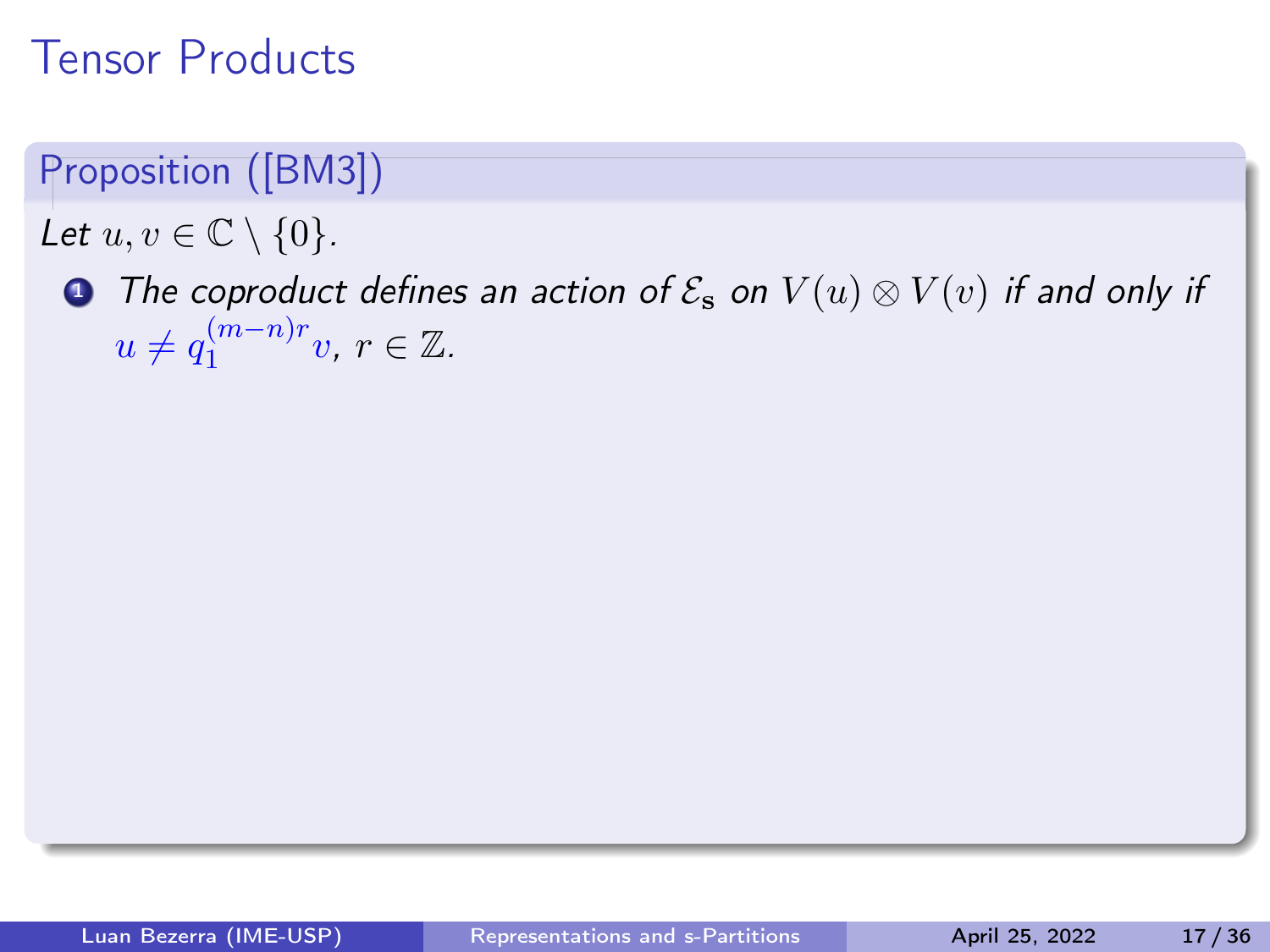- Let  $u, v \in \mathbb{C} \setminus \{0\}$ .
	- **1** The coproduct defines an action of  $\mathcal{E}_s$  on  $V(u) \otimes V(v)$  if and only if  $u \neq q_1^{(m-n)r}$  $i^{(m-n)r}_{1}$ v,  $r \in \mathbb{Z}$ .
	- **2** If  $v \neq q_2^{\pm 1} q_1^{(m-n)r}$  $\sum_{1}^{(m-n)r} u$ , the module  $V(u)\otimes V(v)$  is irreducible.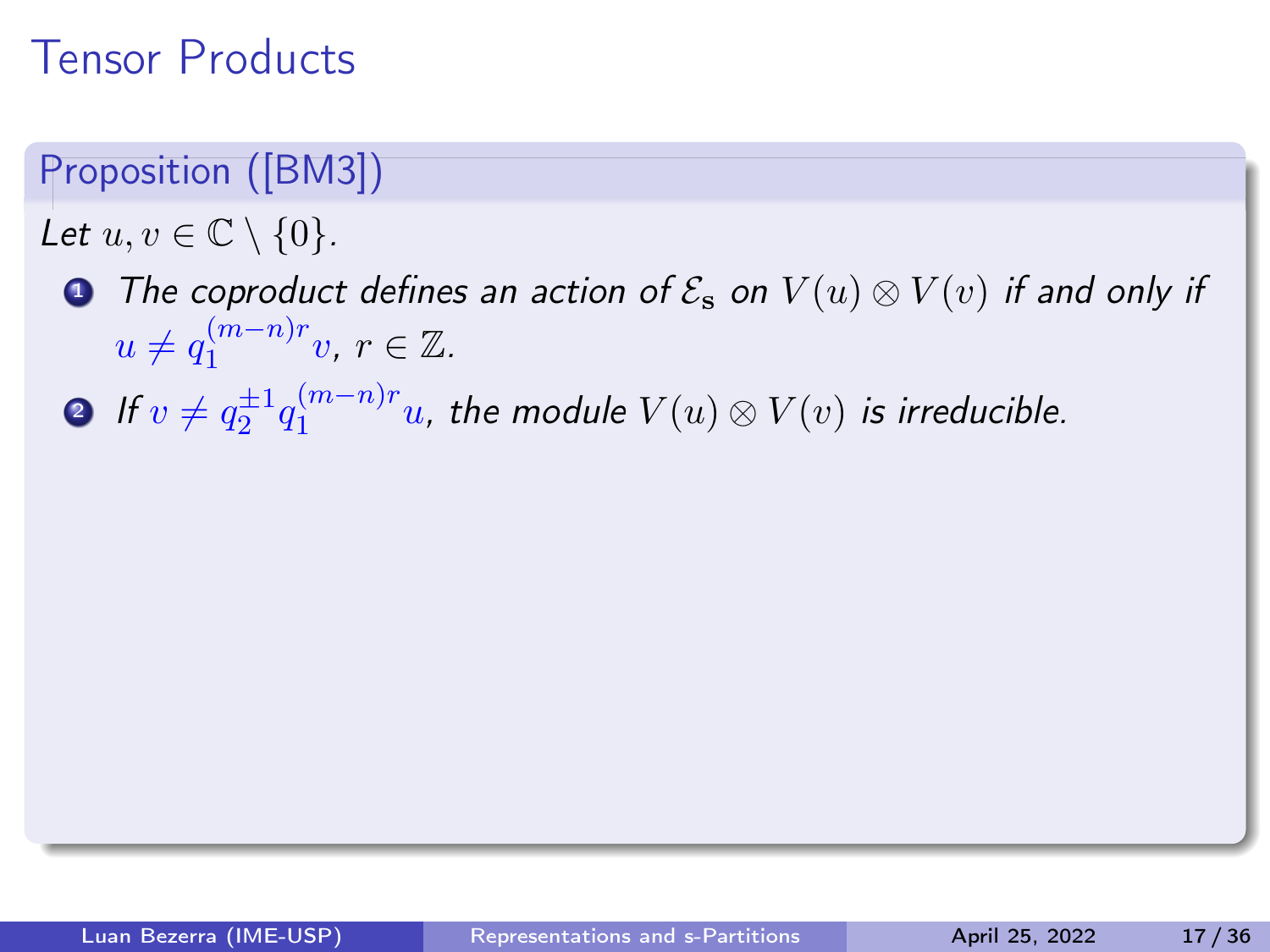- Let  $u, v \in \mathbb{C} \setminus \{0\}$ .
	- **1** The coproduct defines an action of  $\mathcal{E}_s$  on  $V(u) \otimes V(v)$  if and only if  $u \neq q_1^{(m-n)r}$  $i^{(m-n)r}_{1}$ v,  $r \in \mathbb{Z}$ .
	- **2** If  $v \neq q_2^{\pm 1} q_1^{(m-n)r}$  $\sum_{1}^{(m-n)r} u$ , the module  $V(u)\otimes V(v)$  is irreducible.
	- 3 If  $v = q_2 q_1^{(m-n)r}$  $\frac{(m-n)r}{1}u$ , the module  $V(u)\otimes V(v)$  has an irreducible submodule spanned by  $[u]_i \otimes [v]_k$ , with  $j - k \geq (m + n)r$ , where the equality is allowed only if  $s_{i+1} = -1$ . The quotient module is irreducible.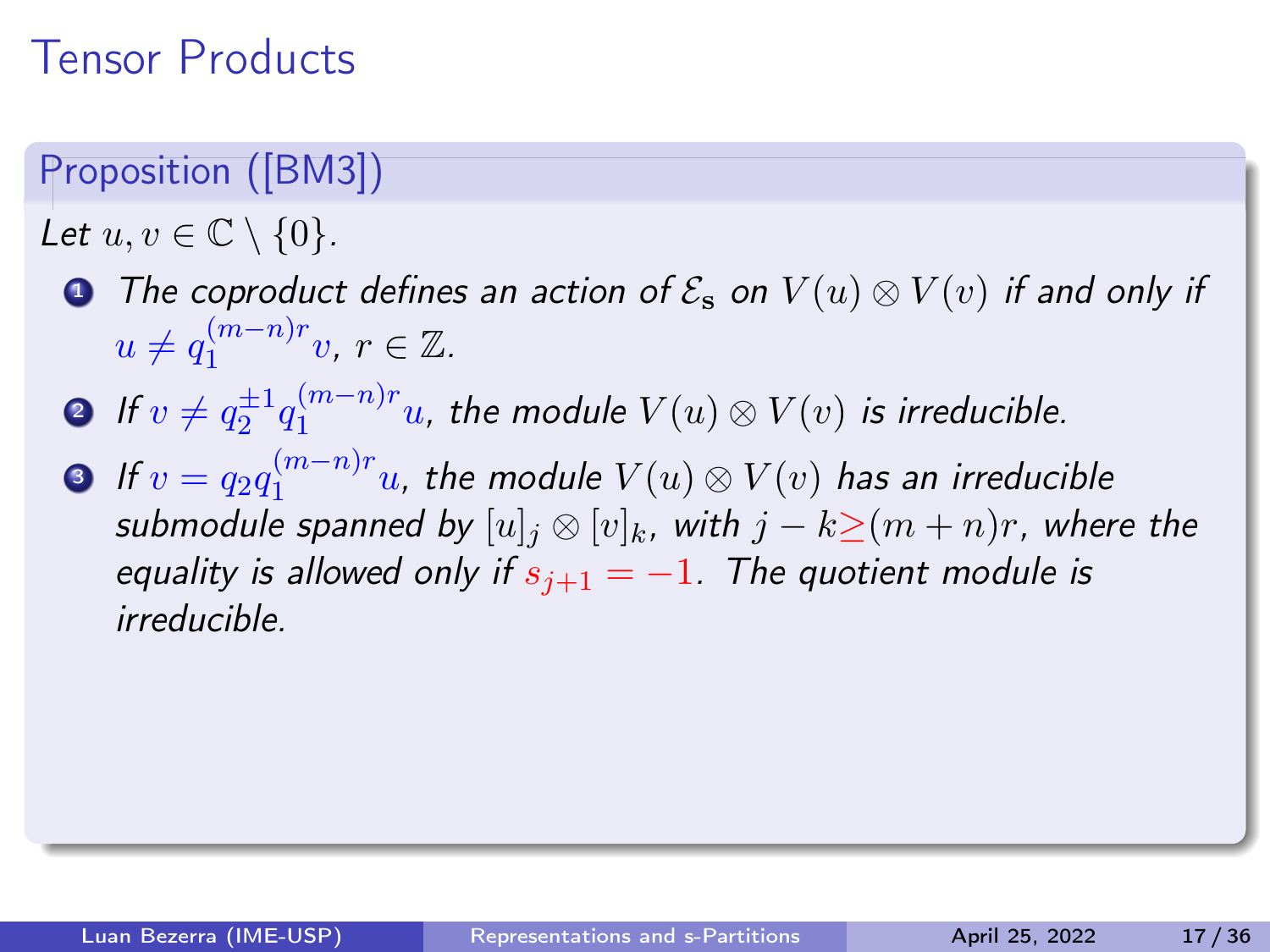- Let  $u, v \in \mathbb{C} \setminus \{0\}$ .
	- **1** The coproduct defines an action of  $\mathcal{E}_s$  on  $V(u) \otimes V(v)$  if and only if  $u \neq q_1^{(m-n)r}$  $i^{(m-n)r}_{1}$ v,  $r \in \mathbb{Z}$ .
	- **2** If  $v \neq q_2^{\pm 1} q_1^{(m-n)r}$  $\sum_{1}^{(m-n)r} u$ , the module  $V(u)\otimes V(v)$  is irreducible.
	- 3 If  $v = q_2 q_1^{(m-n)r}$  $\frac{(m-n)r}{1}u$ , the module  $V(u)\otimes V(v)$  has an irreducible submodule spanned by  $[u]_i \otimes [v]_k$ , with  $j - k \geq (m + n)r$ , where the equality is allowed only if  $s_{i+1} = -1$ . The quotient module is irreducible.
	- 4 If  $v = q_2^{-1} q_1^{(m-n)r}$  $\sum_{1}^{(m-n)r}u$ , the module  $V(u)\otimes V(v)$  has an irreducible submodule spanned by  $[u]_i \otimes [v]_k$ , with  $j - k \geq (m + n)r$ , where the equality is allowed only if  $s_{i+1} = 1$ . The quotient module is irreducible.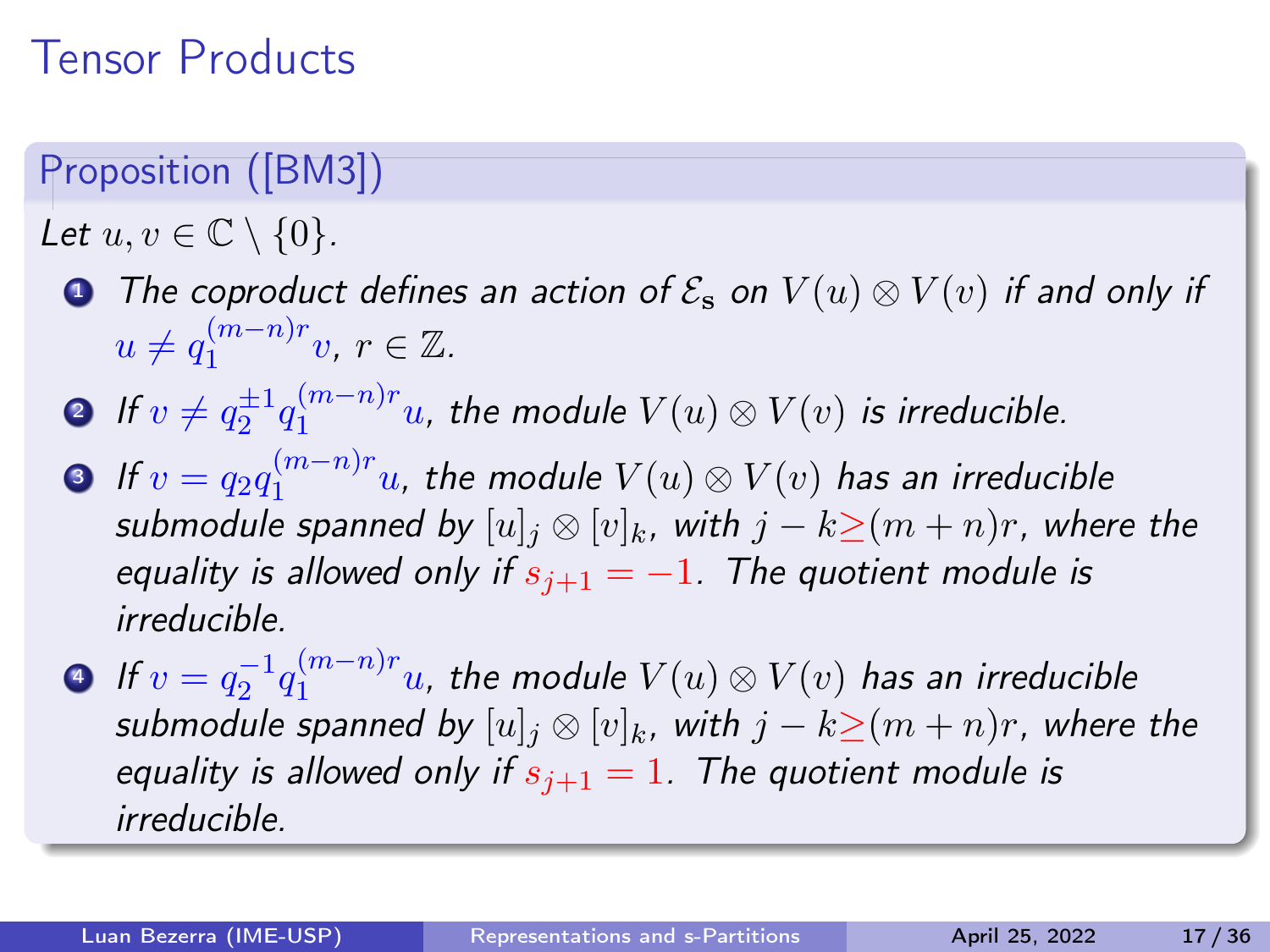- Let  $u, v \in \mathbb{C} \setminus \{0\}.$ 
	- **1** The coproduct defines an action of  $\mathcal{E}_s$  on  $W(u) \otimes W(v)$  if and only if  $u \neq q_3^{(m-n)r}$  $\mathbb{S}^{(m-n)r}$ v,  $r \in \mathbb{Z}$ .
	- **2** If  $v \neq q_2^{\pm 1} q_3^{(m-n)r}$  $\int_3^{(m-n)r}$ u, the module  $W(u)\otimes W(v)$  is irreducible.
	- 3 If  $v = q_2 q_3^{(m-n)r}$  $\frac{(m-n)r}{3}u$ , the module  $W(u)\otimes W(v)$  has an irreducible submodule spanned by  $[u]^j\otimes [v]^k$ , with  $j-k{\leq} (m+n)r$ , where the equality is allowed only if  $s_i = -1$ . The quotient module is irreducible.
	- 4 If  $v = q_2^{-1} q_3^{(m-n)r}$  $\mathbb{S}^{(m-n)r}_3u$ , the module  $W(u)\otimes W(v)$  has an irreducible submodule spanned by  $[u]^j\otimes [v]^k$ , with  $j-k{\leq} (m+n)r$ , where the equality is allowed only if  $s_i = 1$ . The quotient module is irreducible.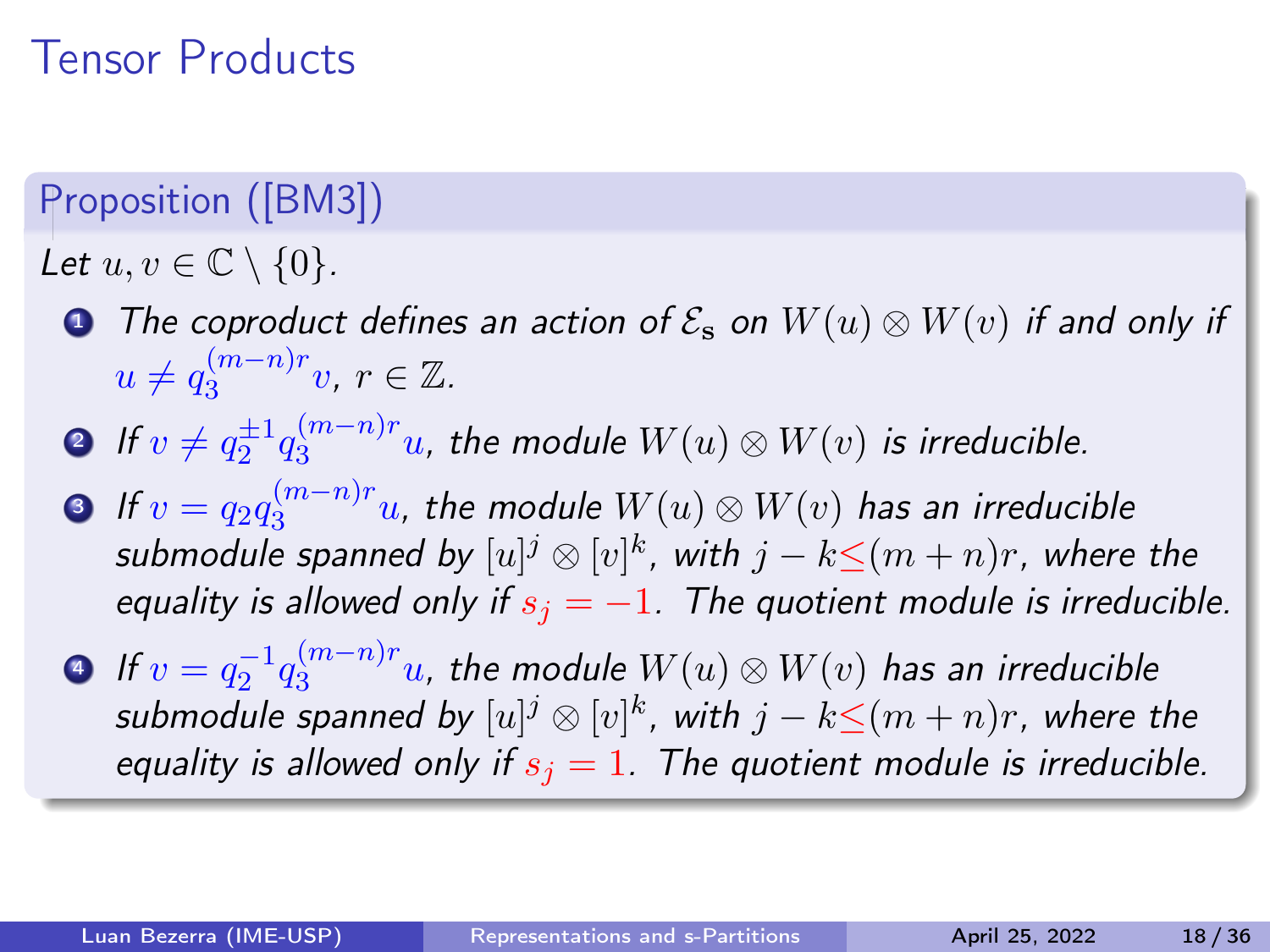•  $V(u) \otimes V(q_2u)$  has an irreducible submodule spanned by  $[u]_i \otimes [q_2u]_k$ , with  $j \geq k$ . Equality is allowed only if  $s_{i+1} = -1$ .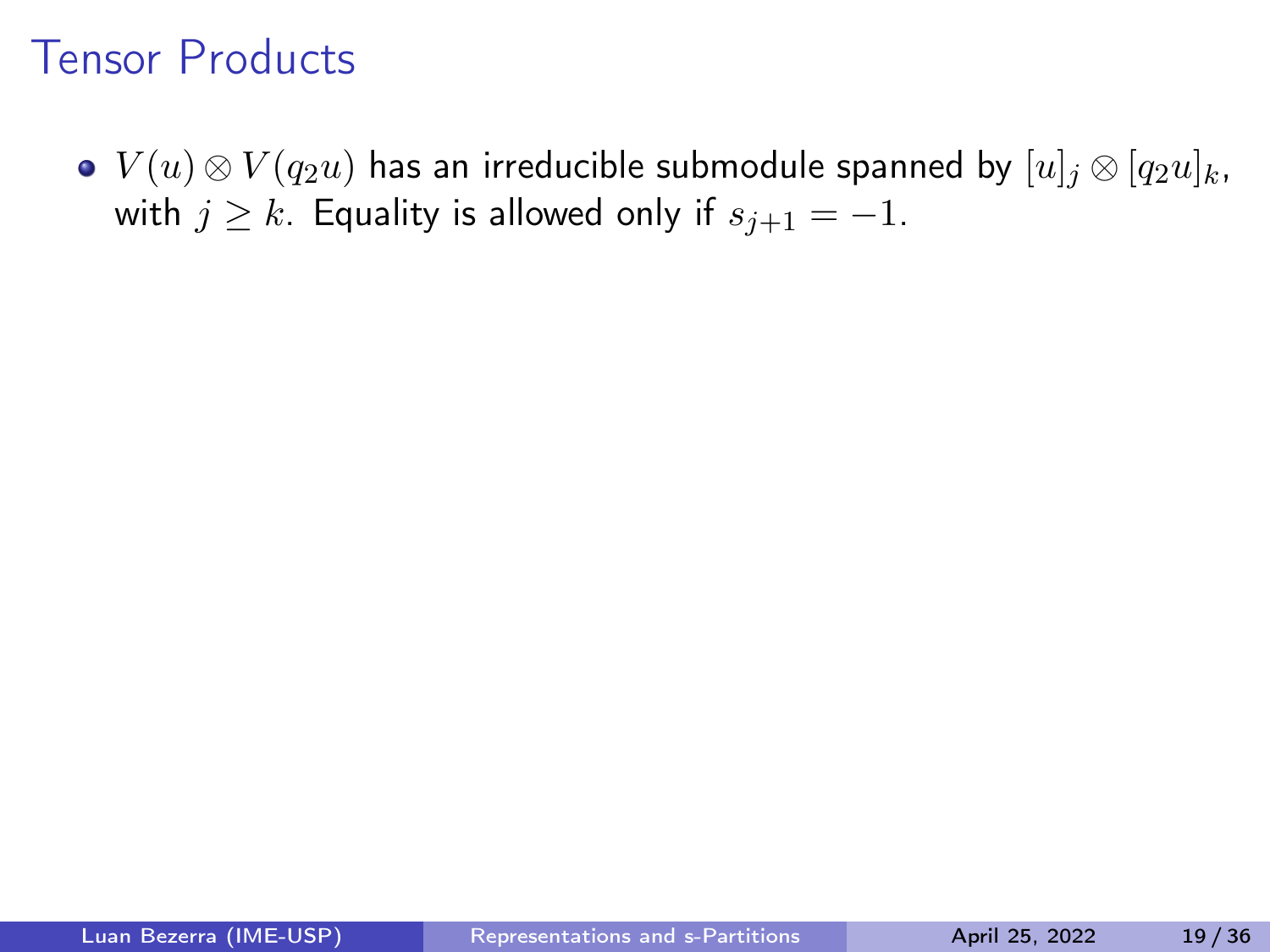- $V(u) \otimes V(q_2u)$  has an irreducible submodule spanned by  $[u]_i \otimes [q_2u]_k$ , with  $j \geq k$ . Equality is allowed only if  $s_{j+1} = -1$ .
- $||u||_i = (1 s_{i+1})/2$ . Only odd vectors can be repeated: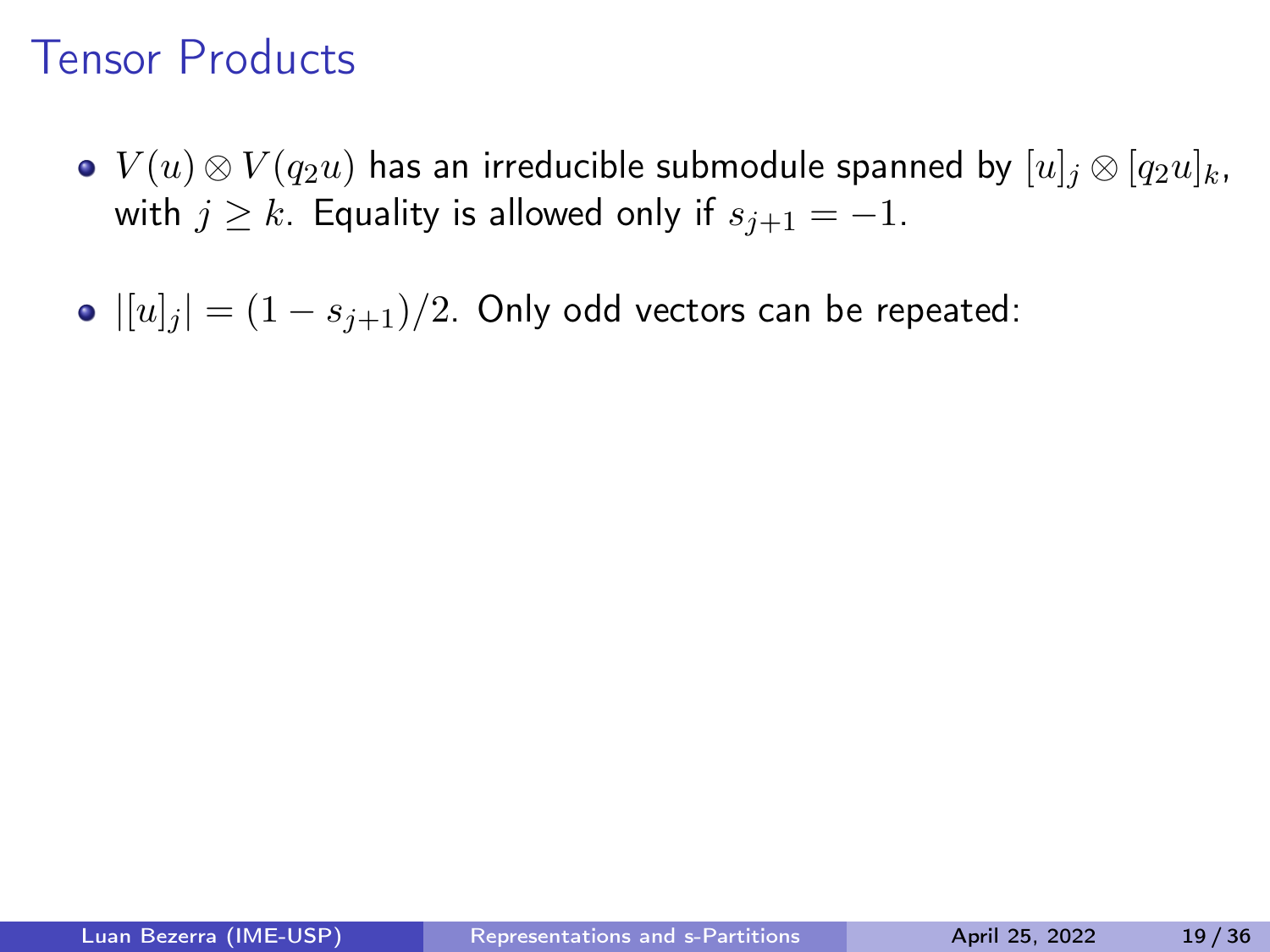- $V(u) \otimes V(q_2u)$  has an irreducible submodule spanned by  $[u]_i \otimes [q_2u]_k$ , with  $j \geq k$ . Equality is allowed only if  $s_{j+1} = -1$ .
- $||u||_i = (1 s_{i+1})/2$ . Only odd vectors can be repeated:
	- ▶ Similar to q-deformed wedge product "[u]<sub>j</sub>  $\wedge_q$  [u]<sub>k</sub>".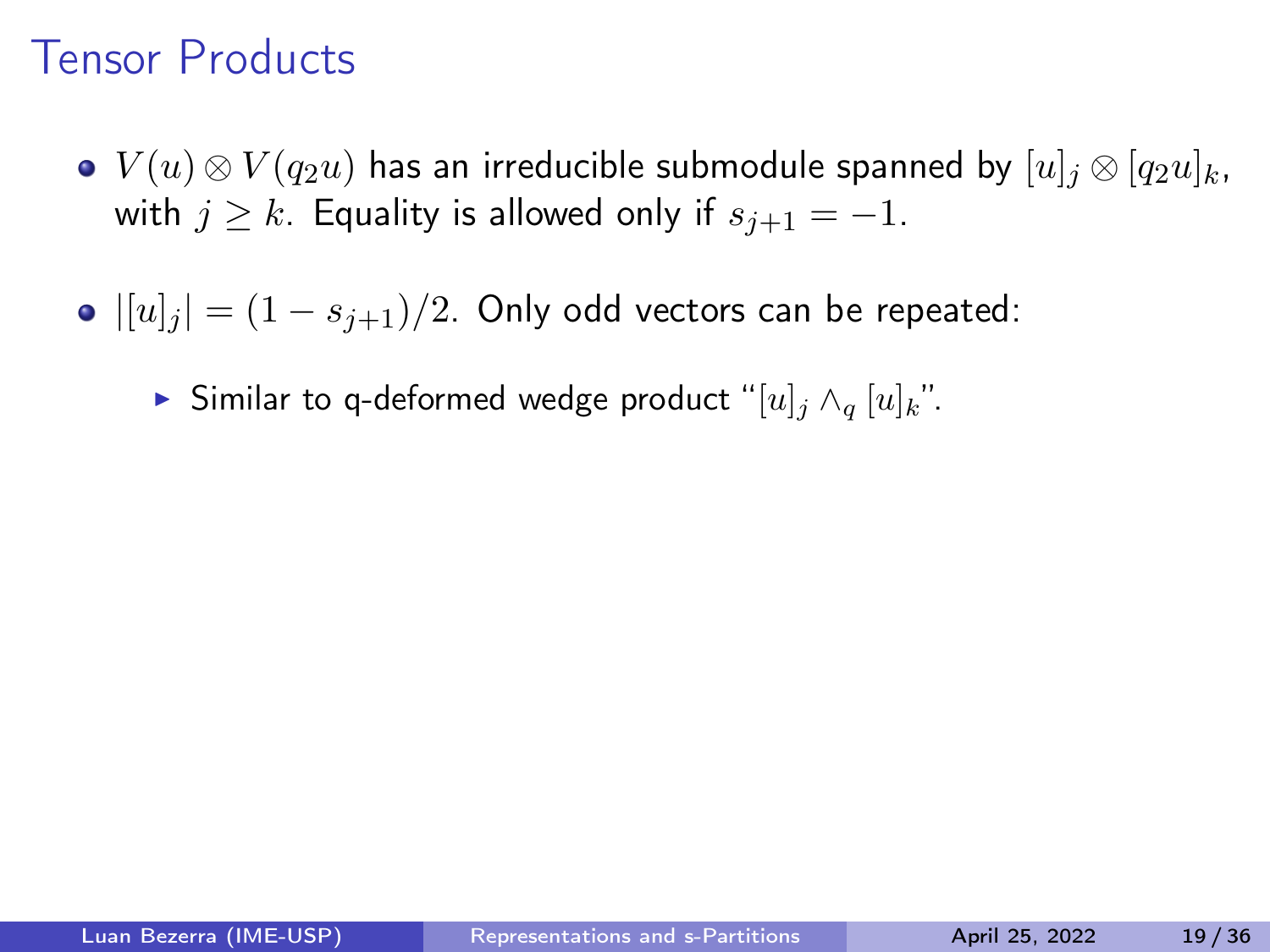- $V(u) \otimes V(q_2u)$  has an irreducible submodule spanned by  $[u]_i \otimes [q_2u]_k$ , with  $j \geq k$ . Equality is allowed only if  $s_{j+1} = -1$ .
- $||u||_i = (1 s_{i+1})/2$ . Only odd vectors can be repeated:

▶ Similar to q-deformed wedge product "[u]<sub>j</sub>  $\wedge_q$  [u]<sub>k</sub>".

• If 
$$
n = 0
$$
,  $\mathcal{F}_{\Lambda_i}(u) \subset \bigotimes_{j=0}^{\infty} V(q_2^j u)$ .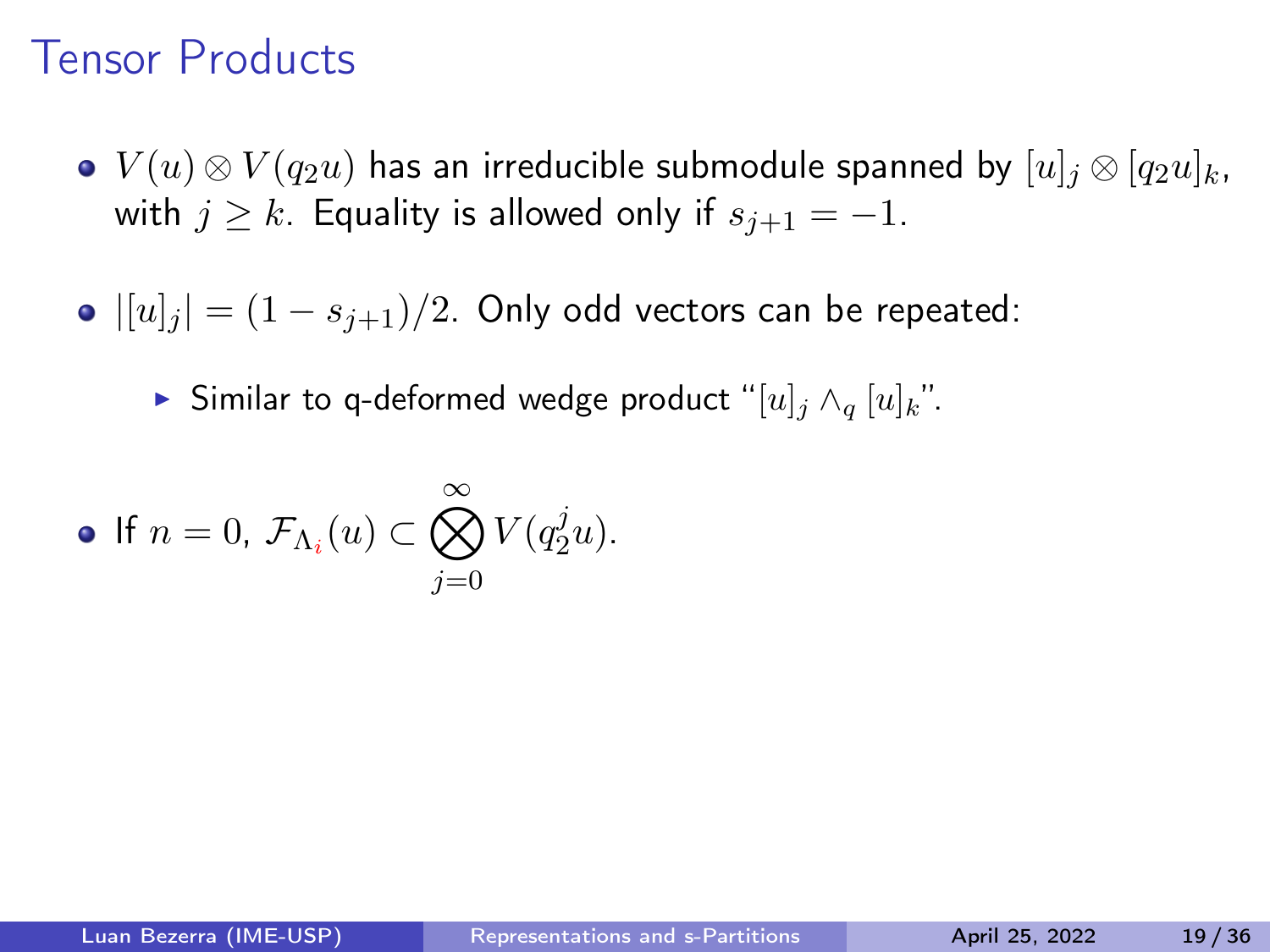- $V(u) \otimes V(q_2u)$  has an irreducible submodule spanned by  $[u]_i \otimes [q_2u]_k$ , with  $j \geq k$ . Equality is allowed only if  $s_{j+1} = -1$ .
- $||u||_i = (1 s_{i+1})/2$ . Only odd vectors can be repeated:

▶ Similar to q-deformed wedge product "[u]<sub>j</sub>  $\wedge_q$  [u]<sub>k</sub>".

• If 
$$
n = 0
$$
,  $\mathcal{F}_{\Lambda_i}(u) \subset \bigotimes_{j=0}^{\infty} V(q_2^j u)$ .  
\n• H.w.v.:  $[u]_{i-1} \otimes [q_2 u]_{i-2} \otimes [q_2^2 u]_{i-3} \otimes \cdots$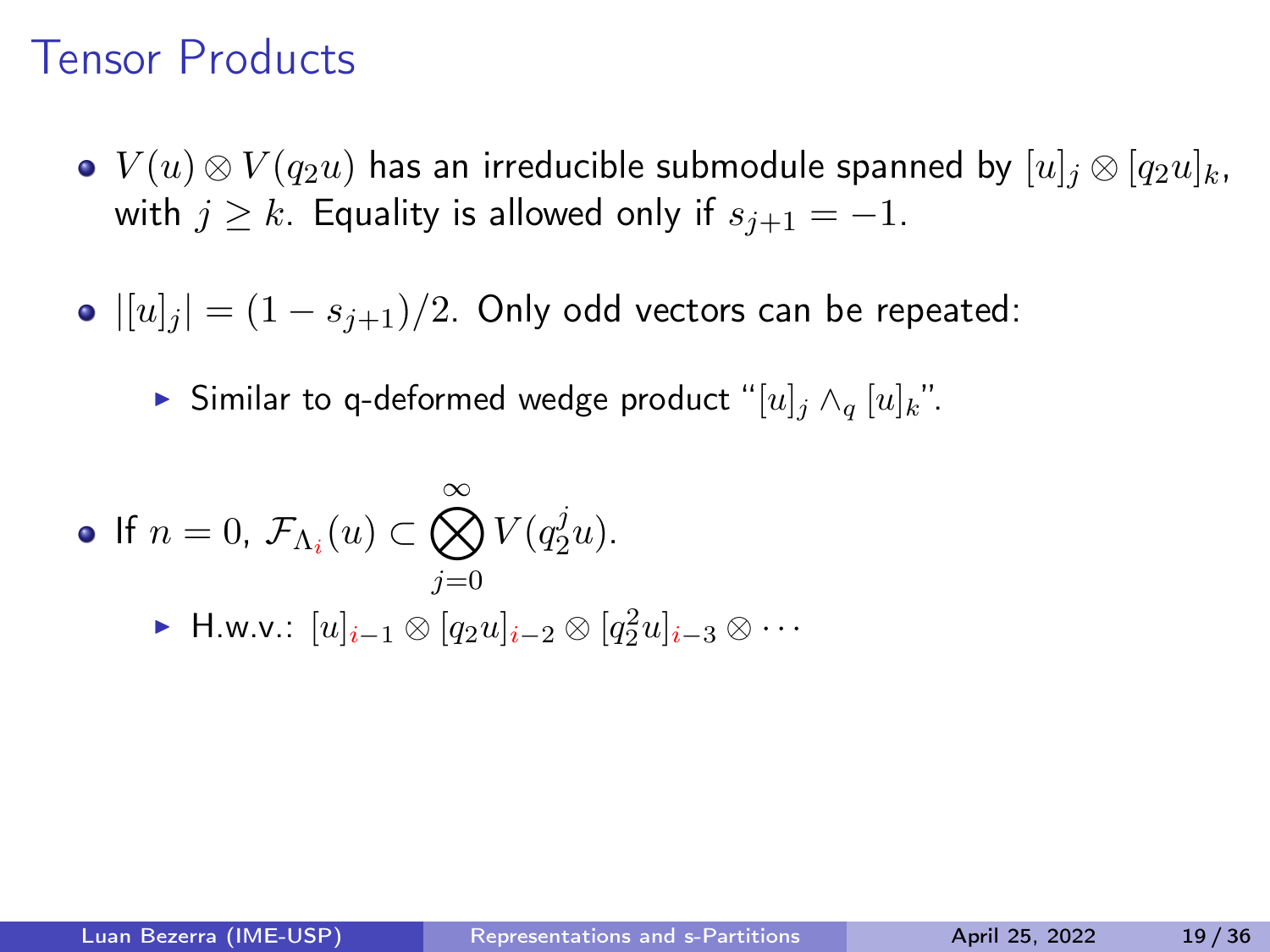- $V(u) \otimes V(q_2u)$  has an irreducible submodule spanned by  $[u]_i \otimes [q_2u]_k$ , with  $j \geq k$ . Equality is allowed only if  $s_{j+1} = -1$ .
- $||u||_i = (1 s_{i+1})/2$ . Only odd vectors can be repeated:

▶ Similar to q-deformed wedge product "[u]<sub>j</sub>  $\wedge_q$  [u]<sub>k</sub>".

• If 
$$
n = 0
$$
,  $\mathcal{F}_{\Lambda_i}(u) \subset \bigotimes_{j=0}^{\infty} V(q_2^j u)$ .  
\n• H.w.v.:  $[u]_{i-1} \otimes [q_2 u]_{i-2} \otimes [q_2^2 u]_{i-3} \otimes \cdots$ 

• If  $mn \neq 0$ ?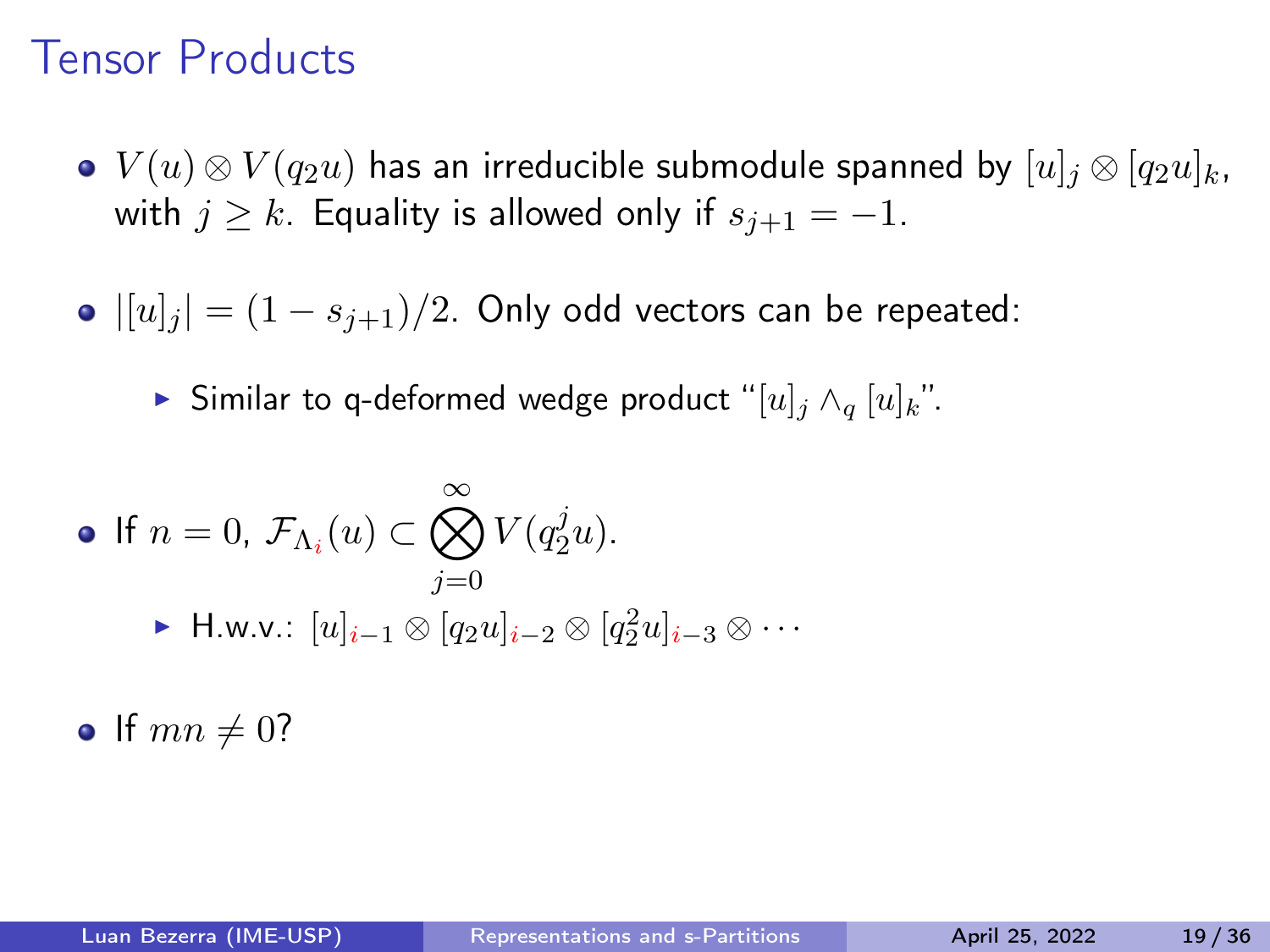- $V(u) \otimes V(q_2u)$  has an irreducible submodule spanned by  $[u]_i \otimes [q_2u]_k$ , with  $j \geq k$ . Equality is allowed only if  $s_{j+1} = -1$ .
- $\bullet$   $|[u]_i | = (1 s_{i+1})/2$ . Only odd vectors can be repeated:

▶ Similar to q-deformed wedge product "[u]<sub>j</sub>  $\wedge_q$  [u]<sub>k</sub>".

• If 
$$
n = 0
$$
,  $\mathcal{F}_{\Lambda_i}(u) \subset \bigotimes_{j=0}^{\infty} V(q_2^j u)$ .  
\n• H.w.v.:  $[u]_{i-1} \otimes [q_2 u]_{i-2} \otimes [q_2^2 u]_{i-3} \otimes \cdots$ 

• If  $mn \neq 0$ ?

 $\blacktriangleright \ [u]_i \otimes [q_2u]_i \otimes [q_2^2u]_i \otimes \cdots$  behaves badly in the limit.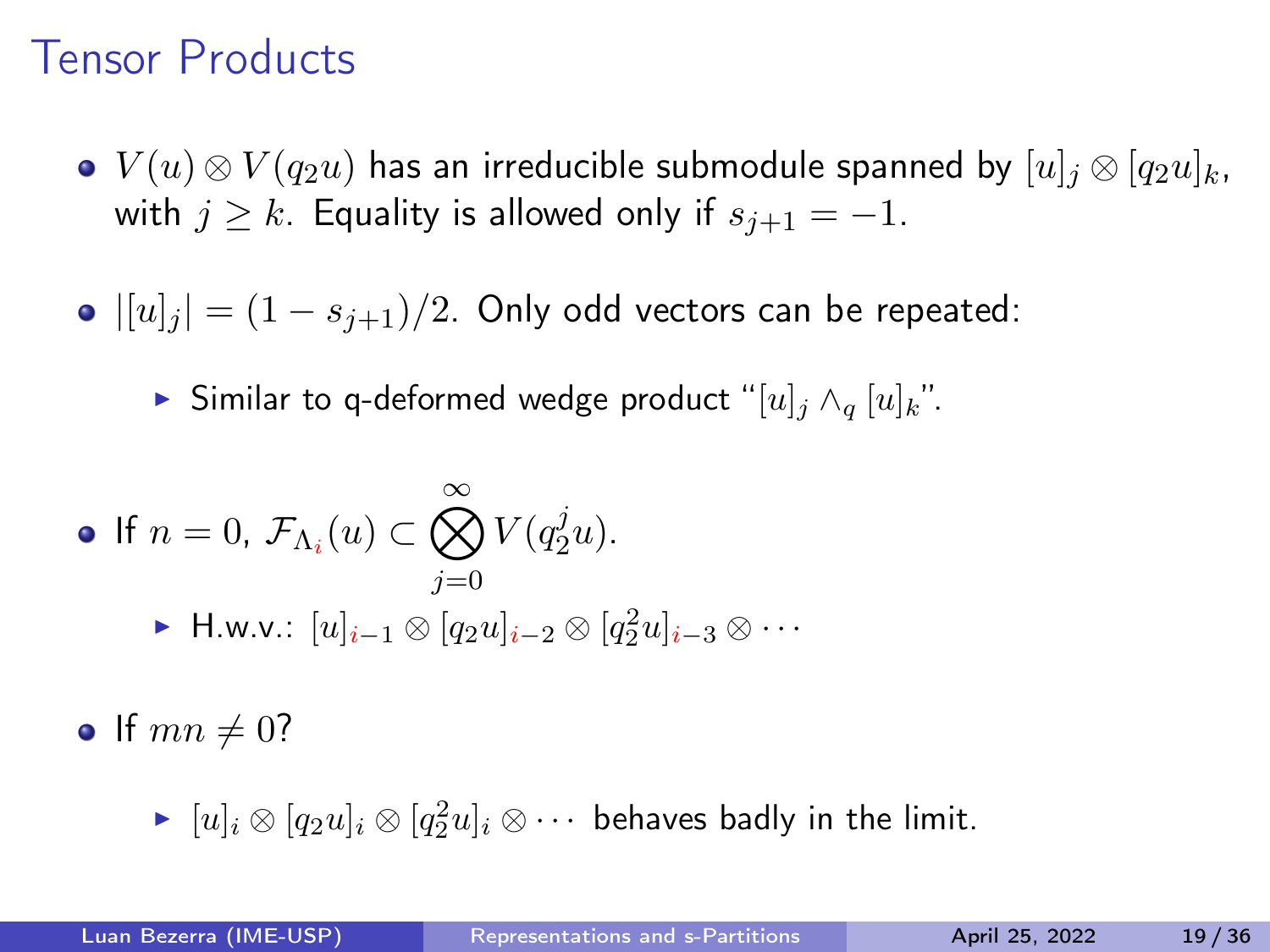• What about  $V(u) \otimes W(v)$ ?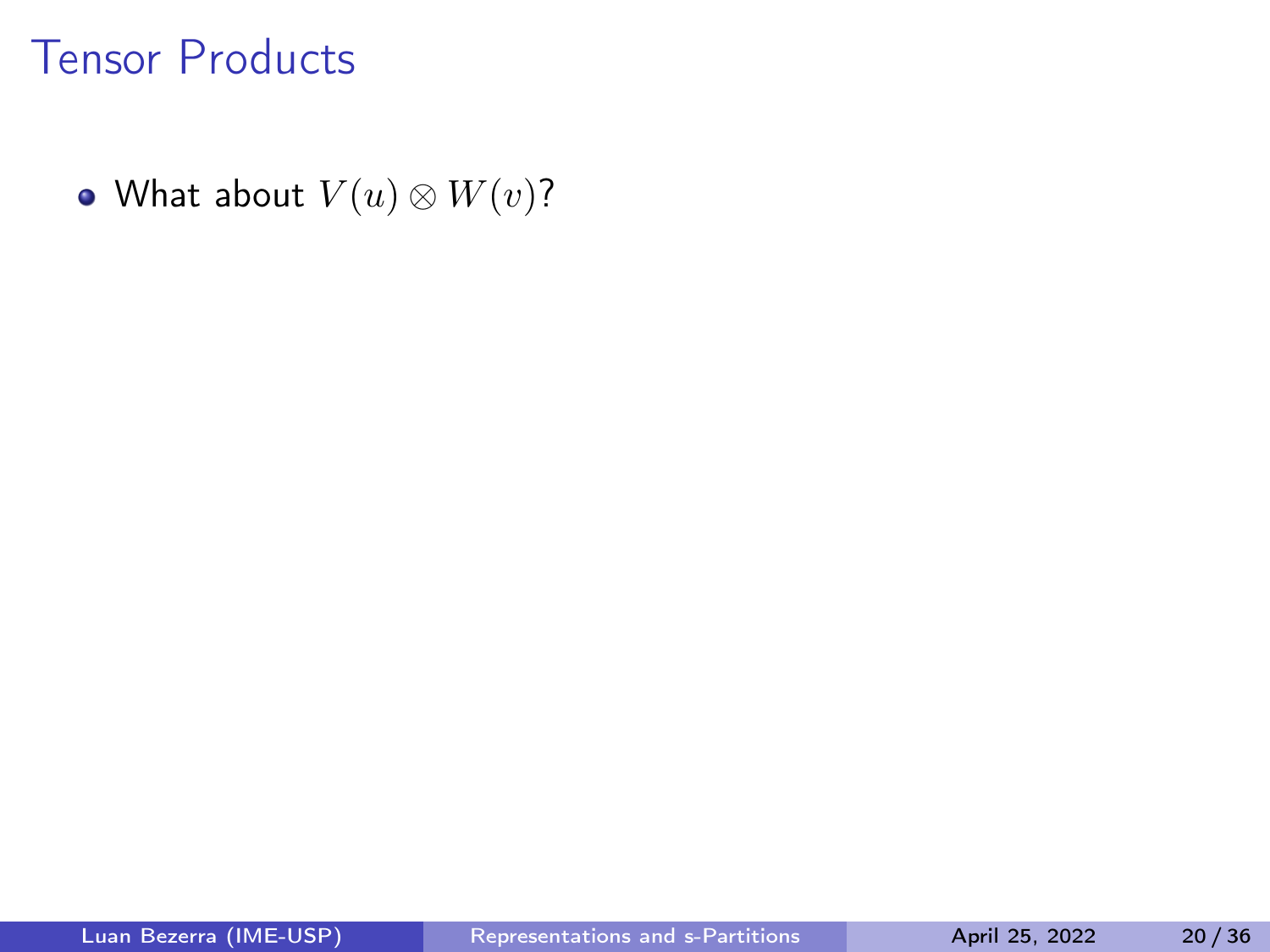• What about  $V(u) \otimes W(v)$ ?

Proposition ([\[BM3\]](#page-163-0))

Let  $u, v \in \mathbb{C} \setminus \{0\}$ .

- **4** The coproduct defines an action of  $\mathcal{E}_s$  on  $V(u) \otimes W(v)$  if and only if  $u \neq q_1^a q_3^b v, a, b \in \mathbb{Z}, a \equiv b \pmod{m-n}.$
- **●** The coproduct defines an action of  $\mathcal{E}_s$  on  $W(u) \otimes V(v)$  if and only if  $u \neq q_1^a q_3^b v, a, b \in \mathbb{Z}, a \equiv b \pmod{m-n}.$
- **3** If the  $\mathcal{E}_s$ -module  $V(u) \otimes W(v)$  is well-defined, then it is an irreducible module of level zero.
- $\bullet$  If the  $\mathcal{E}_{s}$ -module  $W(u) \otimes V(v)$  is well-defined, then it is an irreducible module of level zero.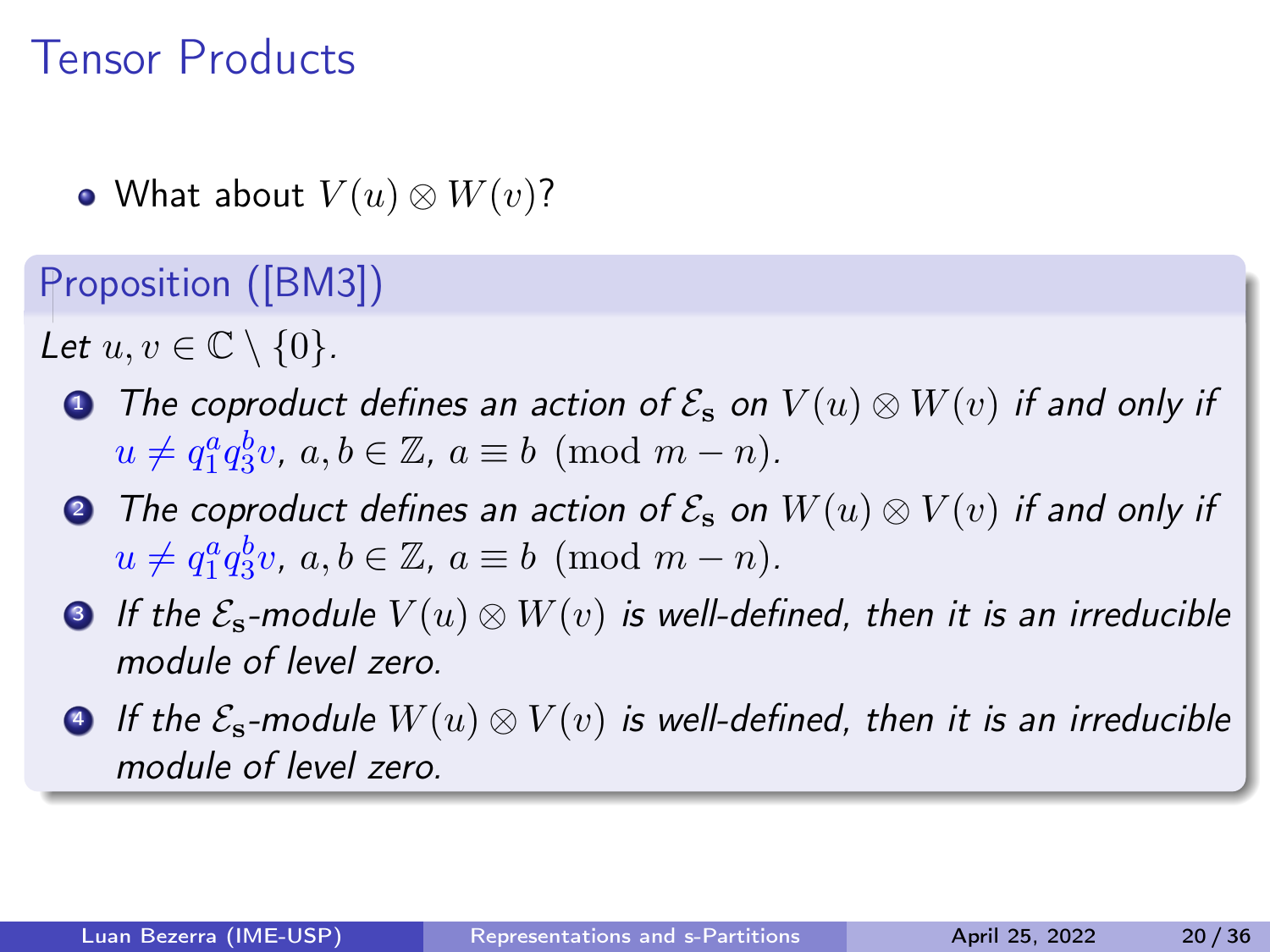• What about  $V(u) \otimes W(u)$ ?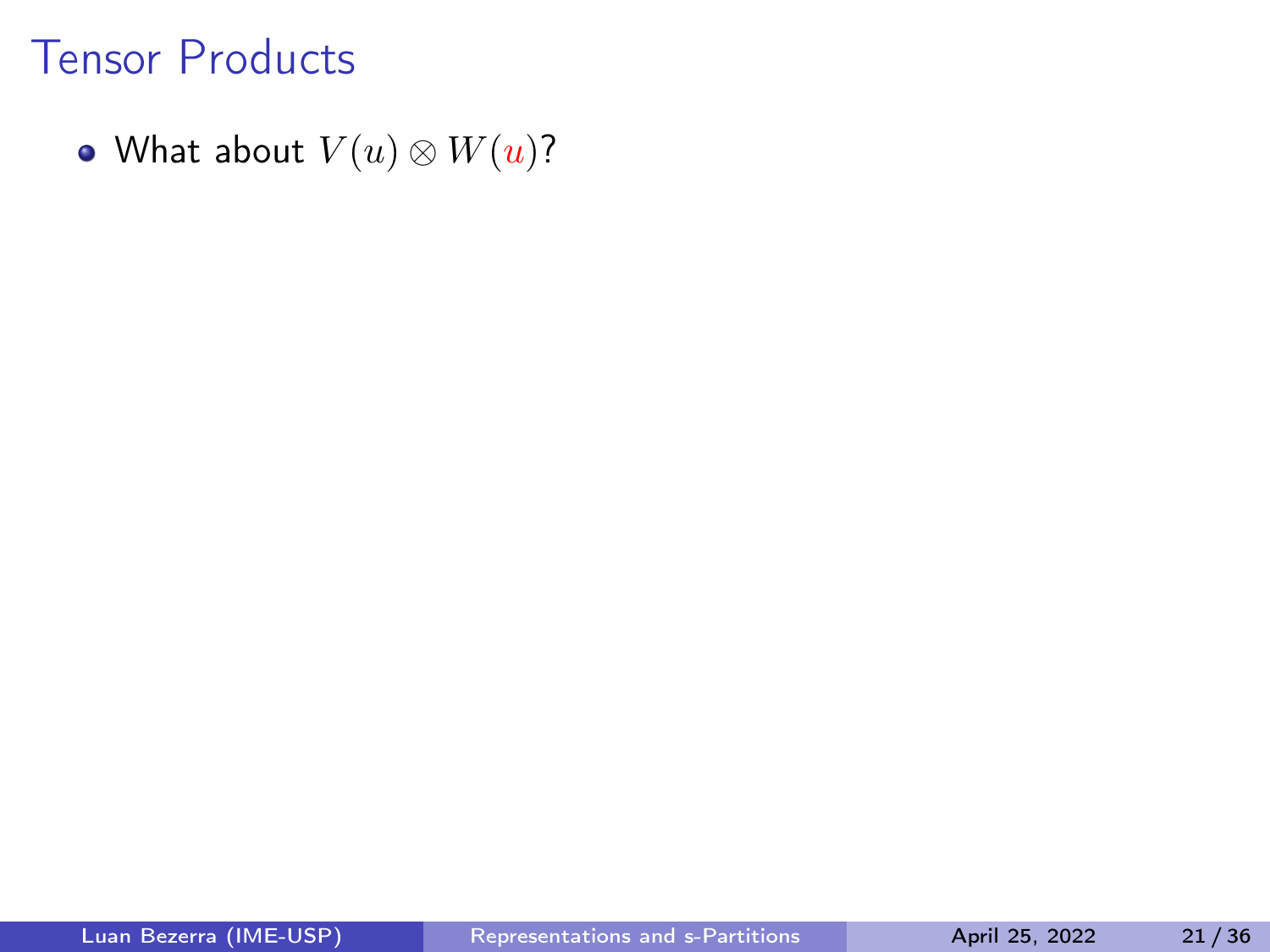#### • What about  $V(u) \otimes W(u)$ ?

 $(E_i(z) \otimes K_i^-(z))([u]_i \otimes [u]^j) = \delta(q_1^{-i}u/z)\psi_{-s_i}(q_3^j)$  $\frac{j_3}{3}u/z)([u]_{i-1}\otimes[u]^j)$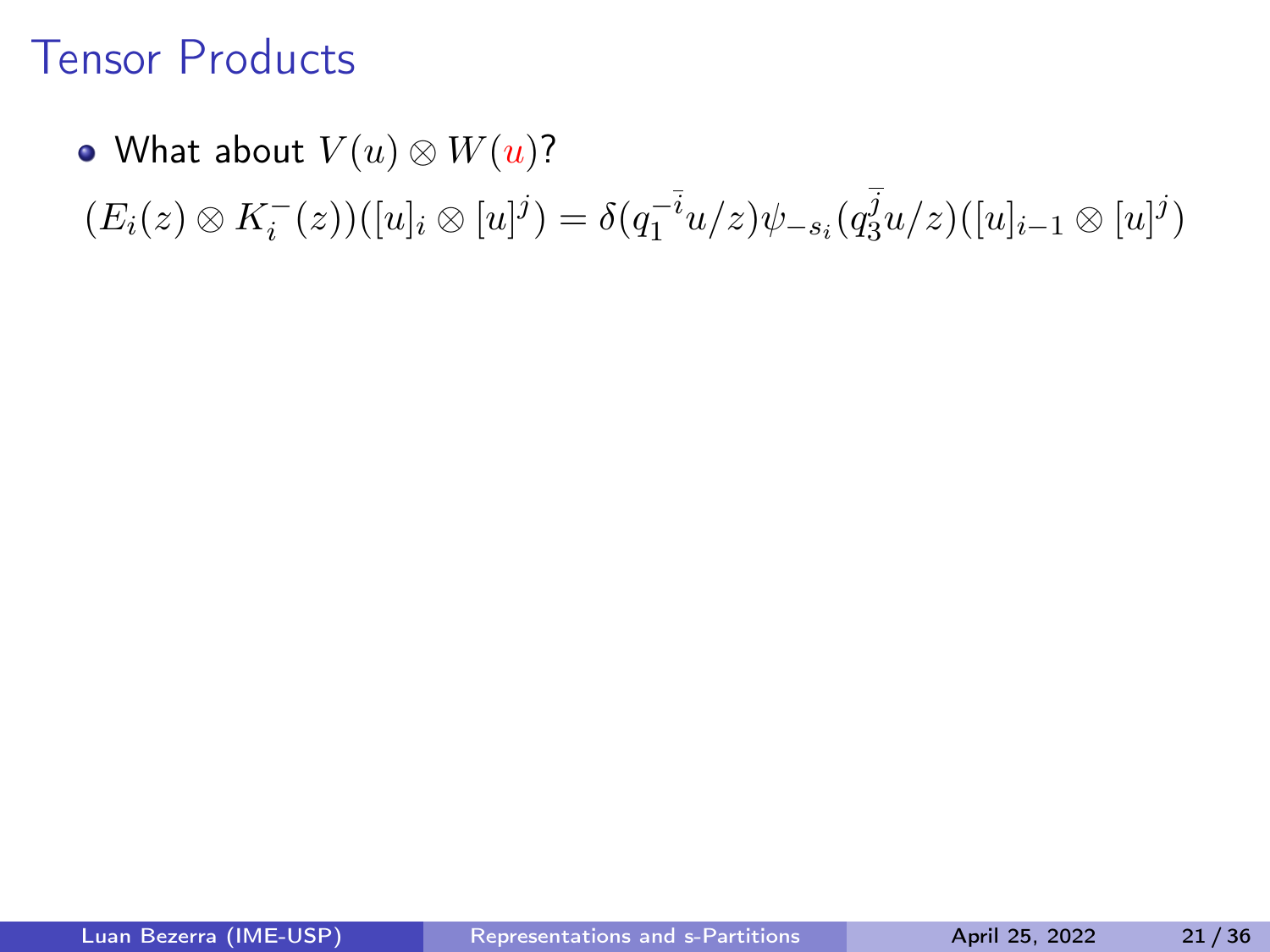#### • What about  $V(u) \otimes W(u)$ ?  $(E_i(z) \otimes K_i^-(z))([u]_i \otimes [u]^j) = \delta(q_1^{-i}u/z)\psi_{-s_i}(q_3^j)$  $\frac{j_3}{3}u/z)([u]_{i-1}\otimes[u]^j)$  $\psi_{-s_i}(q_3^j$  $j_3^j q_1^i$ ): Problem if  $\overline{j} = \overline{i} = 0$ .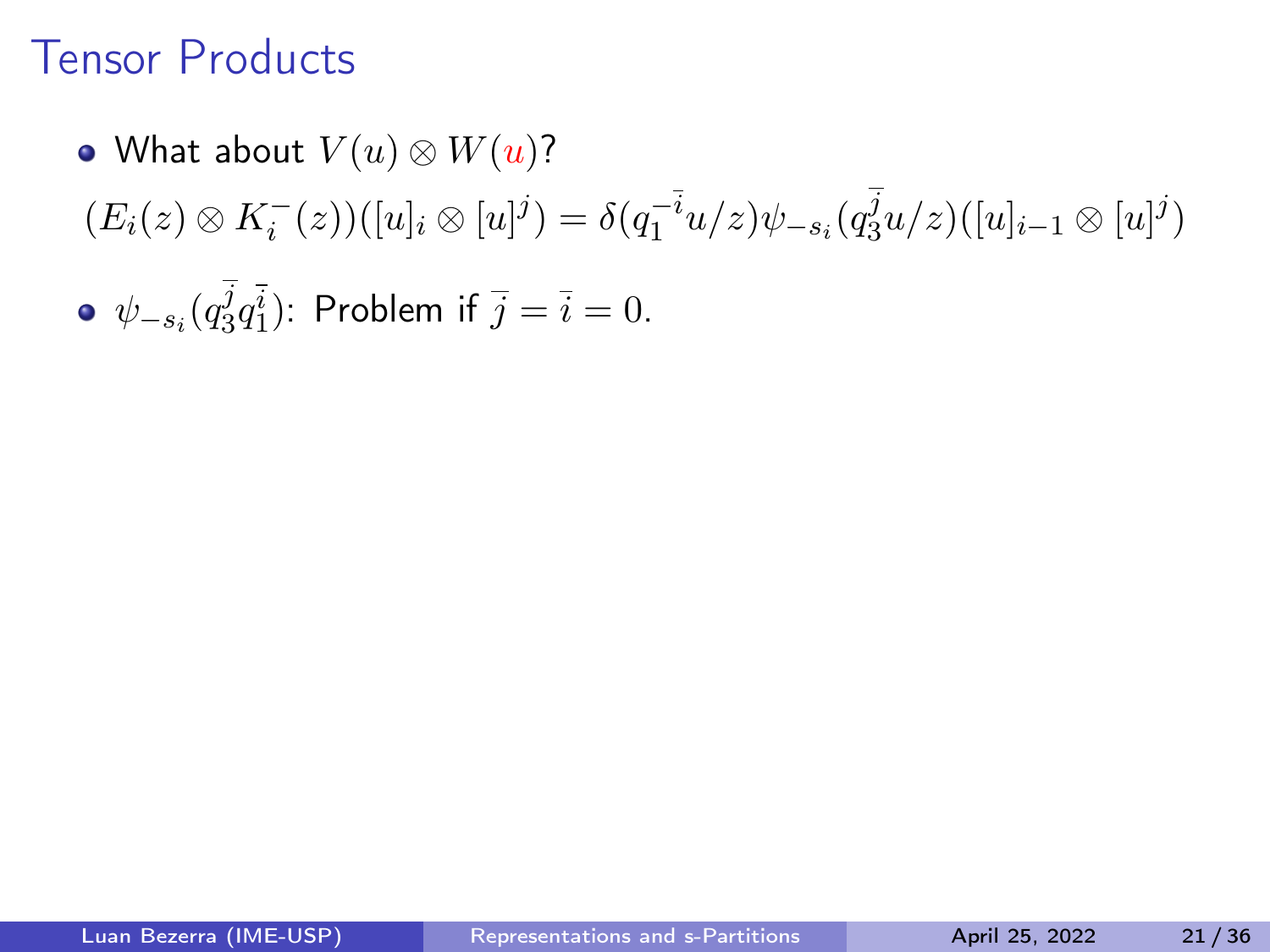#### • What about  $V(u) \otimes W(u)$ ?  $(E_i(z) \otimes K_i^-(z))([u]_i \otimes [u]^j) = \delta(q_1^{-i}u/z)\psi_{-s_i}(q_3^j)$  $\frac{j_3}{3}u/z)([u]_{i-1}\otimes[u]^j)$  $\sim$

• 
$$
\psi_{-s_i}(q_3^j q_1^{\bar{i}})
$$
: Problem if  $\bar{j} = \bar{i} = 0$ .

• Other poles are similar.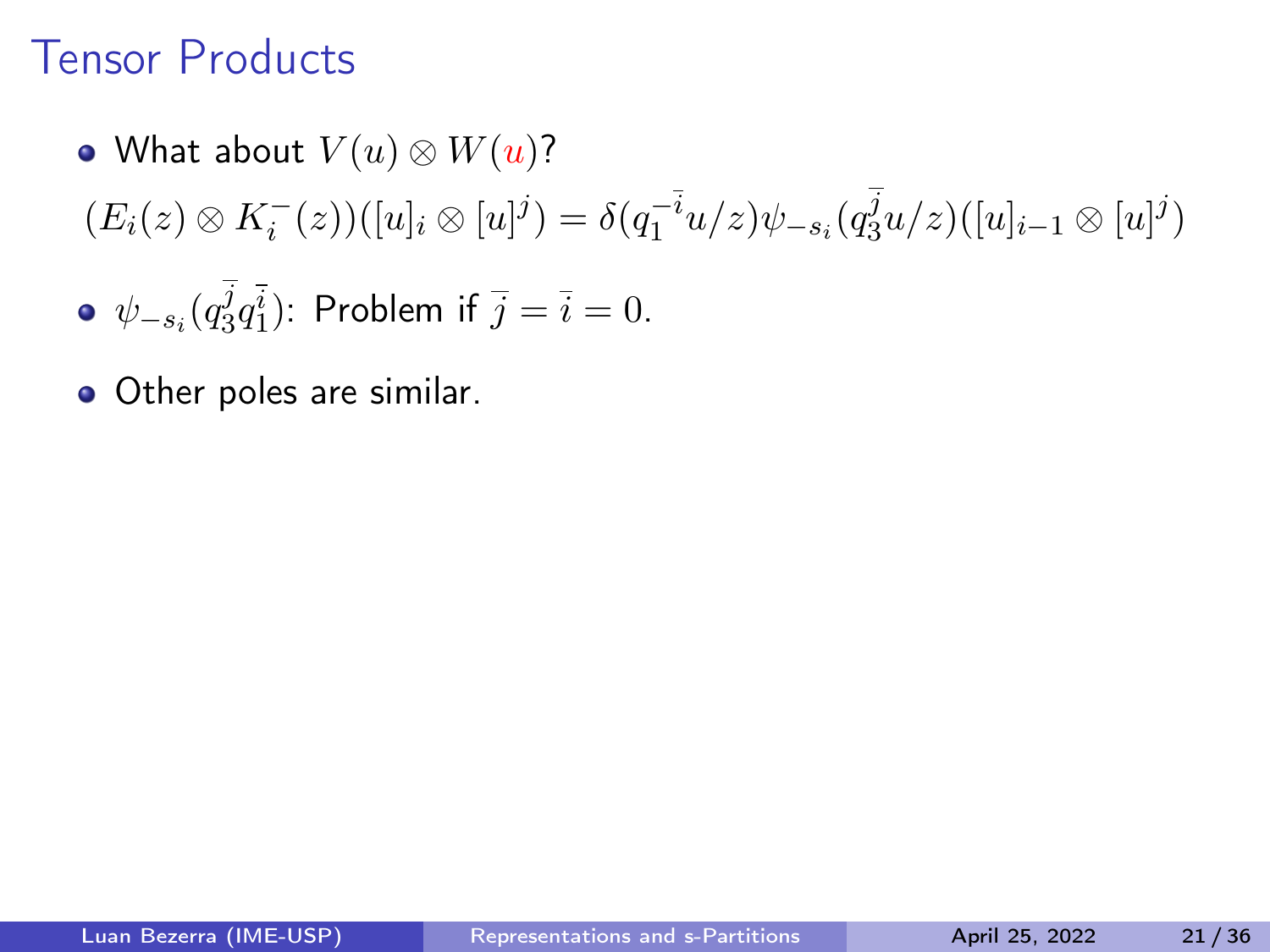- What about  $V(u) \otimes W(u)$ ?  $(E_i(z) \otimes K_i^-(z))([u]_i \otimes [u]^j) = \delta(q_1^{-i}u/z)\psi_{-s_i}(q_3^j)$  $\frac{j_3}{3}u/z)([u]_{i-1}\otimes[u]^j)$  $\psi_{-s_i}(q_3^j$  $j_3^j q_1^i$ ): Problem if  $\overline{j} = \overline{i} = 0$ .
- Other poles are similar.
- $\mathcal{F}^1(u)\subset V(u)\otimes W(u)$  subspace spanned by  $[u]_{\lambda-1}\otimes [u]^{-\mu}$ , with  $\lambda, \mu \geq 0$  and  $\mu \neq 0$  only if  $\lambda \neq 0$ .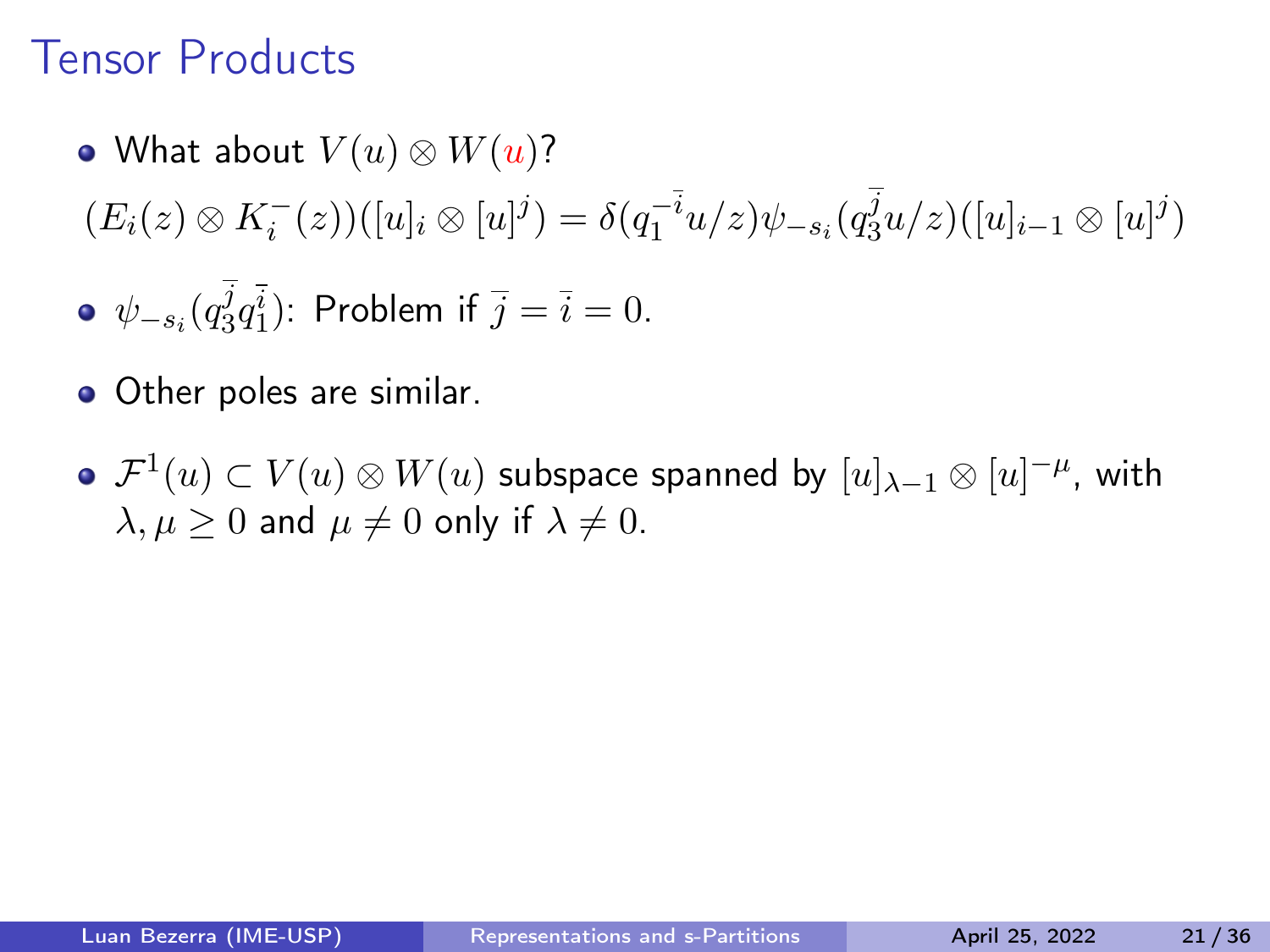- What about  $V(u) \otimes W(u)$ ?  $(E_i(z) \otimes K_i^-(z))([u]_i \otimes [u]^j) = \delta(q_1^{-i}u/z)\psi_{-s_i}(q_3^j)$  $\frac{j_3}{3}u/z)([u]_{i-1}\otimes[u]^j)$  $\psi_{-s_i}(q_3^j$  $j_3^j q_1^i$ ): Problem if  $\overline{j} = \overline{i} = 0$ .
- Other poles are similar.
- $\mathcal{F}^1(u)\subset V(u)\otimes W(u)$  subspace spanned by  $[u]_{\lambda-1}\otimes [u]^{-\mu}$ , with  $\lambda, \mu \geq 0$  and  $\mu \neq 0$  only if  $\lambda \neq 0$ .
- Only  $E_0(z)$  will have a pole...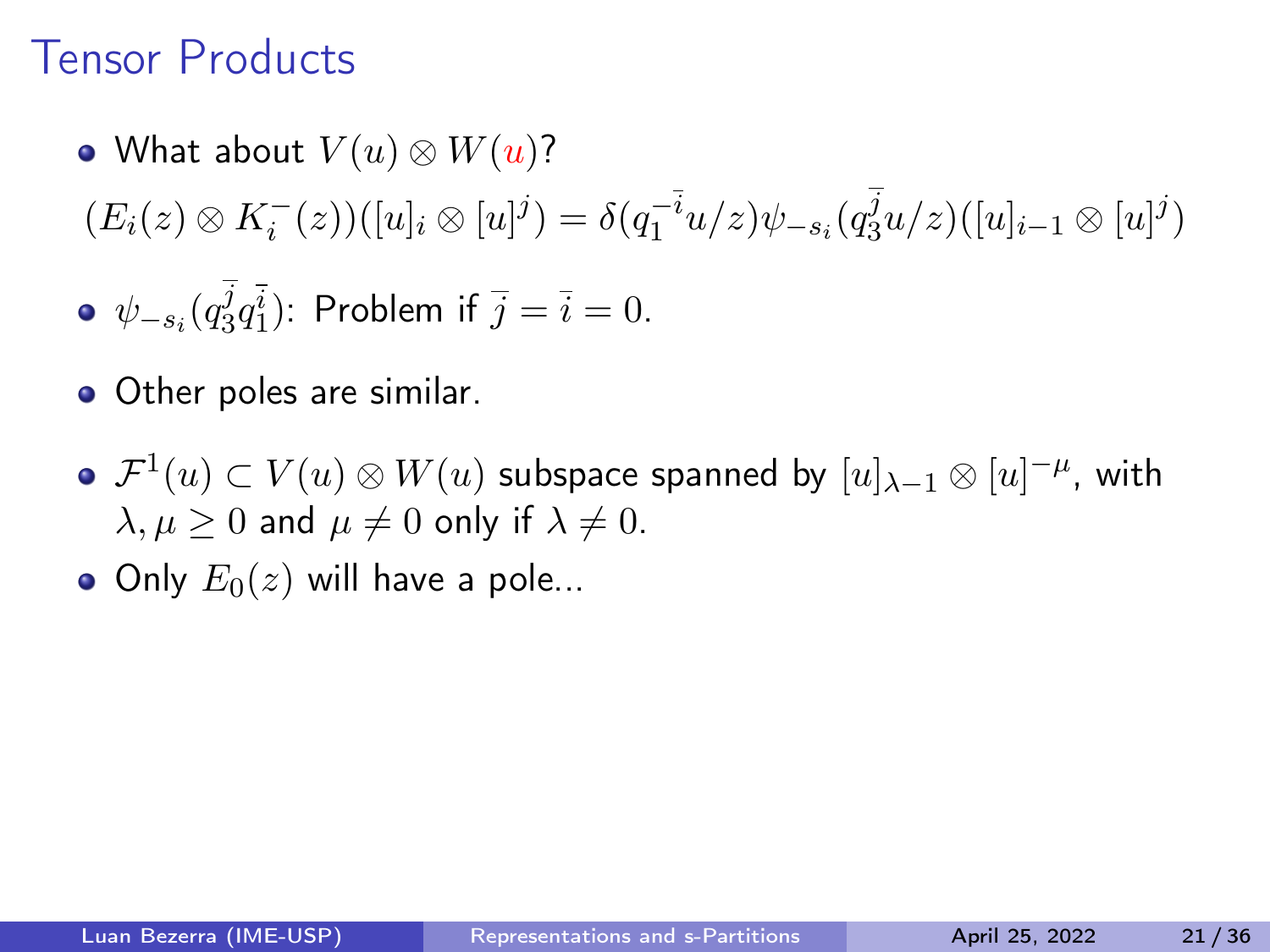- What about  $V(u) \otimes W(u)$ ?  $(E_i(z) \otimes K_i^-(z))([u]_i \otimes [u]^j) = \delta(q_1^{-i}u/z)\psi_{-s_i}(q_3^j)$  $\frac{j_3}{3}u/z)([u]_{i-1}\otimes[u]^j)$  $\psi_{-s_i}(q_3^j$  $j_3^j q_1^i$ ): Problem if  $\overline{j} = \overline{i} = 0$ .
- Other poles are similar.
- $\mathcal{F}^1(u)\subset V(u)\otimes W(u)$  subspace spanned by  $[u]_{\lambda-1}\otimes [u]^{-\mu}$ , with  $\lambda, \mu \geq 0$  and  $\mu \neq 0$  only if  $\lambda \neq 0$ .
- Only  $E_0(z)$  will have a pole...
- …this pole cancels if another  $[q_2u]_{\lambda-1}\otimes [q_2u]^{-\mu}$  is tensored,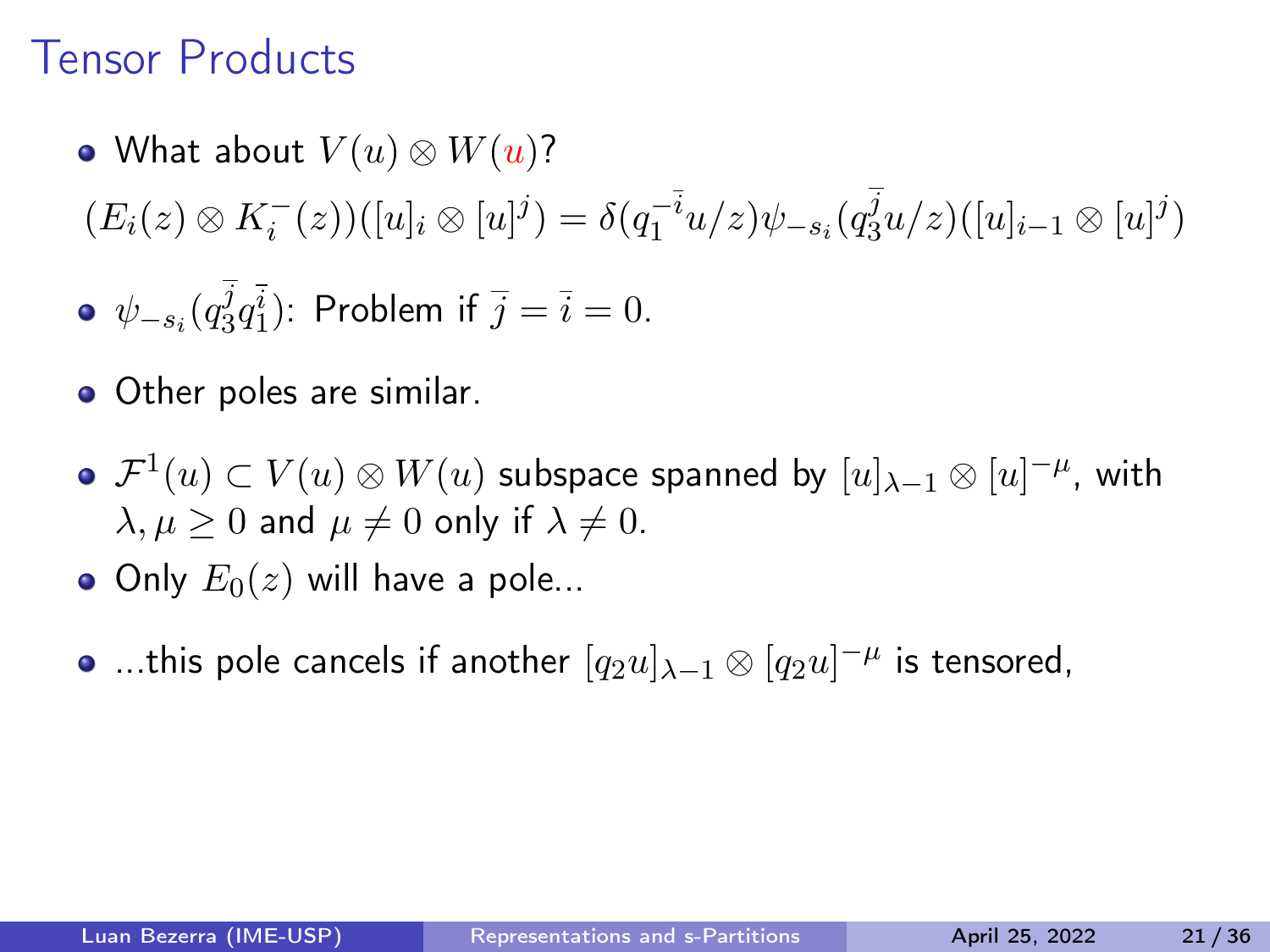- What about  $V(u) \otimes W(u)$ ?  $(E_i(z) \otimes K_i^-(z))([u]_i \otimes [u]^j) = \delta(q_1^{-i}u/z)\psi_{-s_i}(q_3^j)$  $\frac{j_3}{3}u/z)([u]_{i-1}\otimes[u]^j)$  $\psi_{-s_i}(q_3^j$  $j_3^j q_1^i$ ): Problem if  $\overline{j} = \overline{i} = 0$ .
- Other poles are similar.
- $\mathcal{F}^1(u)\subset V(u)\otimes W(u)$  subspace spanned by  $[u]_{\lambda-1}\otimes [u]^{-\mu}$ , with  $\lambda, \mu \geq 0$  and  $\mu \neq 0$  only if  $\lambda \neq 0$ .
- Only  $E_0(z)$  will have a pole...
- …this pole cancels if another  $[q_2u]_{\lambda-1}\otimes [q_2u]^{-\mu}$  is tensored,
- but it creates another pole.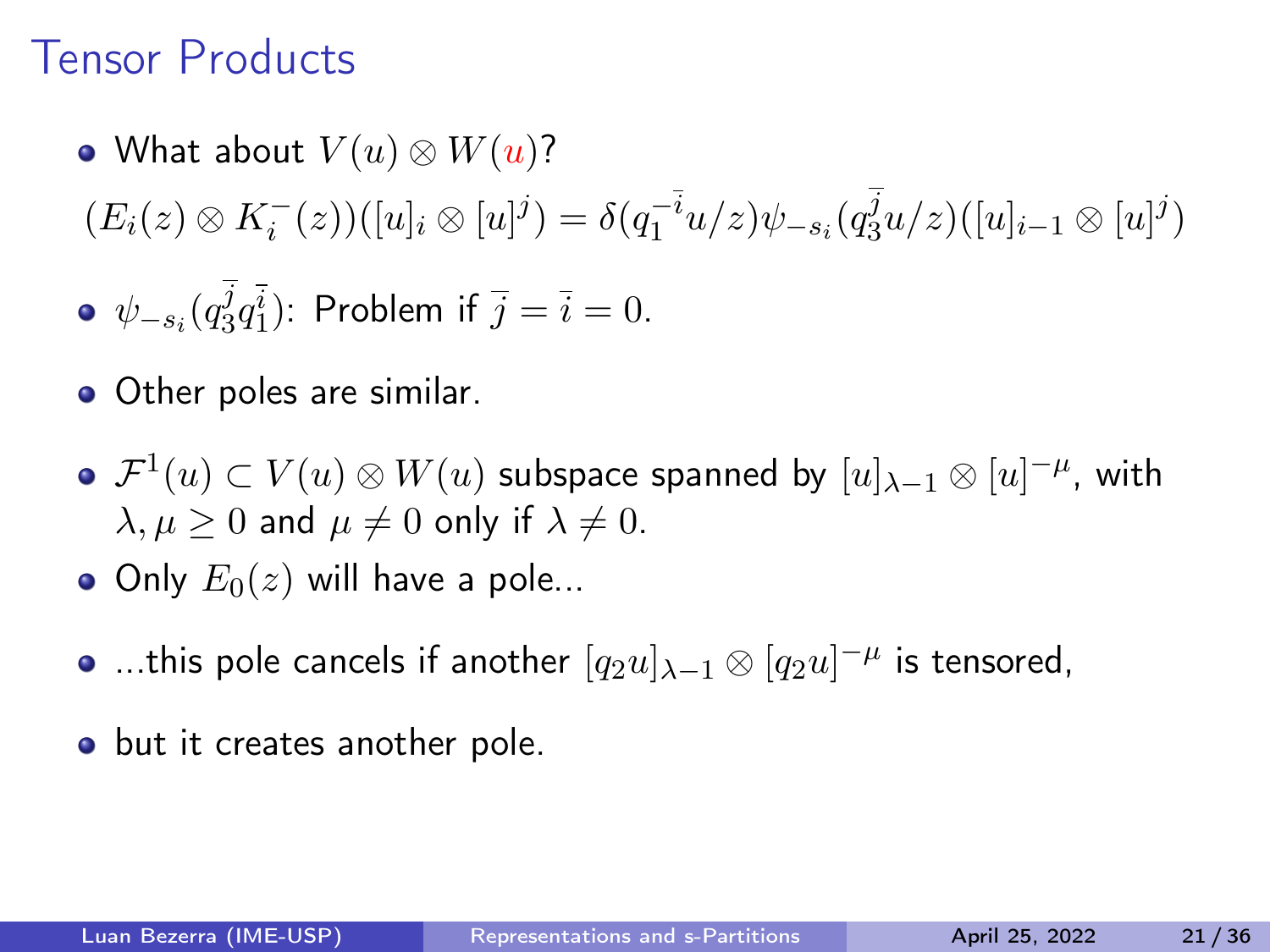- What about  $V(u) \otimes W(u)$ ?  $(E_i(z) \otimes K_i^-(z))([u]_i \otimes [u]^j) = \delta(q_1^{-i}u/z)\psi_{-s_i}(q_3^j)$  $\frac{j_3}{3}u/z)([u]_{i-1}\otimes[u]^j)$  $\psi_{-s_i}(q_3^j$  $j_3^j q_1^i$ ): Problem if  $\overline{j} = \overline{i} = 0$ .
- Other poles are similar.
- $\mathcal{F}^1(u)\subset V(u)\otimes W(u)$  subspace spanned by  $[u]_{\lambda-1}\otimes [u]^{-\mu}$ , with  $\lambda, \mu \geq 0$  and  $\mu \neq 0$  only if  $\lambda \neq 0$ .
- Only  $E_0(z)$  will have a pole...
- …this pole cancels if another  $[q_2u]_{\lambda-1}\otimes [q_2u]^{-\mu}$  is tensored,
- but it creates another pole.
- Renormalize and take the limit!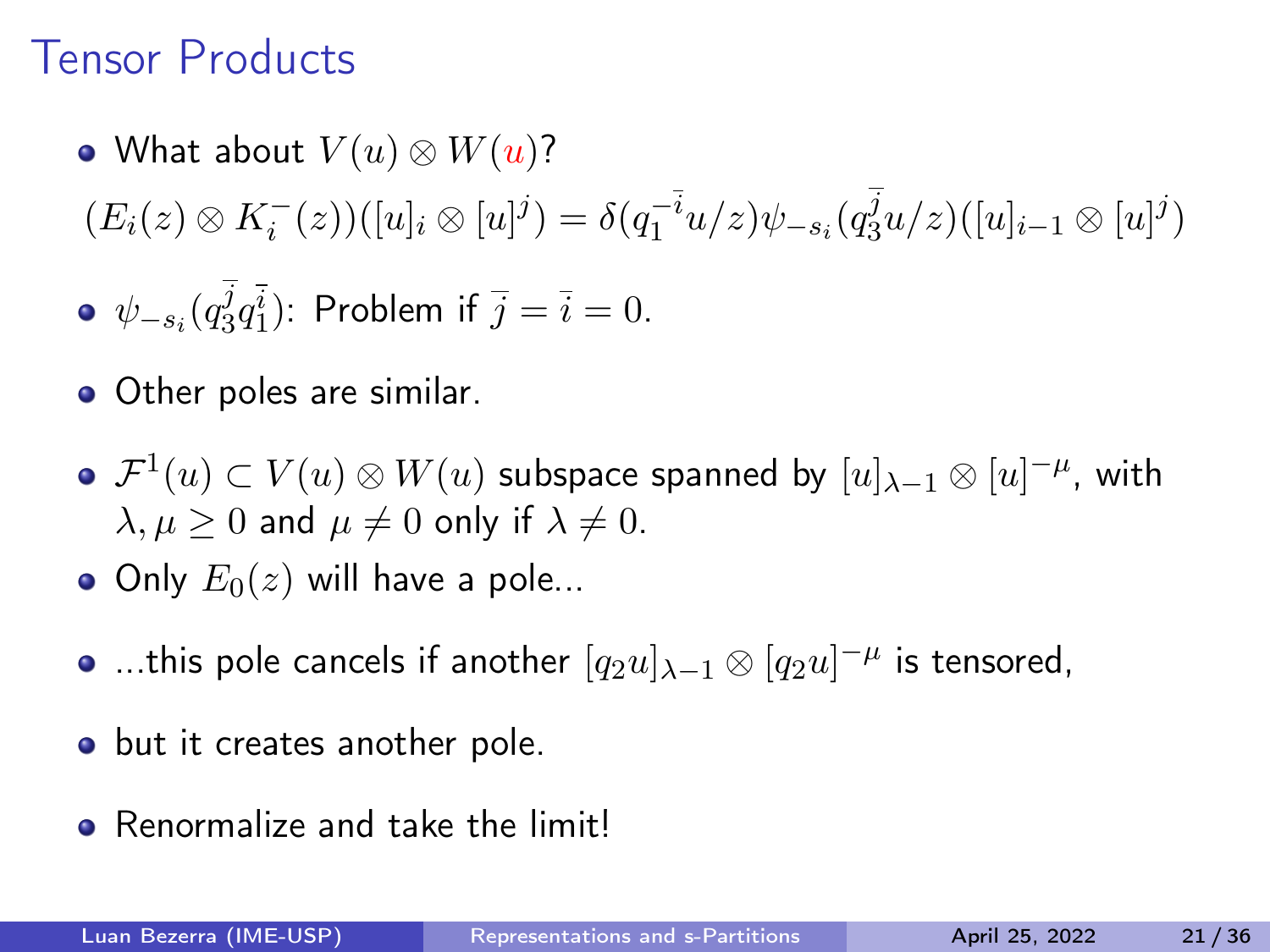A partition is a non-increasing sequence of non-negative integers  $\boldsymbol{\lambda} = (\lambda_1, \lambda_2, \ldots, \lambda_k, 0, 0, \ldots);$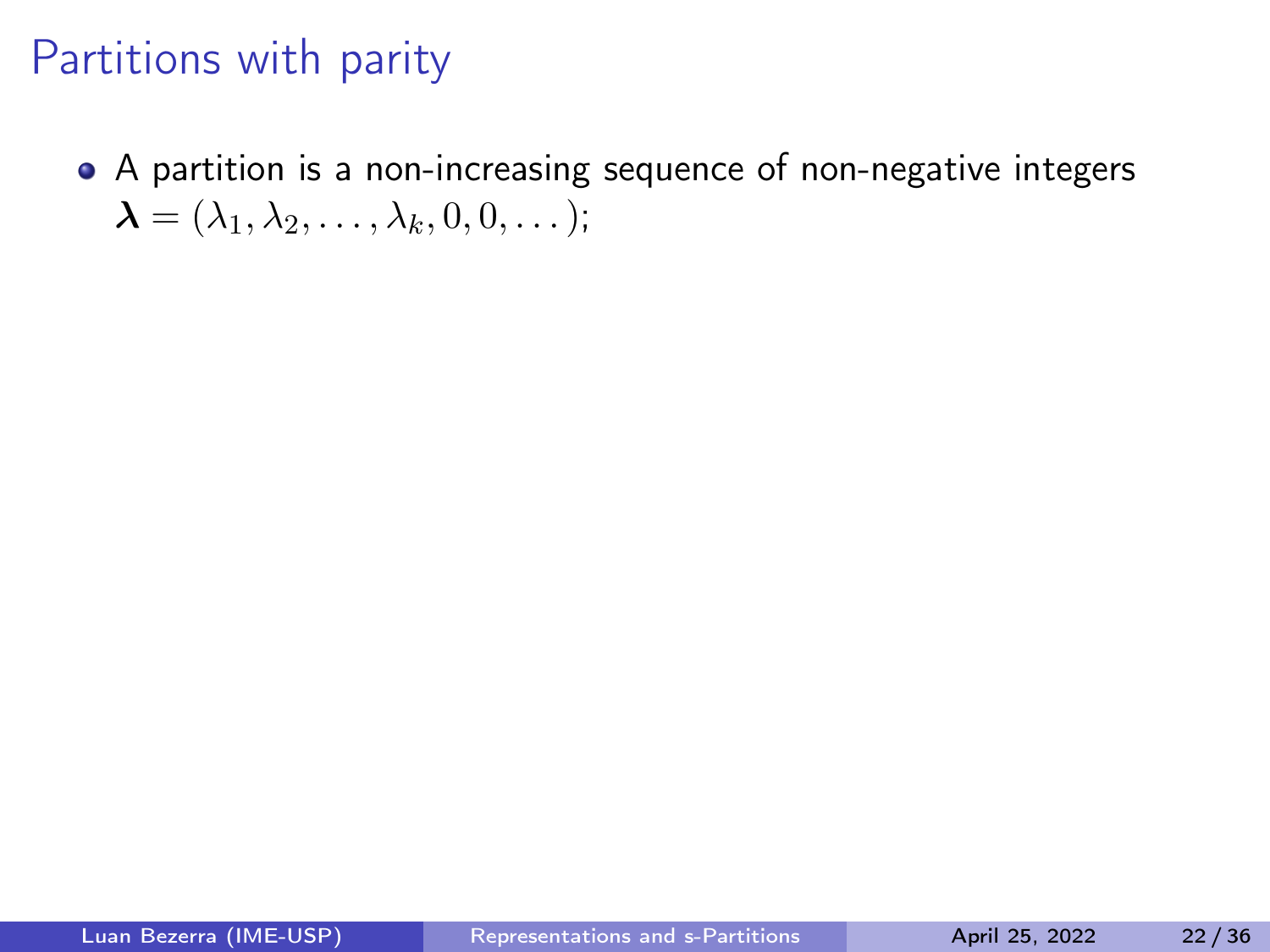- A partition is a non-increasing sequence of non-negative integers  $\boldsymbol{\lambda} = (\lambda_1, \lambda_2, \ldots, \lambda_k, 0, 0, \ldots);$
- The number of non-zero entries of  $\lambda$  is  $\ell(\lambda)$ ;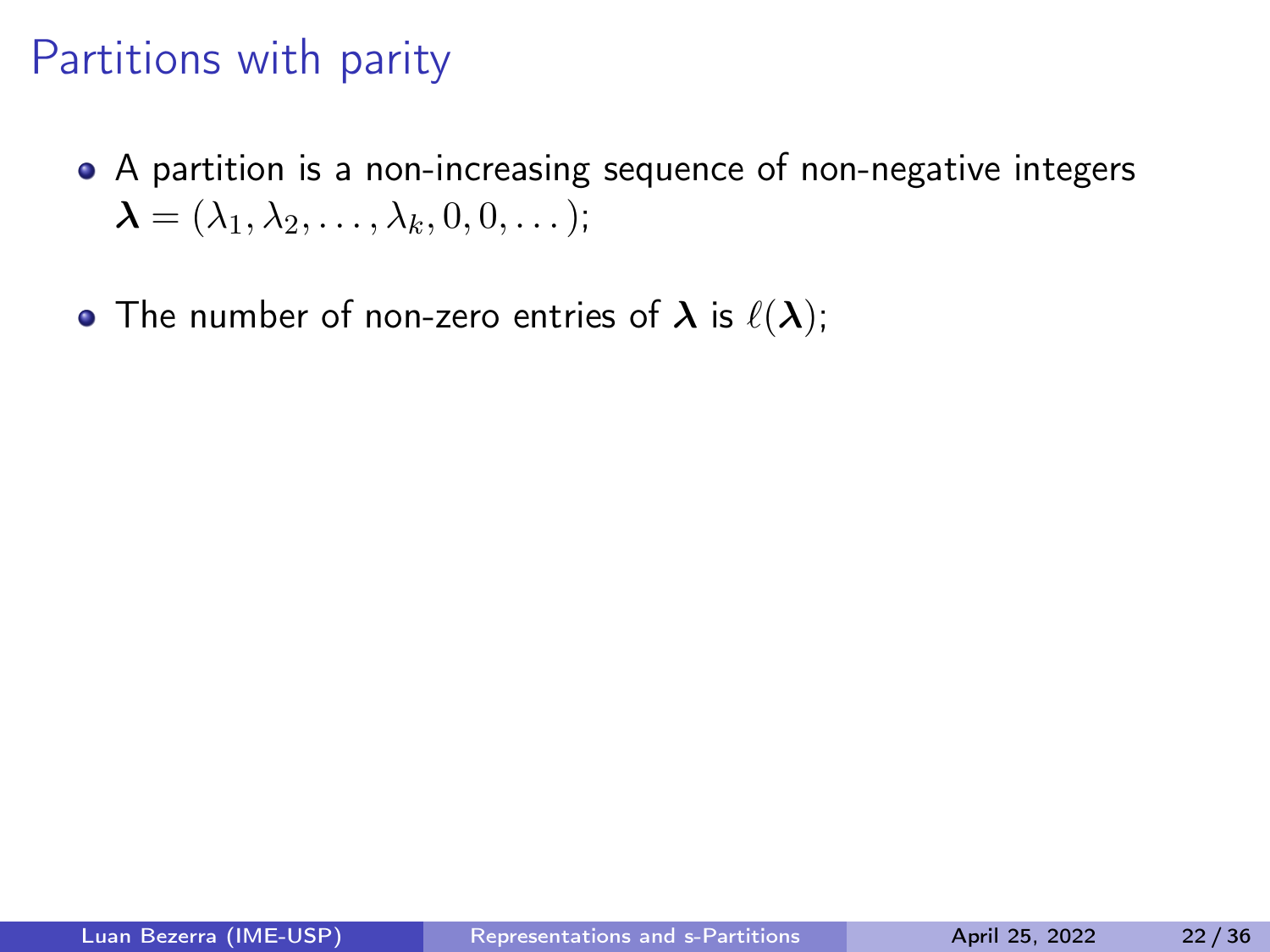- A partition is a non-increasing sequence of non-negative integers  $\boldsymbol{\lambda} = (\lambda_1, \lambda_2, \ldots, \lambda_k, 0, 0, \ldots);$
- The number of non-zero entries of  $\lambda$  is  $\ell(\lambda)$ ;
- A pair of partitions  $(\lambda, \mu)$  is a s-partition if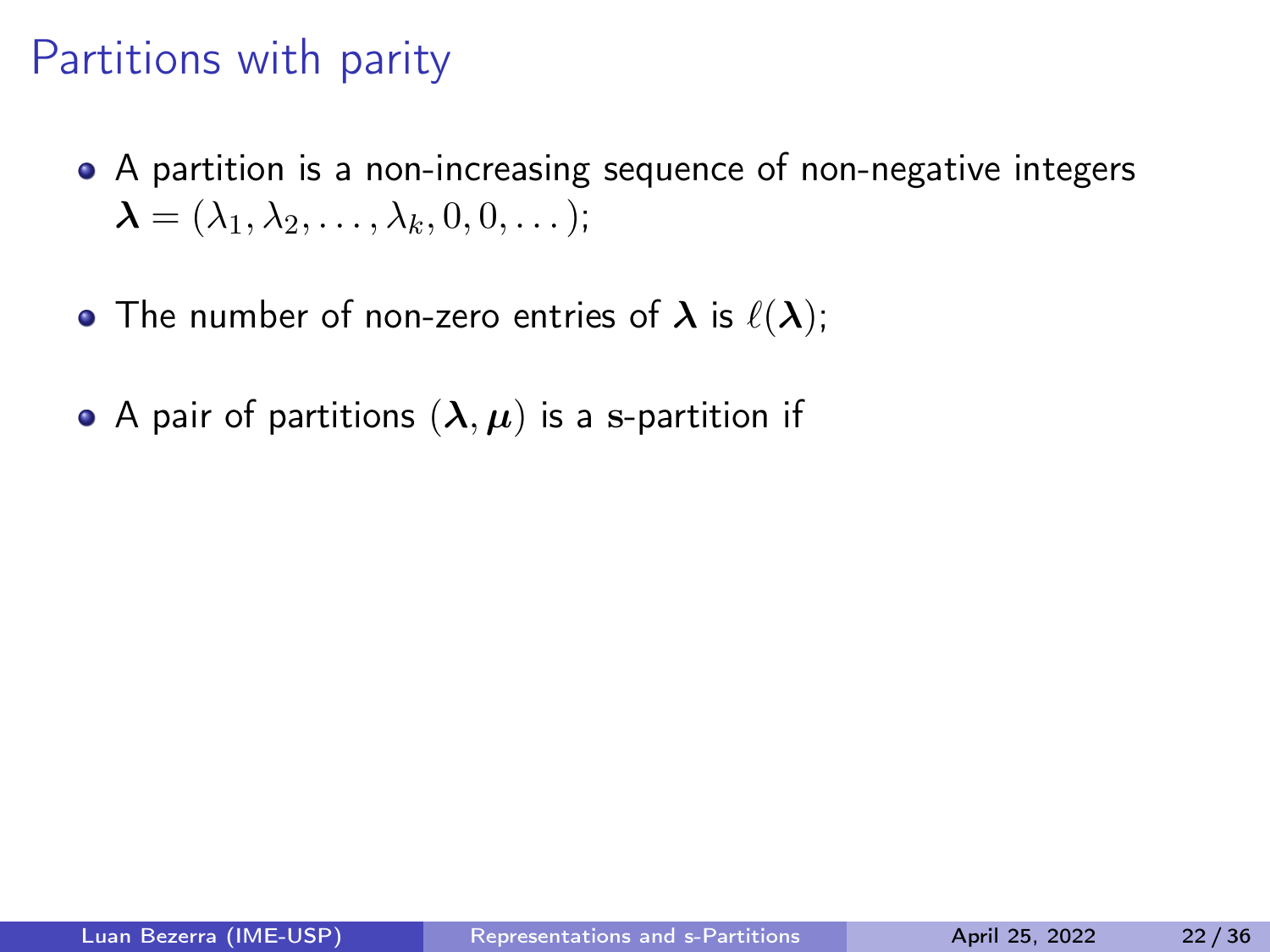- A partition is a non-increasing sequence of non-negative integers  $\boldsymbol{\lambda} = (\lambda_1, \lambda_2, \ldots, \lambda_k, 0, 0, \ldots);$
- The number of non-zero entries of  $\lambda$  is  $\ell(\lambda)$ ;
- A pair of partitions  $(\lambda, \mu)$  is a s-partition if

$$
\blacktriangleright \ \lambda_i = \lambda_{i+1} \text{ only if } s_{\lambda_i} = -1,
$$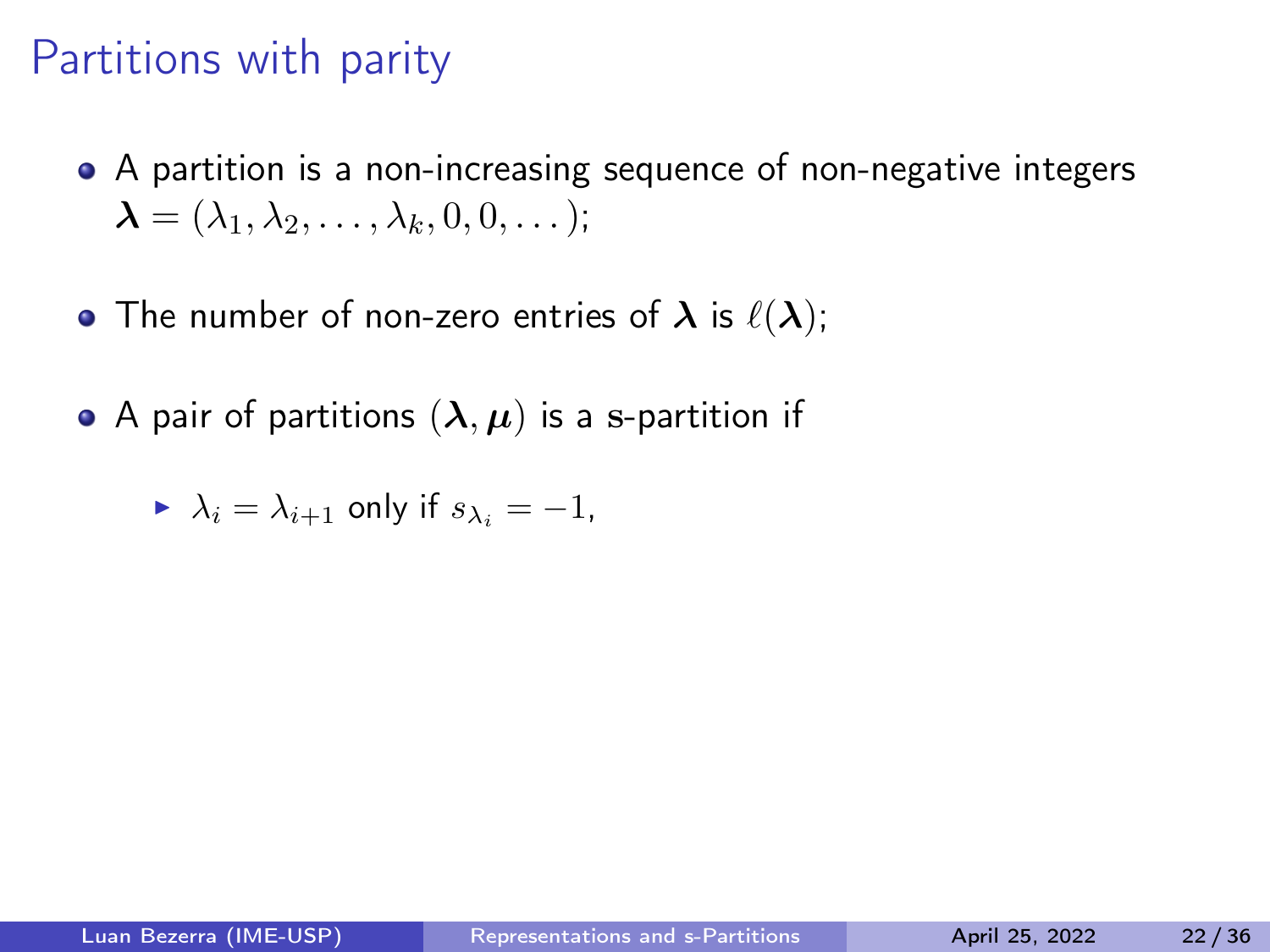- A partition is a non-increasing sequence of non-negative integers  $\boldsymbol{\lambda} = (\lambda_1, \lambda_2, \ldots, \lambda_k, 0, 0, \ldots);$
- The number of non-zero entries of  $\lambda$  is  $\ell(\lambda)$ ;
- A pair of partitions  $(\lambda, \mu)$  is a s-partition if

$$
\blacktriangleright \ \lambda_i = \lambda_{i+1} \text{ only if } s_{\lambda_i} = -1,
$$

$$
\blacktriangleright \mu_i = \mu_{i+1} \text{ only if } s_{-\mu_i} = -1 \text{, and}
$$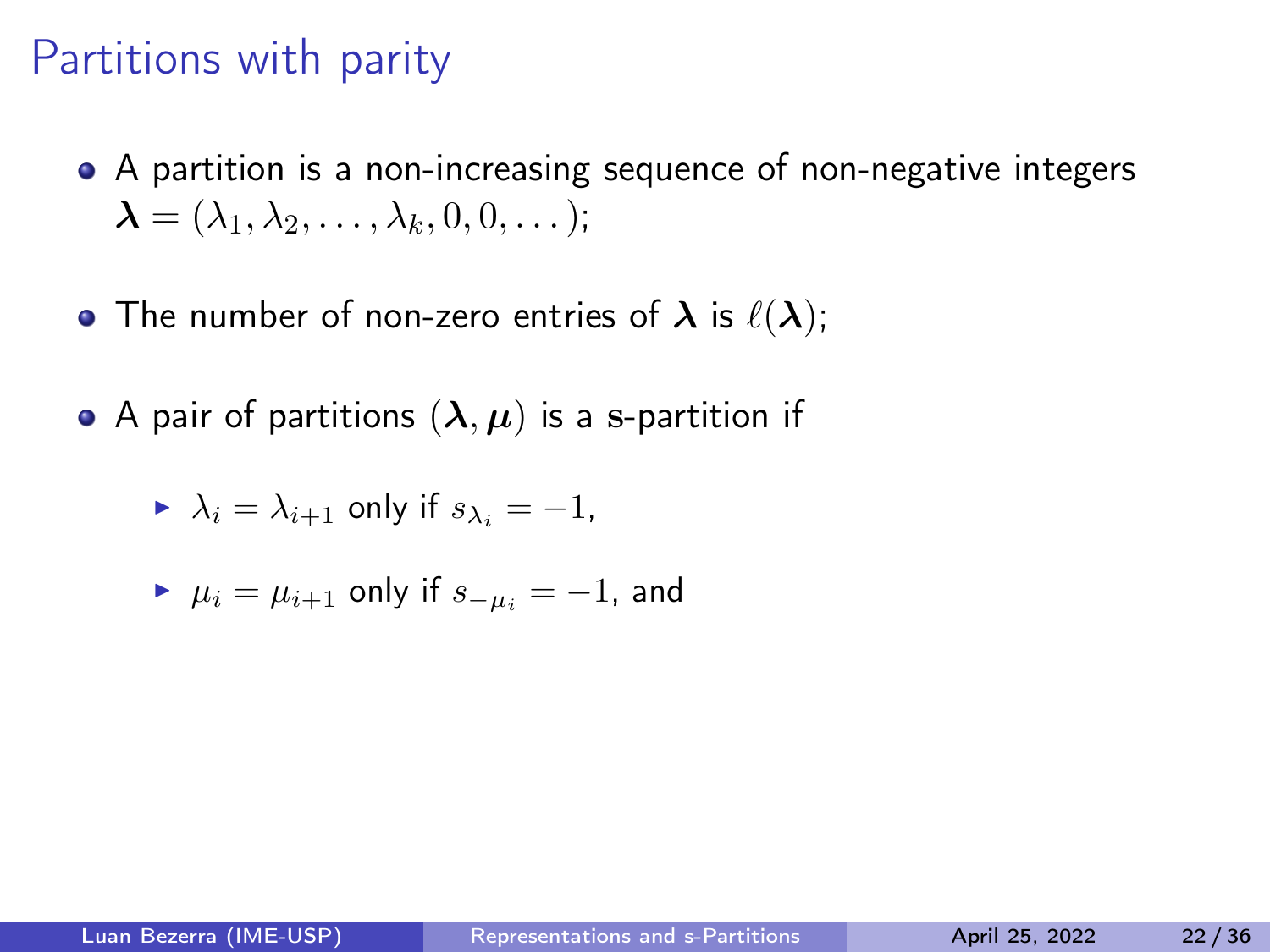- A partition is a non-increasing sequence of non-negative integers  $\boldsymbol{\lambda} = (\lambda_1, \lambda_2, \ldots, \lambda_k, 0, 0, \ldots);$
- The number of non-zero entries of  $\lambda$  is  $\ell(\lambda)$ ;
- A pair of partitions  $(\lambda, \mu)$  is a s-partition if

$$
\blacktriangleright \ \lambda_i = \lambda_{i+1} \text{ only if } s_{\lambda_i} = -1,
$$

$$
\blacktriangleright \mu_i = \mu_{i+1} \text{ only if } s_{-\mu_i} = -1 \text{, and}
$$

$$
\textbf{E} \ \ell(\boldsymbol{\lambda}) \geq \ell(\boldsymbol{\mu}).
$$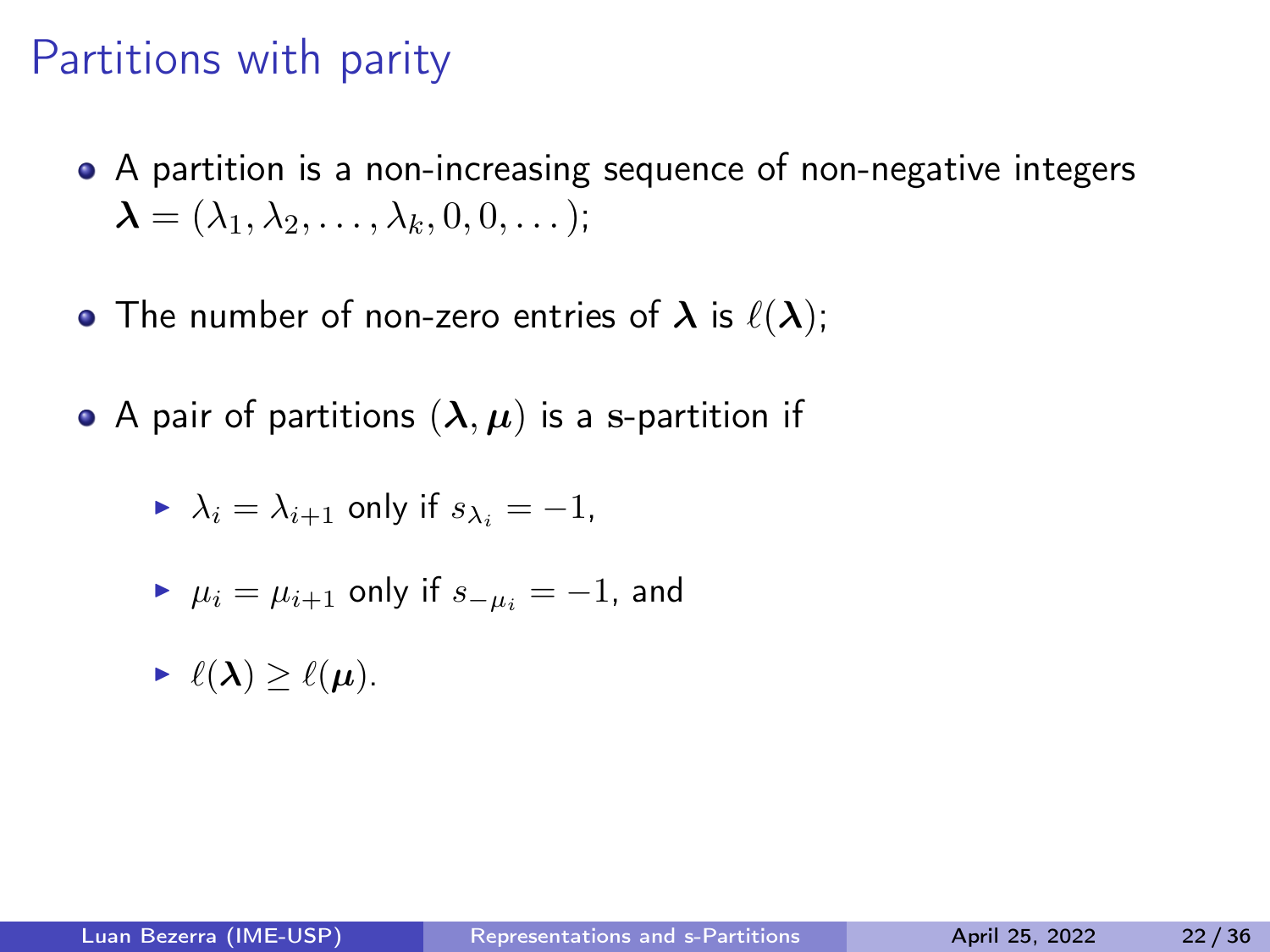- A partition is a non-increasing sequence of non-negative integers  $\boldsymbol{\lambda} = (\lambda_1, \lambda_2, \ldots, \lambda_k, 0, 0, \ldots);$
- The number of non-zero entries of  $\lambda$  is  $\ell(\lambda)$ ;
- A pair of partitions  $(\lambda, \mu)$  is a s-partition if

$$
\blacktriangleright \ \lambda_i = \lambda_{i+1} \text{ only if } s_{\lambda_i} = -1,
$$

$$
\blacktriangleright \mu_i = \mu_{i+1} \text{ only if } s_{-\mu_i} = -1, \text{ and}
$$

$$
\blacktriangleright \ell(\lambda) \geq \ell(\mu).
$$

 $\bullet$  If  $s \equiv 1$ , s-partitions are Frobenius coordinates.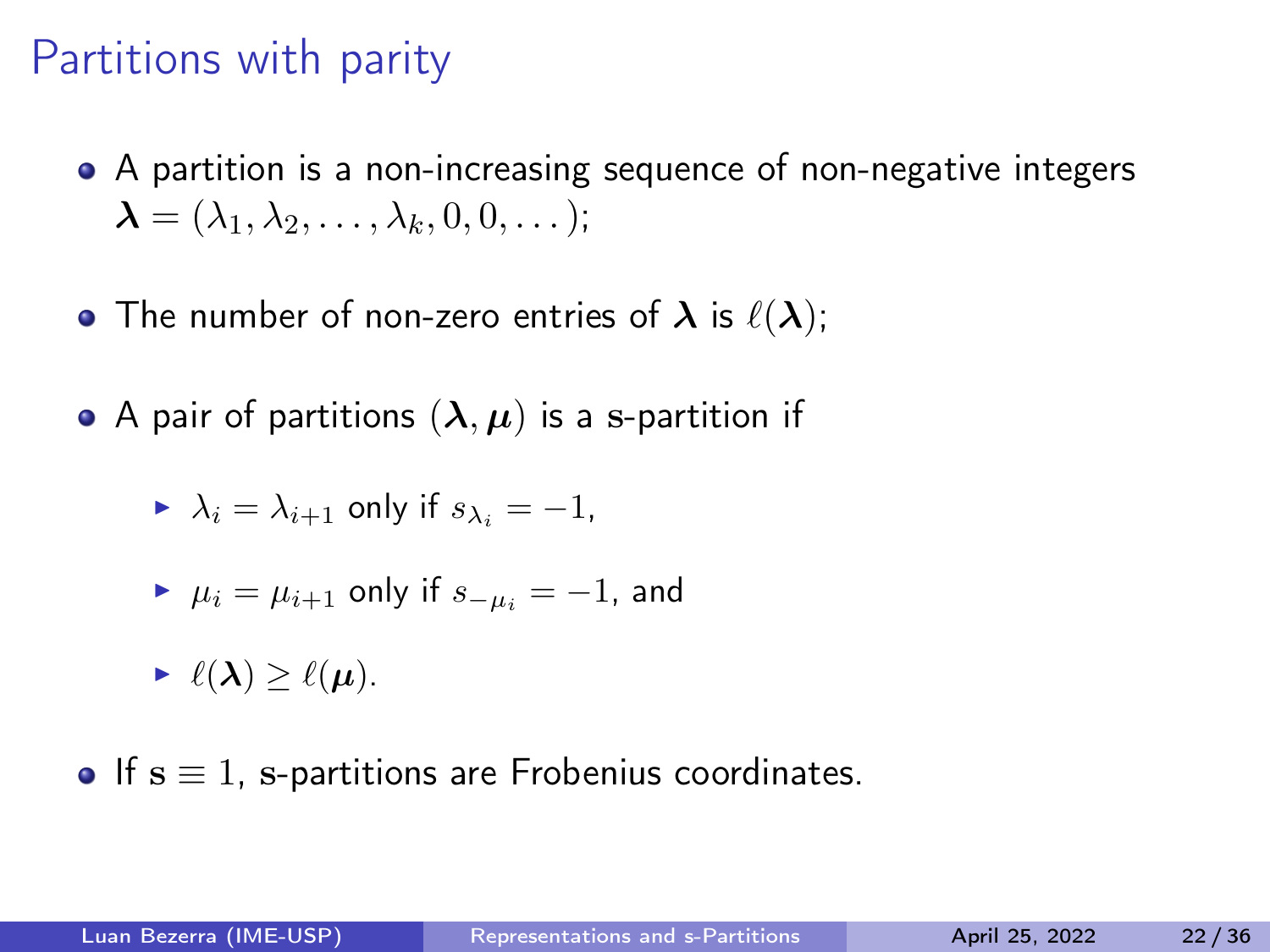• Given a pair of partitions  $(\lambda, \mu)$ , both with at most k parts, define  $|{\boldsymbol{\lambda}},{\boldsymbol{\mu}}\rangle^k=[u]_{\lambda_1-1}\otimes [u]^{-\mu_1}\otimes \cdots \otimes [q_2^{k-1}u]_{\lambda_k-1}\otimes [q_2^{k-1}u]^{-\mu_k}.$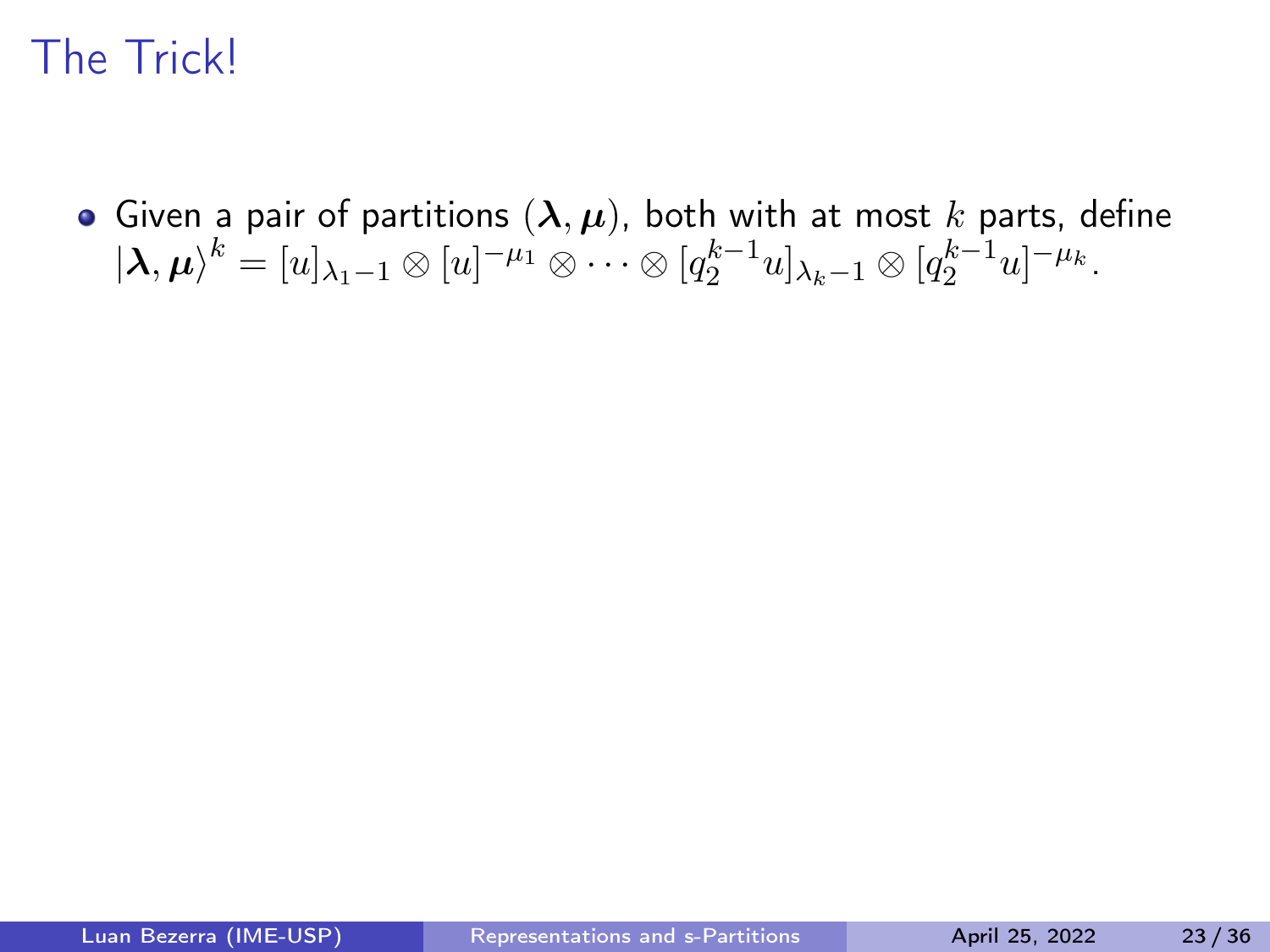- Given a pair of partitions  $(\lambda, \mu)$ , both with at most k parts, define  $|{\boldsymbol{\lambda}},{\boldsymbol{\mu}}\rangle^k=[u]_{\lambda_1-1}\otimes [u]^{-\mu_1}\otimes \cdots \otimes [q_2^{k-1}u]_{\lambda_k-1}\otimes [q_2^{k-1}u]^{-\mu_k}.$
- Let  $\mathcal{F}^k(u)\subset V(u)\otimes W(u) \otimes \cdots \otimes V(q_2^{k-1}u)\otimes W(q_2^{k-1}u)$  be the subspace spanned by  $\ket{\boldsymbol{\lambda},\boldsymbol{\mu}}^k$  with  $(\boldsymbol{\lambda},\boldsymbol{\mu})$  a s-partition.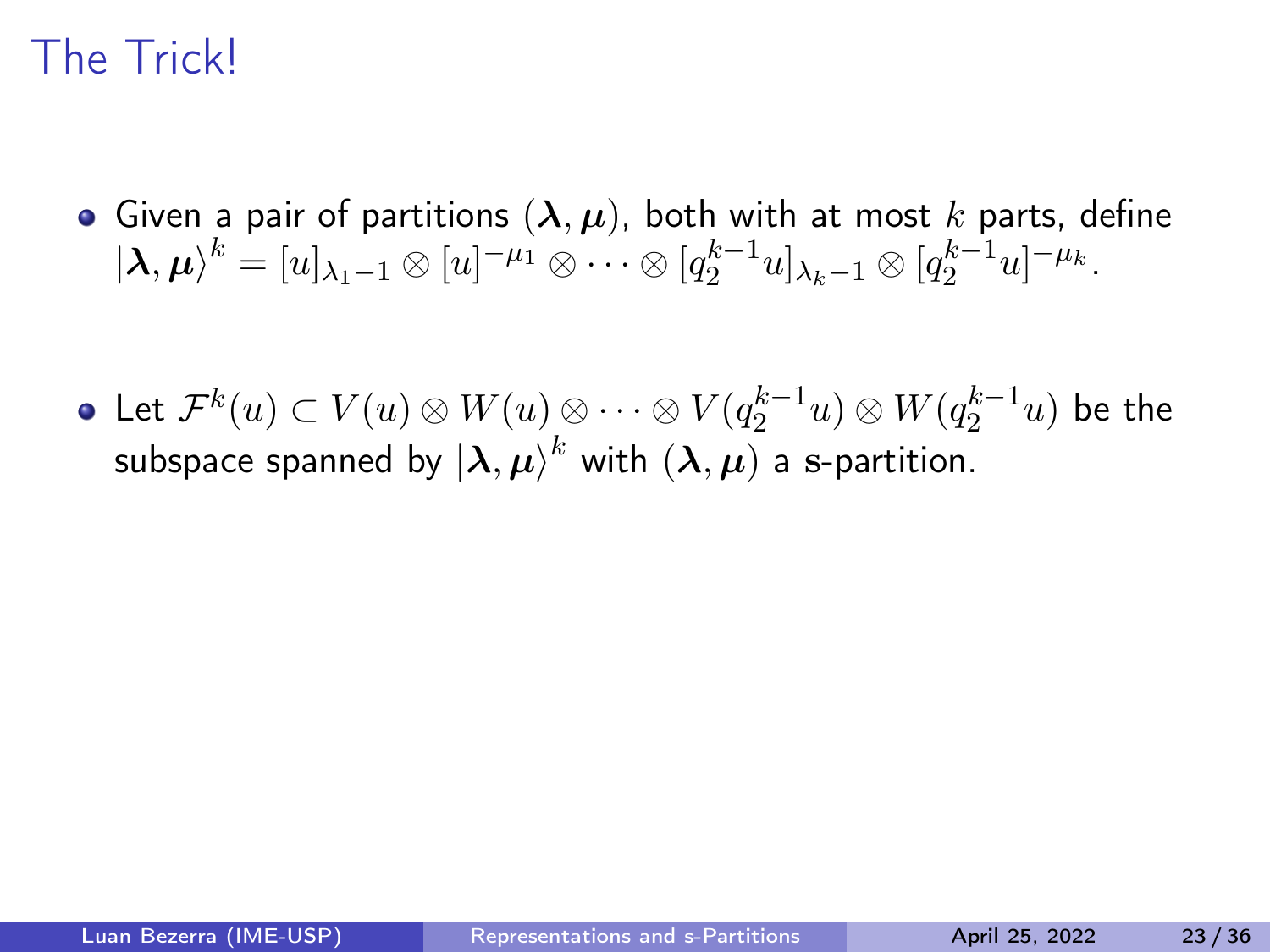- Given a pair of partitions  $(\lambda, \mu)$ , both with at most k parts, define  $|{\boldsymbol{\lambda}},{\boldsymbol{\mu}}\rangle^k=[u]_{\lambda_1-1}\otimes [u]^{-\mu_1}\otimes \cdots \otimes [q_2^{k-1}u]_{\lambda_k-1}\otimes [q_2^{k-1}u]^{-\mu_k}.$
- Let  $\mathcal{F}^k(u)\subset V(u)\otimes W(u) \otimes \cdots \otimes V(q_2^{k-1}u)\otimes W(q_2^{k-1}u)$  be the subspace spanned by  $\ket{\boldsymbol{\lambda},\boldsymbol{\mu}}^k$  with  $(\boldsymbol{\lambda},\boldsymbol{\mu})$  a s-partition.

Let  $\mathcal{\mathring{F}}^k(u) \subset \mathcal{F}^k(u)$  be the subspace spanned by  $\ket{\boldsymbol{\lambda}, \boldsymbol{\mu}}^k$  with  $k-3 \geq \ell(\lambda) \geq \ell(\mu)$ .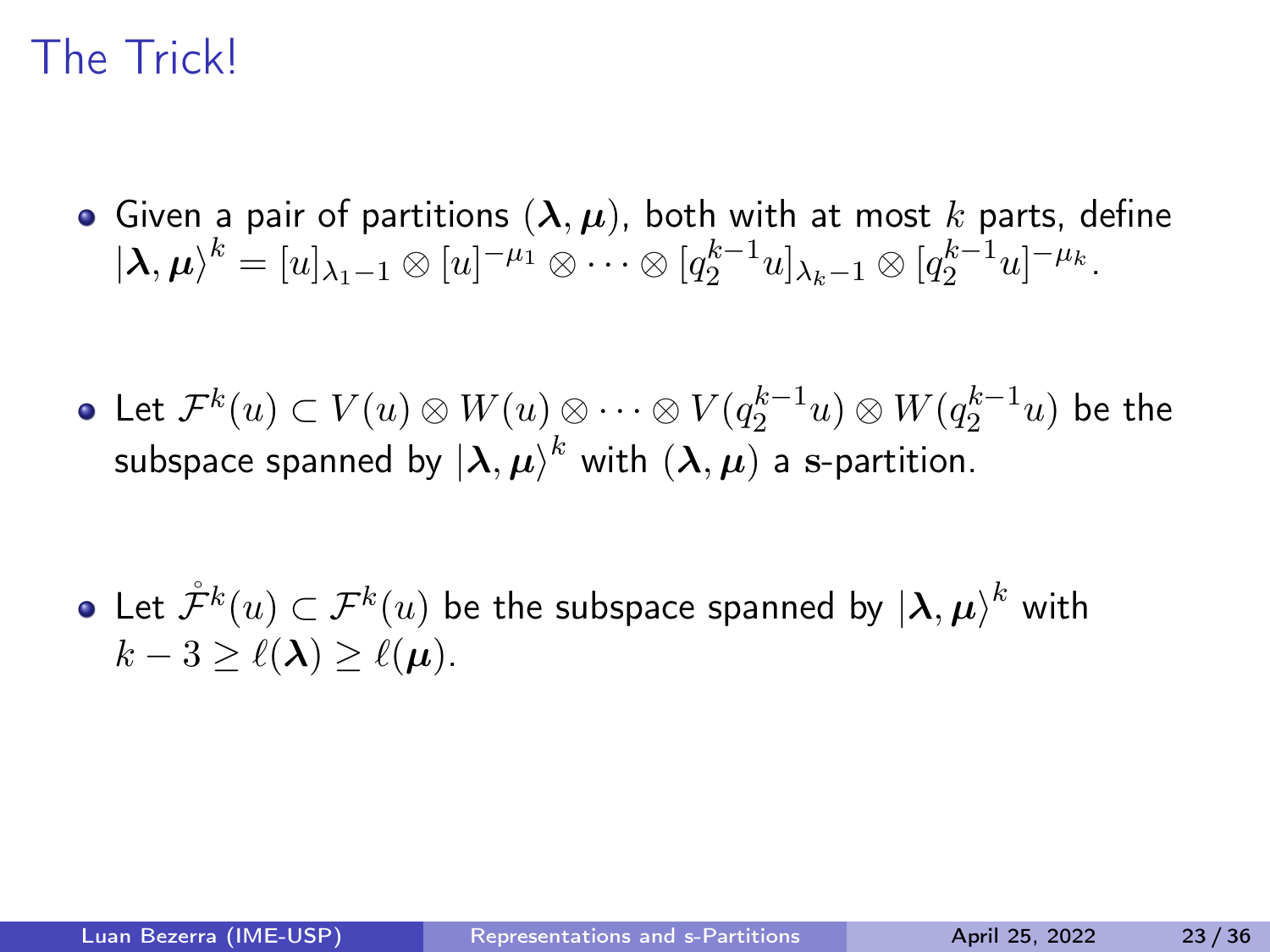• Let 
$$
F_i^{(k)}(z) = \Delta^{(2k)} F_i(z)
$$
,  $i \in \hat{I}$ ;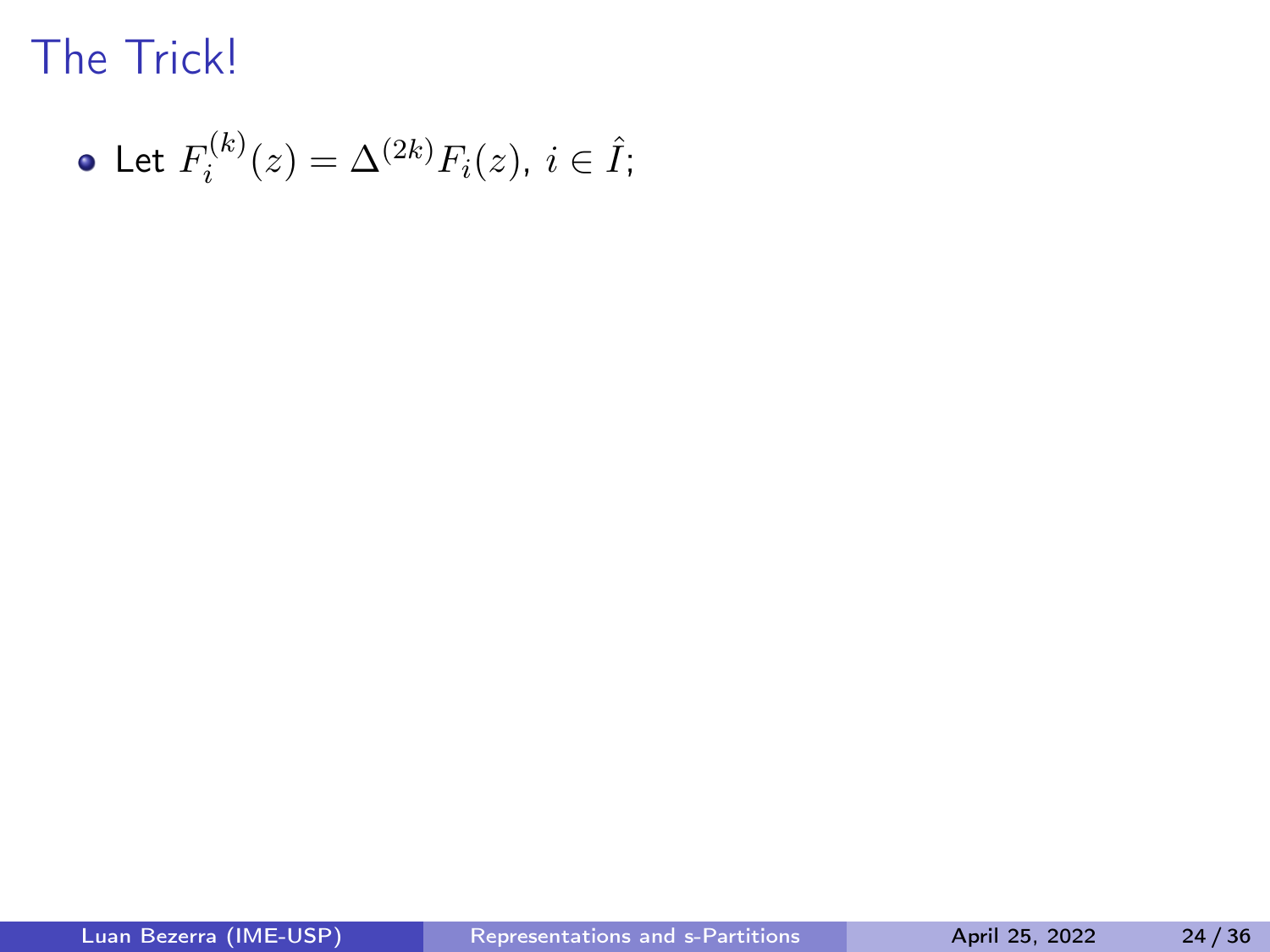\n- Let 
$$
F_i^{(k)}(z) = \Delta^{(2k)} F_i(z), \, i \in \hat{I};
$$
\n- $E_i^{(k)}(z) = \begin{cases} \psi(q_2^k u/z) \Delta^{(2k)} E_0(z) & (i = 0); \\ \Delta^{(2k)} E_i(z) & (i \in I), \end{cases}$
\n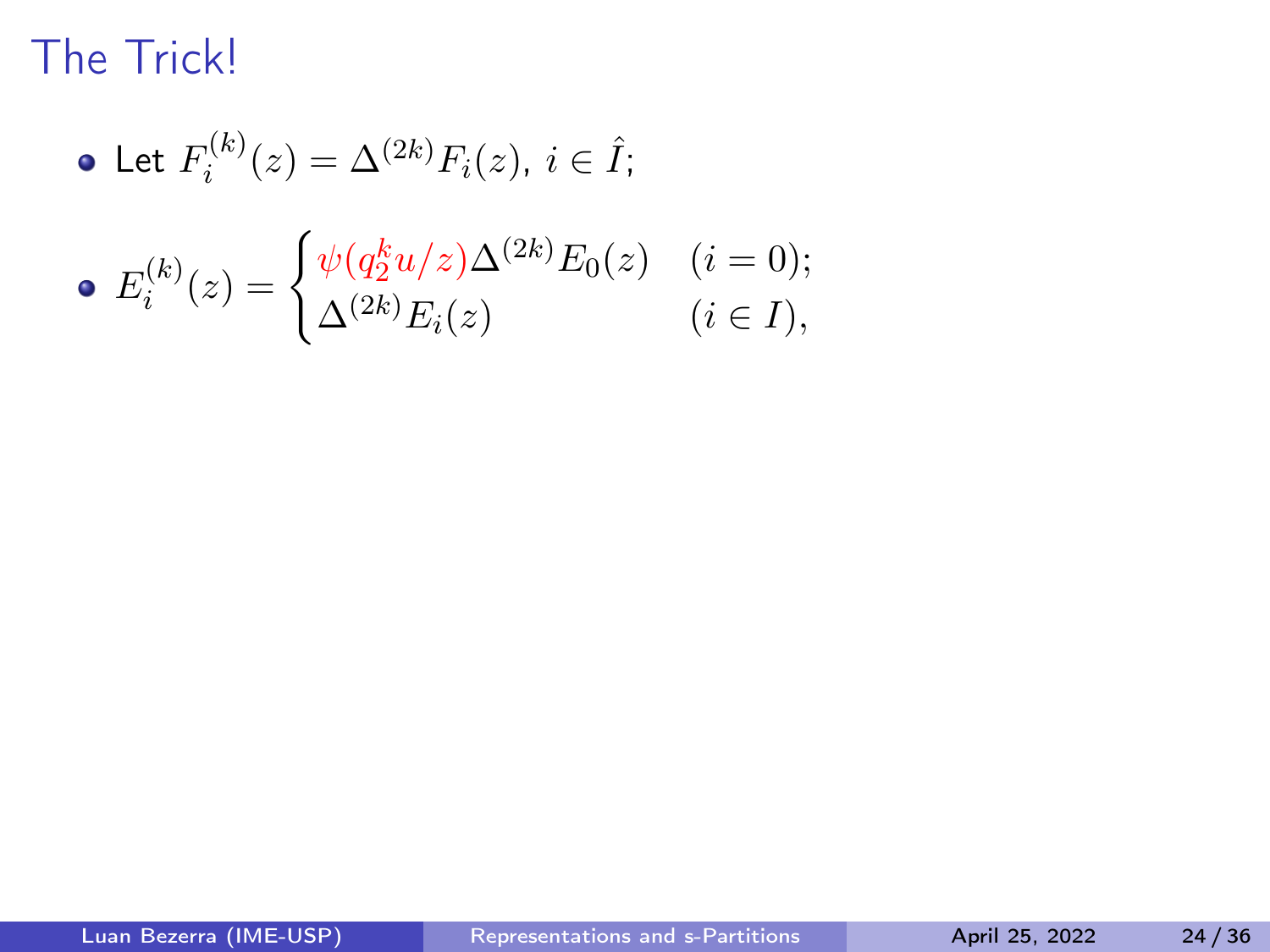$$
\bullet\ \mathsf{Let}\ F_i^{(k)}(z)=\Delta^{(2k)}F_i(z),\ i\in\hat{I};
$$

• 
$$
E_i^{(k)}(z) = \begin{cases} \psi(q_2^k u/z) \Delta^{(2k)} E_0(z) & (i = 0); \\ \Delta^{(2k)} E_i(z) & (i \in I), \end{cases}
$$

• 
$$
(K_i^{\pm})^{(k)}(z) = \begin{cases} \psi(q_2^k u/z) \Delta^{(2k)} K_0^{\pm}(z) & (i = 0); \\ \Delta^{(2k)} K_i^{\pm}(z) & (i \in I), \end{cases}
$$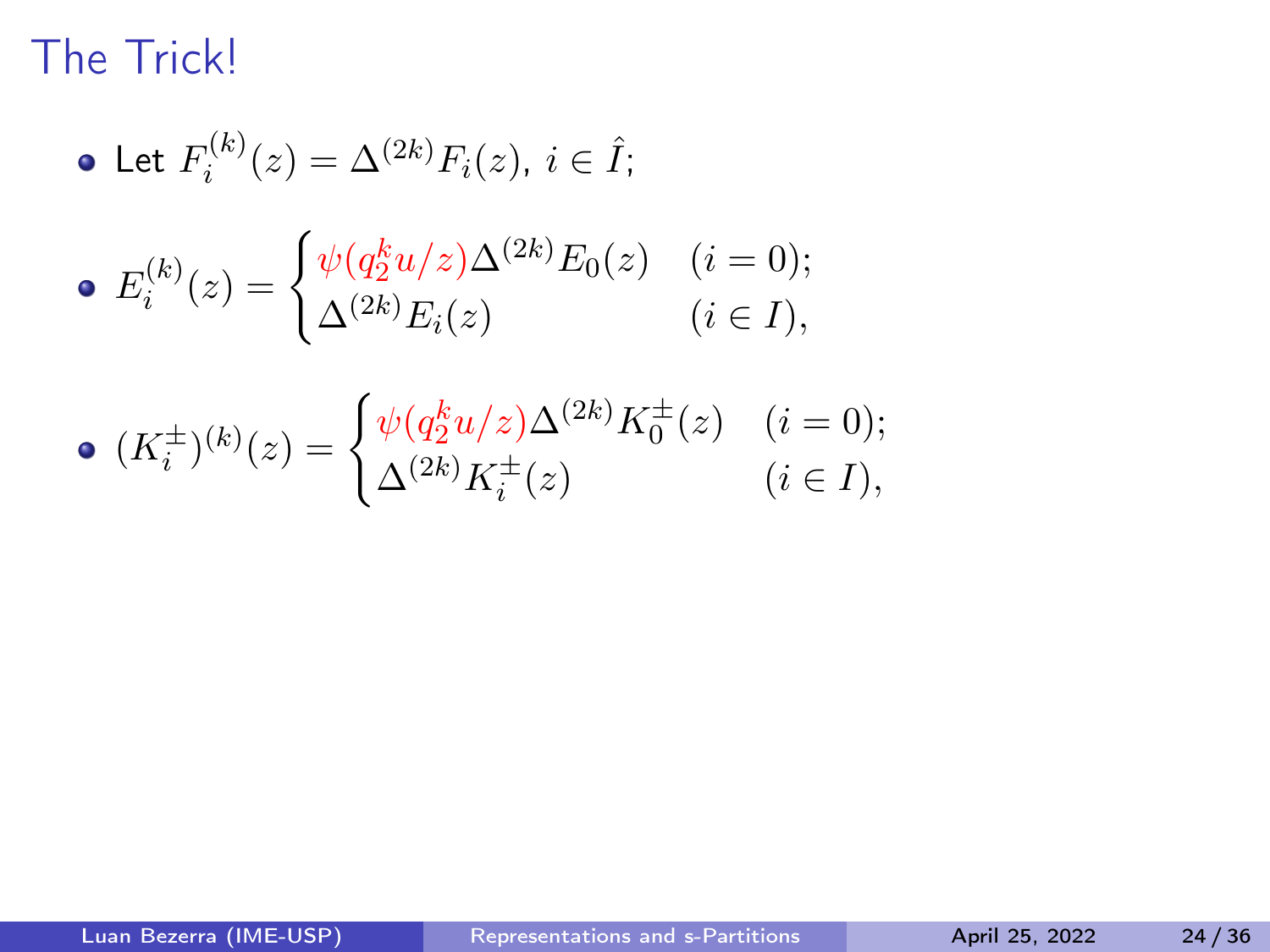• Let 
$$
F_i^{(k)}(z) = \Delta^{(2k)} F_i(z), i \in \hat{I};
$$
  
\n•  $E_i^{(k)}(z) = \begin{cases} \psi(q_2^k u/z) \Delta^{(2k)} E_0(z) & (i = 0); \\ \Delta^{(2k)} E_i(z) & (i \in I), \end{cases}$ 

• 
$$
(K_i^{\pm})^{(k)}(z) = \begin{cases} \psi(q_2^k u/z) \Delta^{(2k)} K_0^{\pm}(z) & (i = 0); \\ \Delta^{(2k)} K_i^{\pm}(z) & (i \in I), \end{cases}
$$

#### Proposition ([\[BM3\]](#page-163-0))

Let  $v \in \mathring{\mathcal{F}}^{(k)}$ . Then,  $E^{(k)}_i$  $f_i^{(k)}(z)v$ ,  $F_i^{(k)}$  $\tilde{K}_i^{(k)}(z)v$ , and  $K_i^{(k)}$  $i^{(k)}(z)v$ ,  $i \in \hat{I}$ , are well-defined vectors in  $\mathcal{F}^{(k)}$ . Moreover, the defining relations are satisfied when applied to  $v$ .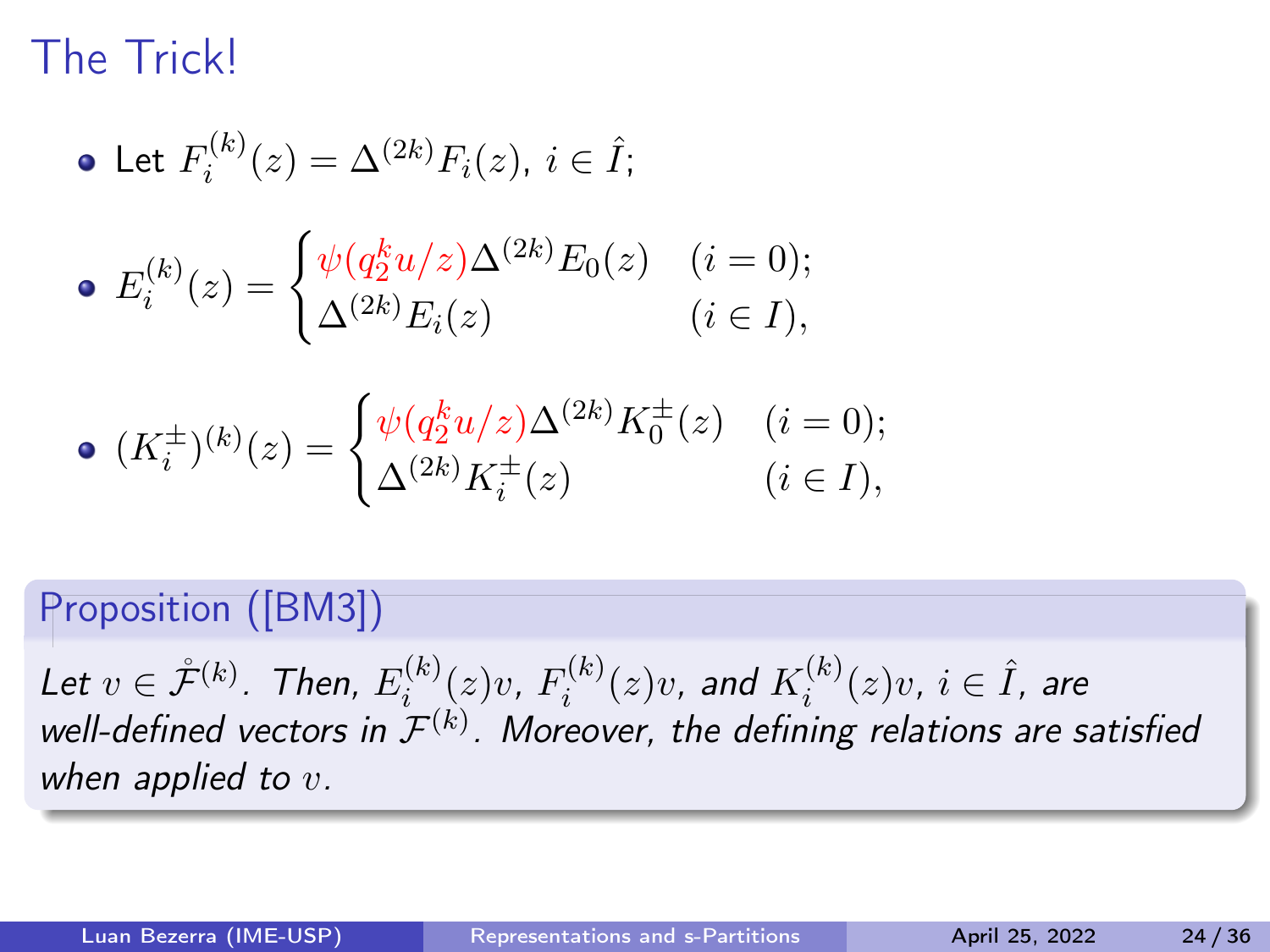#### • We have a natural embedding  $\phi^{(k)}: \; \mathcal{F}^{(k)} \hookrightarrow \mathcal{F}^{(k+1)}, \qquad \left| {\boldsymbol{\lambda},\boldsymbol{\mu}} \right\rangle^{(k)} \mapsto \left| {\boldsymbol{\lambda},\boldsymbol{\mu}} \right\rangle^{(k+1)}.$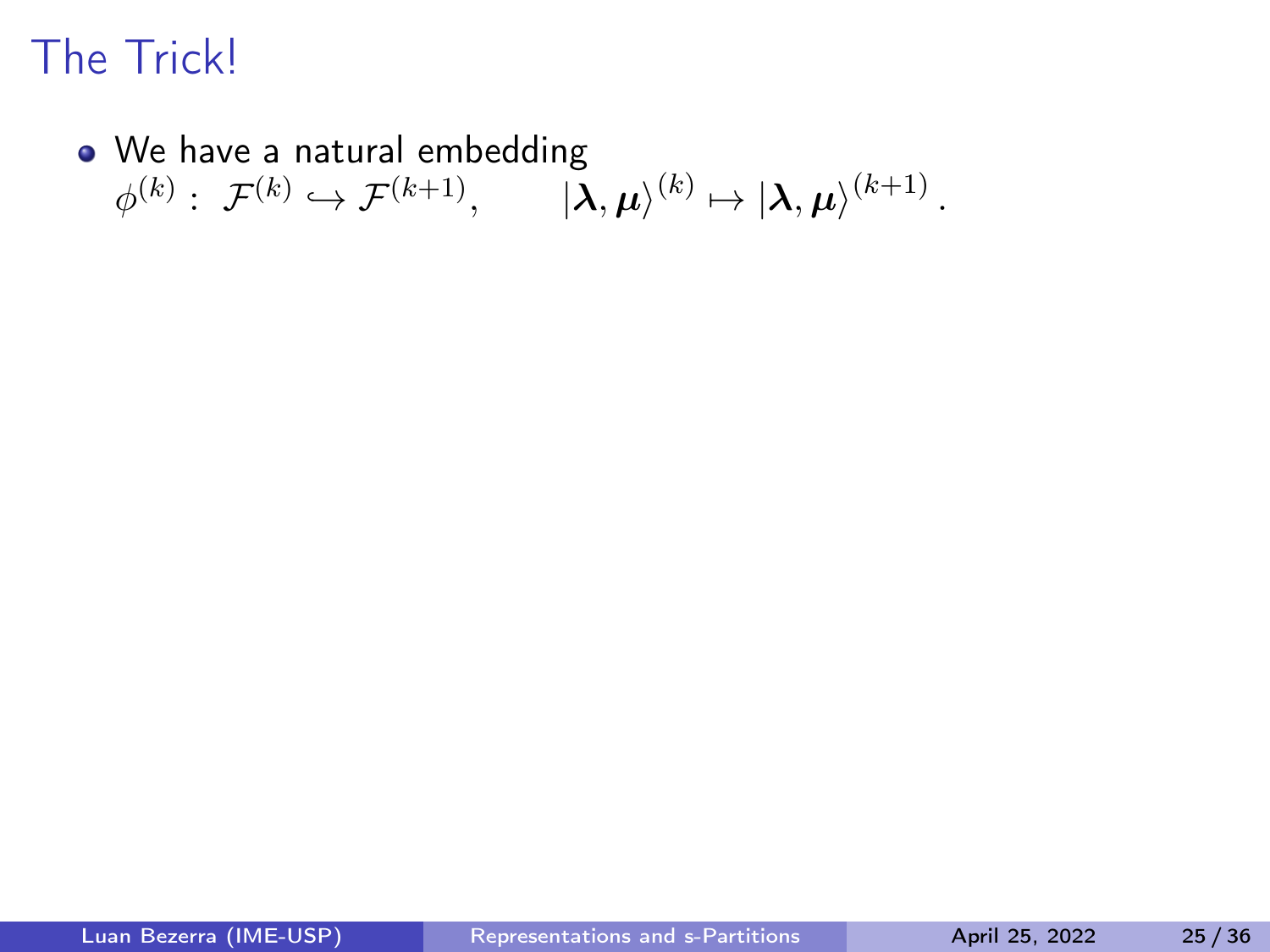- We have a natural embedding  $\phi^{(k)}: \; \mathcal{F}^{(k)} \hookrightarrow \mathcal{F}^{(k+1)}, \qquad \left| {\boldsymbol{\lambda},\boldsymbol{\mu}} \right\rangle^{(k)} \mapsto \left| {\boldsymbol{\lambda},\boldsymbol{\mu}} \right\rangle^{(k+1)}.$
- The  $\mathcal{E}_s$  action is stable: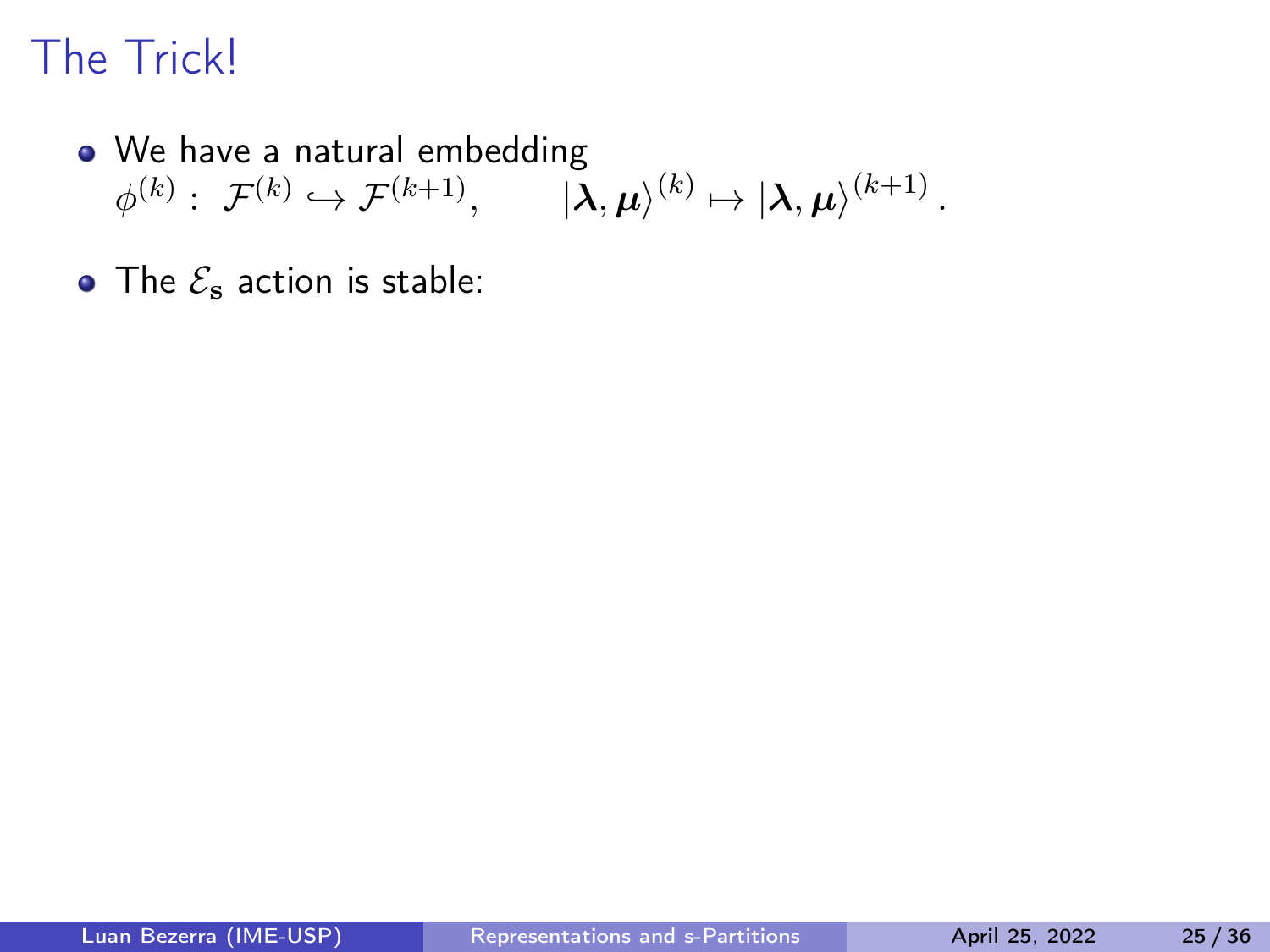- We have a natural embedding  $\phi^{(k)}: \; \mathcal{F}^{(k)} \hookrightarrow \mathcal{F}^{(k+1)}, \qquad \left| {\boldsymbol{\lambda},\boldsymbol{\mu}} \right\rangle^{(k)} \mapsto \left| {\boldsymbol{\lambda},\boldsymbol{\mu}} \right\rangle^{(k+1)}.$
- $\bullet$  The  $\mathcal{E}_{\rm s}$  action is stable:

Lemma ([\[BM3\]](#page-163-0)) For any  $v \in \mathring{\mathcal{F}}^{(k)}$  and  $i \in \hat{I}$ , we have  $\phi^{(k)}E_i^{(k)}$  $i^{(k)}(z)v = E_i^{(k+1)}$  $j_i^{(k+1)}(z) \phi^{(k)} v,$  $\phi^{(k)}F_i^{(k)}$  $f_i^{(k)}(z)v = F_i^{(k+1)}$  $j_i^{(k+1)}(z)\phi^{(k)}v,$  $\phi^{(k)}(K_i^{\pm})^{(k)}(z)v = (K_i^{\pm})^{(k+1)}(z)\phi^{(k)}v.$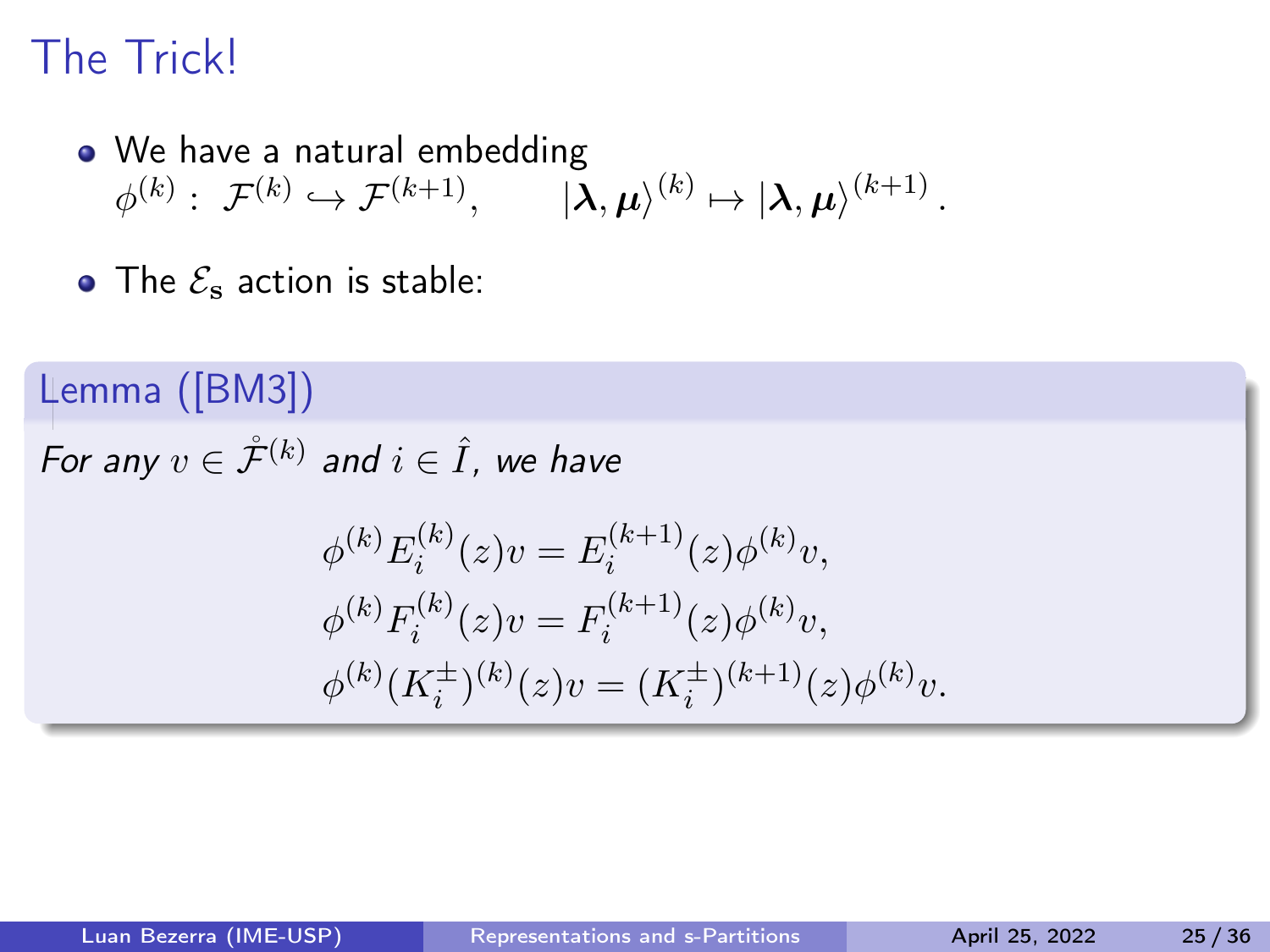• We have a natural embedding  $\phi^{(k)}: \; \mathcal{F}^{(k)} \hookrightarrow \mathcal{F}^{(k+1)}, \qquad \left| {\boldsymbol{\lambda},\boldsymbol{\mu}} \right\rangle^{(k)} \mapsto \left| {\boldsymbol{\lambda},\boldsymbol{\mu}} \right\rangle^{(k+1)}.$ 

.

• The  $\mathcal{E}_s$  action is stable:

Lemma ([\[BM3\]](#page-163-0)) For any  $v \in \mathring{\mathcal{F}}^{(k)}$  and  $i \in \hat{I}$ , we have  $\phi^{(k)}E_i^{(k)}$  $i^{(k)}(z)v = E_i^{(k+1)}$  $j_i^{(k+1)}(z) \phi^{(k)} v,$  $\phi^{(k)}F_i^{(k)}$  $f_i^{(k)}(z)v = F_i^{(k+1)}$  $j_i^{(k+1)}(z)\phi^{(k)}v,$  $\phi^{(k)}(K_i^{\pm})^{(k)}(z)v = (K_i^{\pm})^{(k+1)}(z)\phi^{(k)}v.$ 

• Let 
$$
\mathcal{F}(u) = \varinjlim \mathcal{F}^{(k)}
$$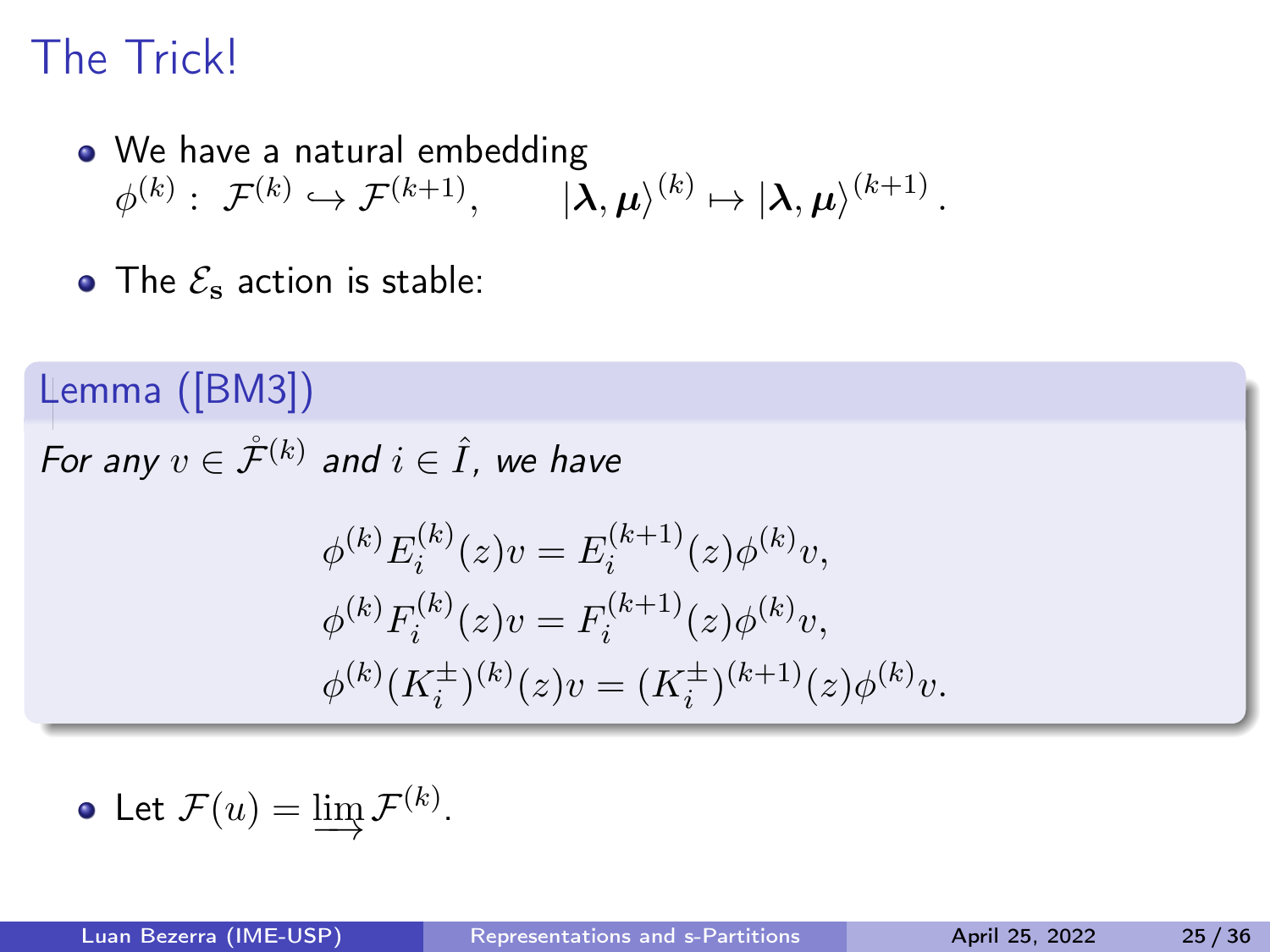• Let 
$$
\mathcal{F}(u) = \varinjlim \mathcal{F}^{(k)}
$$
.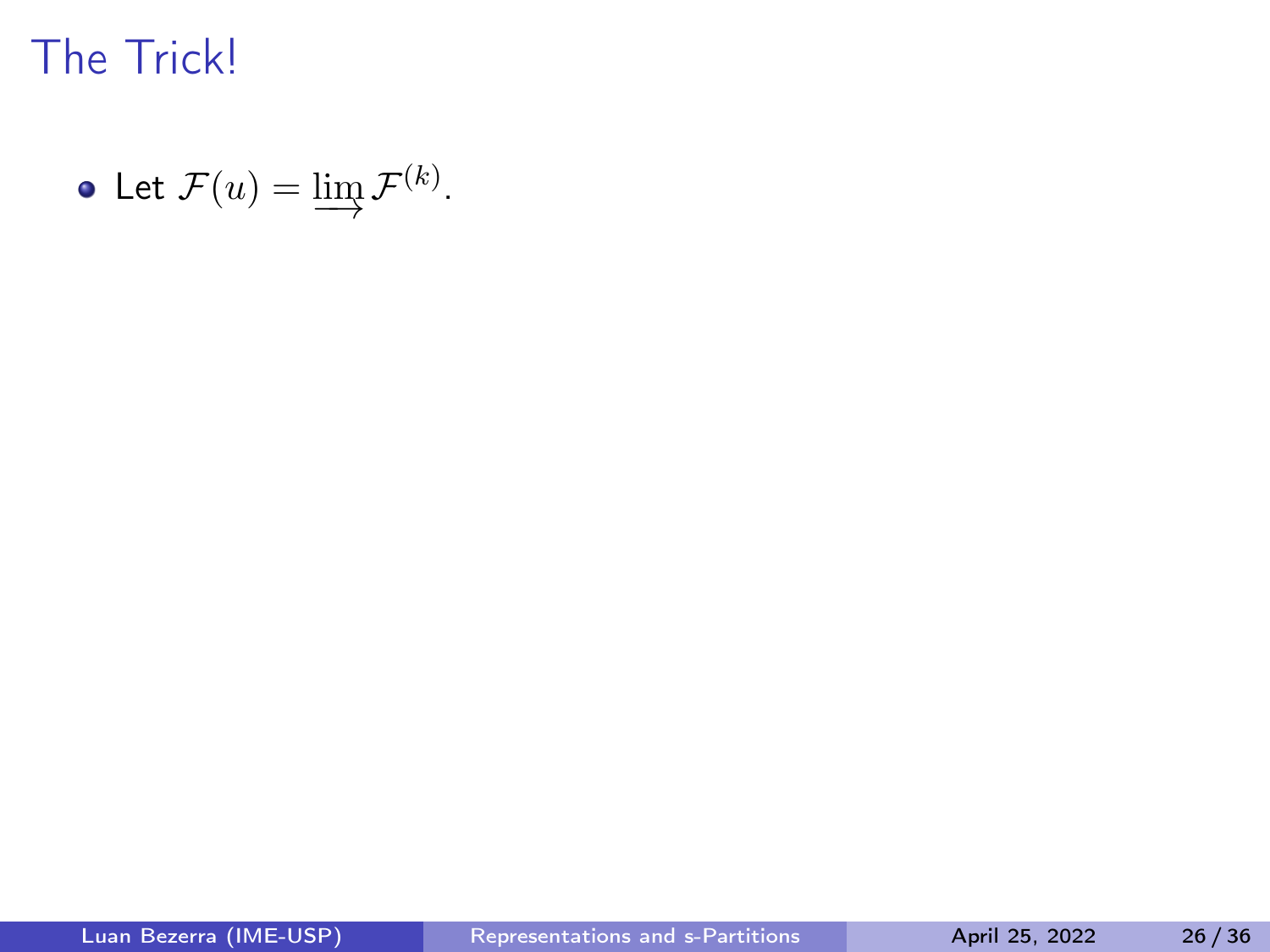• Let 
$$
\mathcal{F}(u) = \varinjlim \mathcal{F}^{(k)}
$$
.

#### Theorem ([\[BM3\]](#page-163-0))

The space  $\mathcal{F}(u)$  is an irreducible highest weight  $\mathcal{E}_s$ -module with highest weight  $(\psi(u/z), 1, \ldots, 1)$ .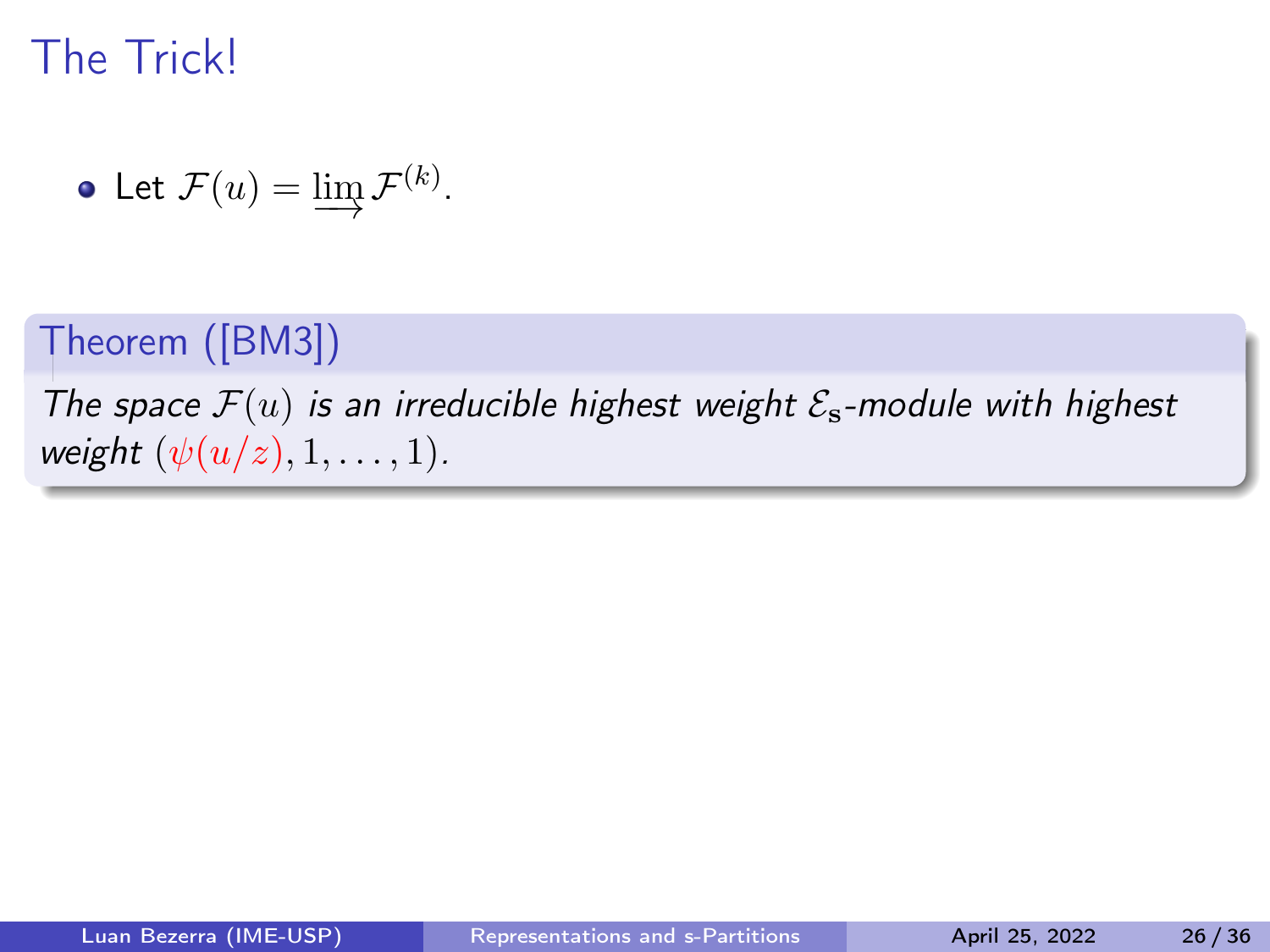• Let 
$$
\mathcal{F}(u) = \varinjlim \mathcal{F}^{(k)}
$$
.

#### Theorem ([\[BM3\]](#page-163-0))

The space  $\mathcal{F}(u)$  is an irreducible highest weight  $\mathcal{E}_s$ -module with highest weight  $(\psi(u/z), 1, \ldots, 1)$ .

As an  $U_q\mathfrak{gl}_\mathbf{s}$ -module,  $\mathcal{F}(u)$  is a highest weight module of weight  $\Lambda_0$ .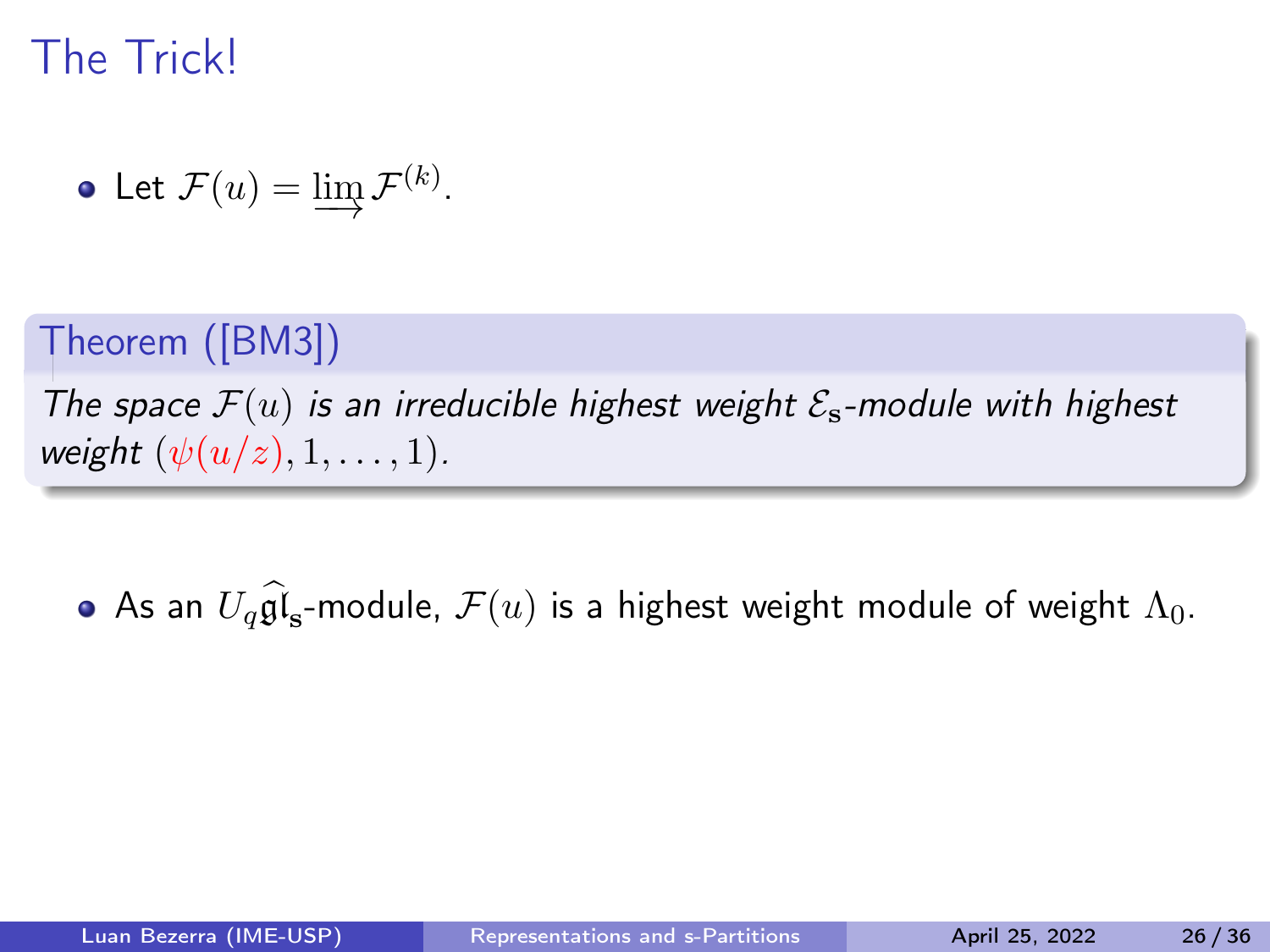• Let 
$$
\mathcal{F}(u) = \varinjlim \mathcal{F}^{(k)}
$$
.

#### Theorem ([\[BM3\]](#page-163-0))

The space  $\mathcal{F}(u)$  is an irreducible highest weight  $\mathcal{E}_s$ -module with highest weight  $(\psi(u/z), 1, \ldots, 1)$ .

As an  $U_q\mathfrak{gl}_\mathbf{s}$ -module,  $\mathcal{F}(u)$  is a highest weight module of weight  $\Lambda_0$ .

• We write 
$$
\mathcal{F}(u) = \mathcal{F}_{\Lambda_0}(u)
$$
.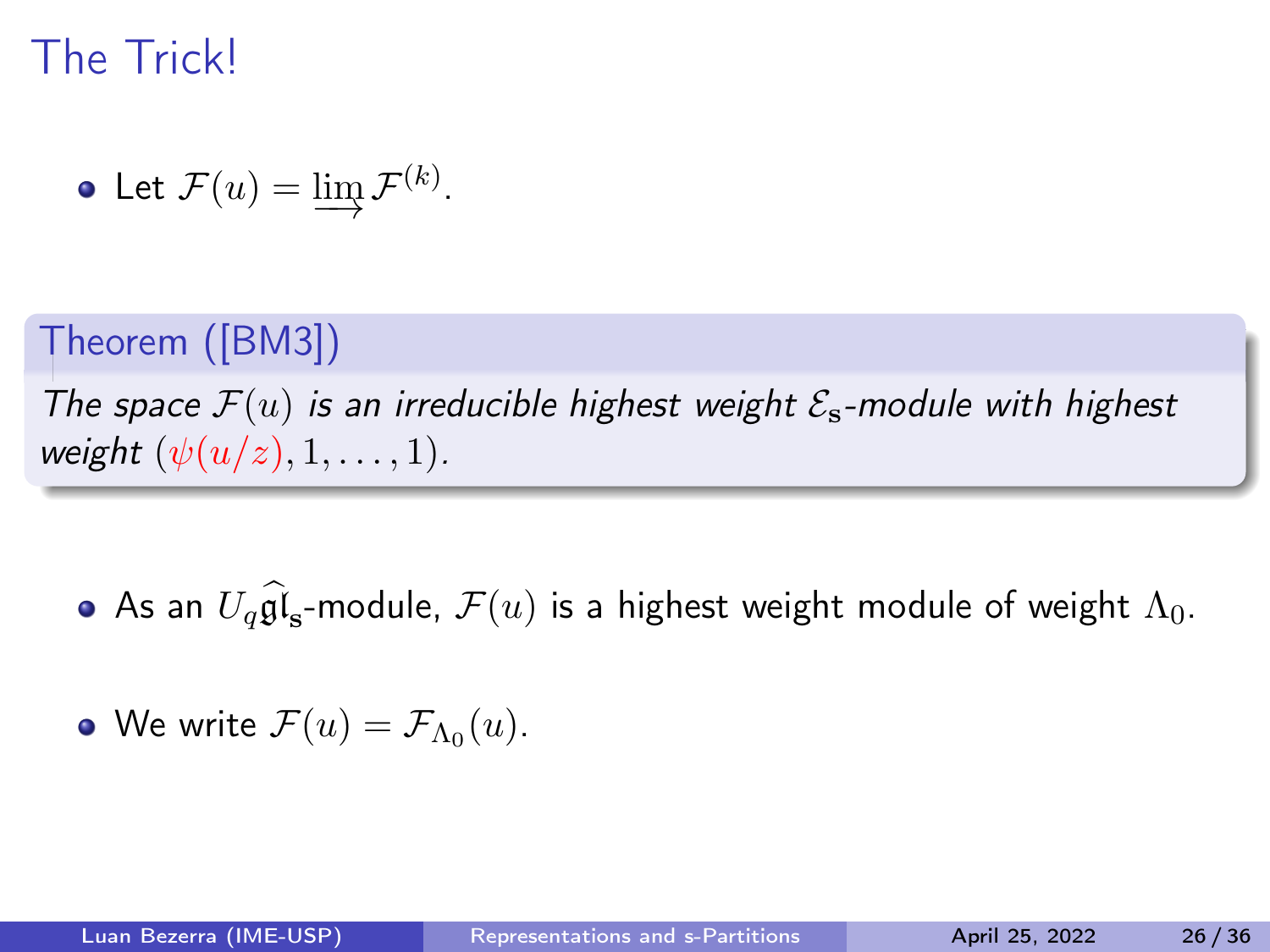$\mathcal{F}_{\Lambda_0}(u)$  has a basis  $\ket{\bm{\lambda}, \bm{\mu}}$  with  $(\bm{\lambda}, \bm{\mu})$  a s-partition.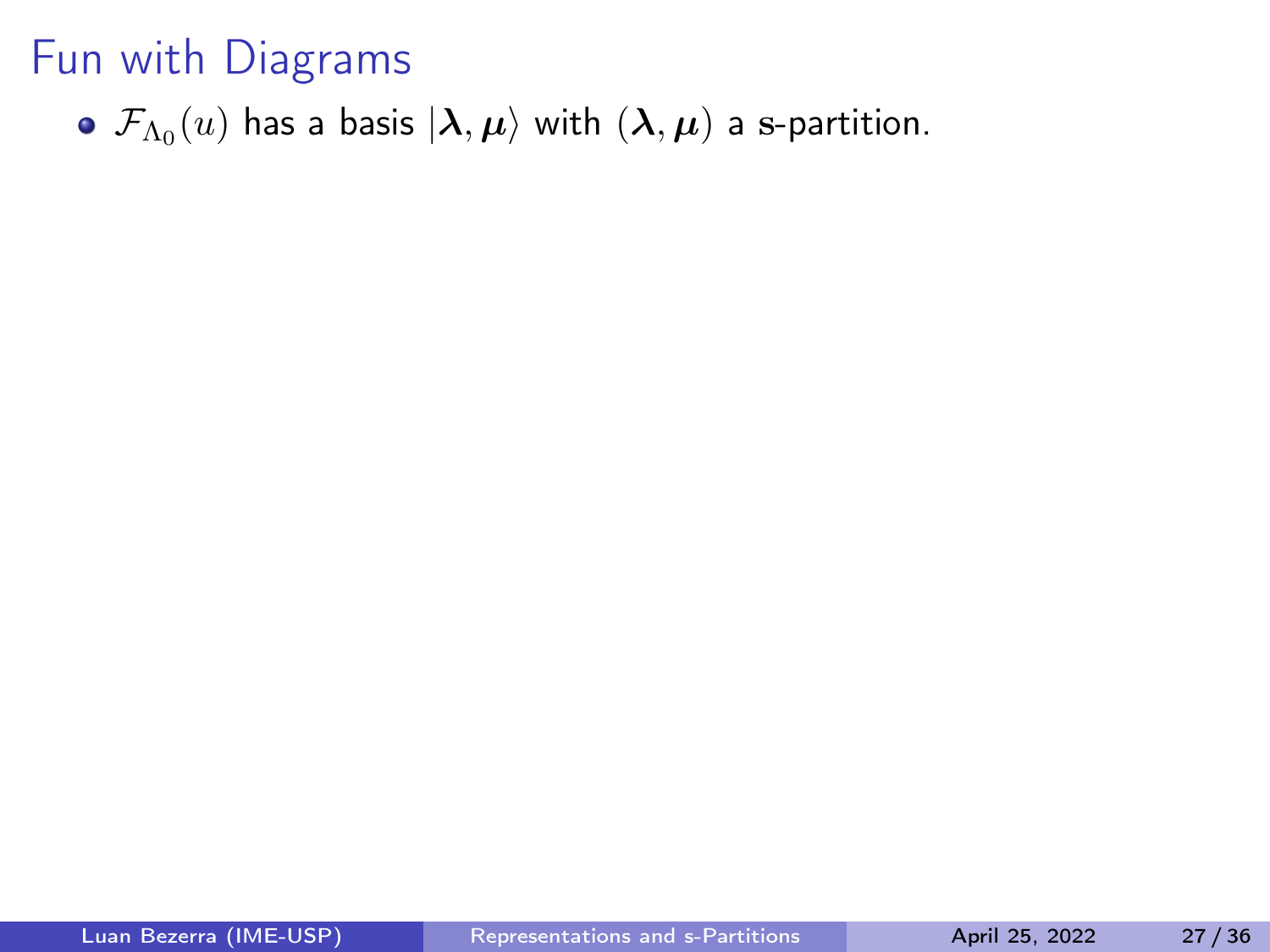- $\mathcal{F}_{\Lambda_0}(u)$  has a basis  $\ket{\bm{\lambda}, \bm{\mu}}$  with  $(\bm{\lambda}, \bm{\mu})$  a s-partition.
- Each s-partition  $(\lambda, \mu)$  corresponds to a generalized Young diagram: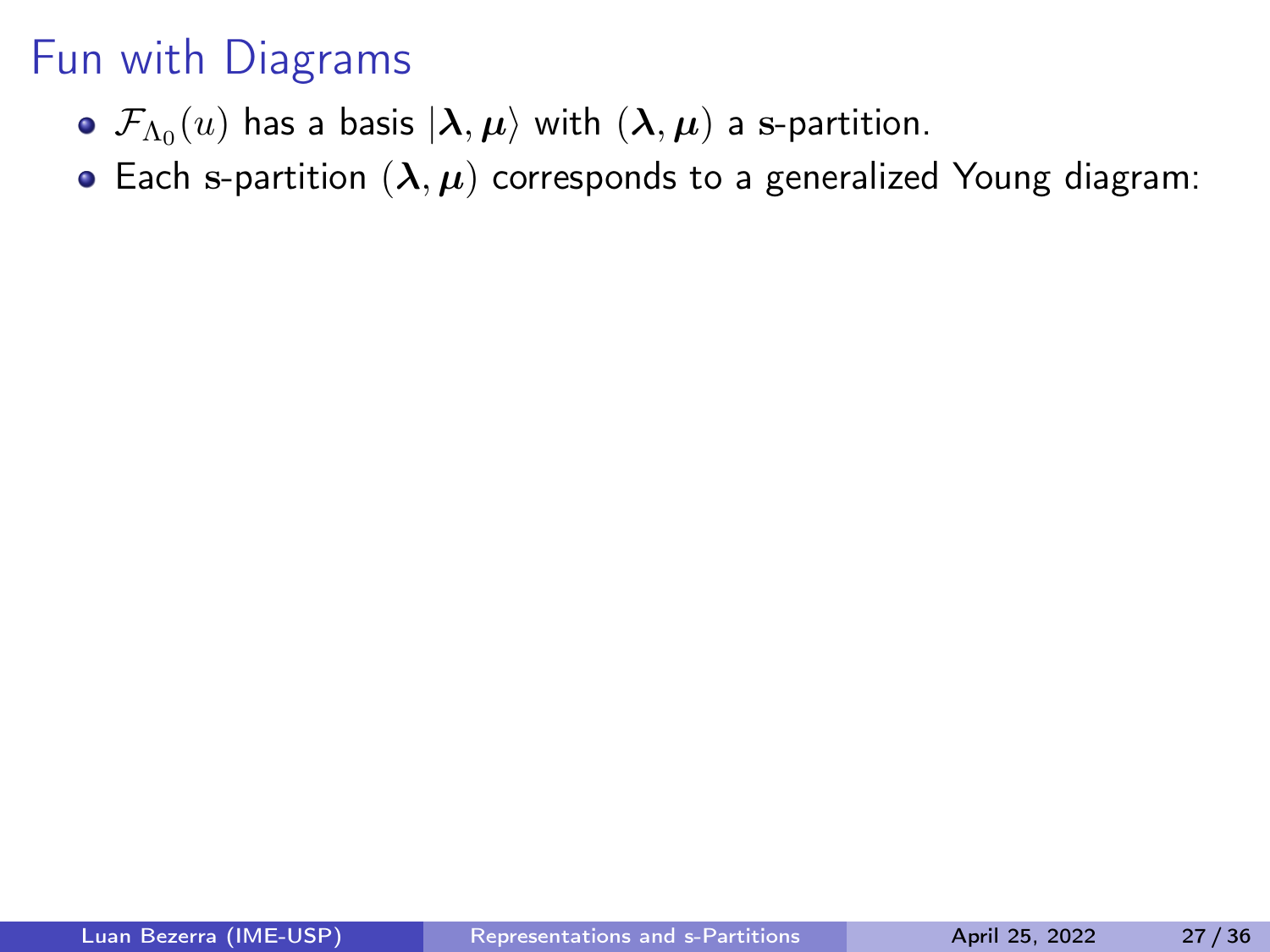- $\mathcal{F}_{\Lambda_0}(u)$  has a basis  $\ket{\bm{\lambda}, \bm{\mu}}$  with  $(\bm{\lambda}, \bm{\mu})$  a s-partition.
- Each s-partition  $(\lambda, \mu)$  corresponds to a generalized Young diagram:
	- $\triangleright$  Glue the 1D-diagrams in a correct way, or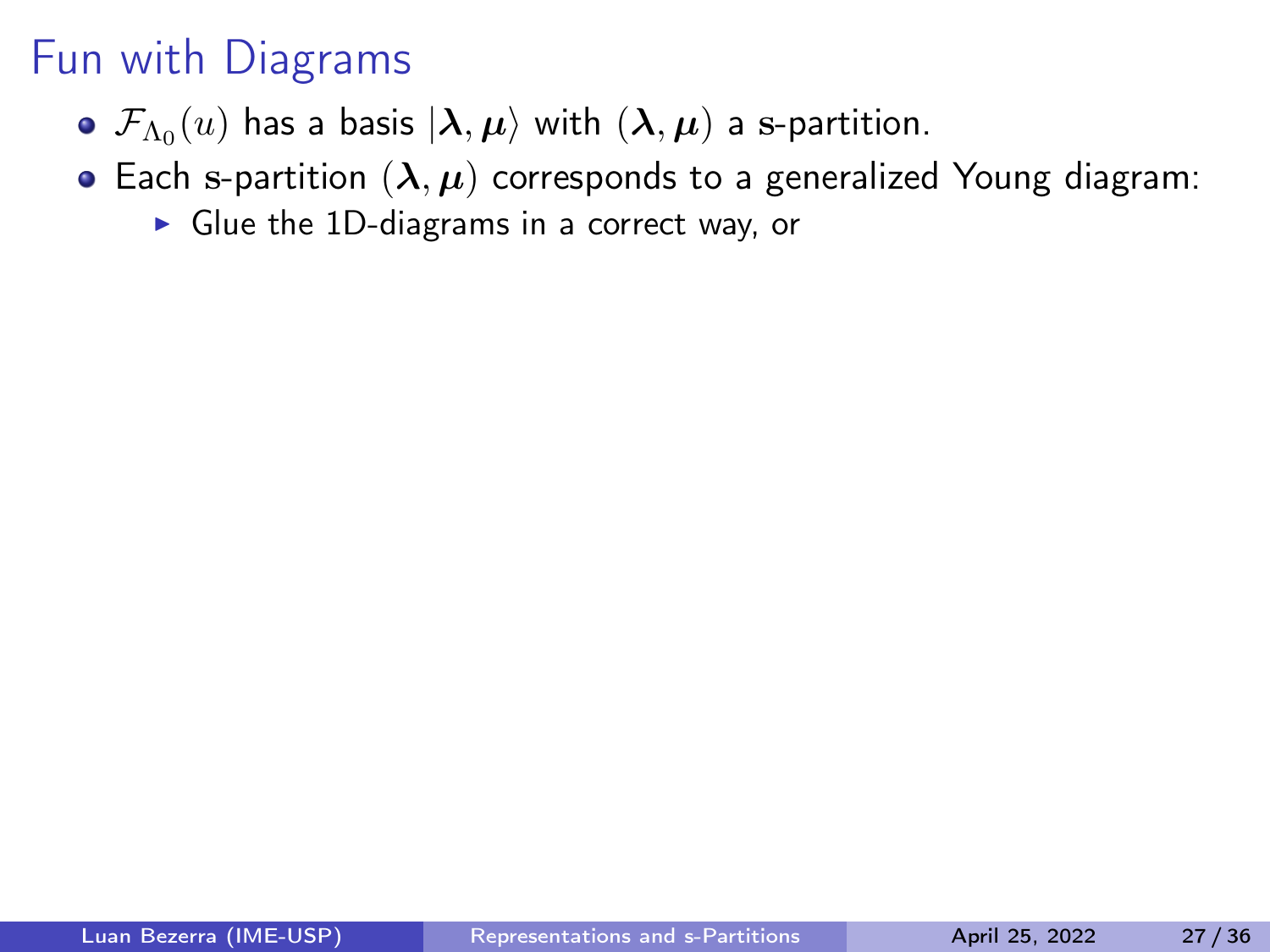- $\mathcal{F}_{\Lambda_0}(u)$  has a basis  $\ket{\bm{\lambda}, \bm{\mu}}$  with  $(\bm{\lambda}, \bm{\mu})$  a s-partition.
- Each s-partition  $(\lambda, \mu)$  corresponds to a generalized Young diagram:
	- $\triangleright$  Glue the 1D-diagrams in a correct way, or
	- $\triangleright$  Treat  $(\lambda, \mu)$  as the usual Frobenius coordinates.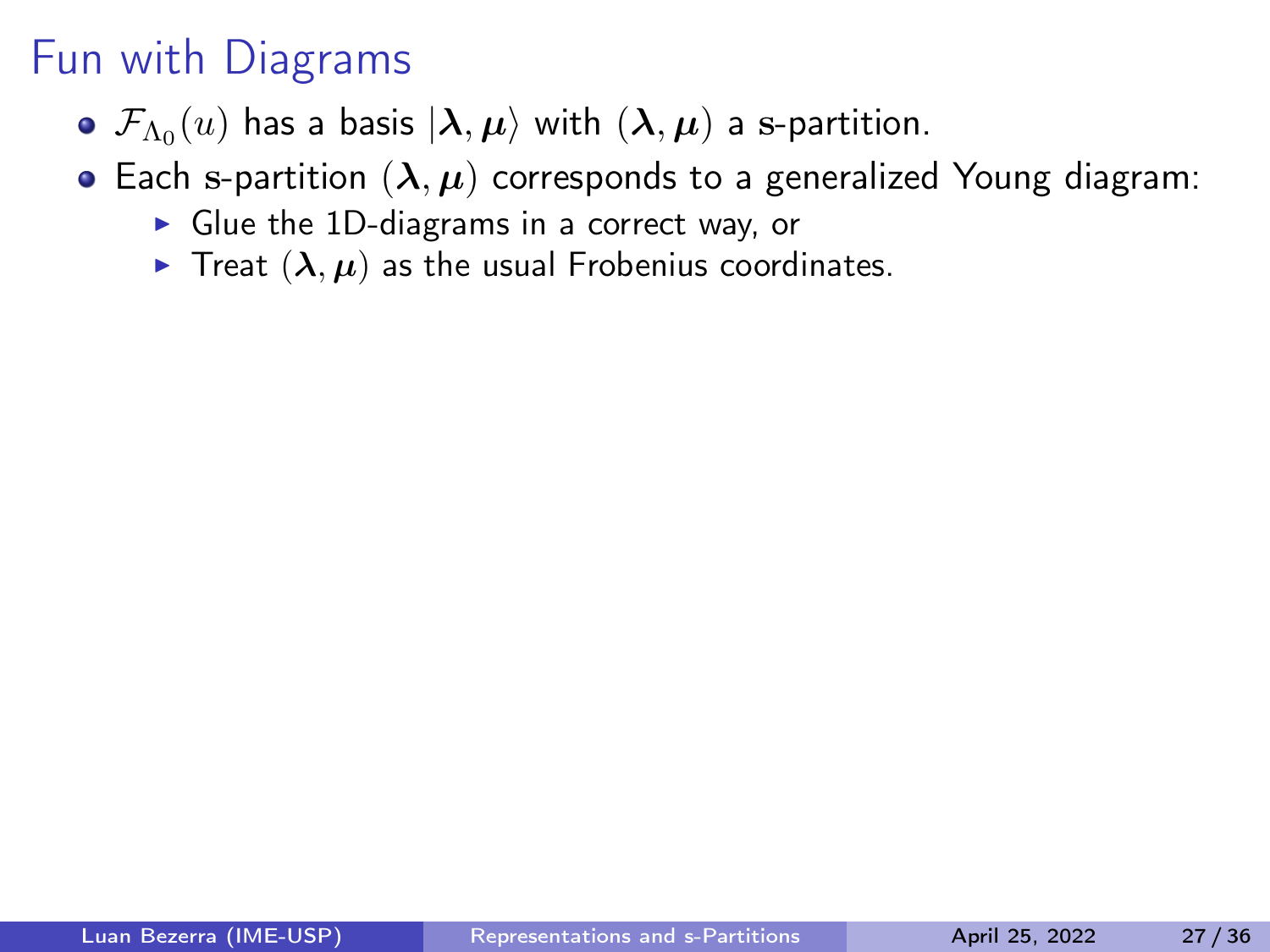- $\mathcal{F}_{\Lambda_0}(u)$  has a basis  $\ket{\bm{\lambda}, \bm{\mu}}$  with  $(\bm{\lambda}, \bm{\mu})$  a s-partition.
- Each s-partition  $(\lambda, \mu)$  corresponds to a generalized Young diagram:
	- $\triangleright$  Glue the 1D-diagrams in a correct way, or
	- $\triangleright$  Treat  $(\lambda, \mu)$  as the usual Frobenius coordinates.
- Cut the tails so that  $[u]_j$  has  $j+1$  boxes, and  $[u]^{-j}$  has  $j$  boxes. Glue the remaining boxes at coordinate 0: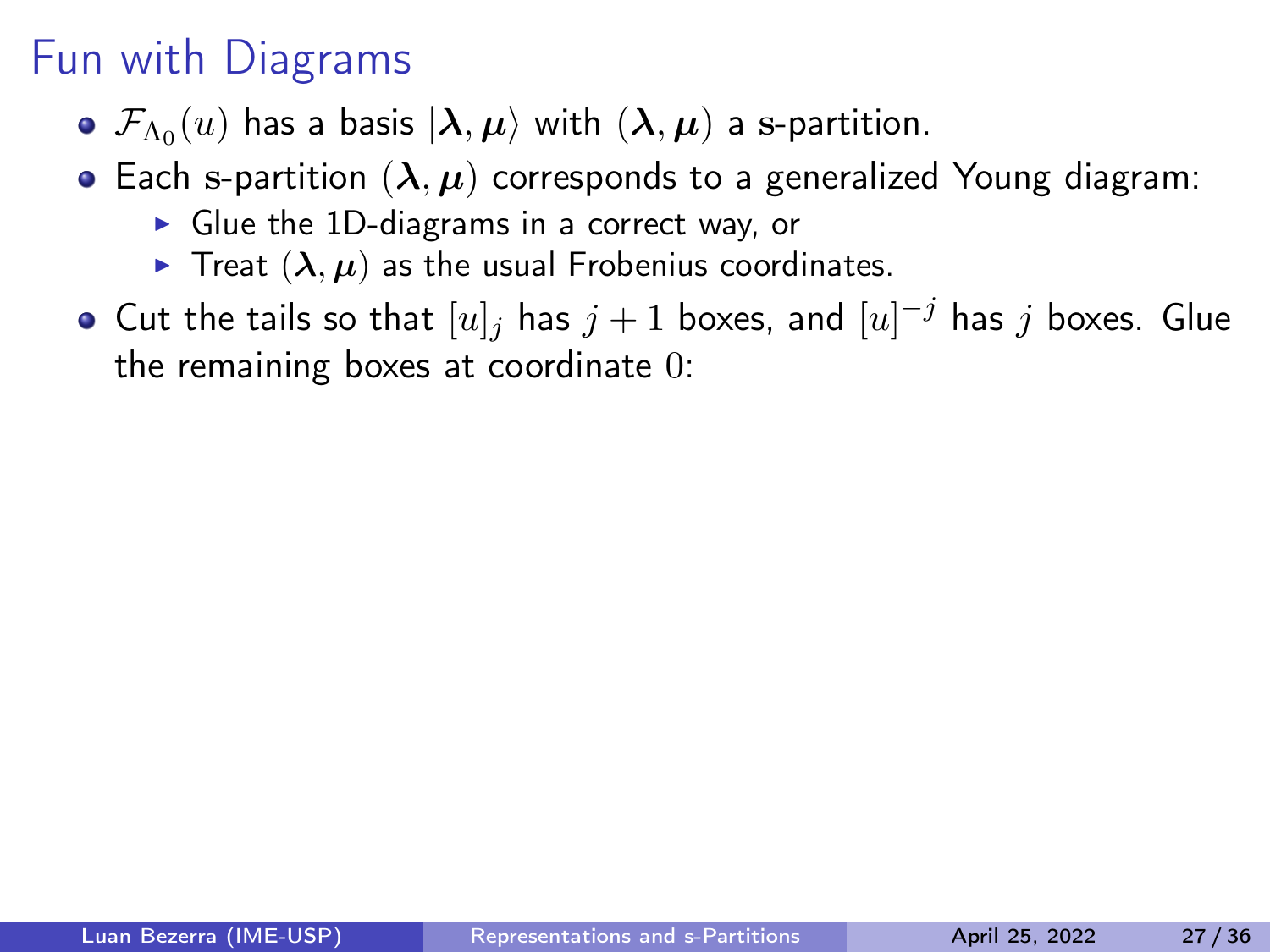- $\mathcal{F}_{\Lambda_0}(u)$  has a basis  $\ket{\bm{\lambda}, \bm{\mu}}$  with  $(\bm{\lambda}, \bm{\mu})$  a s-partition.
- Each s-partition  $(\lambda, \mu)$  corresponds to a generalized Young diagram:
	- ▶ Glue the 1D-diagrams in a correct way, or
	- $\triangleright$  Treat  $(\lambda, \mu)$  as the usual Frobenius coordinates.
- Cut the tails so that  $[u]_j$  has  $j+1$  boxes, and  $[u]^{-j}$  has  $j$  boxes. Glue the remaining boxes at coordinate 0:

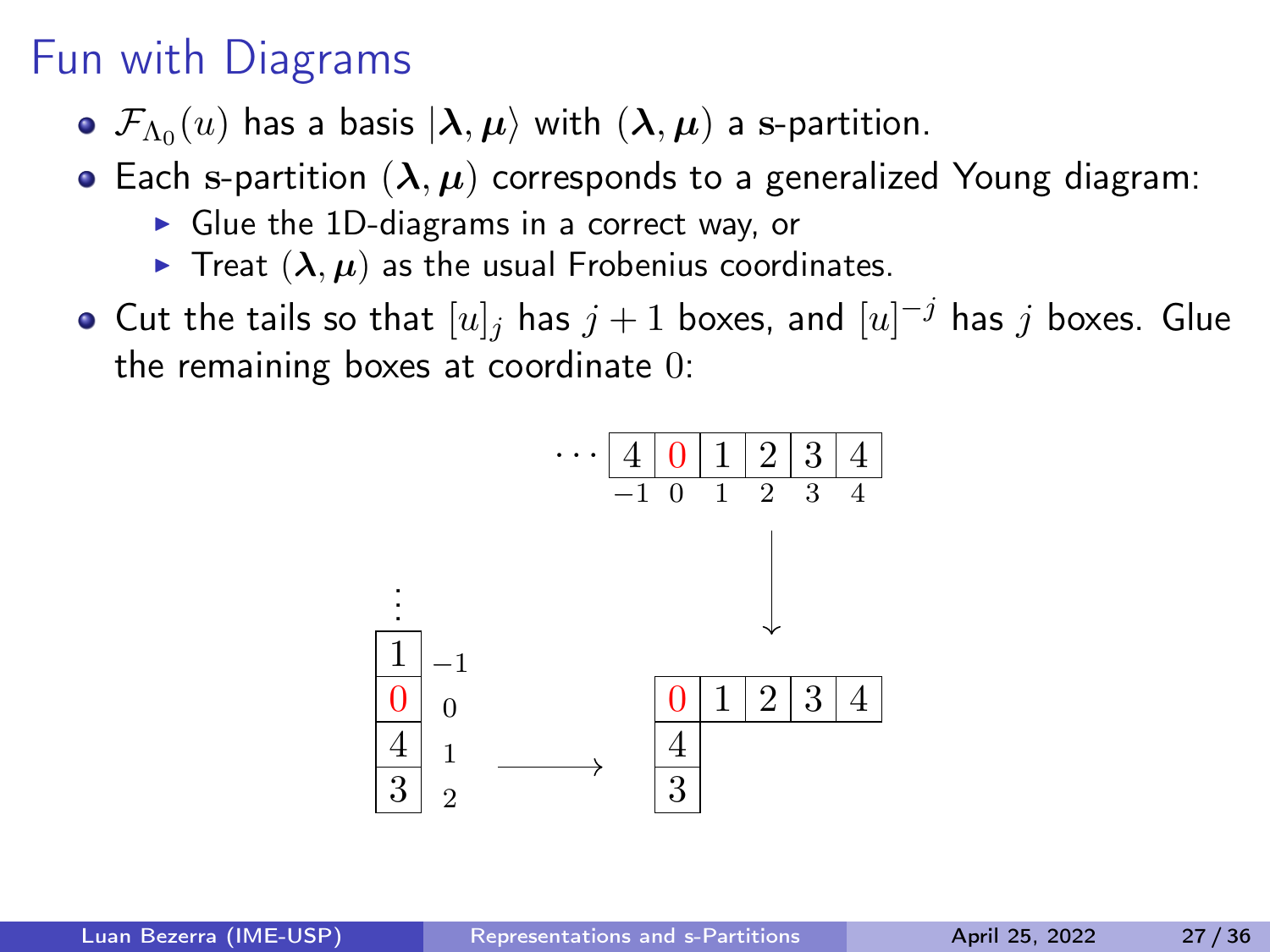- $\mathcal{F}_{\Lambda_0}(u)$  has a basis  $\ket{\bm{\lambda}, \bm{\mu}}$  with  $(\bm{\lambda}, \bm{\mu})$  a s-partition.
- Each s-partition  $(\lambda, \mu)$  corresponds to a generalized Young diagram:
	- ▶ Glue the 1D-diagrams in a correct way, or
	- $\triangleright$  Treat  $(\lambda, \mu)$  as the usual Frobenius coordinates.
- Cut the tails so that  $[u]_j$  has  $j+1$  boxes, and  $[u]^{-j}$  has  $j$  boxes. Glue the remaining boxes at coordinate 0:



• Glue the hooks along the diagonal.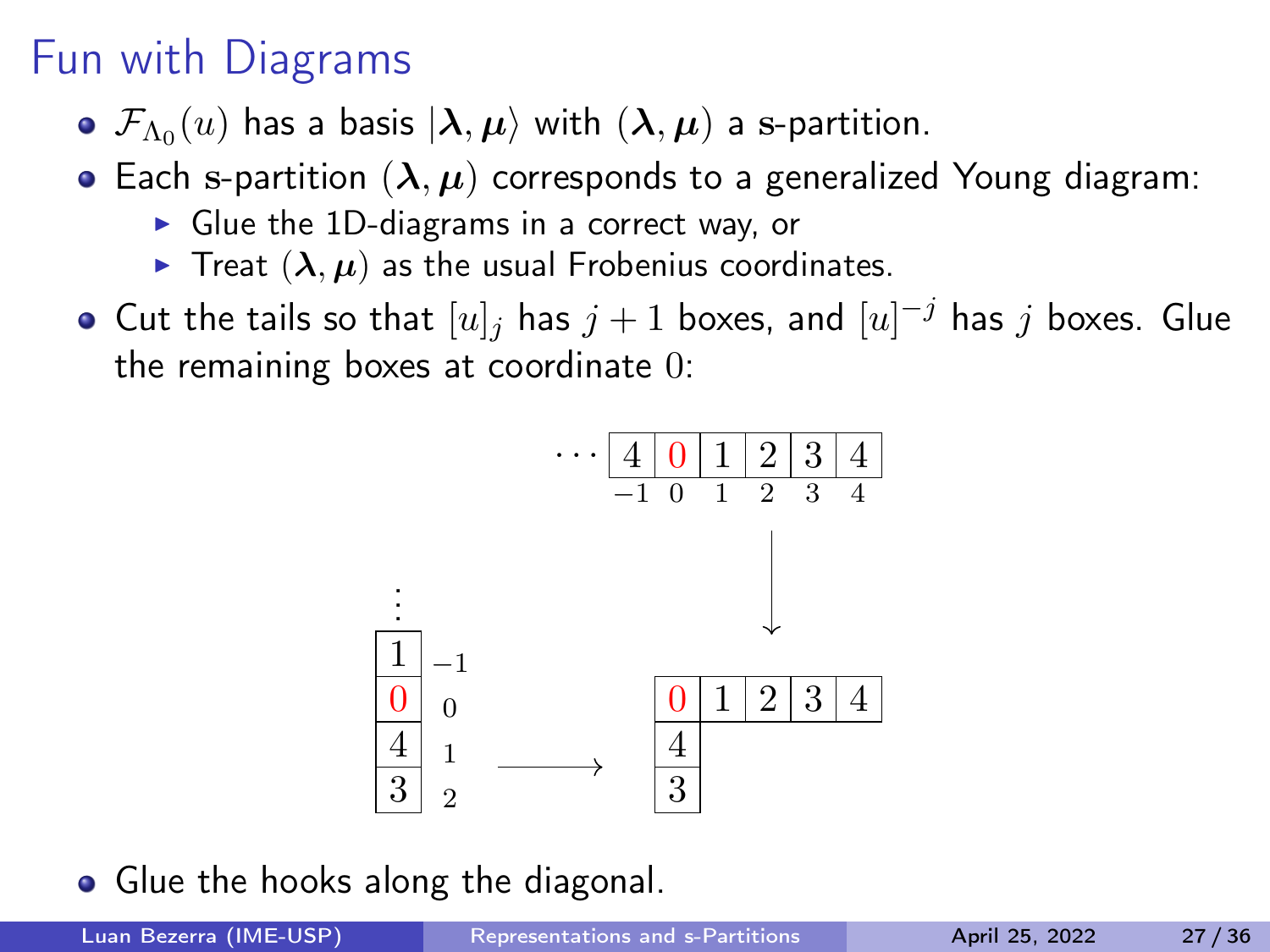# 2D Young Diagrams

 $|(8, 5, 5, 4, 4, 2), (7, 2, 1, 1)\rangle$ :

| U                       |                | 2 | 3                       | 4 | J              |                | $\overline{2}$ |
|-------------------------|----------------|---|-------------------------|---|----------------|----------------|----------------|
| 4                       |                |   | $\overline{2}$          | 3 |                |                |                |
| 3                       | 4              |   |                         | 2 | 3              | 4              |                |
| $\overline{2}$          | $\overline{3}$ | 4 |                         |   | $\overline{2}$ | 3              |                |
|                         |                |   | $\overline{\mathbf{4}}$ |   |                | $\overline{2}$ | 3              |
| $\Omega$                |                |   |                         |   | L              |                |                |
| $\overline{\mathbf{4}}$ |                |   |                         |   |                |                |                |
| 3                       |                |   |                         |   |                |                |                |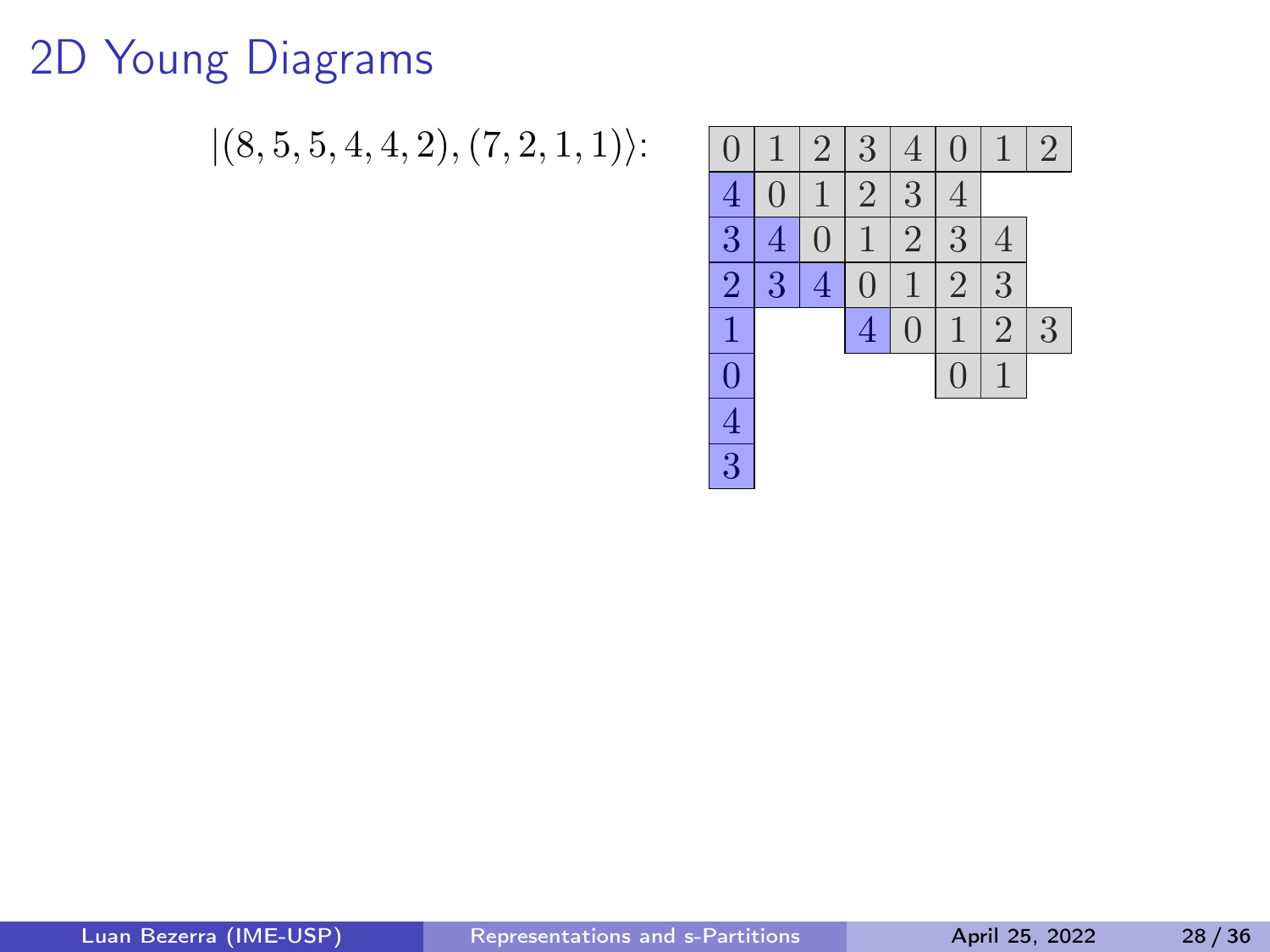# 2D Young Diagrams

 $|(8, 5, 5, 4, 4, 2), (7, 2, 1, 1)\rangle$ : 0 1 2 3 4 0 1 2



#### $\bullet$   $E_i(z)$  removes a box of color i.  $F_i(z)$  adds a box of color i.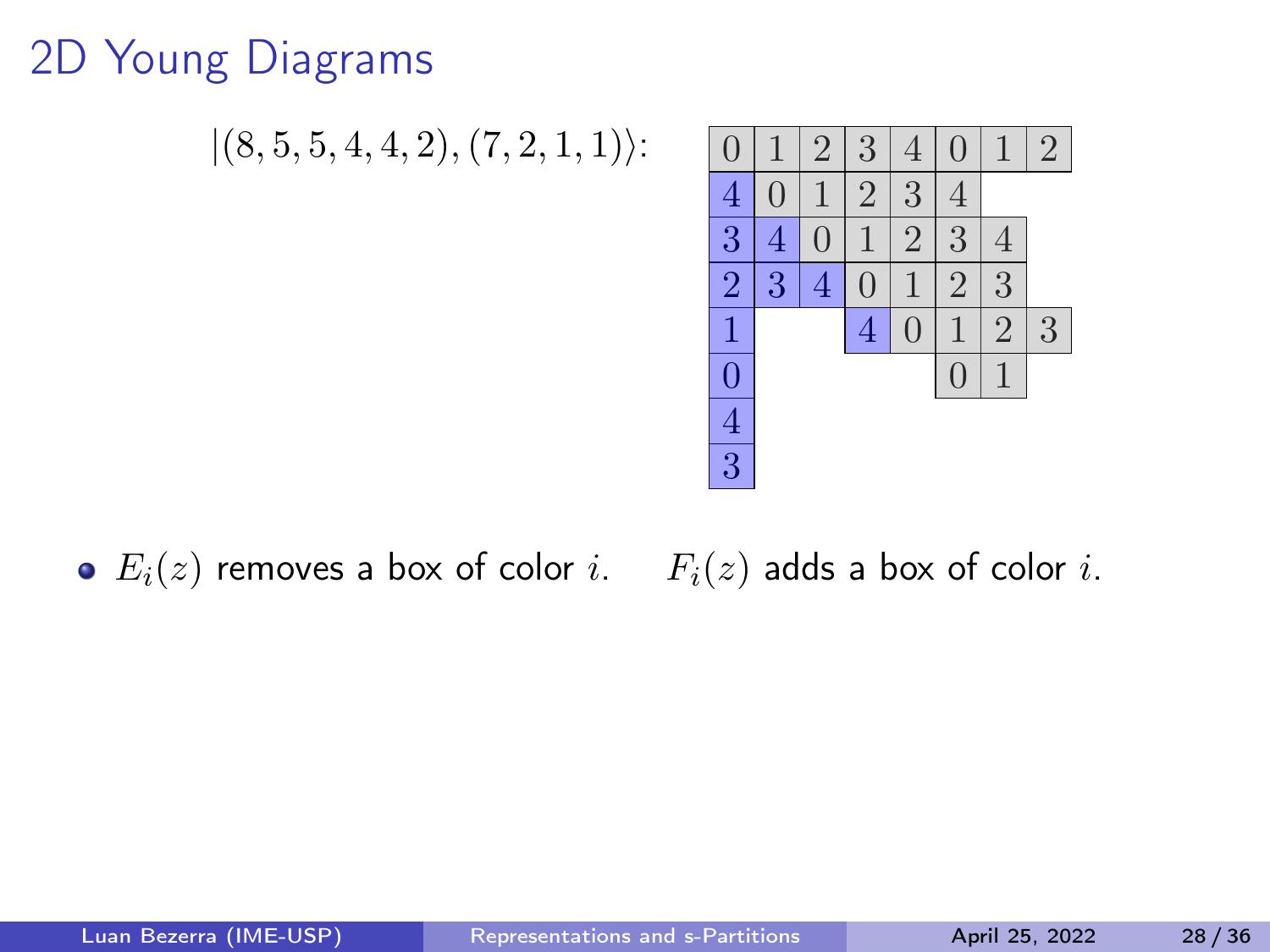# 2D Young Diagrams

 $|(8, 5, 5, 4, 4, 2), (7, 2, 1, 1)\rangle$ :



- $\bullet$   $E_i(z)$  removes a box of color i.  $F_i(z)$  adds a box of color i.
- The action of  $E_i(z)$  on a diagram is a sum of all diagrams obtained by removing an allowed box of color  $i$ . The coefficients are given by the action of  $K_i^-(z)$  on the boxes after the removed one.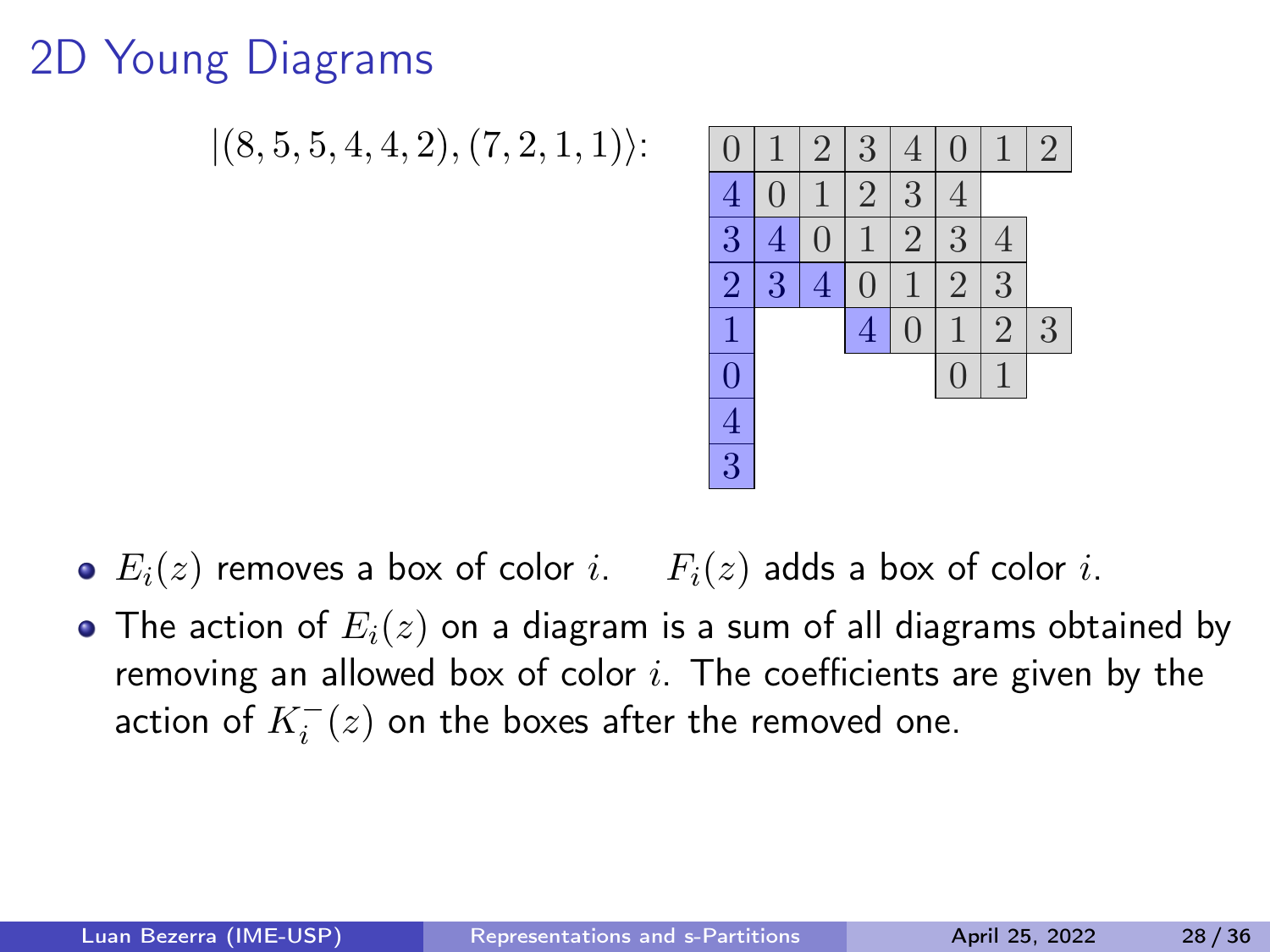# 2D Young Diagrams

 $|(8, 5, 5, 4, 4, 2), (7, 2, 1, 1)\rangle$ :



- $\bullet$   $E_i(z)$  removes a box of color i.  $F_i(z)$  adds a box of color i.
- The action of  $E_i(z)$  on a diagram is a sum of all diagrams obtained by removing an allowed box of color  $i$ . The coefficients are given by the action of  $K_i^-(z)$  on the boxes after the removed one.
- The action of  $F_i(z)$  on a diagram is a sum of all diagrams obtained by adding an allowed box of color  $i$ . The coefficients are given by the action of  $K_i^+(z)$  on the boxes before the added one.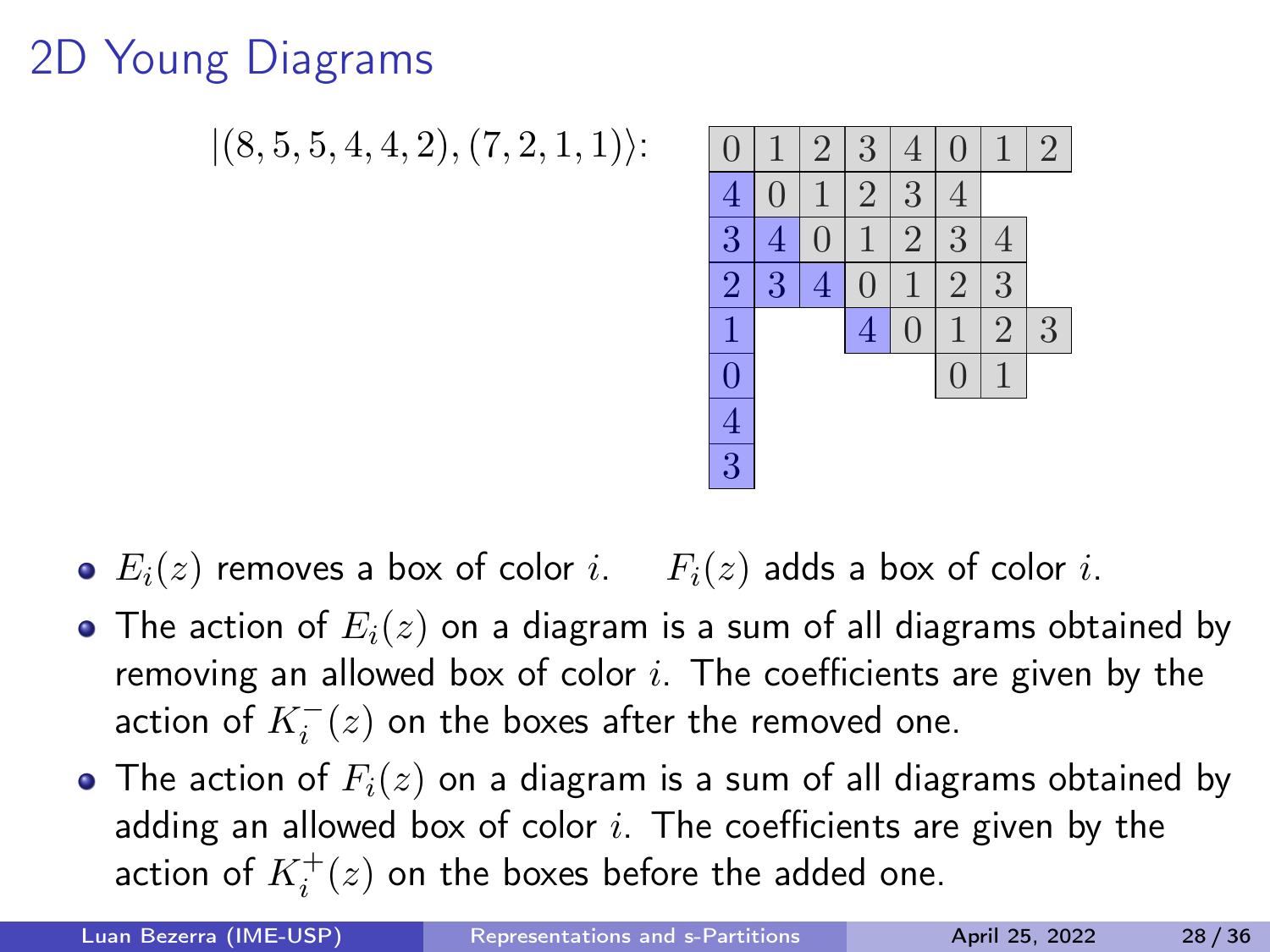## Other level 1 modules

• In a similar way, a family of  $\mathcal{E}_s$ -modules which after restriction to  $U_q\widehat{\mathfrak{gl}}_{m|n}$  are highest weight modules of highest weight

$$
s_i(r\Lambda_{i-1}-(r+1)\Lambda_i),\ i\in\hat{I},\ r\in\mathbb{Z}.
$$

In particular, it includes the highest weights  $\pm \Lambda_i.$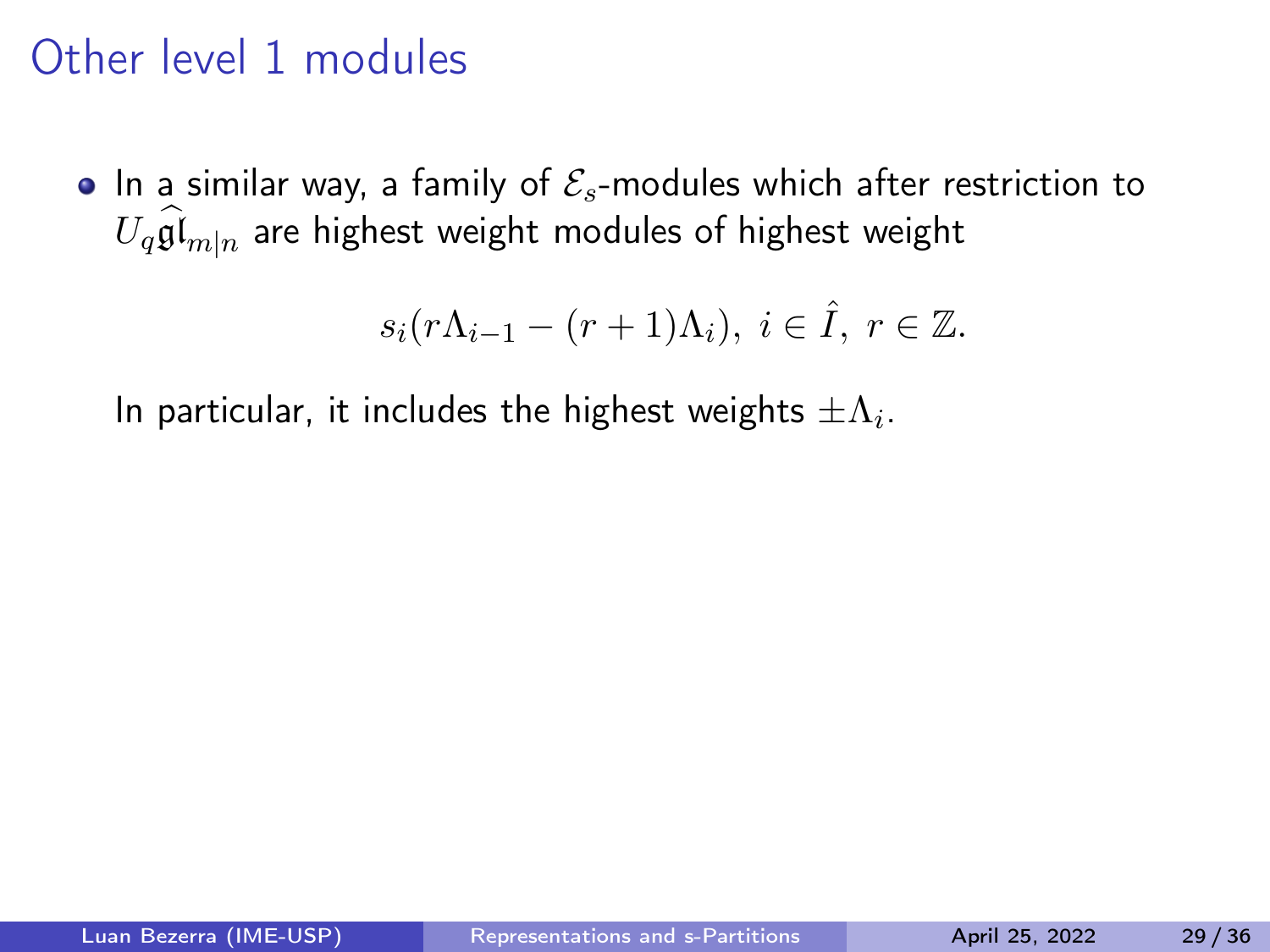## Other level 1 modules

• In a similar way, a family of  $\mathcal{E}_{s}$ -modules which after restriction to  $U_q\widehat{\mathfrak{gl}}_{m|n}$  are highest weight modules of highest weight

$$
s_i(r\Lambda_{i-1}-(r+1)\Lambda_i),\ i\in\hat{I},\ r\in\mathbb{Z}.
$$

In particular, it includes the highest weights  $\pm \Lambda_i.$ 

We expect these modules remain irreducible when restricted to  $U_q\mathfrak{gl}_{m|n}$ .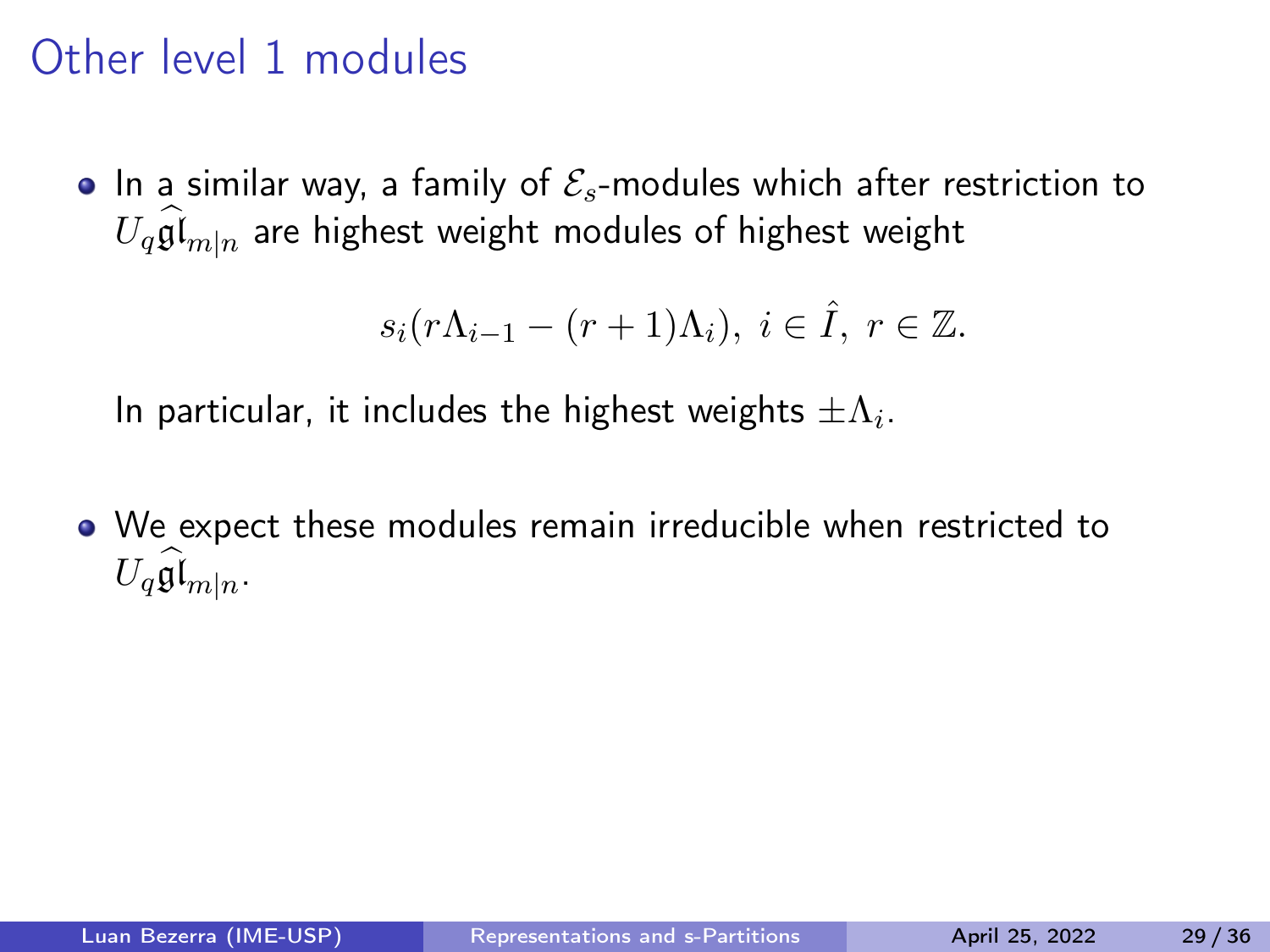## Other level 1 modules

• In a similar way, a family of  $\mathcal{E}_{s}$ -modules which after restriction to  $U_q\widehat{\mathfrak{gl}}_{m|n}$  are highest weight modules of highest weight

$$
s_i(r\Lambda_{i-1}-(r+1)\Lambda_i),\ i\in\hat{I},\ r\in\mathbb{Z}.
$$

In particular, it includes the highest weights  $\pm \Lambda_i.$ 

- We expect these modules remain irreducible when restricted to  $U_q\mathfrak{gl}_{m|n}$ .
- For some modules in standard parity, the characters are known. We can show irreduciblity.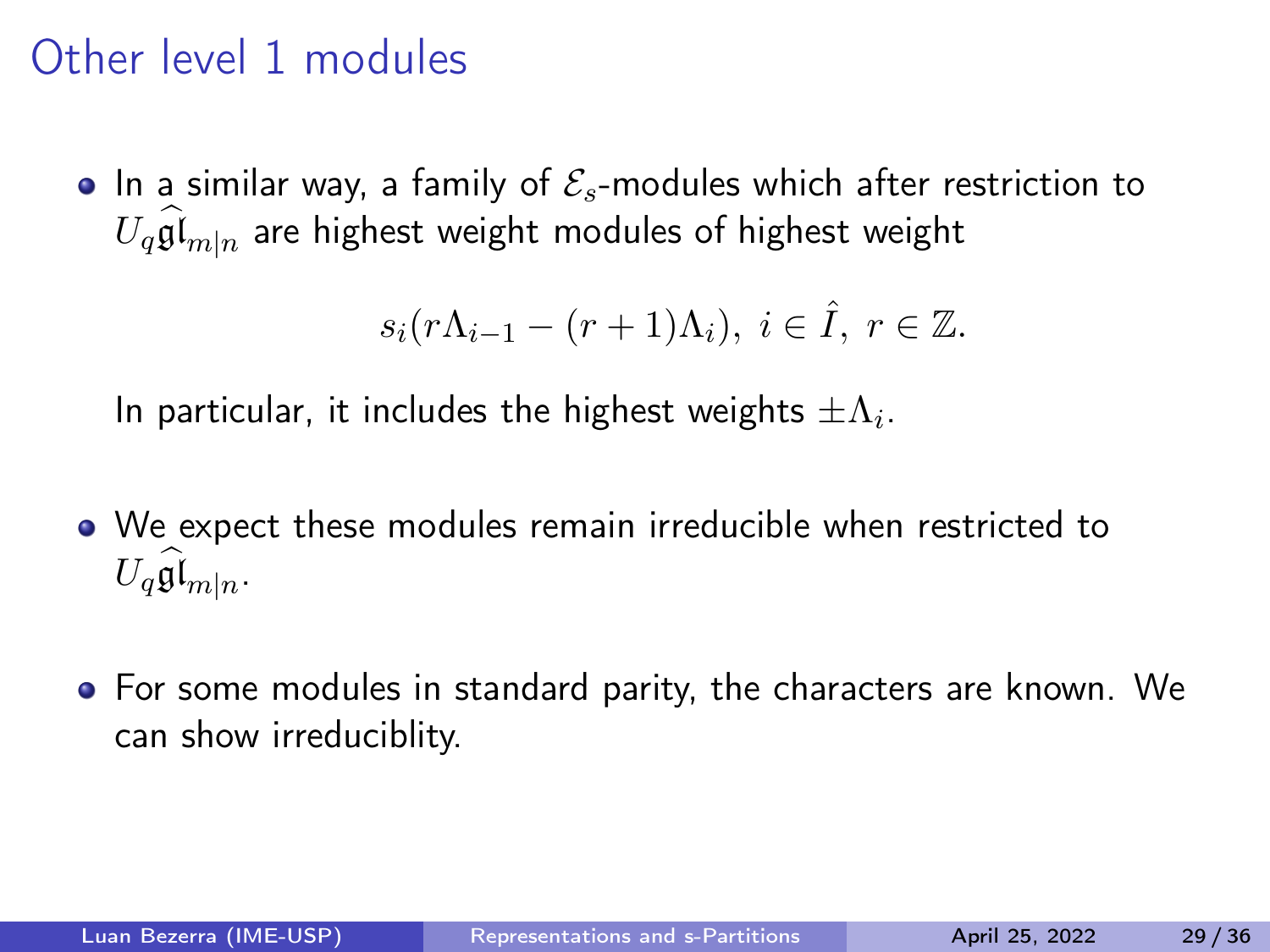• We can repeat the construction using Fock modules.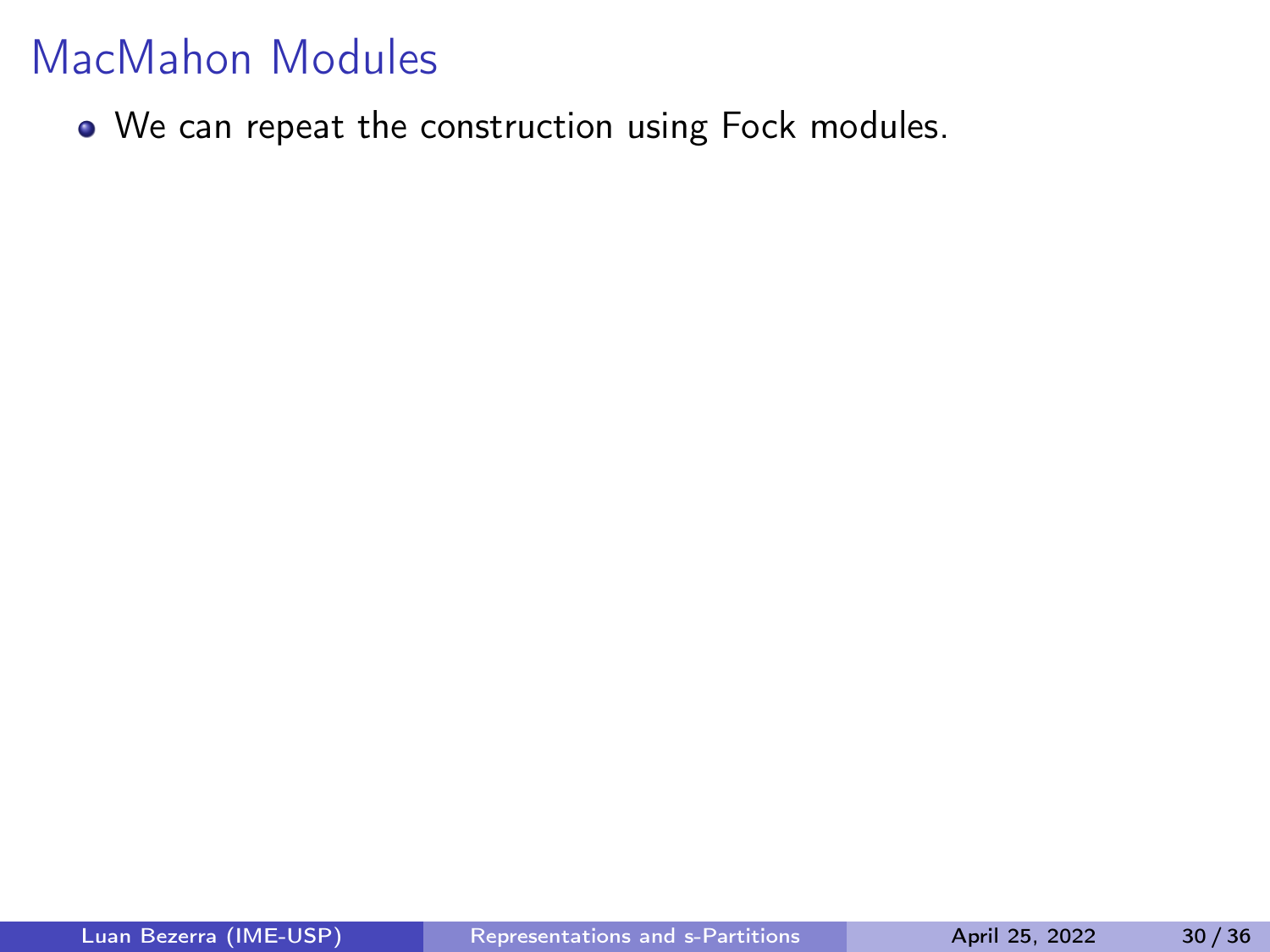• We can repeat the construction using Fock modules.

 $\mathcal{M}(u) \subseteq \mathcal{F}_{\Lambda_0}(u) \otimes \mathcal{F}_{\Lambda_0}(uq_2^{-1}) \otimes \mathcal{F}_{\Lambda_0}(uq_2^{-2}) \otimes \cdots$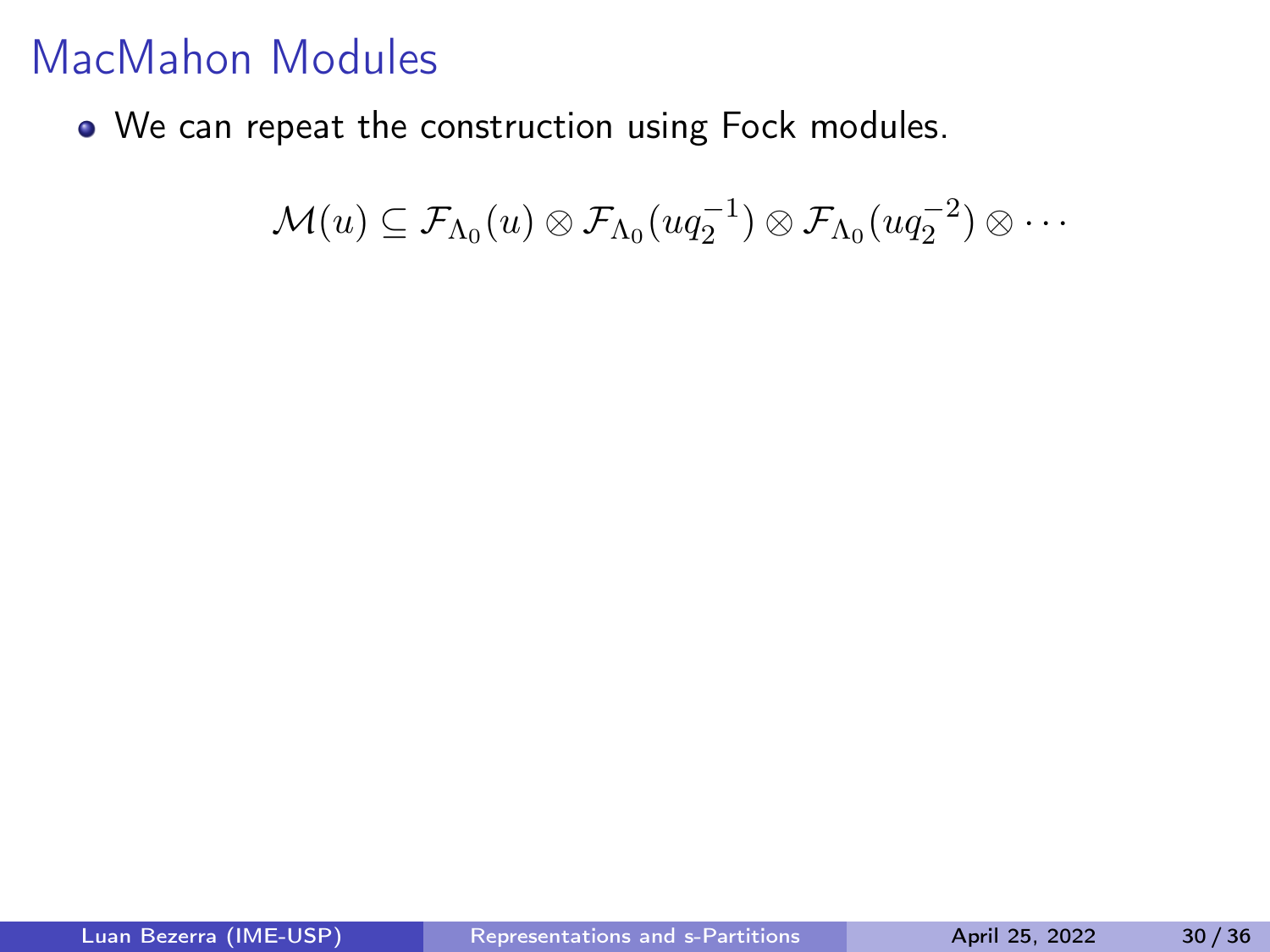We can repeat the construction using Fock modules.

$$
\mathcal{M}(u) \subseteq \mathcal{F}_{\Lambda_0}(u) \otimes \mathcal{F}_{\Lambda_0}(uq_2^{-1}) \otimes \mathcal{F}_{\Lambda_0}(uq_2^{-2}) \otimes \cdots
$$
  
• Let  $f(k, z) = \frac{k - k^{-1}z}{1 - z}$ .

#### Theorem ([\[BM3\]](#page-163-0))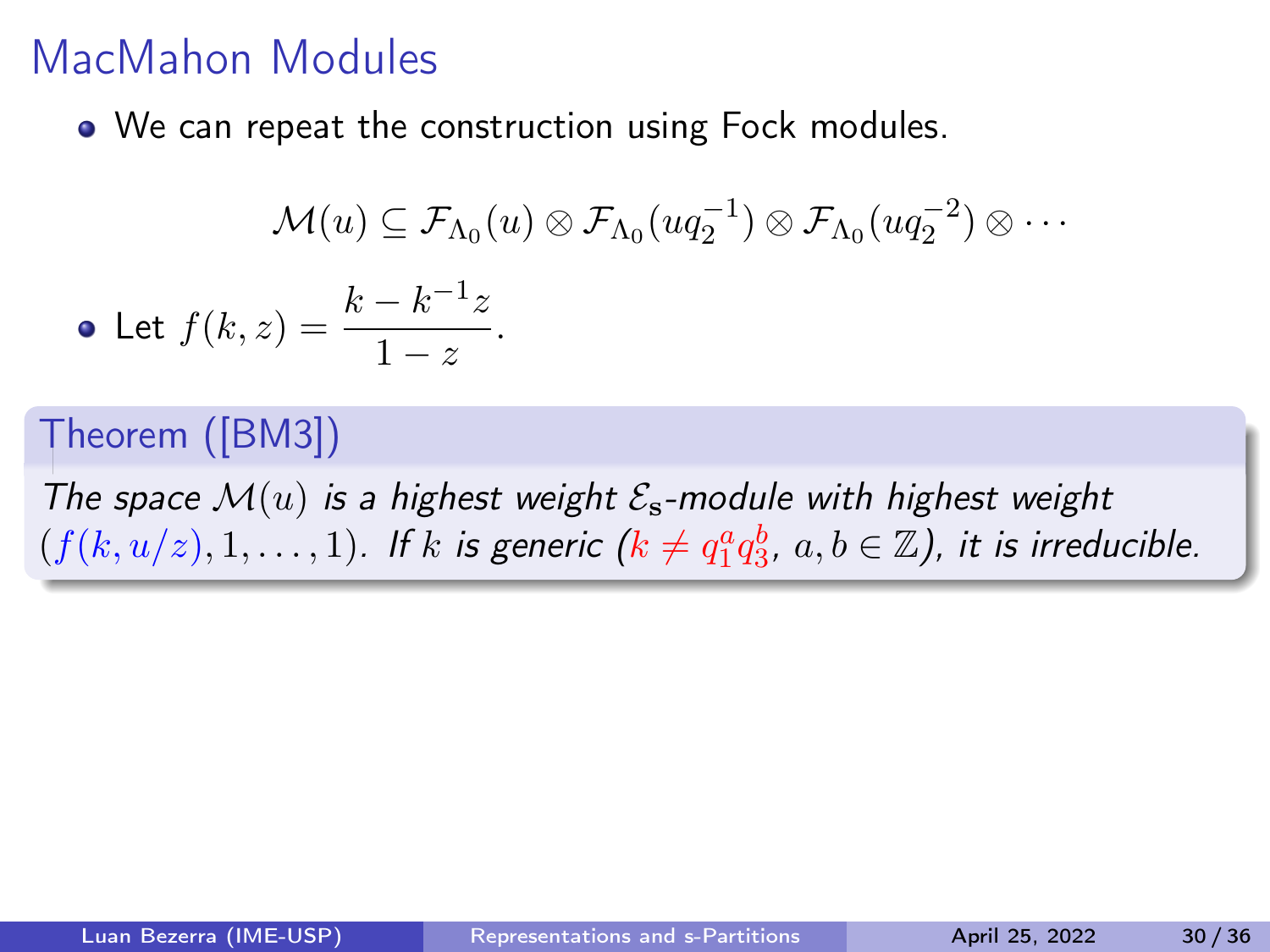• We can repeat the construction using Fock modules.

$$
\mathcal{M}(u) \subseteq \mathcal{F}_{\Lambda_0}(u) \otimes \mathcal{F}_{\Lambda_0}(uq_2^{-1}) \otimes \mathcal{F}_{\Lambda_0}(uq_2^{-2}) \otimes \cdots
$$
  
• Let  $f(k, z) = \frac{k - k^{-1}z}{1 - z}$ .

#### Theorem ([\[BM3\]](#page-163-0))

The space  $\mathcal{M}(u)$  is a highest weight  $\mathcal{E}_s$ -module with highest weight  $(f(k, u/z), 1, \ldots, 1)$ . If k is generic  $(k \neq q_1^a q_3^b, a, b \in \mathbb{Z})$ , it is irreducible.

• A basis of  $\mathcal{M}(u)$  is parameterized by 3D Young diagrams.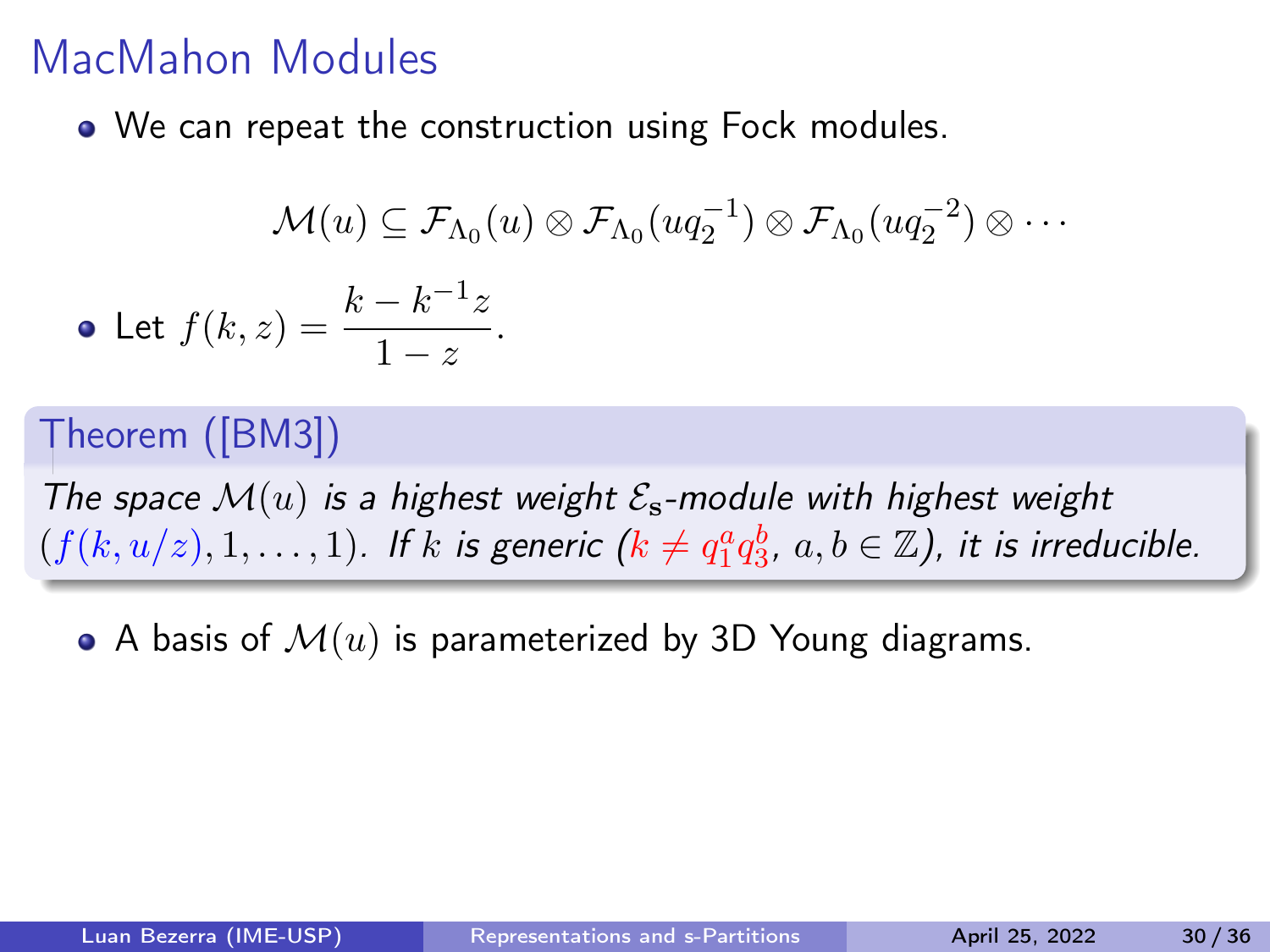• We can repeat the construction using Fock modules.

$$
\mathcal{M}(u) \subseteq \mathcal{F}_{\Lambda_0}(u) \otimes \mathcal{F}_{\Lambda_0}(uq_2^{-1}) \otimes \mathcal{F}_{\Lambda_0}(uq_2^{-2}) \otimes \cdots
$$
  
• Let  $f(k, z) = \frac{k - k^{-1}z}{1 - z}$ .

#### Theorem ([\[BM3\]](#page-163-0))

- A basis of  $\mathcal{M}(u)$  is parameterized by 3D Young diagrams.
	- $\blacktriangleright E_i(z)$  removes and  $F_i(z)$  adds boxes of color i.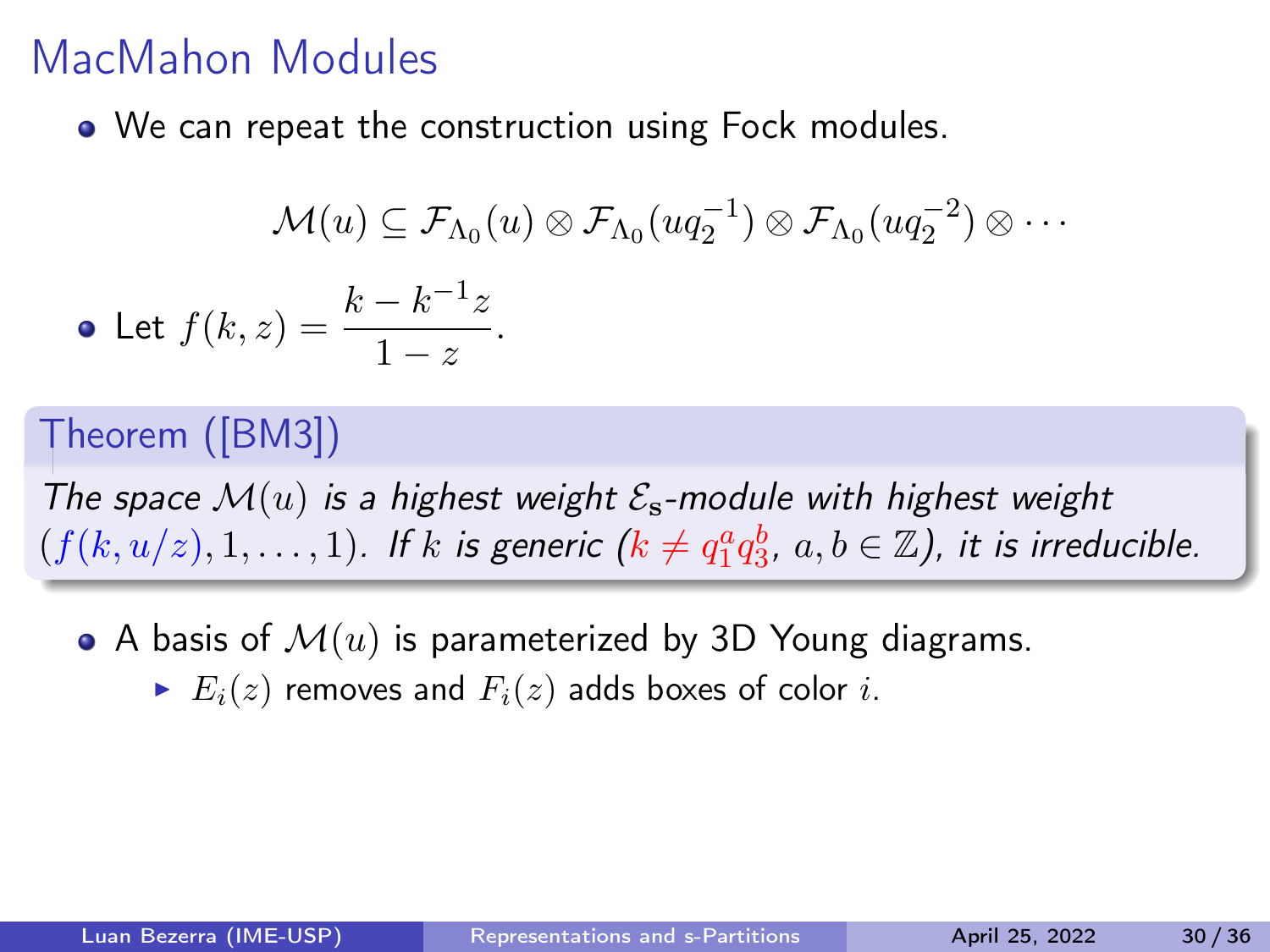• We can repeat the construction using Fock modules.

$$
\mathcal{M}(u) \subseteq \mathcal{F}_{\Lambda_0}(u) \otimes \mathcal{F}_{\Lambda_0}(uq_2^{-1}) \otimes \mathcal{F}_{\Lambda_0}(uq_2^{-2}) \otimes \cdots
$$
  
• Let  $f(k, z) = \frac{k - k^{-1}z}{1 - z}$ .

#### Theorem ([\[BM3\]](#page-163-0))

- A basis of  $\mathcal{M}(u)$  is parameterized by 3D Young diagrams.
	- $\blacktriangleright E_i(z)$  removes and  $F_i(z)$  adds boxes of color i.
- **•** Further generalizations: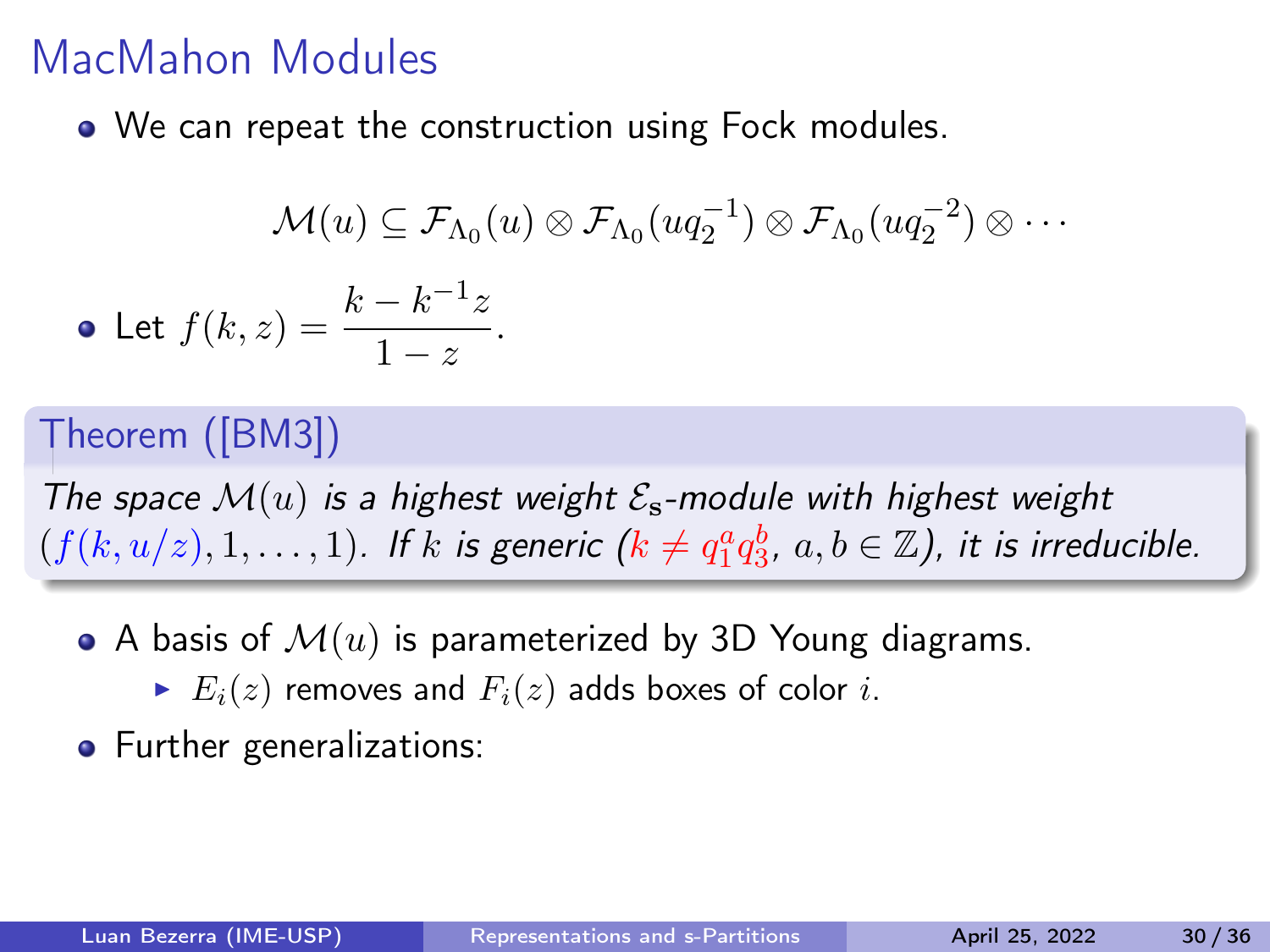• We can repeat the construction using Fock modules.

$$
\mathcal{M}(u) \subseteq \mathcal{F}_{\Lambda_0}(u) \otimes \mathcal{F}_{\Lambda_0}(uq_2^{-1}) \otimes \mathcal{F}_{\Lambda_0}(uq_2^{-2}) \otimes \cdots
$$
  
• Let  $f(k, z) = \frac{k - k^{-1}z}{1 - z}$ .

#### Theorem ([\[BM3\]](#page-163-0))

- A basis of  $\mathcal{M}(u)$  is parameterized by 3D Young diagrams.
	- $\blacktriangleright E_i(z)$  removes and  $F_i(z)$  adds boxes of color i.
- **•** Further generalizations:
	- If k is not generic, a specific box is "forbidden".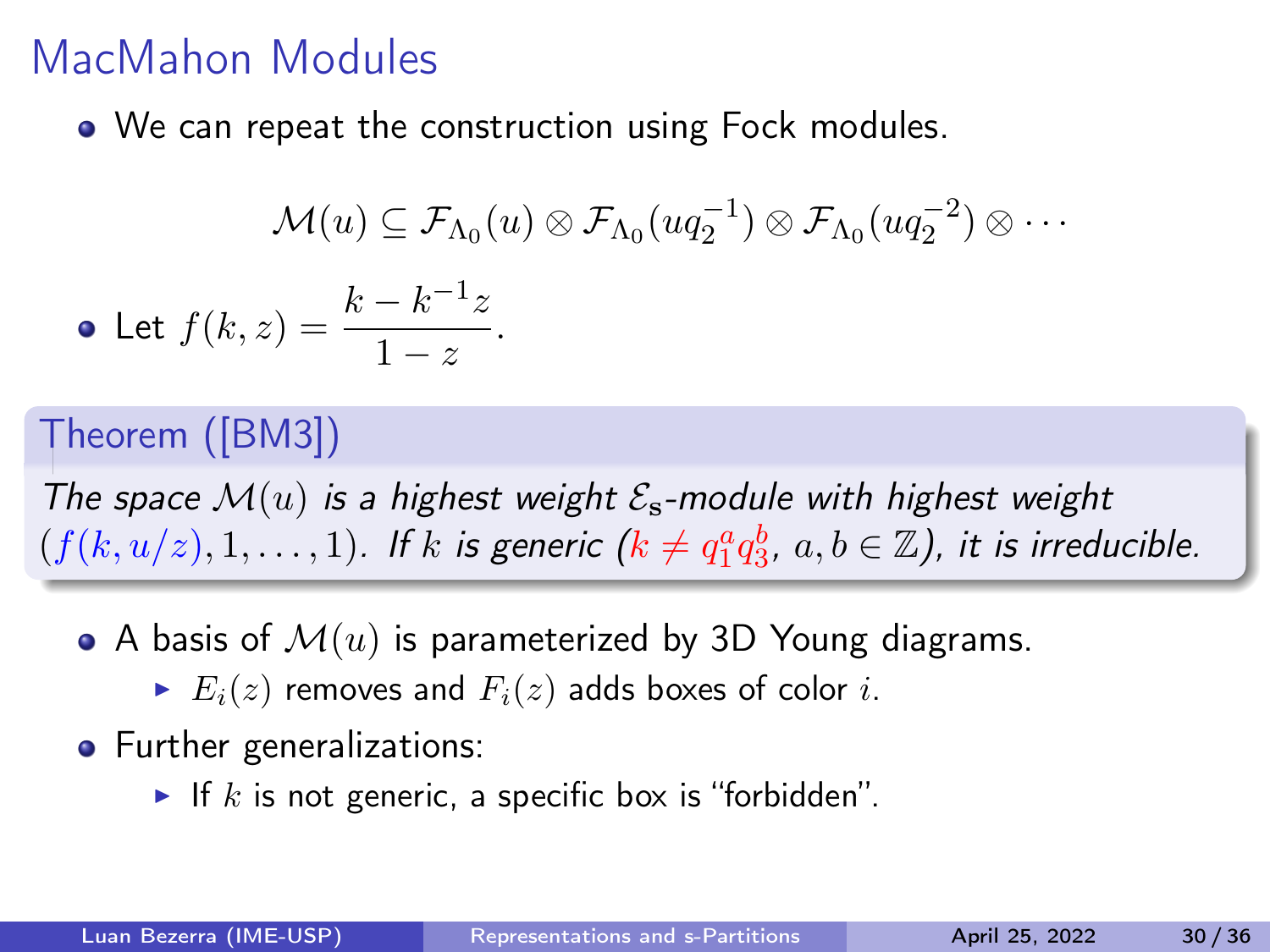• We can repeat the construction using Fock modules.

$$
\mathcal{M}(u) \subseteq \mathcal{F}_{\Lambda_0}(u) \otimes \mathcal{F}_{\Lambda_0}(uq_2^{-1}) \otimes \mathcal{F}_{\Lambda_0}(uq_2^{-2}) \otimes \cdots
$$
  
• Let  $f(k, z) = \frac{k - k^{-1}z}{1 - z}$ .

#### Theorem ([\[BM3\]](#page-163-0))

- A basis of  $\mathcal{M}(u)$  is parameterized by 3D Young diagrams.
	- $\blacktriangleright E_i(z)$  removes and  $F_i(z)$  adds boxes of color i.
- **•** Further generalizations:
	- If k is not generic, a specific box is "forbidden".
	- $\triangleright$  Vertical boundaries: the tail  $|ψ, ψ⟩$  can be replaced by a suitable  $|γ, ε⟩$ .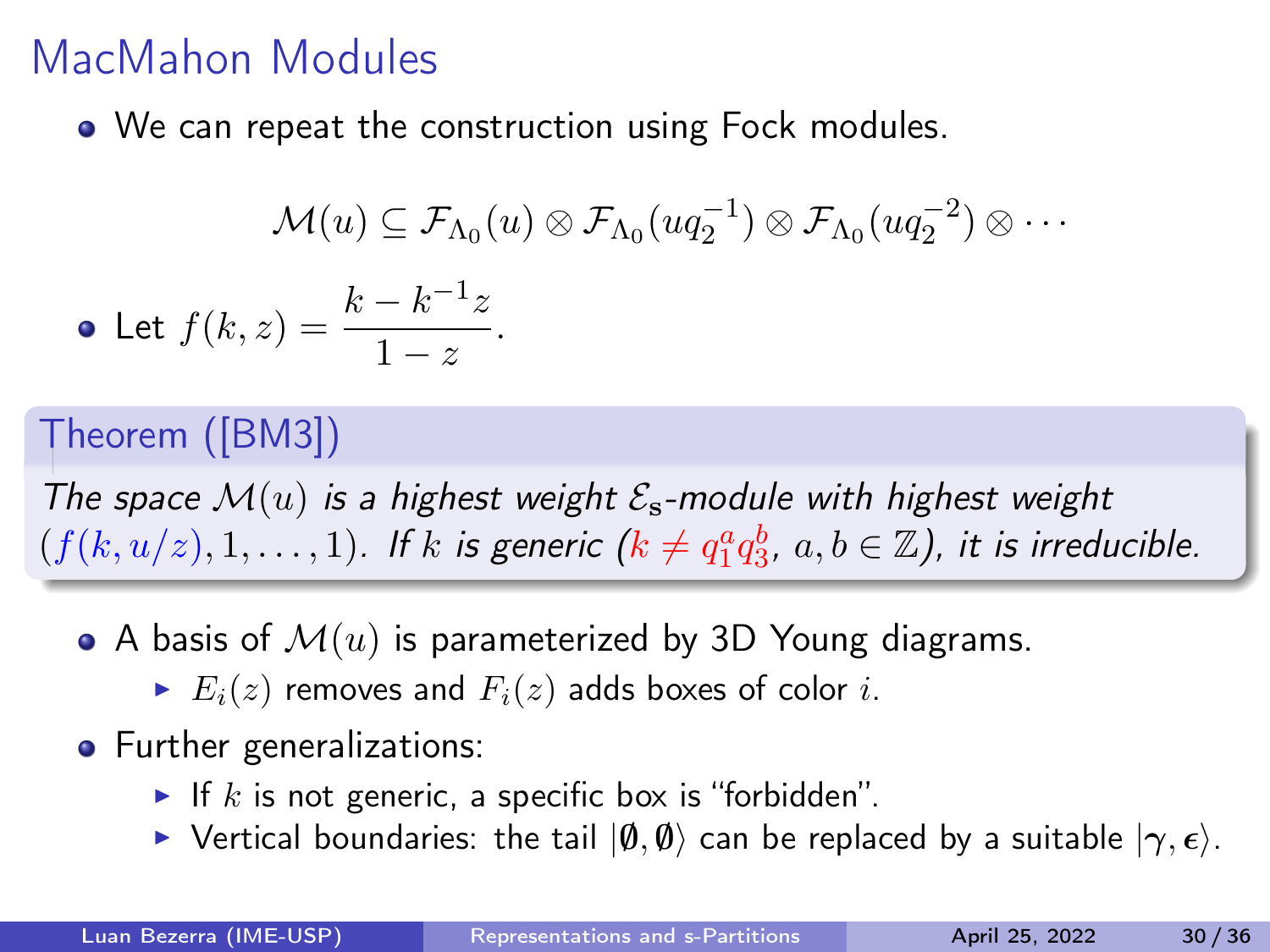• We can repeat the construction using Fock modules.

$$
\mathcal{M}(u) \subseteq \mathcal{F}_{\Lambda_0}(u) \otimes \mathcal{F}_{\Lambda_0}(uq_2^{-1}) \otimes \mathcal{F}_{\Lambda_0}(uq_2^{-2}) \otimes \cdots
$$
  
• Let  $f(k, z) = \frac{k - k^{-1}z}{1 - z}$ .

#### Theorem ([\[BM3\]](#page-163-0))

- A basis of  $\mathcal{M}(u)$  is parameterized by 3D Young diagrams.
	- $\blacktriangleright E_i(z)$  removes and  $F_i(z)$  adds boxes of color i.
- **•** Further generalizations:
	- If k is not generic, a specific box is "forbidden".
	- $\triangleright$  Vertical boundaries: the tail  $|ψ, ψ⟩$  can be replaced by a suitable  $|γ, ε⟩$ .
	- $\blacktriangleright$  Horizontal boundaries: the  $q_2$  shifts can have larger steps.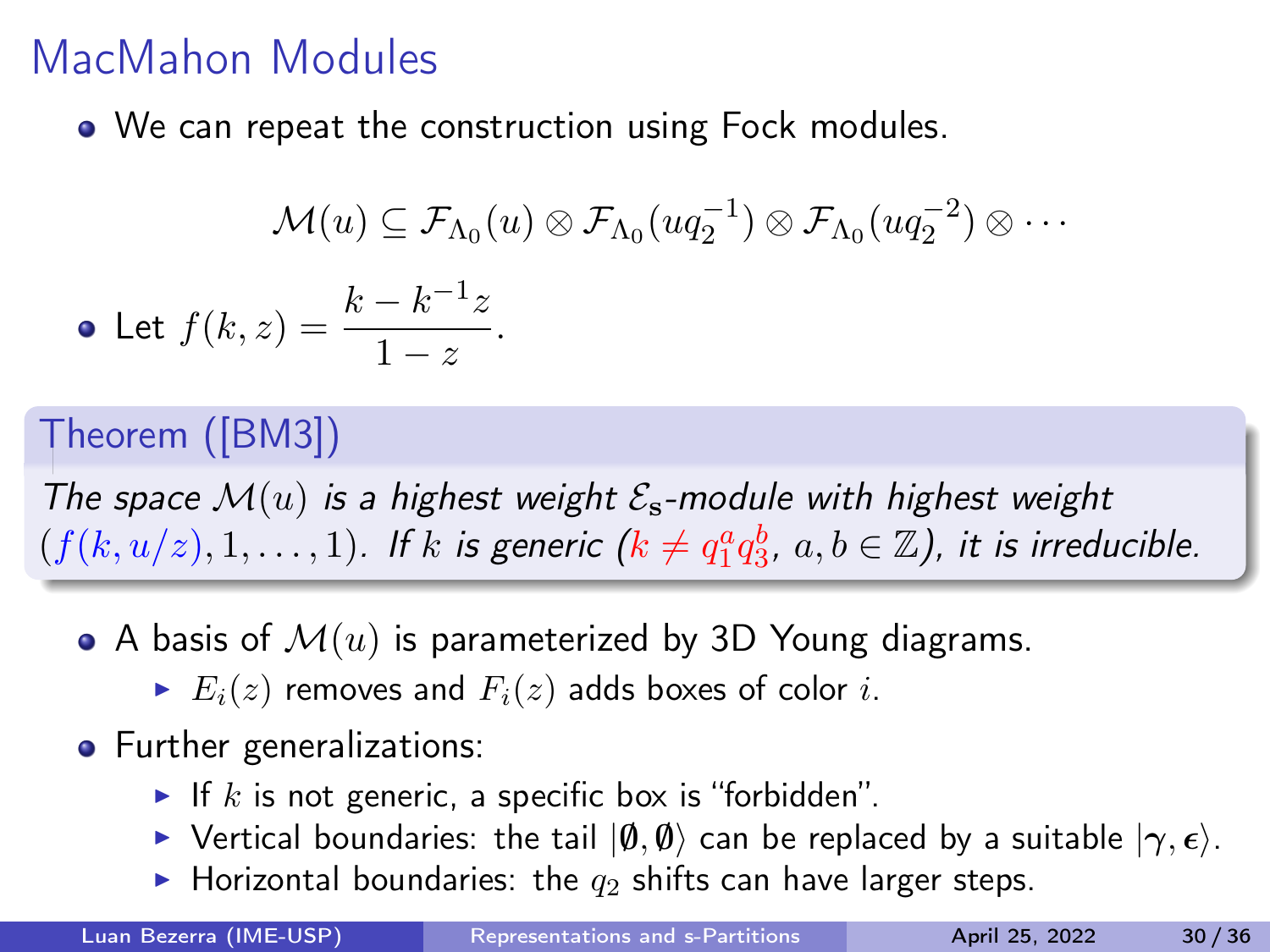# 3D Young Diagrams



An example of a plane s-partition.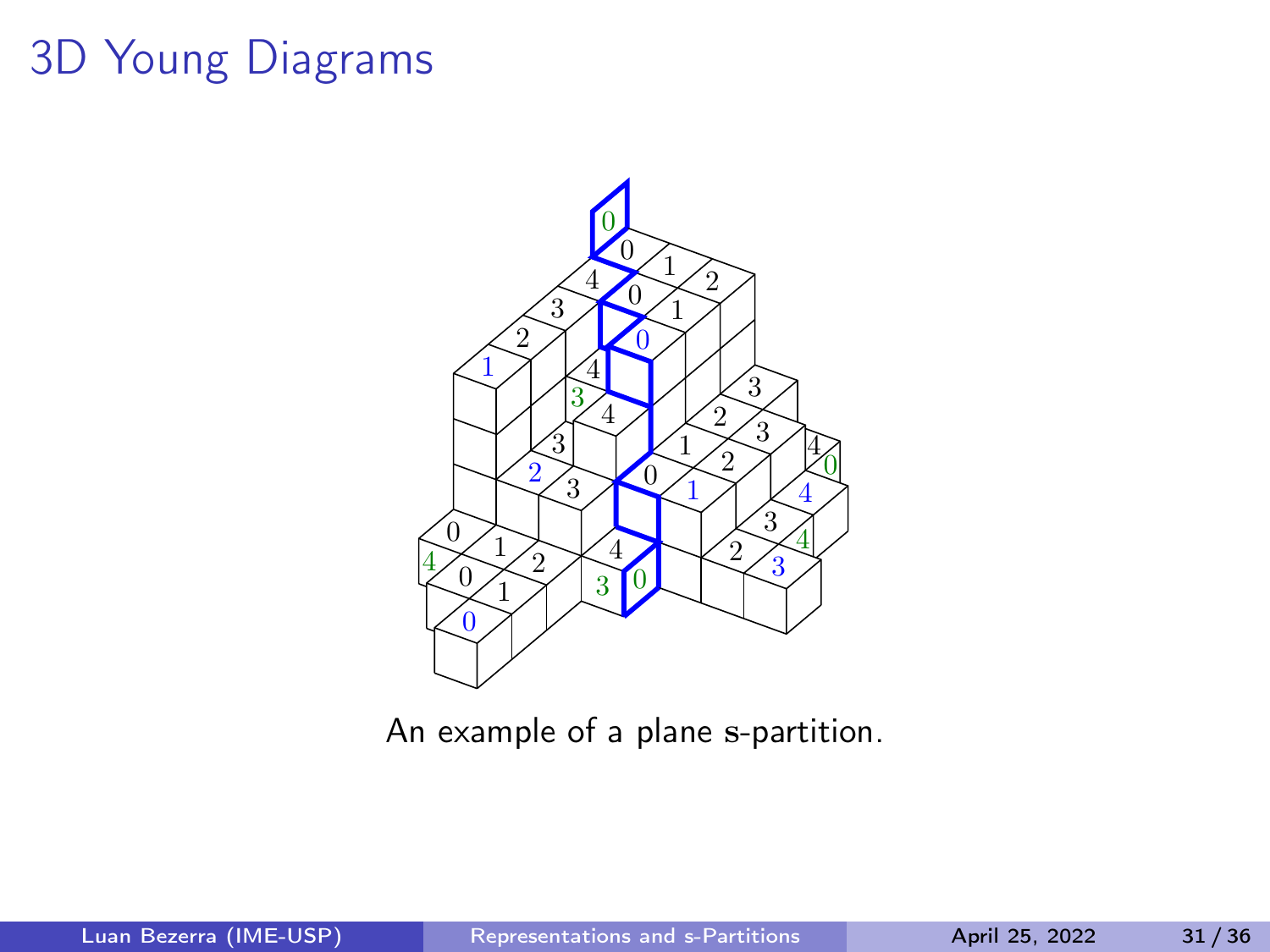## 3D Young Diagrams



The vacuum of  $\mathcal{M}_{0}^{(\boldsymbol{\gamma},\boldsymbol{\epsilon}),\boldsymbol{\alpha}},\,\boldsymbol{\gamma}=(3,2),\,\boldsymbol{\epsilon}=(3,2),\,\boldsymbol{\alpha}=(3,2,2,1).$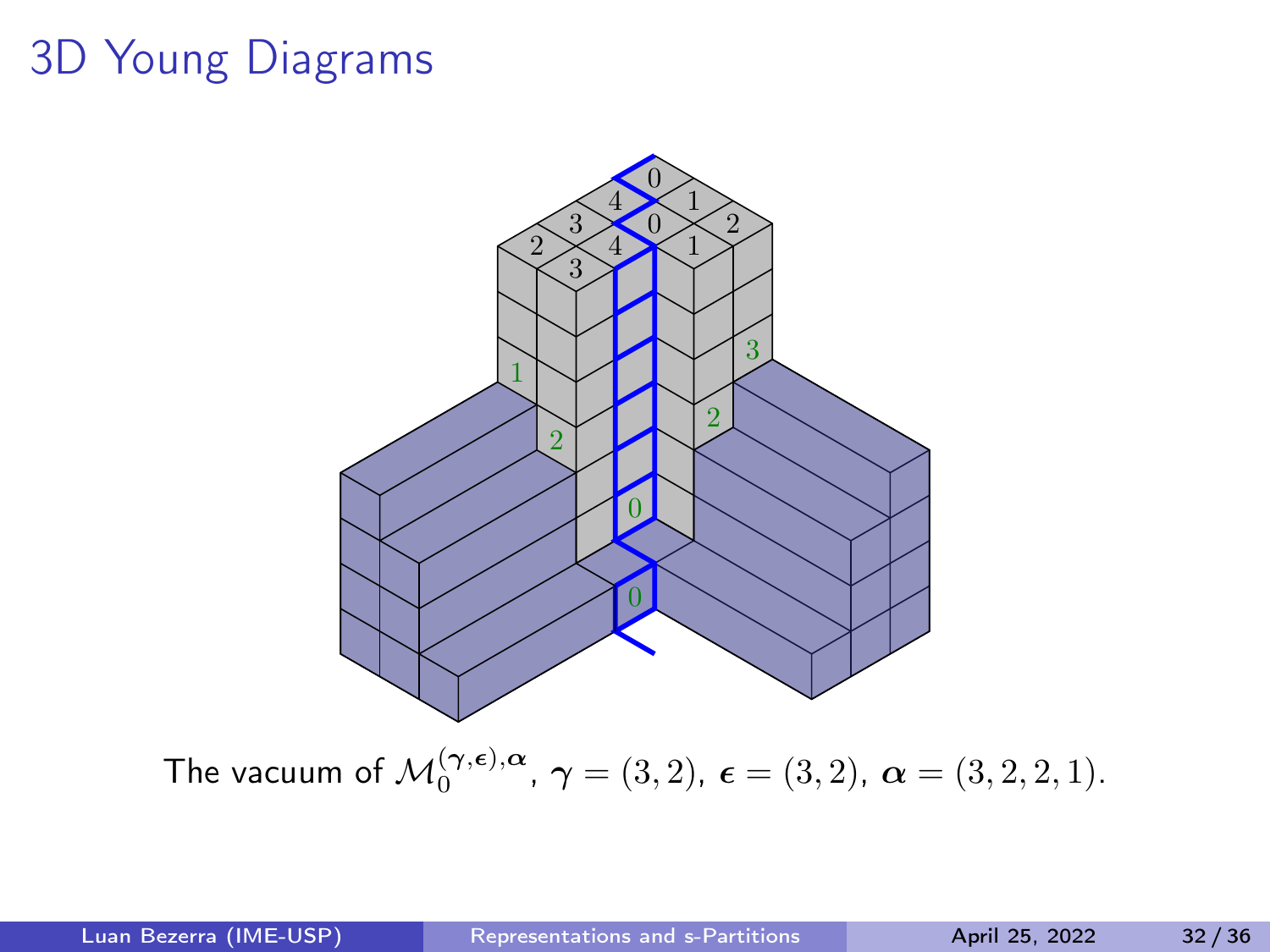#### Theorem ([\[BM3\]](#page-163-0))

Let  $\sigma(i,j)=(-1)^{\sum_{k=i}^j \vert k\vert}$ . The character of the module  $\mathcal{M}(u)$  is given by

$$
\chi(\mathcal{M}(u)) = \prod_{r=1}^{\infty} \prod_{k=0}^{r-1} (1 - \sigma(k+1-r, k)q^r)^{-\sigma(k+1-r, k)}.
$$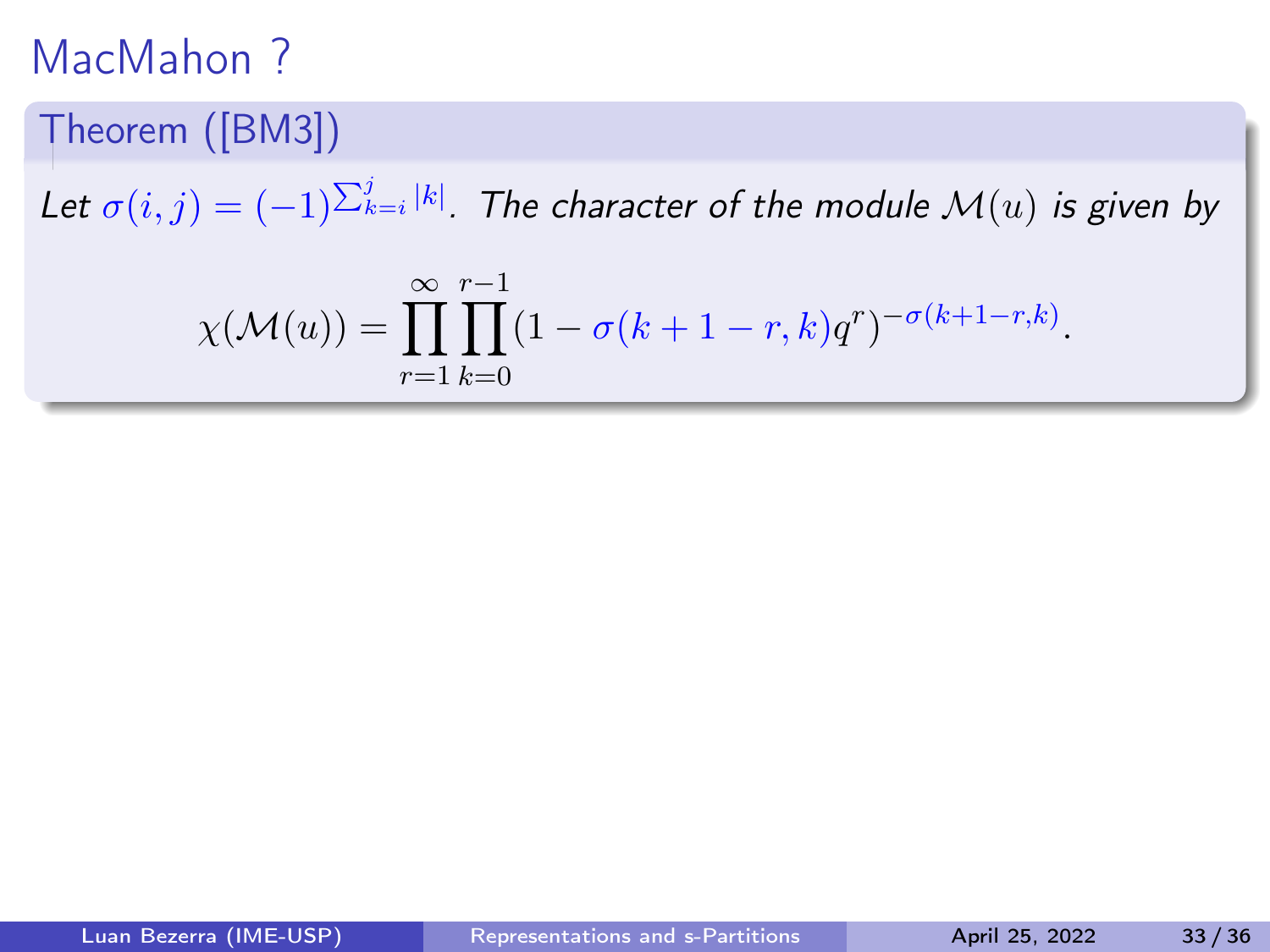#### Theorem ([\[BM3\]](#page-163-0))

Let  $\sigma(i,j)=(-1)^{\sum_{k=i}^j \vert k\vert}$ . The character of the module  $\mathcal{M}(u)$  is given by

$$
\chi(\mathcal{M}(u)) = \prod_{r=1}^{\infty} \prod_{k=0}^{r-1} (1 - \sigma(k+1-r, k)q^r)^{-\sigma(k+1-r, k)}.
$$

o If  $s \equiv 1$ :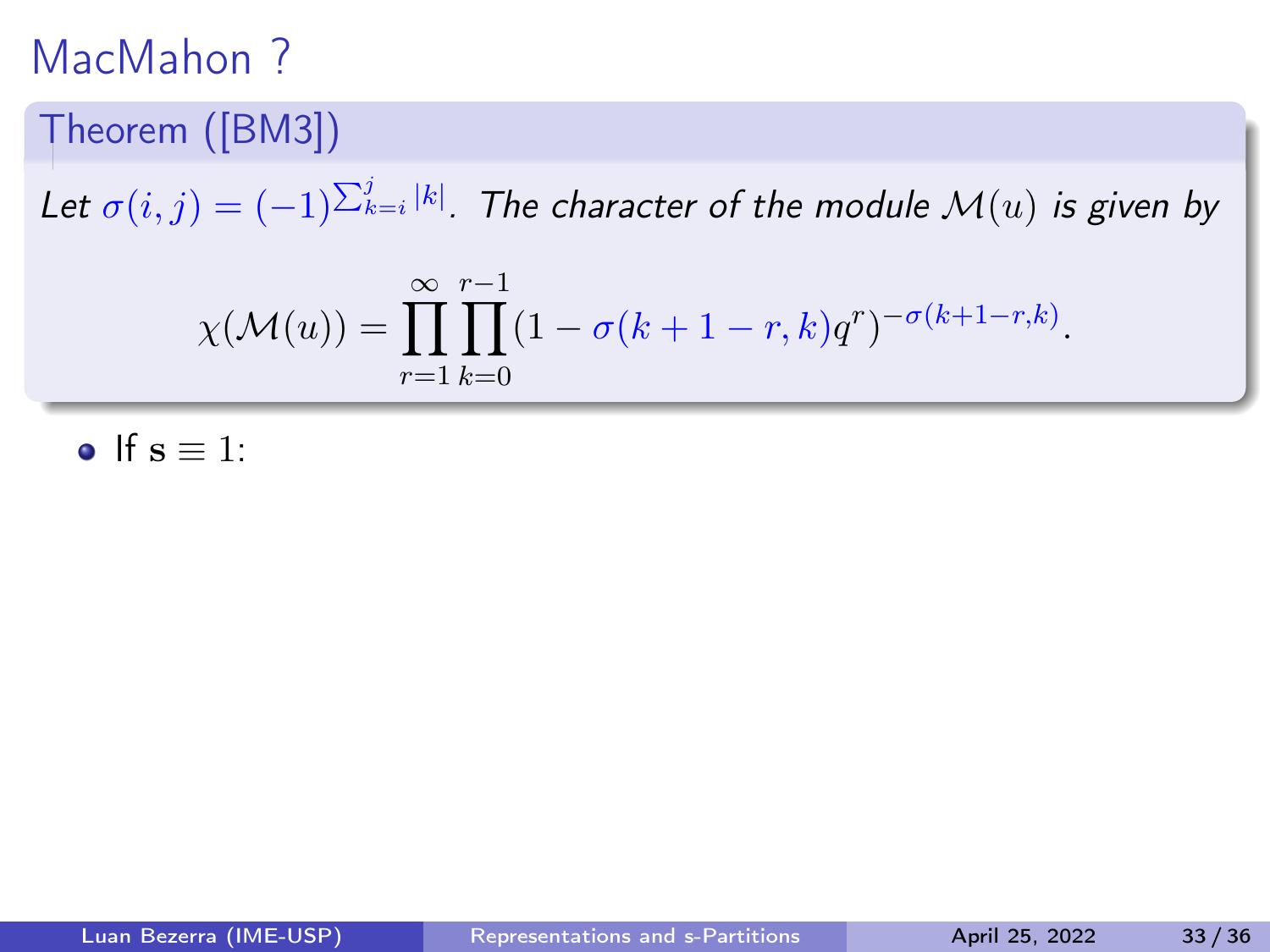#### Theorem ([\[BM3\]](#page-163-0))

Let  $\sigma(i,j)=(-1)^{\sum_{k=i}^j \vert k\vert}$ . The character of the module  $\mathcal{M}(u)$  is given by

$$
\chi(\mathcal{M}(u)) = \prod_{r=1}^{\infty} \prod_{k=0}^{r-1} (1 - \sigma(k+1-r, k)q^r)^{-\sigma(k+1-r, k)}.
$$

o If  $s \equiv 1$ :

▶ Plane s-partitions are the usual plane partitions.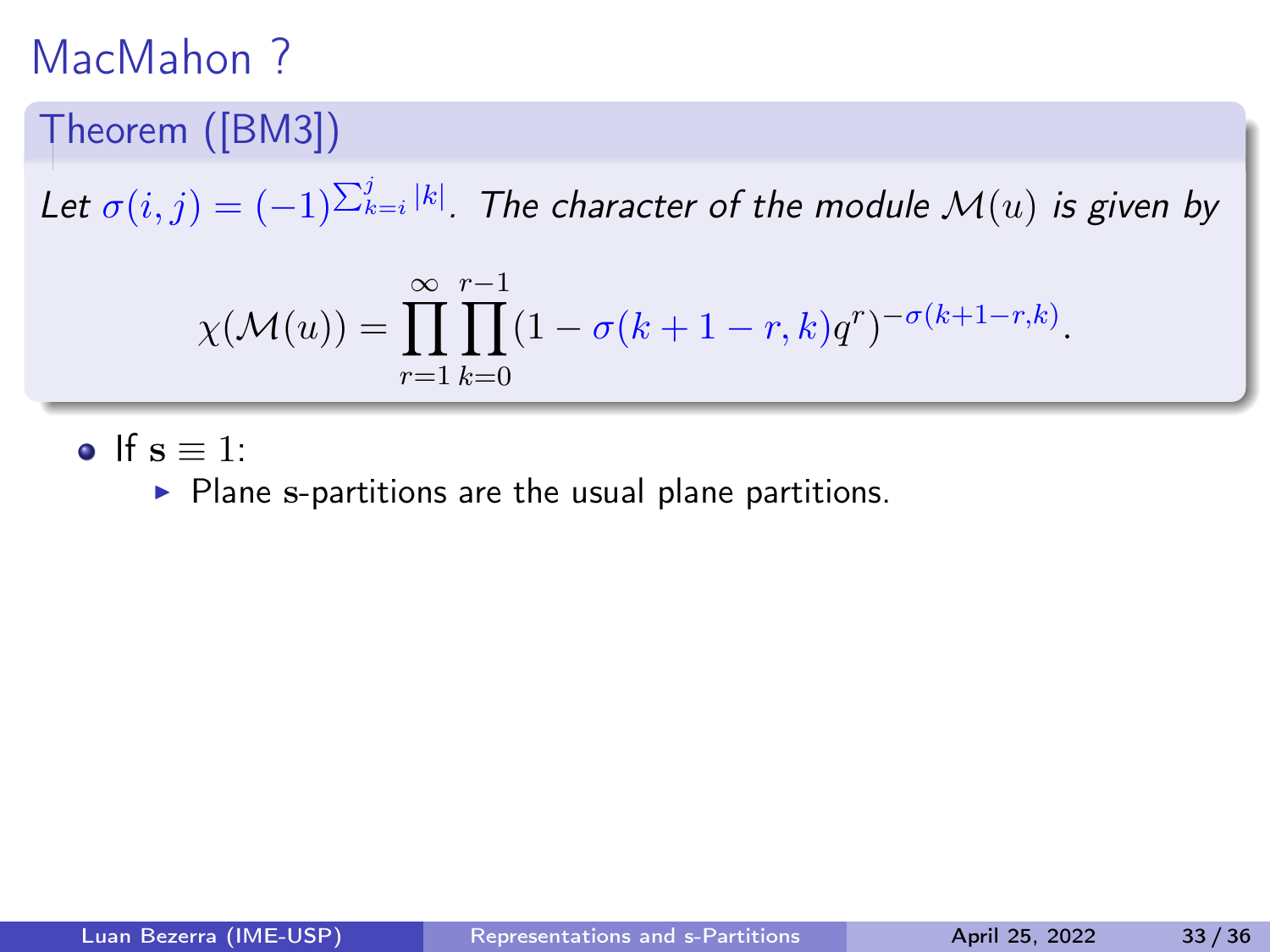#### Theorem ([\[BM3\]](#page-163-0))

Let  $\sigma(i,j)=(-1)^{\sum_{k=i}^j \vert k\vert}$ . The character of the module  $\mathcal{M}(u)$  is given by

$$
\chi(\mathcal{M}(u)) = \prod_{r=1}^{\infty} \prod_{k=0}^{r-1} (1 - \sigma(k+1-r, k)q^r)^{-\sigma(k+1-r, k)}.
$$

o If  $s \equiv 1$ :

- $\triangleright$  Plane s-partitions are the usual plane partitions.
- $\blacktriangleright$  The generating function is the MacMahon function (1916)

$$
\chi(\mathcal{M}(u)) = \sum_{r=0}^{\infty} \mathrm{pl}(r)q^r = \prod_{r=1}^{\infty} \frac{1}{(1-q^r)^r}
$$

 $pl(r)$  = number of plane partitions with r boxes.



Percy MacMahon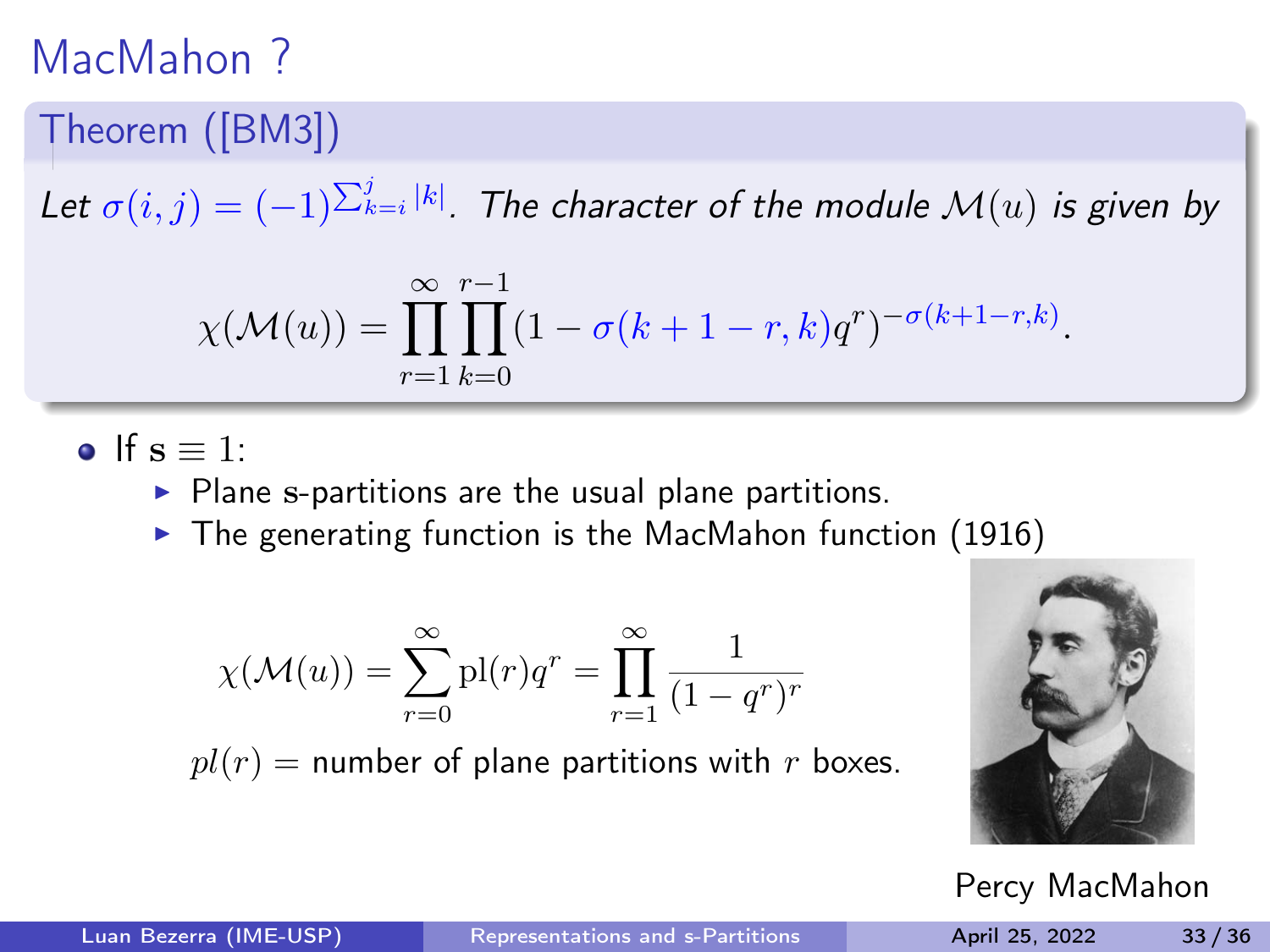# References I

- L. Bezerra and E. Mukhin, Quantum toroidal algebra associated with  $\mathfrak{gl}_{m|n}$ , arXiv:1904.07297
- L. Bezerra and E. Mukhin, Braid actions on quantum toroidal superalgebras, arXiv:1912.08729
- <span id="page-163-0"></span>L. Bezerra and E. Mukhin, Representations of quantum toroidal superalgebras and plane s-partitions, arXiv:2104.05841
- B. Feigin, M. Jimbo, T. Miwa and E. Mukhin, Branching rules for 歸 quantum toroidal  $\mathfrak{gl}_N$ , Adv. Math. 300 (2016), 229–274
- M. Kashiwara, T. Miwa, E. Stern, Decomposition of q-deformed Fock Spaces, Selecta Mathematica, New Series, 1 No. 4 , 787-805 (1995).
- 手 K. Miki, Toroidal braid group action and an automorphism of toroidal algebra  $U_q(\mathfrak{sl}_{n+1,tor})$   $(n \geq 2)$ , Lett. Math. Phys. 47 (1999), no. 4, 365–378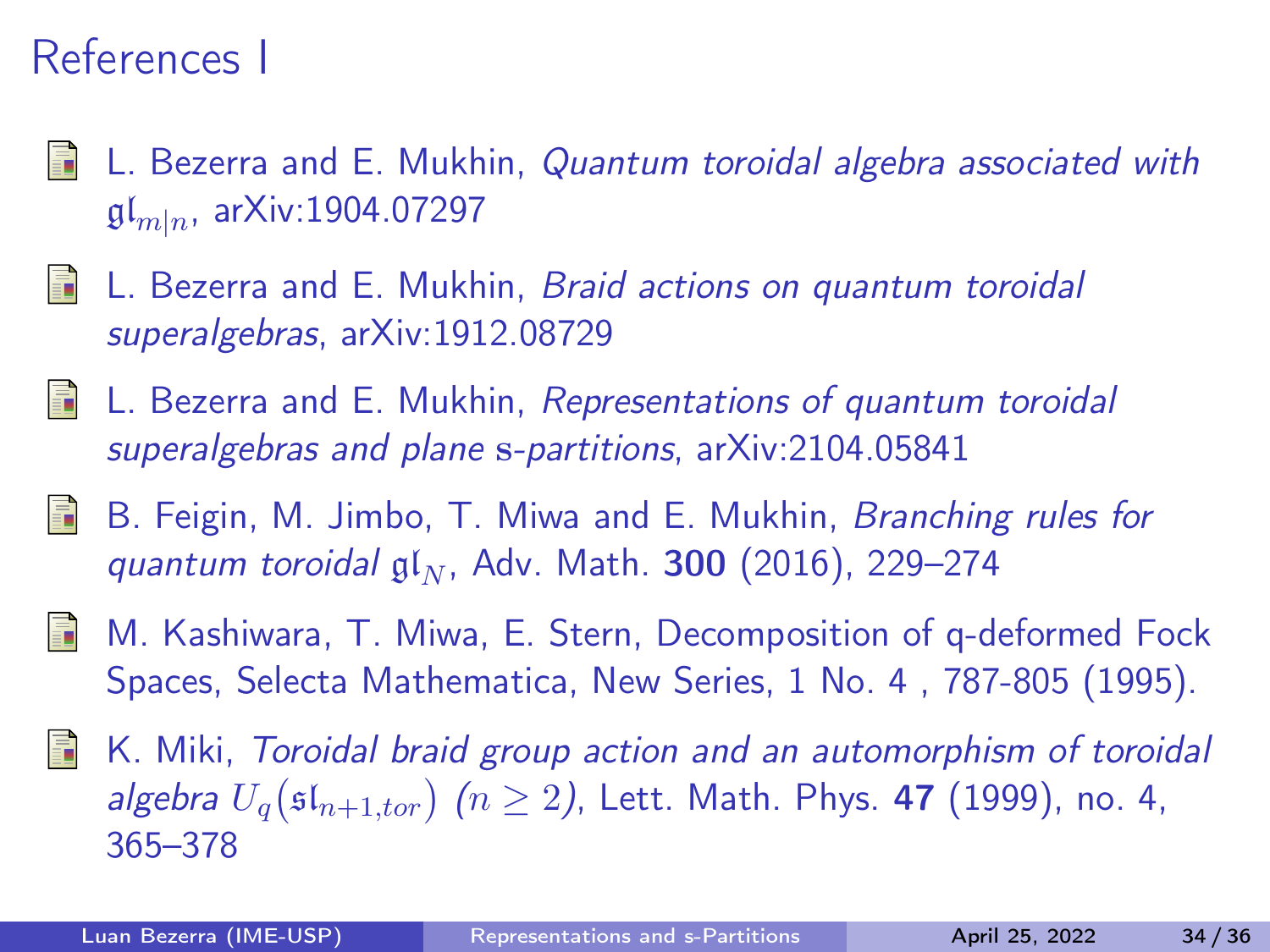# References II

H. Yamane, On defining relations of affine Lie superalgebras and affine Ħ quantized universal enveloping superalgebras, Publ. RIMS, Kyoto Univ. 35 (1999), 321-–390